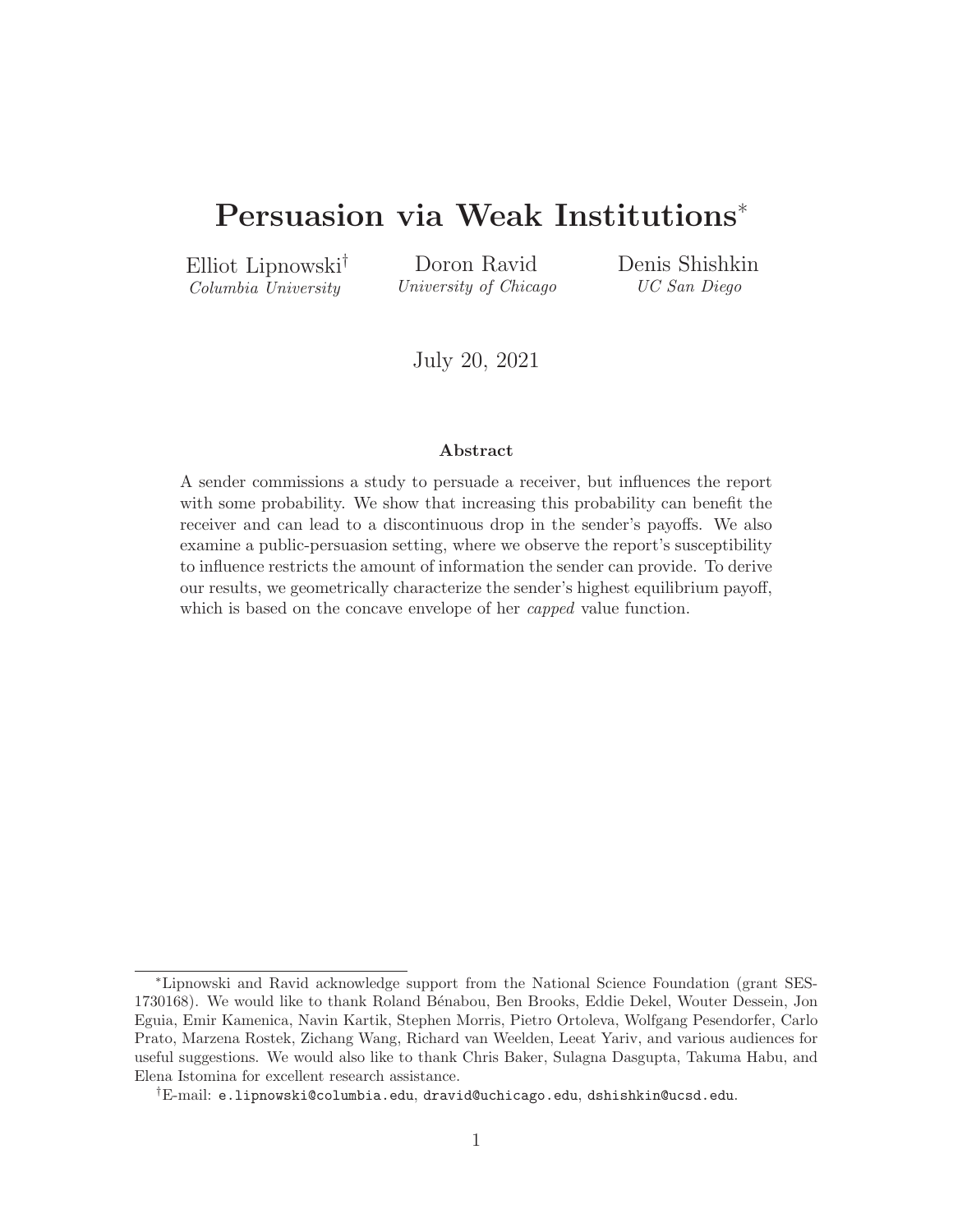## 1 Introduction

Many institutions routinely collect and disseminate information. Although the collected information is instrumental to its consumers, the goal of dissemination is often to persuade. Persuading one's audience, however, requires the audience to believe what one says. In other words, the institution must be credible, meaning it must be capable of delivering both good and bad news. Delivering bad news might be difficult, however, because doing so requires the institution to withstand pressure from its superiors. The current paper studies how an institution's susceptibility to such pressures influences its persuasiveness and the quality of the information it provides.

For concreteness, consider a head of state who wants to sway a large multinational firm to invest as much as possible in her country's economy. The firm can either make a large investment, 2, a small investment, 1, or no investment, 0. Whereas the country's leader wants to maximize the firm's expected investment, the firm's net benefit from investing depends on the state of the local economy, which can be either good or bad. When the economy is *good*, the firm makes a profit of 1 from a large investment, and  $\frac{3}{4}$ from a small investment. Investing in a bad economy results in losses, yielding the firm a payoff of  $-1$  and  $-\frac{1}{4}$  $\frac{1}{4}$  from a large and small investment, respectively. Not investing always generates a payoff of zero to the firm, regardless of the state. Therefore, the firm will make a large (no) investment whenever it assigns a probability of at least  $3/4$  to the economy being good (bad). For intermediate beliefs, the firm makes a small investment. The firm and the policymaker share a prior belief of  $\mathbb{P}(good) = 0.5$ .

To persuade the firm to invest, the leader commissions a report by the country's central bank. By specifying the report's parameters—its data, methods, assumptions, focus, and so on—the leader controls the information it conveys to the firm. Formally, the commissioned report is a signal structure,  $\xi(\cdot|good)$  and  $\xi(\cdot|bad)$ , specifying a distribution over messages that the firm observes conditional on the state if the report is conducted as announced. To execute the report as planned, however, the bank must withstand the leader's behind-the-scenes pressures; that is, the firm observes a message drawn from  $\xi$  only if the bank is *credible*, which occurs with probability  $\chi$ . With complementary probability, the bank is influenced, meaning it reveals the state to the leader and releases a message of the leader's choice. Once the message is realized, the firm observes it and chooses how much to invest, without knowing whether the report is credible.

When the central bank is fully credible,  $\chi = 1$ , it is committed to the official report.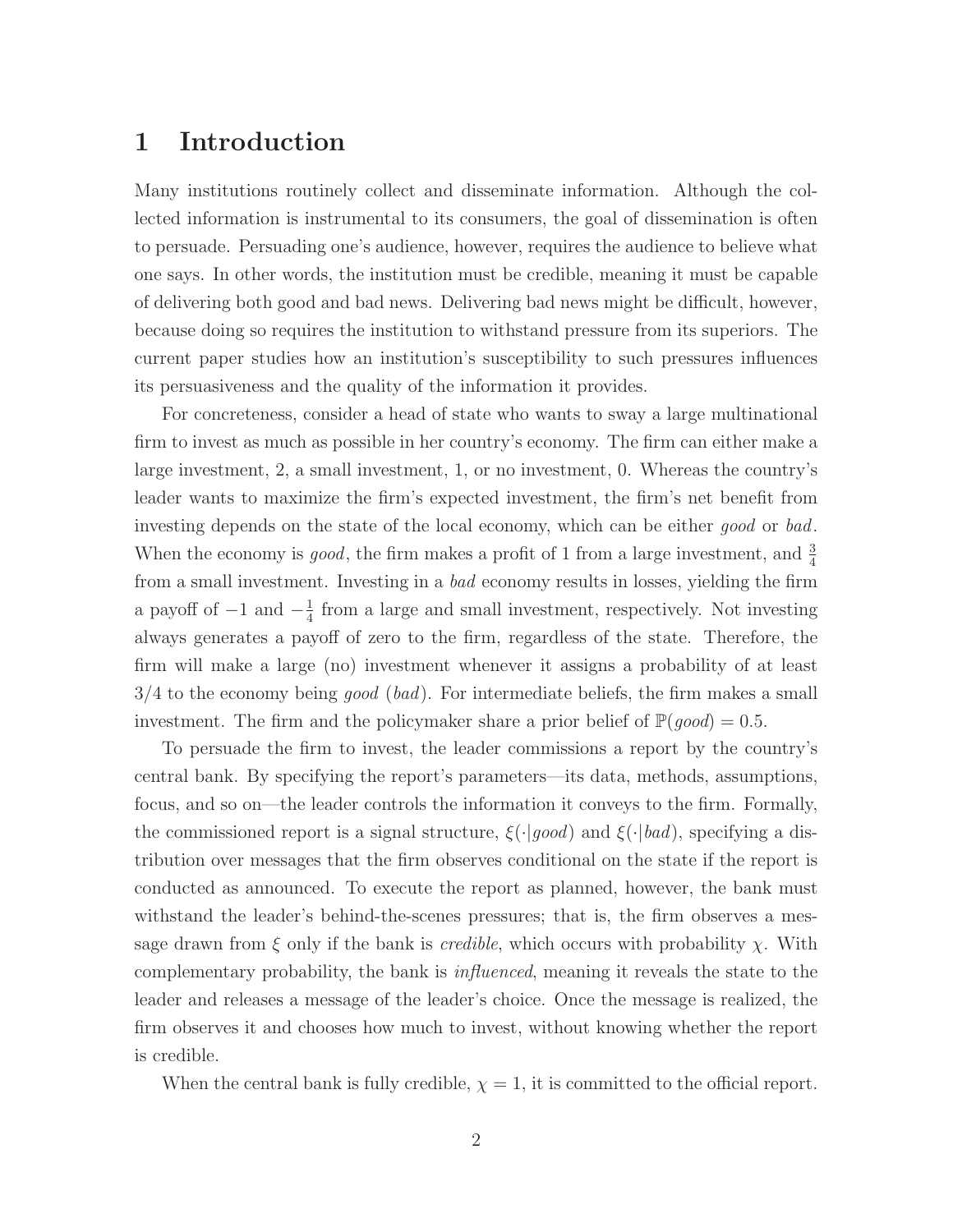As such, the leader can communicate any information she chooses, and so this example falls within the framework of [Kamenica and Gentzkow](#page-44-0) [\(2011\)](#page-44-0). Using their results, one can deduce the policymaker optimally chooses a symmetric binary signal,

$$
\xi_1^*(g|good) = 3/4 \qquad \xi_1^*(g|bad) = 1/4,
$$
  

$$
\xi_1^*(b|good) = 1/4 \qquad \xi_1^*(b|bad) = 3/4.
$$

Under this signal structure, the firm is willing to invest 2 following a  $g$  signal, and 1 following a b signal. Ex ante, the two signals occur with equal probability, leading the firm to invest 3/2 on average.

If the central bank were weaker, its messages would be less persuasive, because the firm would no longer take them at face value. To illustrate, suppose  $\chi = 2/3$  and that the leader commissioned the same report as under full credibility. In this case, the firm could not possibly make a large investment after seeing g: Otherwise, the leader would always send  $g$  when influencing the report, which would make a small investment strictly better for the firm. Thus, when  $\chi = 2/3$ , the leader's full-commitment report is not sufficiently persuasive to increase the firm's involvement in the local economy beyond its no-information investment of 1.

The leader can, however, overcome the firm's skepticism by asking the bank to release more information. In fact, when  $\chi = 2/3$ , commissioning a fully revealing report that sends g if and only if the economy is good is optimal for the leader. In the resulting equilibrium, the leader always sends  $g$  when influencing the report, whereas the firm makes a large investment when seeing  $g$  and invests nothing otherwise. The reason the firm finds it optimal to invest 2 upon seeing  $q$  is that the bank's official report is so informative that a g message results in the firm assigning a probability of 3/4 to good economy despite the leader's possible interference. Because the firm sees the g message with probability  $2/3$ , it invests  $4/3$  on average in the leader's economy.

Because a weaker central bank results in the leader commissioning a more informative report, the firm may benefit from a reduction in the bank's credibility. To illustrate, observe that when  $\chi = 1$ , the firm is no better off with the leader's report than it was without it: in either case, the firm expects a profit of  $\frac{1}{4}$ . By contrast, when  $\chi = 2/3$ , the firm strictly benefits from the leader's communications, making an expected profit of  $\frac{1}{2}$  from investing 2 after seeing g, and not investing otherwise. On average, the firm's profit equals  $\frac{1}{3}$ . Thus, the leader responds to the central bank's weakness by commissioning a report whose informativeness more than compensates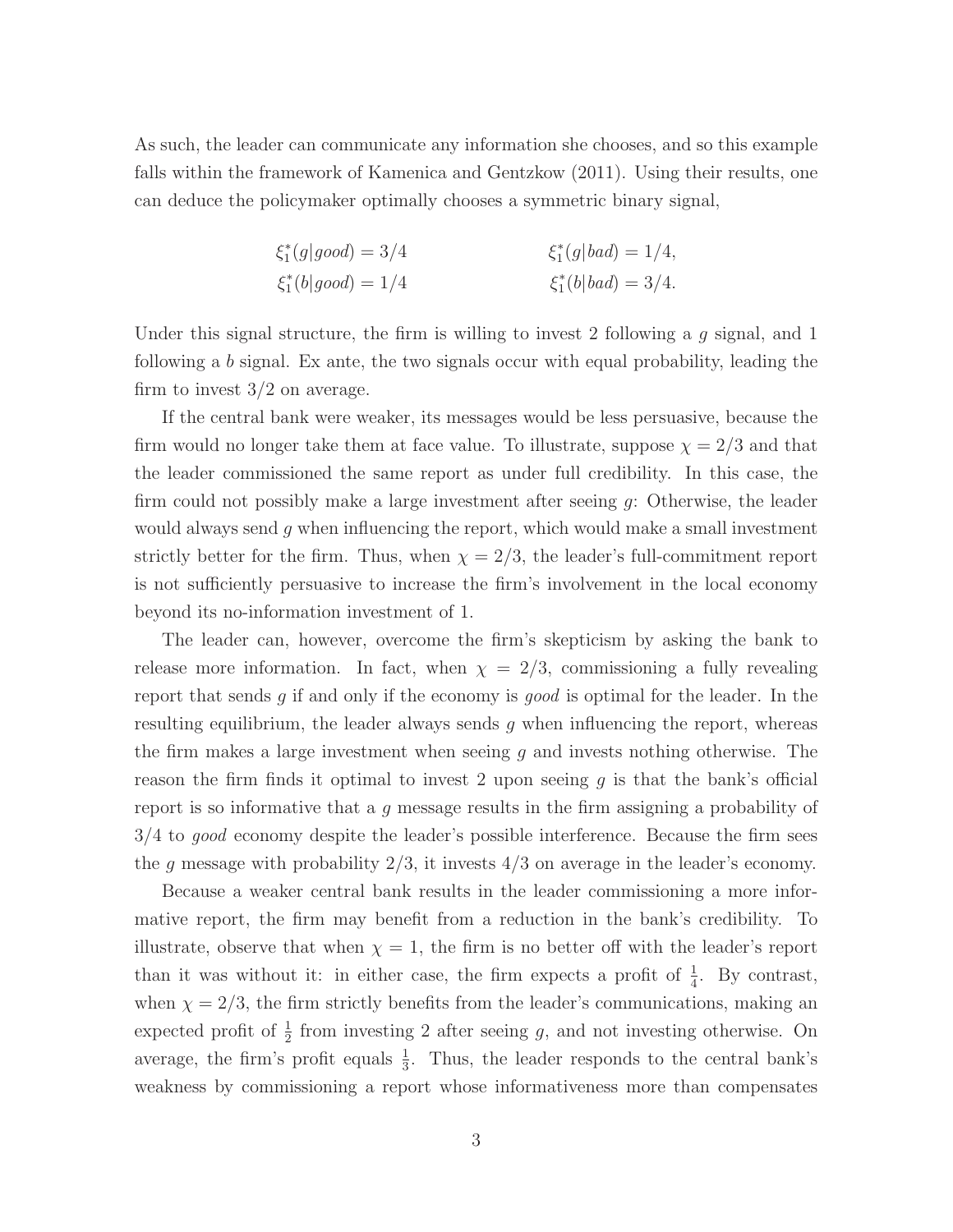the firm for the central bank's increased susceptibility.

To understand examples such as the one above, we study a general model of strategic communication between a receiver (R, he) and a sender (S, she) who cares only about R's action. R's preferences over his actions depend on an unknown state,  $\theta$ . To learn about  $\theta$ , R relies on information provided by an institution under S's control. The game begins with S publicly announcing an official reporting protocol, which is an informative signal about the state. With probability  $\chi$ , S's institution is credible, delivering R a message drawn according to the originally announced protocol. With complementary probability, the report is influenced: S learns the state and chooses what message to send to R. Seeing the message (but not its origin), R takes an action. Thus,  $\chi$  represents the credibility, or strength, of S's institution; that is, the institution's ability to resist interference by its superiors.

At the extremes, our framework specializes to two prominent models of information transmission. When  $\chi = 1$ , S never gets to influence the report, so our setting reduces to one in which S publicly commits to her communication protocol at the beginning of the game. In other words, under full credibility, our model is equivalent to Bayesian persuasion [\(Kamenica and Gentzkow,](#page-44-0) [2011\)](#page-44-0). When  $\chi = 0$ , R knows S is choosing the report's message ex post. Because messages are costless, S's communication is cheap talk [\(Crawford and Sobel,](#page-43-0) [1982;](#page-43-0) [Green and Stokey,](#page-44-1) [2007\)](#page-44-1), meaning our no-credibility case corresponds to a cheap talk game with state-independent preferences [\(Chakraborty](#page-43-1) [and Harbaugh,](#page-43-1) [2010;](#page-43-1) [Lipnowski and Ravid,](#page-45-0) [2020\)](#page-45-0).

The corner cases of our model lend themselves to geometric analysis, commonly used in the information-design literature (e.g., [Kamenica and Gentzkow,](#page-44-0) [2011;](#page-44-0) [Alonso](#page-42-0) and Câmara, [2016;](#page-42-0) [Ely,](#page-43-2) [2017\)](#page-43-2). Such an analysis characterizes S's utility in her favorite equilibrium by looking at her value function, which specifies the highest value S can obtain from R responding optimally to a given posterior belief. As [Kamenica and](#page-44-0) [Gentzkow](#page-44-0) [\(2011\)](#page-44-0) showed, concavifying this function gives S's largest equilibrium payoff in the Bayesian persuasion model. More recently, [Lipnowski and Ravid](#page-45-0) [\(2020\)](#page-45-0) observed that, as long as S only cares about R's actions, quasiconcavifying S's value function that is, taking the function's quasiconcave envelope—delivers her highest equilibrium payoff under cheap talk.

Our Theorem [1](#page-17-0) uses the above-mentioned geometric approach to characterize S's maximal equilibrium value in the intermediate credibility case,  $\chi \in (0,1)$ . To do so, the theorem partitions S's equilibrium messages into two sets: messages S willingly sends when influencing the report  $(e.g., g in the above example)$ , and messages communicated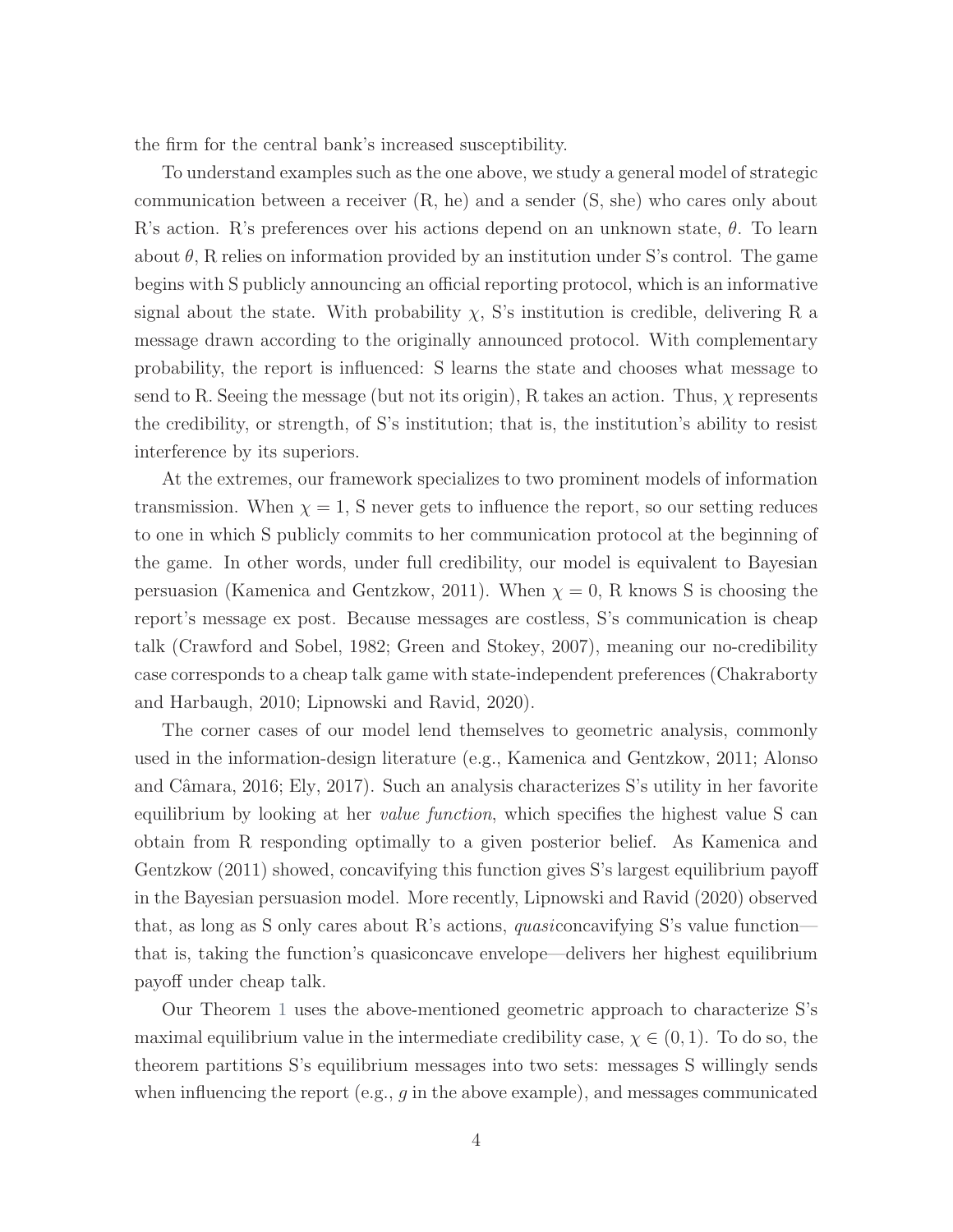only by the official report. We show that whereas one can characterize S's payoffs from influenced reporting via quasiconcavification as in [Lipnowski and Ravid](#page-45-0) [\(2020\)](#page-45-0), one cannot simply use concavification to obtain S's utility from messages sent exclusively by official reporting. The reason is that, in equilibrium, S's utility from these messages cannot surpass the payoff she obtains under compromised reporting, because if it did, S would have a profitable deviation. To account for this incentive constraint, one must cap S's value function before concavifying it.

Using Theorem [1,](#page-17-0) we explore how the use of weaker institutions affects persuasion. Proposition [1](#page-27-0) identifies situations in which R does better with a less credible S. In particular, the proposition shows such productive mistrust can occur when S wants to reveal intermediate information under full credibility. In such circumstances, a less credible S may choose to commission a report that releases more news that is bad for her, so that R believes messages that are good for S. We see this case in the centralbank example above: when  $\chi = 1$ , the leader never fully reveals any state, whereas under  $\chi = 2/3$ , the leader must occasionally reveal that the economy is bad in order to ensure the firm invests 2 when seeing  $q$ .

Our next result, Proposition [2,](#page-28-0) shows that small decreases in credibility lead to large drops in the sender's value for all interesting finite instances of our model. More precisely, we show such a collapse occurs at some full-support prior and some credibility level if and only if S can benefit from persuasion. Such a collapse is present in the above example: Whenever  $\chi < 2/3$ , the leader cannot induce the firm to invest 2 even when she chooses to commission a fully revealing report. Thus, the best the leader can do when  $\chi < 2/3$  is to get an investment of 1 for sure by communicating no information—a drop of  $1/3$  from the  $4/3$  average investment the leader obtains when  $\chi$  is exactly  $2/3$ .

One can also construct examples in which S's value collapses at full credibility. For example, suppose the firm can make a gigantic investment of 10 in the leader's economy but finds doing so optimal if and only if it is *certain* the economy is good. Under full credibility, the leader can obtain a payoff of 5 by revealing the state, and have the firm invest nothing when the economy is bad and 10 when the economy is *good.* By contrast, when  $\chi$  < 1, none of the leader's messages can get the firm to make a gigantic investment: if it could, the leader would always send such a message when influencing the report in a bad economy; thus, that message could not possibly convince the firm that the economy is good for sure. As such, when  $\chi < 1$ , the leader cannot hope to obtain an investment larger than 2. Thus, even a tiny imperfection in the central bank's credibility causes a significant drop in the leader's payoff.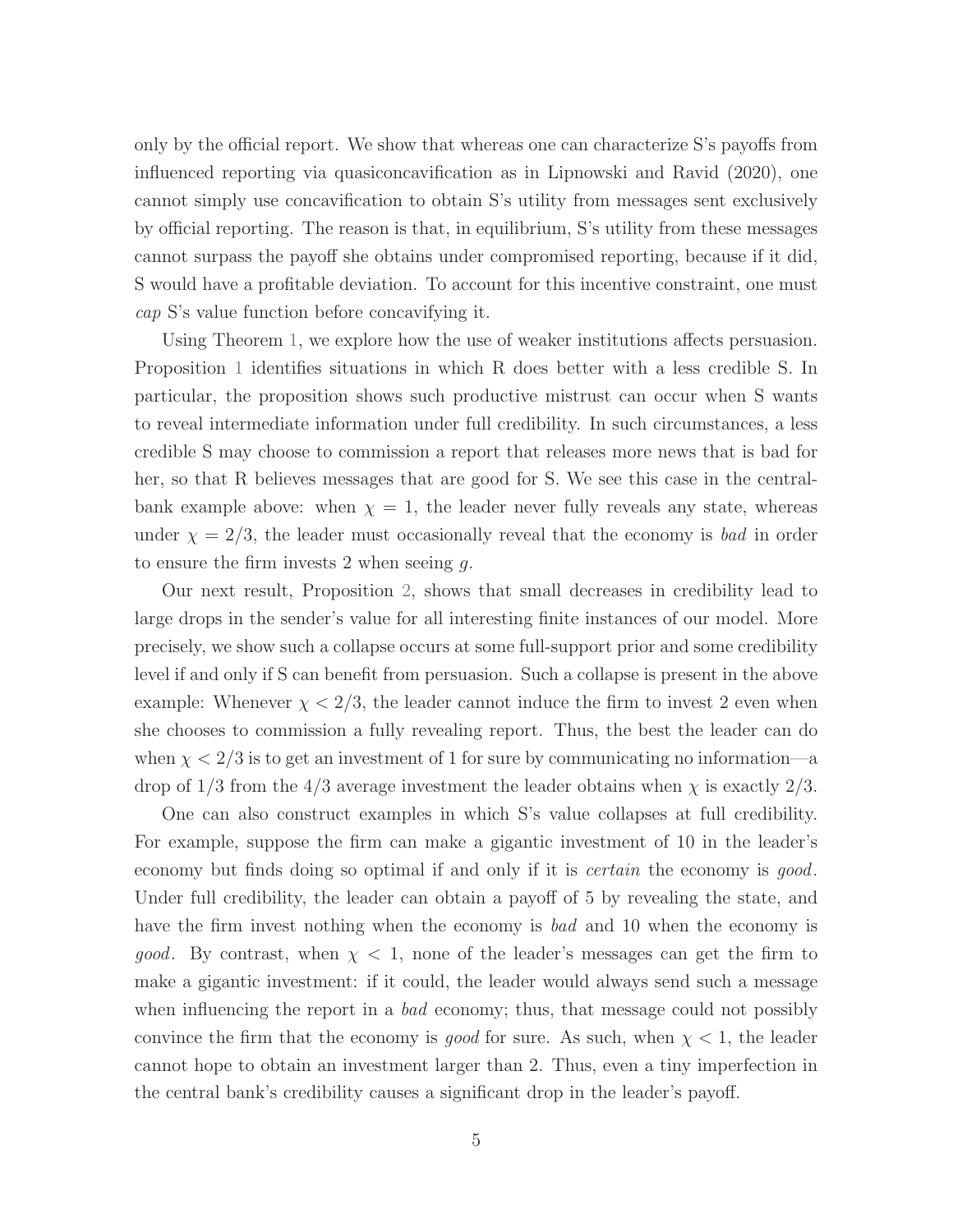One may suspect the non-robustness of the full-credibility solution in the above modified example is rather special. Our third proposition confirms this suspicion. In particular, it shows S's value can collapse at full credibility if and only if R does not give S the benefit of the doubt; that is, to obtain her best feasible payoff, S must persuade R that some state is impossible. This property is clearly satisfied by the above modified example: The firm is willing to make a gigantic investment only if it assigns a zero probability to the economy being bad. Moreover, this property is nongeneric: for a fixed finite setting, the set of environments where R fails to give S the benefit of the doubt has measure zero. Thus, although S's value often collapses due to small decreases in credibility, such collapses rarely occur at full credibility.

Section [5](#page-31-0) abandons our general analysis in favor of a specific instance of public persuasion. In this specification, S uses her weak institution to release a public report whose purpose is to sway a population of receivers to take a favorable binary action. For example, S may be a seller who markets her product by sending it to reviewers or a leader using state-owned media to vie for the support of her populace. Each receiver's utility from taking S's favorite action is additively separable in the unknown state and his idiosyncratic type, which follows a well-behaved single-peaked distribution. We show (Claim [1\)](#page-34-0) it is S-optimal for the official report to take an upper-censorship form, characterized by a threshold below which states are fully separated. States above this threshold are pooled into a single message, which S always sends when influencing the report. The information revealed turns out to be identical to the experiment that S uses under full commitment with an upper bound on the informativeness of her signal. Thus, in this setting, partial credibility has the same impact as bounding the amount of information that S can release in equilibrium.

We also consider several extensions. For example, we show that letting S know whether her announcement is credible before choosing the official report does not alter the S-favorite equilibrium: every S-favorite equilibrium when S does not know her credibility type is outcome-equivalent to an S-favorite equilibrium when her credibility type is her private information, and vice-versa. We also show the results of the baseline model readily extend to the case in which credibility is correlated with the state. This extension allows us to assess the relative value of credibility in a different state in specific examples. We illustrate by showing that in our public persuasion example from section [5,](#page-31-0) S especially prefers her institution to be resistant to pressure in bad states. Specifically, concentrating the credibility of S's institution in low states uniformly increases S's payoffs across all type distributions.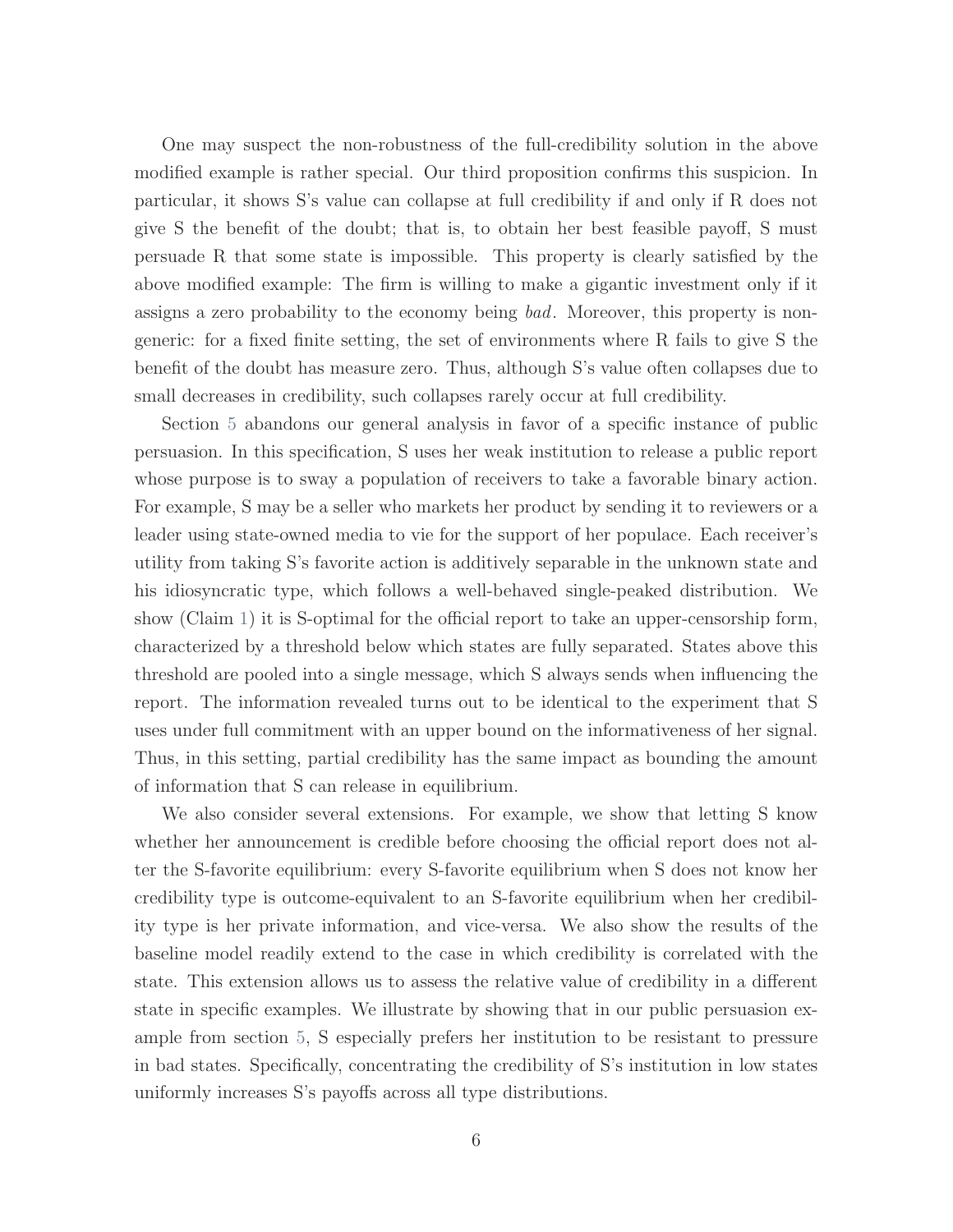We conclude by further enriching our model to allow S to design her institution at a cost. More precisely, we let S publicly choose the probability with which reporting is credible in each state. S's credibility choice is made in ignorance of the state and comes at a cost that is a continuous and increasing function of the institution's average credibility. We explain how to adjust our analysis to this setting, and observe that R may benefit from an increase in S's costs, echoing the productive-mistrust phenomenon of the fixed-credibility model. By contrast, an infinitesimal increase in S's costs never leads to a sizable decrease in S's value, suggesting collapses of trust are a byproduct of rigid institutional structures.

Related Literature. This paper contributes to the literature on strategic information transmission. To place our work, consider two extreme benchmarks: full credibility and no credibility. Our full-credibility case is the model used in the Bayesian persuasion literature [\(Aumann and Maschler,](#page-43-3) [1995;](#page-43-3) [Kamenica and Gentzkow,](#page-44-0) [2011;](#page-44-0) [Kamenica,](#page-44-2)  $2019$  $2019$  $2019$ , which studies sender-receiver games in which a sender commits to an information-transmission strategy. The no-credibility specialization of our model reduces to cheap talk [\(Crawford and Sobel,](#page-43-0) [1982;](#page-43-0) [Green and Stokey,](#page-44-1) [2007\)](#page-44-1). In particular, we build on [Lipnowski and Ravid](#page-45-0) [\(2020\)](#page-45-0), who use the belief-based approach to study cheap talk under state-independent sender preferences.

Two recent papers [\(Min,](#page-45-1) [2020;](#page-45-1) Fréchette, Lizzeri, and Perego, [2020\)](#page-44-3) study closely related models. Fréchette, Lizzeri, and Perego [\(2020\)](#page-44-3) test experimentally the connection between the informativeness of the sender's communication and her credibility in the binary-state, binary-action version of our model. [Min](#page-45-1) [\(2020\)](#page-45-1) looks at a generalization of our model in which the sender's preferences can be state dependent. He shows the sender weakly benefits from a higher commitment probability. Applying [Blume,](#page-43-4) [Board, and Kawamura'](#page-43-4)s [\(2007\)](#page-43-4) results on noisy communication, [Min](#page-45-1) [\(2020\)](#page-45-1) also shows allowing the sender to commit with positive, rather than zero, probability strictly helps both players in [Crawford and Sobel'](#page-43-0)s [\(1982\)](#page-43-0) uniform-quadratic example.

Other thematically related work studies games of information transmission while varying the (exogenous or endogenous) limits to communication. Some such work focuses on games of direct communication, showing how some manner of commitment power can be sustained (for either a sender or a receiver) via lying costs (e.g., [Kar](#page-44-4)[tik,](#page-44-4) [2009;](#page-44-4) [Guo and Shmaya,](#page-44-5) [2021;](#page-44-5) [Nguyen and Tan,](#page-45-2) [2021\)](#page-45-2), repeated interactions (e.g., [Best and Quigley,](#page-43-5) [2020;](#page-43-5) [Mathevet, Pearce, and Stacchetti,](#page-45-3) [2019\)](#page-45-3), verifiable information

<sup>&</sup>lt;sup>1</sup>See also [Aumann and Maschler](#page-42-1) [\(1966\)](#page-42-1).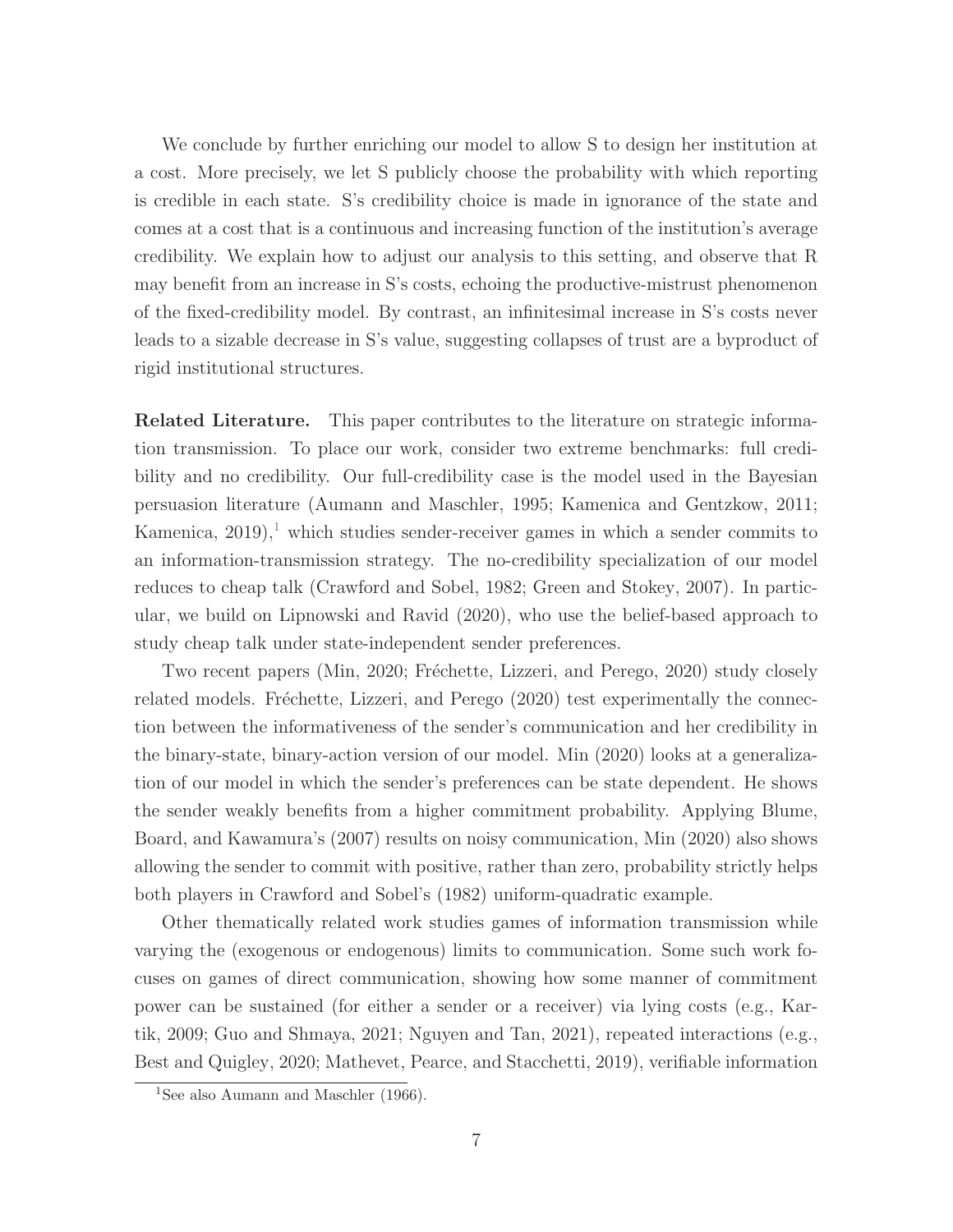(e.g., [Glazer and Rubinstein,](#page-44-6) [2006;](#page-44-6) [Sher,](#page-45-4) [2011;](#page-45-4) [Hart, Kremer, and Perry,](#page-44-7) [2017;](#page-44-7) [Ben-](#page-43-6)[Porath, Dekel, and Lipman,](#page-43-6) [2019\)](#page-43-6), informational control (e.g., [Ivanov,](#page-44-8) [2010;](#page-44-8) [Luo and](#page-45-5) [Rozenas,](#page-45-5) [2018\)](#page-45-5), or mediation (e.g., [Goltsman et al.,](#page-44-9) [2009;](#page-44-9) [Salamanca,](#page-45-6) [2021\)](#page-45-6). Other work considers models in which a sender chooses an experiment ex ante, asking how persuasion can be shaped by exogenous experiment constraints (e.g., [Ichihashi,](#page-44-10) [2019;](#page-44-10) [Perez-Richet and Skreta,](#page-45-7) [2021\)](#page-45-7) or by signaling motives (e.g., [Perez-Richet,](#page-45-8) [2014;](#page-45-8) [Hed](#page-44-11)[lund,](#page-44-11) [2017;](#page-44-11) Alonso and Câmara, [2018\)](#page-42-2).

More broadly, weak institutions often serve as a justification for examining mechanism design under limited commitment (e.g., [Bester and Strausz,](#page-43-7) [2001;](#page-43-7) [Skreta,](#page-46-0) [2006\)](#page-46-0). We complement this literature by relaxing a principal's commitment power in the control of information rather than incentives.

## <span id="page-7-0"></span>2 A Weak Institution

We analyze a game with two players: a sender  $(S, she)$  and a receiver  $(R, he)$ . Whereas both players' payoffs depend on R's action,  $a \in A$ , R's payoff also depends on an unknown state,  $\theta \in \Theta$ . Thus, S and R have objectives  $u_S: A \to \mathbb{R}$  and  $u_R: A \times \Theta \to \mathbb{R}$ , respectively, and each aims to maximize expected payoffs.

The game begins with S commissioning a report,  $\xi: \Theta \to \Delta M$ , to be delivered by a research institution. The state then realizes, and R receives a message  $m \in M$ (without observing  $\theta$ ). Given any  $\theta$ , S is credible with probability  $\chi$ , meaning m is drawn according to the official reporting protocol,  $\xi(\cdot|\theta)$ . With probability  $1 - \chi$ , S is not credible, in which case S decides which message to send after privately observing  $\theta$ . Only S learns her credibility type, and she learns it only after announcing the official reporting protocol.

We impose some technical restrictions on our model.<sup>[2](#page-0-0)</sup> Both A and  $\Theta$  are compact metrizable spaces with at least two elements, and the objectives  $u_R$  and  $u_S$  are continuous. Occasionally, we discuss the finite model, which is the special case in which both  $\Theta$  and A are finite. The state,  $\theta$ , follows some prior distribution  $\mu_0 \in \Delta \Theta$ , which is known to both players. Finally, we assume  $M$  is an uncountable compact metrizable space.<sup>[3](#page-0-0)</sup>

<sup>&</sup>lt;sup>2</sup>For a compact metrizable space, Y, we denote by  $\Delta Y$  the set of all Borel probability measures over  $Y$ , endowed with the weak\* topology.

<sup>3</sup>We impose the richness condition to isolate the restrictions on communication that arise from credibility concerns alone. Our characterization of sender-optimal equilibrium values (Theorem [1\)](#page-17-0) and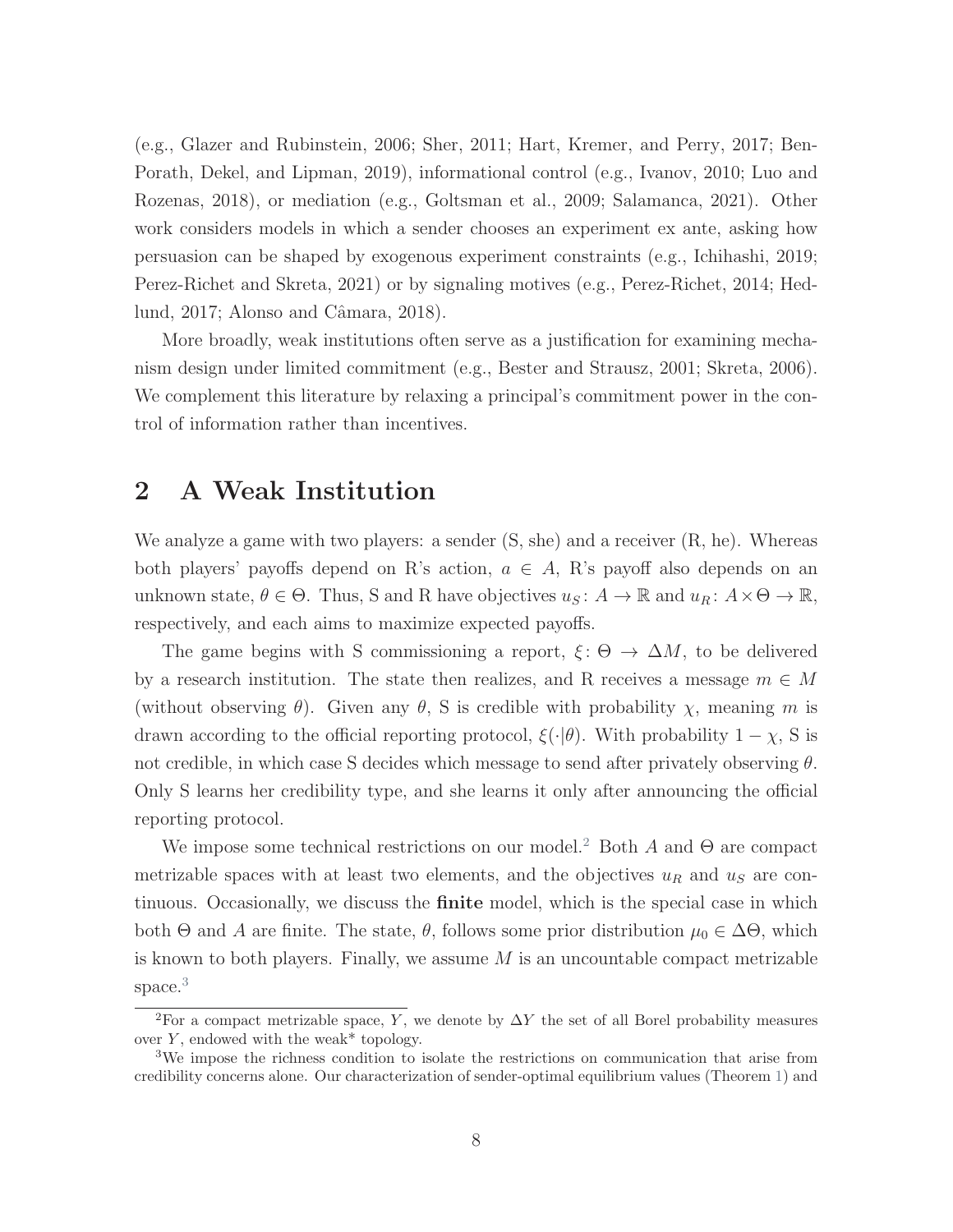We now define an equilibrium, which consists of four objects: S's official reporting protocol,  $\xi: \Theta \to \Delta M$ , executed whenever S is credible; the strategy that S employs when not committed, that is, S's influencing strategy,  $\sigma: \Theta \to \Delta M$ ; R's strategy,  $\alpha: M \to \Delta A$ ; and R's belief map,  $\pi: M \to \Delta \Theta$ , assigning a posterior belief to each message. A  $\chi$ -equilibrium is an official reporting policy announced by S,  $\xi$ , together with a perfect Bayesian equilibrium of the subgame following S's announcement. Formally, a  $\chi$ -equilibrium is a tuple  $(\xi, \sigma, \alpha, \pi)$  of measurable maps such that it is consistent with Bayesian updating, and both R and S behave optimally; that is,

1.  $\pi: M \to \Delta\Theta$  is derived from  $\mu_0$  via Bayes' rule, given message policy

$$
\chi\xi + (1 - \chi)\,\sigma \colon \Theta \to \Delta M,
$$

whenever possible;

- 2.  $\alpha(m)$  is supported on  $\arg\max_{a \in A} \int_{\Theta} u_R(a, \cdot) d\pi(\cdot | m)$  for all  $m \in M$ ;
- 3.  $\sigma(\theta)$  is supported on  $M_{\alpha}^* := \operatorname{argmax}_{m \in M} \int_A u_S(\cdot) d\alpha(\cdot | m)$  for all  $\theta \in \Theta$ .

We view S as a principal capable of steering R toward her favorite χ-equilibria. Because such equilibria automatically satisfy S's incentive constraints on the choice of  $\xi$ , we omit said constraints for the sake of brevity.

Discussing what happens in our game as one varies the prior and credibility of S's institution is useful. Thus, given a belief  $\mu \in \Delta\Theta$  and  $\chi \in [0,1]$ , let  $\mathbf{G}(\chi,\mu)$  denote the version of our game in which the prior is  $\mu$  and S's credibility is  $\chi$ . An equilibrium of  $\mathbf{G}(\chi,\mu)$  is a  $\chi$ -equilibrium when  $\mu$  is the state's distribution.

We analyze our model via the belief-based approach, commonly used in the literature on strategic communication. Specifically, we use the ex-ante distribution over R's posterior beliefs,  $p \in \Delta \Delta \Theta$ , as a substitute for S's official reporting protocol, S's strategy, and the equilibrium belief system,  $\pi$ . Clearly, every  $\xi$ ,  $\sigma$ , and  $\pi$  generate some such distribution over R's posterior belief. By Bayes' rule, this posterior distribution averages to the prior,  $\mu_0$ . That is,  $p \in \Delta\Delta\Theta$  satisfies  $\int \mu \, dp(\mu) = \mu_0$ . We refer to any  $p$  that averages back to the prior as an **information policy**. Thus, only information policies can originate from some  $\xi$ ,  $\sigma$ , and  $\pi$ . The fundamental result underlying the belief-based approach is that every information policy can be generated by some  $\sigma$  and

the propositions of section [4](#page-25-0) hold if  $|M| \ge |A|$ , or if  $\Theta$  is finite and  $|M| \ge 2|\Theta| - 1$ ; see Proposition [4.](#page-40-0)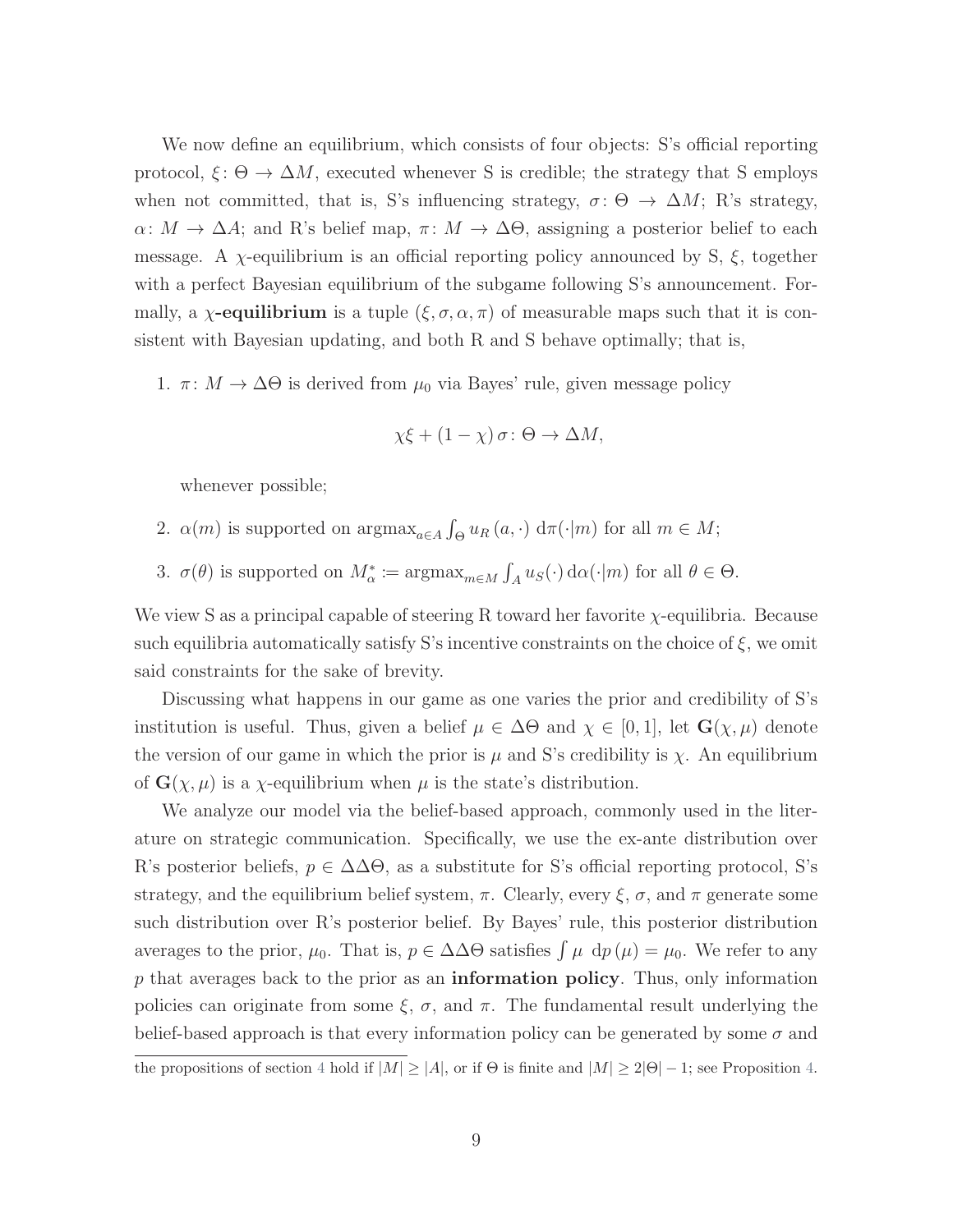$\pi$ <sup>[4](#page-0-0)</sup>. Let  $\mathcal{R}(\mu_0)$  denote the set of all information policies when the prior is  $\mu_0$ .

The belief-based approach allows us to focus on the game's outcomes. Formally, an outcome is a triplet,  $(p, s_o, s_i) \in (\Delta \Delta \Theta) \times \mathbb{R} \times \mathbb{R}$ , representing R's posterior distribution,  $p$ , S's payoff when credible,  $s_o$ , and S's payoff when influencing the report,  $s_i$ . An outcome is a *χ*-equilibrium outcome if it corresponds to a *χ*-equilibrium.<sup>[5](#page-0-0)</sup> Observe that knowing a  $\chi$ -equilibrium's outcome is sufficient for recovering each player's expected payoff: given an outcome  $(p, s_o, s_i)$ , S earns a payoff of  $\chi s_o + (1 - \chi)s_i$ , whereas R's expected utility is  $\int \max_{a \in A} \int u_R(a, \cdot) d\mu d\rho(\mu)$ .

### 3 Persuasion with Partial Credibility

In this section, we characterize S's maximal  $\chi$ -equilibrium payoff. We begin by reviewing existing results that cover the extreme versions of our model. We then proceed to use these results to prove our main theorem, which covers the case in which  $\chi$  is intermediate.

#### 3.1 The Extreme Cases

The existing results that characterize our model's edge cases are geometric and rely on S's value function. To describe this function, define S's value correspondence,  $6$ 

$$
V: \Delta \Theta \rightrightarrows \mathbb{R}
$$

$$
\mu \mapsto \text{co } u_{S} \left( \underset{a \in A}{\text{argmax}} \int u_{R}(a, \cdot) d\mu \right).
$$

In words,  $V(\mu)$  is the set of payoffs that S can obtain when R behaves optimally given posterior belief  $\mu$ . S's value function,

$$
v(\mu) \coloneqq \max V(\mu),
$$

identifies S's highest continuation payoff from inducing this posterior.[7](#page-0-0)

 ${}^{4}$ For example, see [Aumann and Maschler](#page-43-3) [\(1995\)](#page-43-3), Benoît and Dubra [\(2011\)](#page-43-8), or [Kamenica and](#page-44-0) [Gentzkow](#page-44-0) [\(2011\)](#page-44-0).

<sup>&</sup>lt;sup>5</sup>Definition [2](#page-48-0) in the Appendix spells out the definition of a  $\chi$ -equilibrium outcome.

<sup>&</sup>lt;sup>6</sup>The notation "co" refers to the convex hull.

<sup>7</sup>Note (appealing to Berge's theorem) V is a Kakutani correspondence, that is, a nonemptycompact-convex-valued, upper hemicontinuous correspondence. Therefore, v is a well-defined, upper semicontinuous function.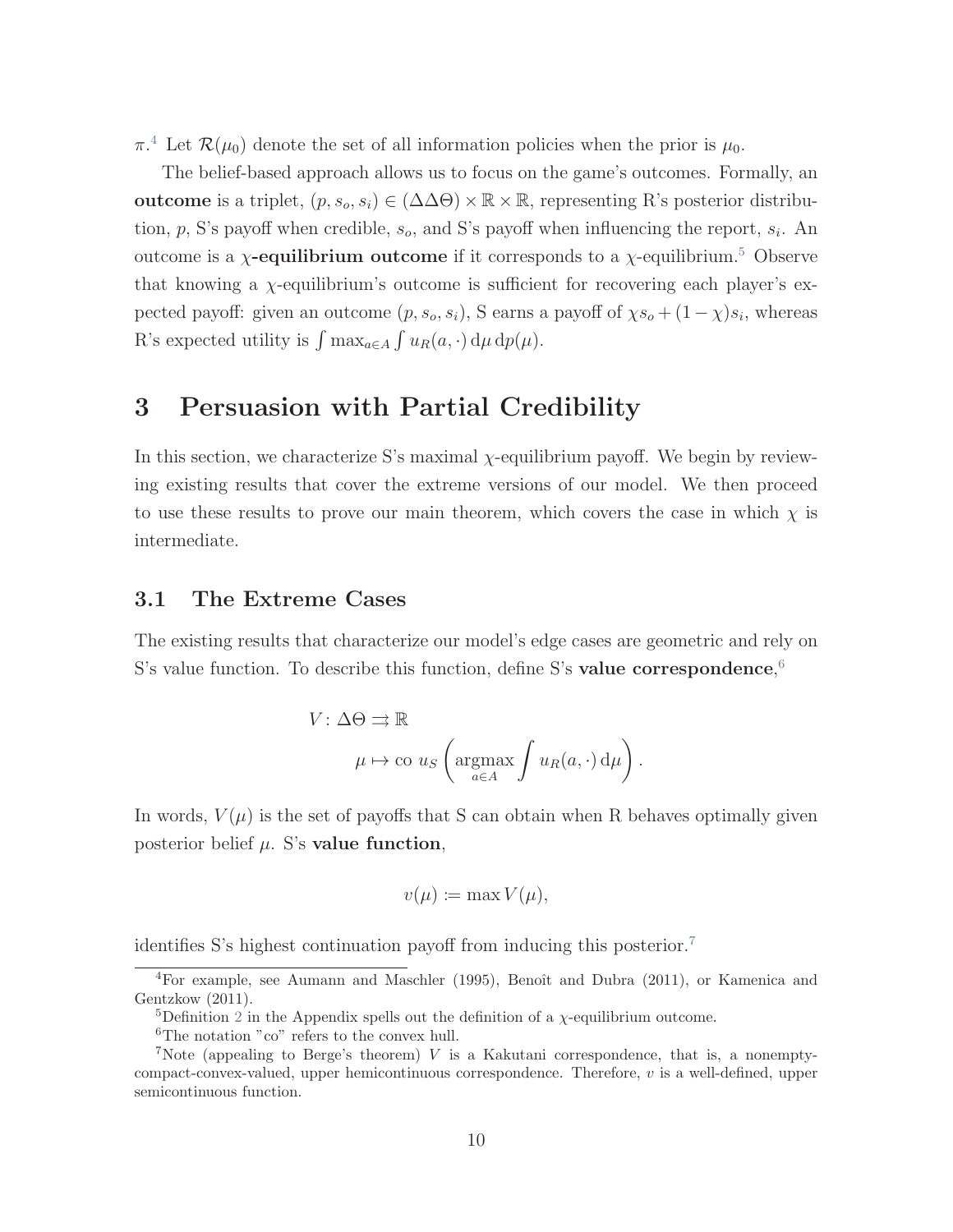When  $\chi = 1$ , S's official announcement is binding, and so the game reduces to the Bayesian persuasion model of [Kamenica and Gentzkow](#page-44-0) [\(2011\)](#page-44-0). In this case, S is hampered by two constraints: Bayesian updating and R's incentives. As explained in section [2,](#page-7-0) R being Bayesian is tantamount to restricting R's belief distribution to the set of information policies,  $p \in \mathcal{R}(\mu_0)$ . R's incentives mean S's expected utility from inducing a belief  $\mu$  must come from  $V(\mu)$ . Maximizing S's payoff belief by belief, and across all information policies gives her payoff under full credibility,

$$
\max_{p \in \mathcal{R}(\mu_0)} \int v(\cdot) \, \mathrm{d}p.
$$

It is well-known (e.g. [Aumann and Maschler,](#page-42-1) [1966;](#page-42-1) [Kamenica and Gentzkow,](#page-44-0) [2011\)](#page-44-0) that the function mapping the prior to this optimal value admits a geometric characterization: It is the pointwise-lowest concave and upper semicontinuous function that is everywhere above v. This function, which we denote by  $\hat{v}$ , is known as v's **concave** envelope.

When  $\chi = 0$ , R knows S is choosing m after observing the state. Being costless, these messages are cheap talk [\(Crawford and Sobel,](#page-43-0) [1982;](#page-43-0) [Green and Stokey,](#page-44-1) [2007\)](#page-44-1) and thus need to satisfy S's incentive constraints. Our assumption that S's preferences are state independent simplifies these constraints considerably: S must be indifferent between all on-path messages. The reason is that if S's payoffs across two distinct messages differ, S never sends the lower-payoff message. Combining this indifference condition with the restrictions imposed by Bayesian updating and R-optimality yields the following characterization of the set of equilibrium outcomes (see [Aumann and Hart,](#page-42-3) [2003;](#page-42-3) [Lipnowski and Ravid,](#page-45-0) [2020\)](#page-45-0): in addition to p being an information policy,  $p \in$  $\mathcal{R}(\mu_0)$ , S's payoff must be incentive compatible for R for all on-path posterior beliefs; that is,  $s_i \in V(\mu)$  p-almost surely. [Lipnowski and Ravid](#page-45-0) [\(2020\)](#page-45-0) show the highest payoff S can attain subject to these constraints is given by  $v$ 's quasiconcave envelope that is, the pointwise lowest *quasiconcave* function that is everywhere above  $v$ —which we denote by  $\bar{v}$ .

Panels (a) and (b) in Figure [3](#page-16-0) (see subsection [3.2\)](#page-13-0) illustrate v's quasiconcave and concave envelopes, respectively. These envelopes describe S's ability to benefit from communication by connecting points on the graph of S's value correspondence. With full credibility, S can connect such points using any affine segment. When  $\chi = 0$ , S's incentive constraints mean her payoff coordinate must remain constant; that is, S can use only flat segments.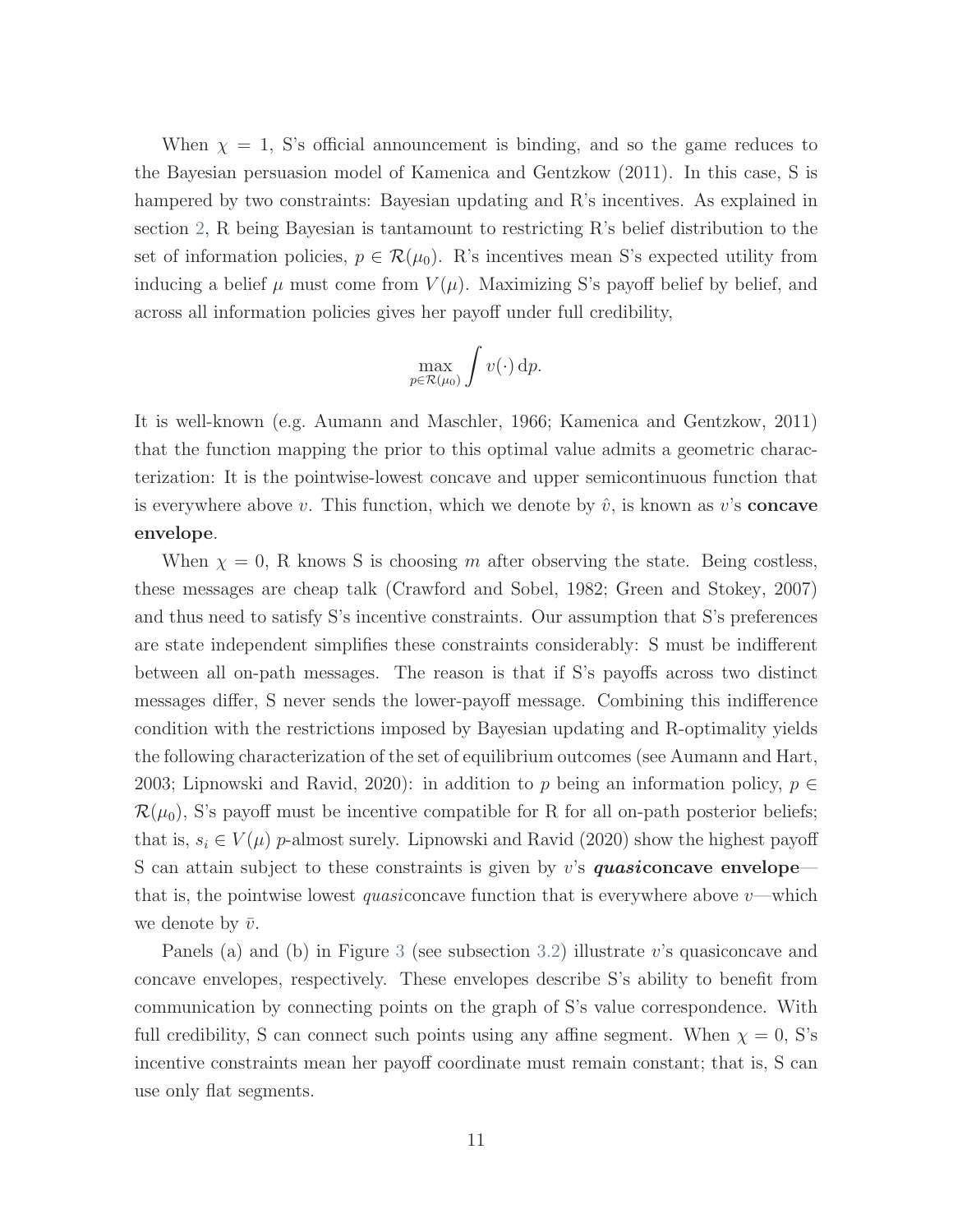We now demonstrate the solution of our model's extreme cases in two binary-state specifications: the introduction's central bank example and a news-outlet example.

<span id="page-11-0"></span>Example 1. Let us reformulate the introduction's central-bank example in more succinct notation. The economy's state can be either  $1 \pmod{0}$  or  $0 \pmod{0}$ . Given the binary state, we abuse notation and identify each belief  $\mu \in \Delta\Theta$  with the probability it assigns to state 1. The international firm  $(R)$  can make a large investment,  $a = 2$ , a small investment  $a = 1$ , or no investment,  $a = 0$ . The country's leader (S) wants to maximize R's expected investment, regardless of the state,  $u<sub>S</sub>(a) = a$ , where R's returns from investing depends on the state via

<span id="page-11-1"></span>
$$
u_R(a,\theta) = \theta a - 0.25a^2.
$$

It is straightforward to verify this formulation leads to the same payoffs, and therefore the same R best-response correspondence as presented in the introduction. Thus, S's value correspondence and value function are given by

$$
V(\mu) = \begin{cases} \{0\} & \text{if } \mu < 1/4, \\ [0,1] & \text{if } \mu = 1/4, \\ \{1\} & \text{if } \mu \in (1/4, 3/4), \\ [1,2] & \text{if } \mu = 3/4, \\ \{2\} & \text{if } \mu > 3/4, \end{cases} \qquad v(\mu) = \begin{cases} 0 & \text{if } \mu < 1/4, \\ 1 & \text{if } \mu \in [1/4, 3/4), \\ 2 & \text{if } \mu \ge 3/4. \end{cases} \qquad (1)
$$

Figure [1a](#page-12-0) graphs v as a function of the probability R's belief assigns to state 1. Observe  $v(\mu)$  increases with  $\mu$ .

Let us begin by solving the no-credibility case. When  $\chi = 0$ , S's maximal equilibrium value is given by the quasiconcave envelope of v evaluated at the prior,  $\bar{v}(\mu_0)$ . Observe, however, that  $v$  is itself quasiconcave by virtue of being monotone, and so  $\bar{v} = v$ . It follows that babbling is the best S can achieve via cheap talk.

Now suppose now S has full credibility. In this case, one can calculate S's highest equilibrium payoff via v's concave envelope,

<span id="page-11-2"></span>
$$
\hat{v}(\mu) = \begin{cases}\n4\mu & \text{if } \mu \le 1/4, \\
1 + 2(\mu - 1/4) & \text{if } \mu \in [1/4, 3/4] \\
2 & \text{if } \mu \ge 3/4.\n\end{cases}
$$
\n(2)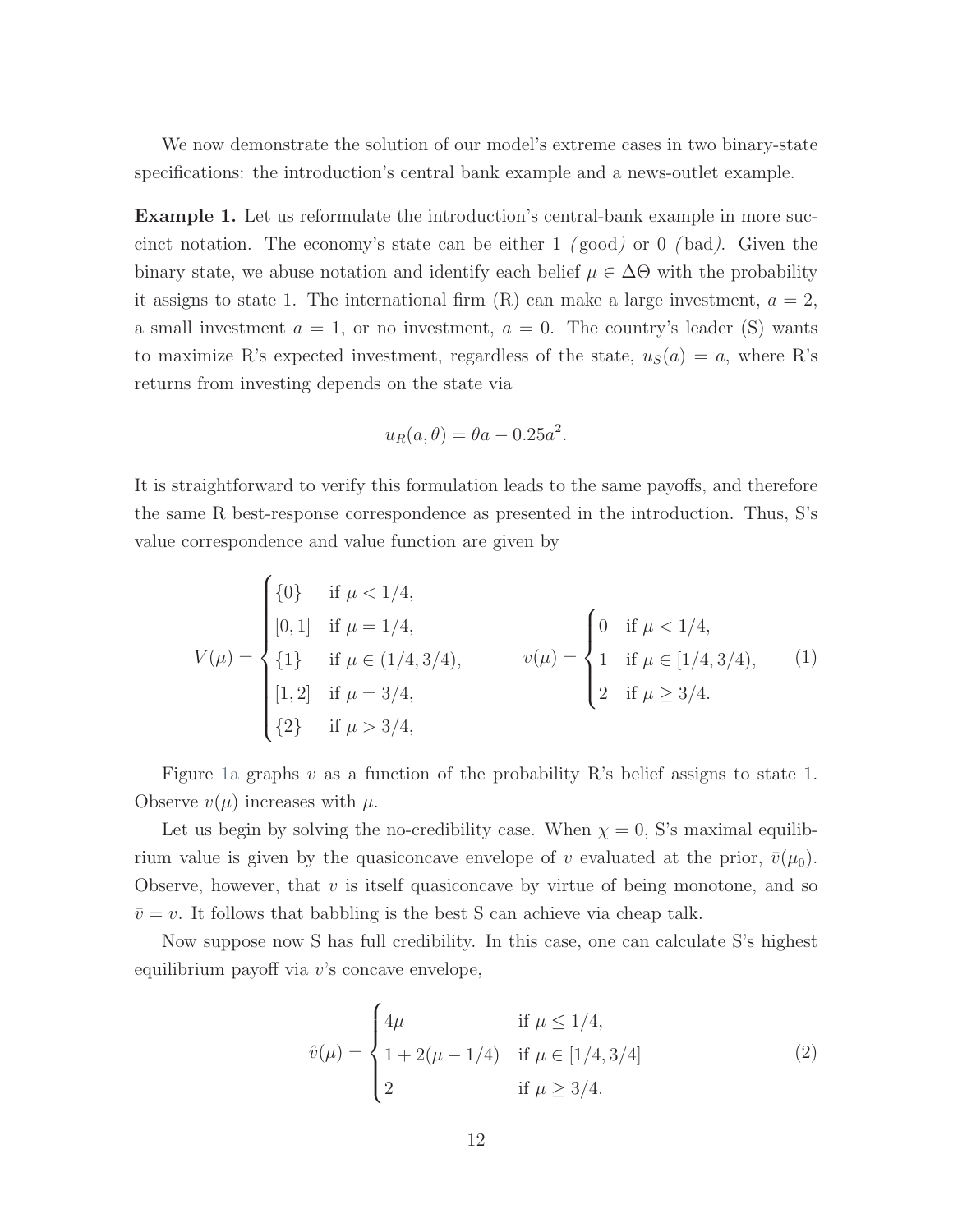<span id="page-12-0"></span>

Figure 1: The value function and its concave envelope in Example [1.](#page-11-0)

For an illustration, see Figure [1.](#page-12-0) Evaluating this envelope at the prior, we get S's highest equilibrium payoff when  $\chi = 1$  is 3/2. As explained in the introduction, S can obtain this utility by commissioning a symmetric binary report that generates a signal realization that matches the state with probability 3/4.

<span id="page-12-1"></span>**Example 2.** Suppose the state is binary,  $\Theta = \{0, 1\}$ , and the prior,  $\mu_0$ , assigns state 1 a probability  $\frac{1}{3}$ . As in the previous example, identify each belief with the probability it assigns to  $\theta = 1$ . R chooses an action in  $A = [0, 1]$  to minimize quadratic loss,

$$
u_R(a,\theta) = -(a-\theta)^2.
$$

S's preferences are given by

$$
u_S(a) = \left(a - 1/3\right)^2.
$$

Observe R's unique best reply is to set his action equal to the expectation of the state,  $a^*(\mu) = \mu$ . Thus, S wants R's action to differ as much as possible from 1/3, which is R's optimal action under the prior. One can interpret S as a news outlet whose goal is to influence R's beliefs as much as possible.

We now review how one would find S's favorite equilibrium in this example when  $\chi$  is extreme. The first step is to find S's value function, which is given by

$$
v(\mu) = u_S(a^*(\mu)) = (\mu - 1/3)^2.
$$

Figure [2](#page-13-1) depicts v along with its concave  $(\hat{v})$  and quasiconcave  $(\bar{v})$  envelopes as functions of the probability  $\mu$  R's belief assigns to state 1.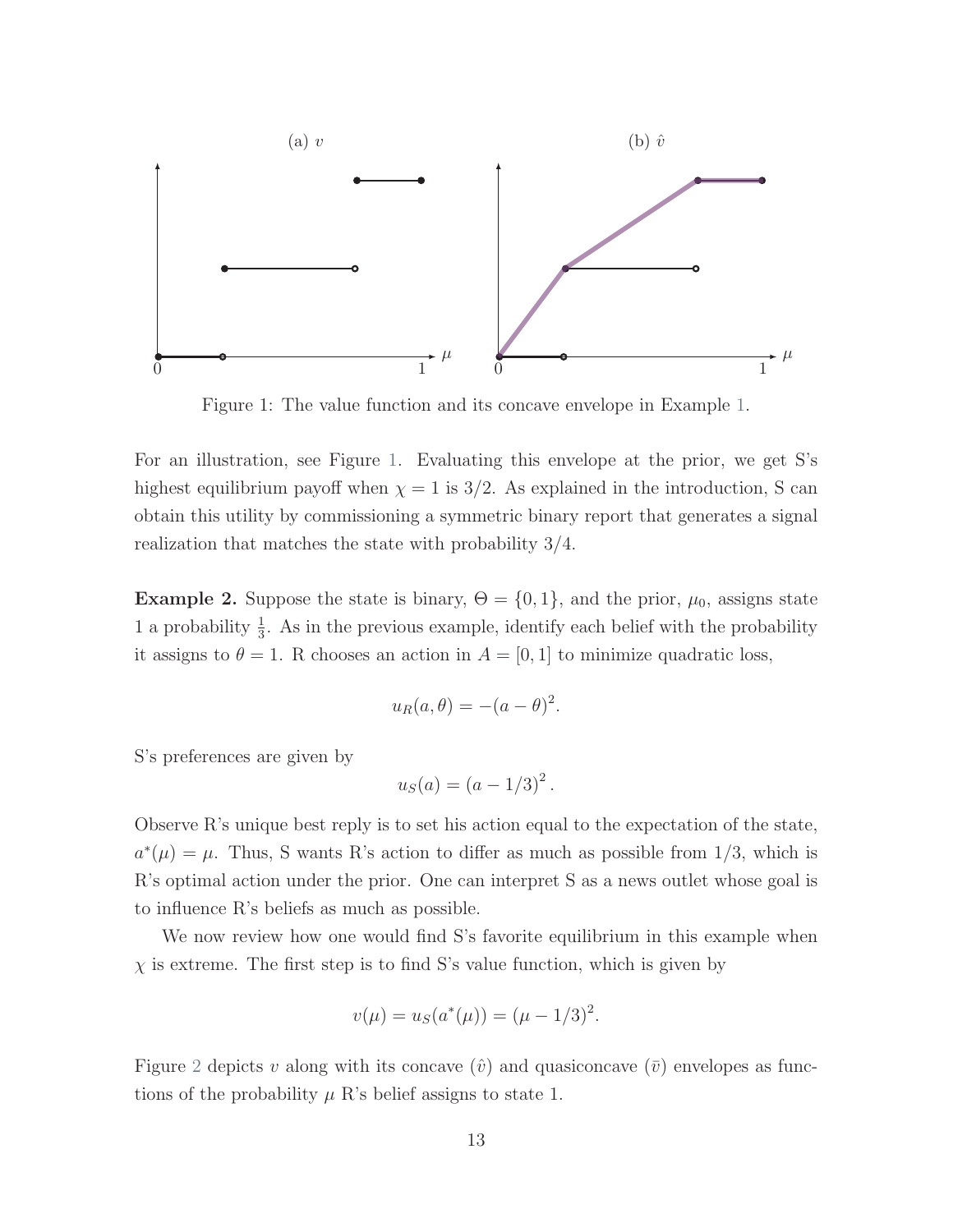<span id="page-13-1"></span>

Figure 2: The value function and its quasiconcave and concave envelopes in Example [2.](#page-12-1)

Under  $\chi = 1$ , S's favorite equilibrium value is given by the concave envelope of v, evaluated at the prior. Since v is convex, its concave envelope is given by the line connecting its value at the extreme beliefs,  $\delta_0$  and  $\delta_1$ ,

$$
\hat{v}(\mu) = 1/9 + (1/3)\mu.
$$

To attain this payoff, S uses a fully revealing official report. Because  $\mu_0 = 1/3$  under the prior, S's full credibility payoff is 2/9.

Without any credibility, S's favorite equilibrium payoff is given by the quasiconcave envelope of  $v$ ,

$$
\bar{v}(\mu) = \max\{1/9, v(\mu)\} = \begin{cases}\n1/9 & \text{if } \mu \leq 2/3, \\
(\mu - 1/3)^2 & \text{otherwise.} \n\end{cases}
$$

S can attain the value  $\bar{v}(\mu_0) = 1/9$  in a 0-equilibrium with only two on-path messages,  $m_0$  and  $m_1$ , where S sends  $m_1$  with probability 1 when the state is 1, and with probability  $1/4$  when the state is 0. Conditional on observing  $m_0$ , R knows the state is 0, and so chooses  $a = 0$ . If he observes  $m_1$ , R assigns a probability of  $2/3$  to the state being 1, and so chooses  $a = 2/3$ . Hence, S's expected payoff is 1/9, regardless of which message she sends.

#### <span id="page-13-0"></span>3.2 The Intermediate Credibility Case

This section presents Theorem [1,](#page-17-0) which geometrically characterizes S's optimal  $\chi$ equilibrium value for our general model. We begin by defining a class of  $\chi$ -equilibria that are sufficient for obtaining all of the game's  $\chi$ -equilibrium outcomes. We then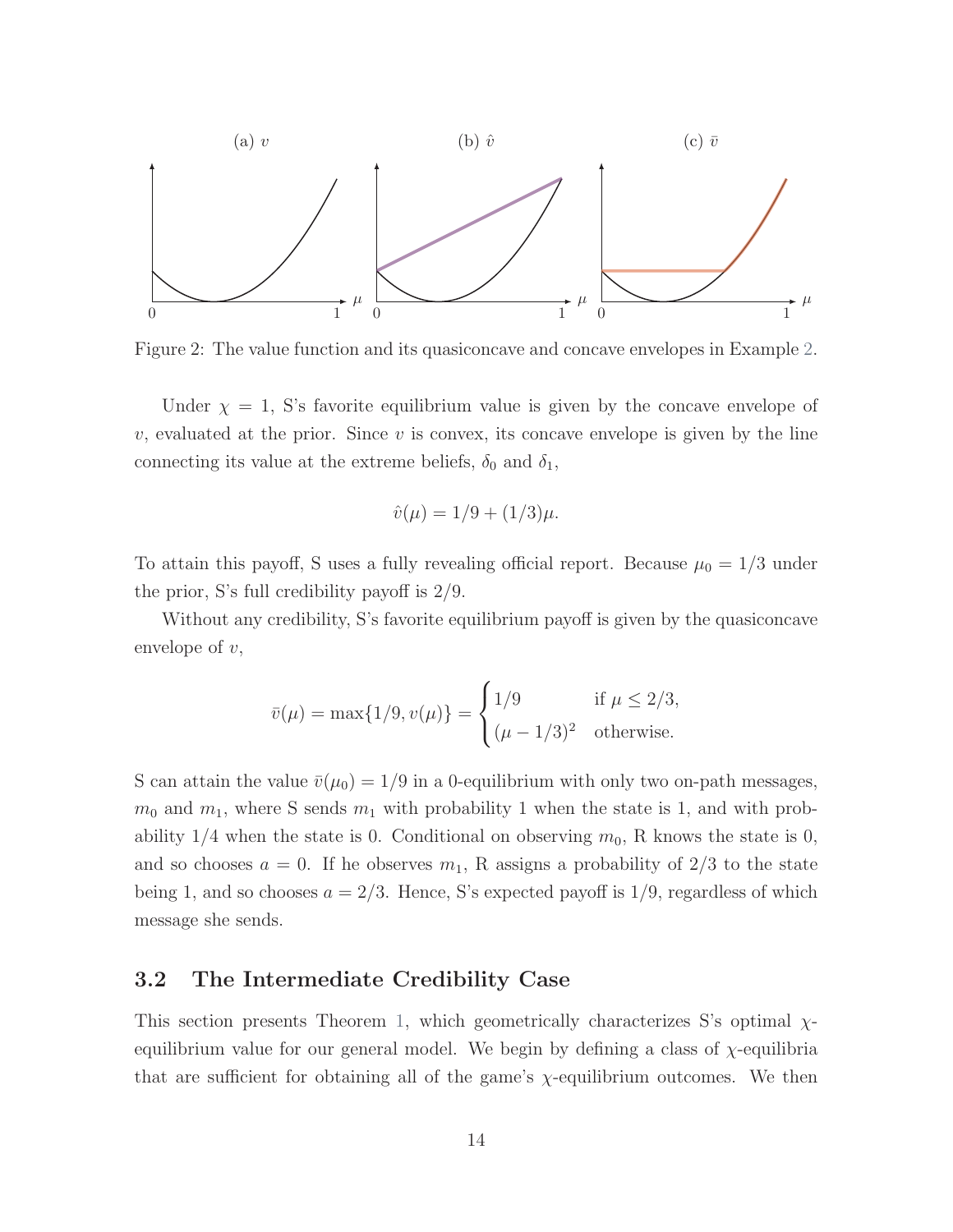explain how one can use this class of  $\chi$ -equilibria along with existing results on strategic communication to obtain an upper bound on S's maximal χ-equilibrium payoff. Theorem [1](#page-17-0) shows this bound is attainable, and thus delivers S's favorite  $\chi$ -equilibrium value.

In the Appendix, we show every  $\chi$ -equilibrium outcome is attainable via a restricted class of equilibria, termed  $\chi$ -nonical equilibria. A  $\chi$ -nonical equilibrium is a  $\chi$ equilibrium,  $(\xi, \sigma, \alpha, \pi)$ , such that<sup>[8](#page-0-0)</sup>

$$
\sigma(\cdot|\theta) = \xi(\cdot|\theta, M_{\alpha}^*); \tag{3}
$$

that is, given every state, S's strategy when influencing the report equals the official experiment's message distribution *conditional* on sending a message from  $M^*_{\alpha}$ . Informally, χ-nonical equilibria are those in which an influenced institution censors any message S dislikes, repeatedly redrawing messages from the official report until it obtains a message that S approves.

Note the equilibria discussed in the introduction's example are all  $\chi$ -nonical. To see why, observe all the equilibria admit  $g$  as S's unique payoff-maximizing message; that is,  $M^*_{\alpha} = \{g\}$ . Because influenced reporting only sends messages in  $M^*_{\alpha}$ , it follows that  $\xi(g|\theta, M^*_{\alpha}) = \sigma(g|\theta) = 1.$ 

A useful property of χ-nonical equilibria is that they remain equilibria when S has no credibility—as long as the prior is appropriately shifted. More specifically, if  $(\xi, \sigma, \alpha, \pi)$  is a *χ*-nonical equilibrium of  $\mathbf{G}(\chi, \mu_0)$ , it is also an equilibrium of  $\mathbf{G}(0, \gamma)$ , where  $\gamma := \mathbb{E}[\pi|m \in M_{\alpha}^*]$  is the posterior R would have if he learned m is in  $M_{\alpha}^*$ but did not observe m itself. To see why, observe first that because  $(\xi, \sigma, \alpha, \pi)$  is an equilibrium of  $\mathbf{G}(\chi,\mu_0)$ , S's influencing strategy  $\sigma(\theta)$  is supported on  $M^*_{\alpha}$  for all  $\theta$ , and thus satisfies S's incentive constraints in  $\mathbf{G}(0, \gamma)$ . Similarly, because R's posterior belief,  $\pi$ , and resulting action distribution,  $\alpha$ , are taken from an equilibrium,  $\alpha(m)$ must maximize R's utility given the posterior  $\pi(m)$  for every message m. All that remains is to verify that  $(\xi, \sigma, \alpha, \pi)$  is consistent with Bayesian updating when played in  $\mathbf{G}(0, \gamma)$ , a fact that follows from  $(\xi, \sigma, \alpha, \pi)$  being  $\chi$ -nonical. <sup>[9](#page-0-0)</sup>

$$
\pi(\theta|m) = \frac{\mu_0(\theta)[\chi\xi(M^*_{\alpha}|\theta) + 1 - \chi]\sigma(m|\theta)}{\sum_{\theta' \in \Theta} \mu_0(\theta')[\chi\xi(M^*_{\alpha}|\theta') + 1 - \chi]\sigma(m|\theta')} = \frac{\gamma(\theta)\sigma(m|\theta)}{\sum_{\theta'} \gamma(\theta')\sigma(m|\theta')},
$$

<sup>&</sup>lt;sup>8</sup>Formally, given  $\theta \in \Theta$ , define  $\xi(\hat{M}|\theta, M^*_{\alpha}) := \xi(\hat{M} \cap M^*_{\alpha}|\theta)/\xi(M^*_{\alpha}|\theta)$  for every Borel  $\hat{M} \subseteq M$  if  $\xi(M_{\alpha}^*|\theta) > 0$ , and define  $\xi(\cdot|\theta, M_{\alpha}^*) \coloneqq \sigma(\cdot|\theta)$  otherwise.

<sup>&</sup>lt;sup>9</sup>For intuition, suppose the model is finite and that  $M^*_{\alpha}$  is finite as well. In this case, every on-path  $m \in M_{\alpha}^*$  and every  $\theta \in \Theta$  satisfy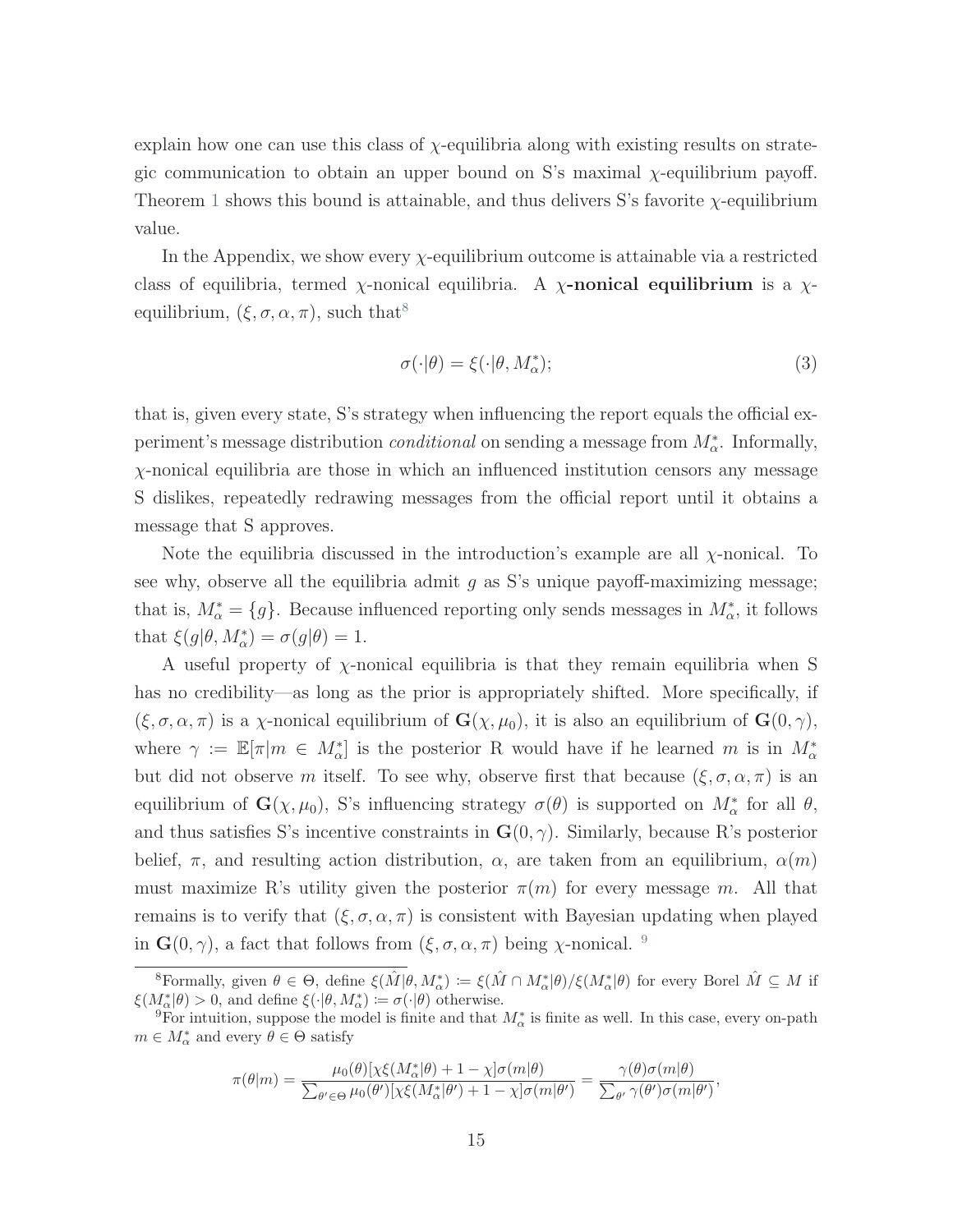We now proceed to obtain an upper bound on S's value from an arbitrary  $\chi$ -nonical equilibrium,  $(\xi, \pi, \alpha, \sigma)$ . Letting  $k := \mathbb{P}\{m \notin M_{\alpha}^*\}$  be the probability that R observes an S-suboptimal message, this equilibrium gives S a utility of

$$
\mathbb{E}[u_S] = k \mathbb{E}[u_S|m \notin M^*_{\alpha}] + (1 - k)\mathbb{E}[u_S|m \in M^*_{\alpha}].
$$
\n(4)

We find that because  $(\xi, \pi, \alpha, \sigma)$  is  $\chi$ -nonical, one can use quasiconcavification to bound  $\mathbb{E}[u_S|m \in M^*_{\alpha}]$  from above. To do so, notice that all messages in  $M^*_{\alpha}$  generate the same payoff for S. Moreover, this payoff equals S's utility when playing  $(\xi, \pi, \alpha, \sigma)$  in  $\mathbf{G}(0,\gamma)$ , because then S's message comes from  $\sigma$ , which is supported on  $M^*_{\alpha}$ . Therefore,  $\mathbb{E}[u_S|m \in M^*_{\alpha}]$  is a no-credibility equilibrium value under prior  $\gamma$ , and thus must be smaller than the largest such payoff,  $\bar{v}(\gamma)$ .

Next, we explain how to use concavification to bound  $\mathbb{E}[u_S|m \notin M^*_{\alpha}]$ . Toward this goal, fix some m outside  $M^*_{\alpha}$ , and let  $\mu := \pi(m)$  be its induced posterior belief. Observe that S's payoff from sending m must satisfy two constraints. First, R must be acting optimally given his posterior, meaning S's payoff must lie below  $v(\mu)$ . And second, S's payoff must be below the utility she gets from sending a message in  $M_{\alpha}^*$ ; otherwise, S would prefer to send m rather than  $M^*_{\alpha}$  when influencing the report. Because S's utility from sending messages in  $M^*_{\alpha}$  is lower than  $\bar{v}(\gamma)$ , it follows that S's payoff from m must also be below  $\bar{v}(\gamma)$ . Thus, S's payoff from m must be lower than

$$
v_{\wedge \gamma}(\mu) := \bar{v}(\gamma) \wedge v(\mu).
$$

It follows that  $\mathbb{E}[u_S|m \notin M^*_{\alpha}]$  is smaller than the utility that S would obtain in a fullcredibility game in which her value function is  $v_{\wedge \gamma}$  and R's belief is  $\beta := \mathbb{E}[\pi | m \notin M_{\alpha}^*];$ that is,  $^{10}$  $^{10}$  $^{10}$ 

$$
\mathbb{E}[u_S|m \notin M_{\alpha}^*] \leq \hat{v}_{\wedge \gamma}(\beta),
$$

where  $\hat{v}_{\wedge \gamma}$  is  $v_{\wedge \gamma}$ 's concave envelope.

Observe that  $\hat{v}_{\wedge \gamma}$  expresses only some of the restrictions imposed by partial credibility on S's ability to derive value from her official report. For an explanation, note  $\hat{v}_{\wedge\gamma}$ 

where the first equality follows from  $(\xi, \pi, \alpha, \sigma)$  being  $\chi$ -nonical, and the second equality from dividing both the numerator and the denominator by the probability R observes a message from  $M^*_{\alpha}$  when  $(\xi, \pi, \alpha, \sigma)$  is played in  $\mathbf{G}(\chi, \mu_0)$ .

<sup>&</sup>lt;sup>10</sup>One can also verify this inequality directly:  $\mathbb{E}[u_S(m)|m \notin M^*_{\alpha}] \leq \mathbb{E}[v_{\wedge \gamma} \circ \pi(m)|m \notin M^*_{\alpha}] \leq$  $\mathbb{E}[\hat{v}_{\wedge\gamma} \circ \pi(m)|m \notin M^*_{\alpha}] \leq \hat{v}_{\wedge\gamma}(\beta)$ , where the first and second inequalities following from  $u_S(m) \leq$  $v_{\wedge \gamma} \circ \pi(m) \leq \hat{v}_{\wedge \gamma} \circ \pi(m)$ , and the last inequality following from Jensen.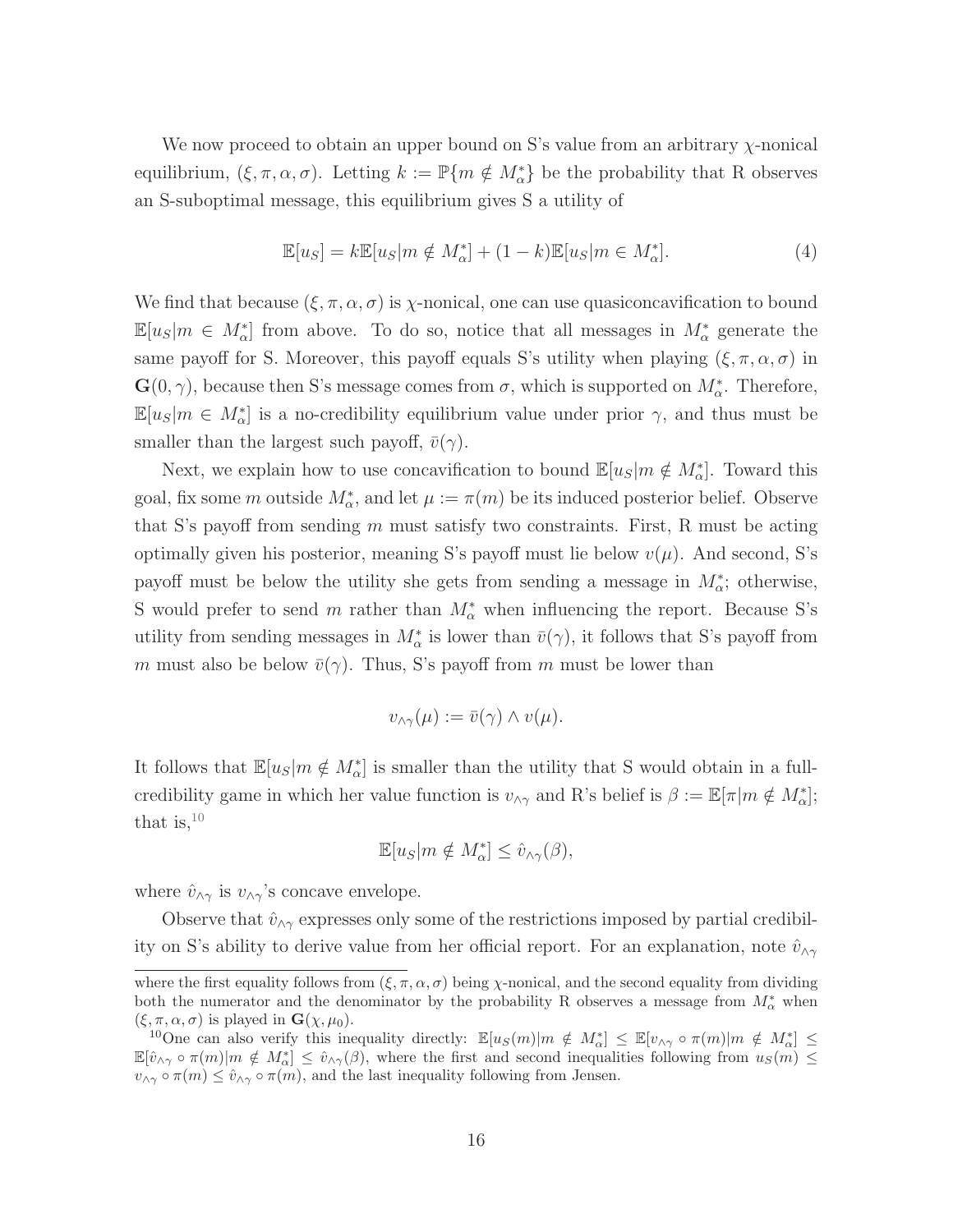is obtained by first capping S's value function at  $\bar{v}(\gamma)$  and then concavifying (see Figure [3\)](#page-16-0). Prima facie, each operation seems reasonable: the cap prevents S from sending messages that would lead to profitable deviations under influenced reporting, whereas concavification expresses the fact that S is committed to the announced experiment when reporting is credible. Still, each operation involves a relaxation of some incentive constraint. First, for an arbitrary χ-equilibrium, S's payoff when influencing the report may be lower than  $\bar{v}(\gamma)$ , and so using  $\bar{v}(\gamma)$  as a cap may not eliminate all of S's profitable deviations. And second, whereas concavification assumes all posteriors beliefs are feasible, inducing posteriors at which the cap binds may be impossible, because at such posteriors, R may be unwilling to give S a payoff as low as  $\bar{v}(\gamma)$ . As we discuss later, showing neither of these relaxations matters at S's favorite  $\chi$ -equilibrium lies at the crux of Theorem [1'](#page-17-0)s proof.

<span id="page-16-0"></span>

Figure 3: Quasiconcave envelope, concave envelope, and concave envelope with a cap.

So far, we have argued S's value from a fixed  $\chi$ -nonical equilibrium is lower than

$$
v^*(\beta, \gamma, k) := k\hat{v}_{\wedge \gamma}(\beta) + (1 - k)\overline{v}(\gamma).
$$

Of course, the above bound holds only for the equilibrium that induced  $(\beta, \gamma, k)$ . To attain an upper bound across all equilibria, we maximize the above expression over all  $(\beta, \gamma, k)$  satisfying two restrictions necessary for a *χ*-nonical equilibrium. For the first restriction, observe that telling R whether m is in  $M^*_{\alpha}$  (without telling her m itself) results in her having a posterior of  $\beta$  with probability k, and a posterior of  $\gamma$  with probability  $1 - k$ . Bayesian updating therefore requires

<span id="page-16-2"></span><span id="page-16-1"></span>
$$
k\beta + (1 - k)\gamma = \mu_0;
$$
 (R-BP)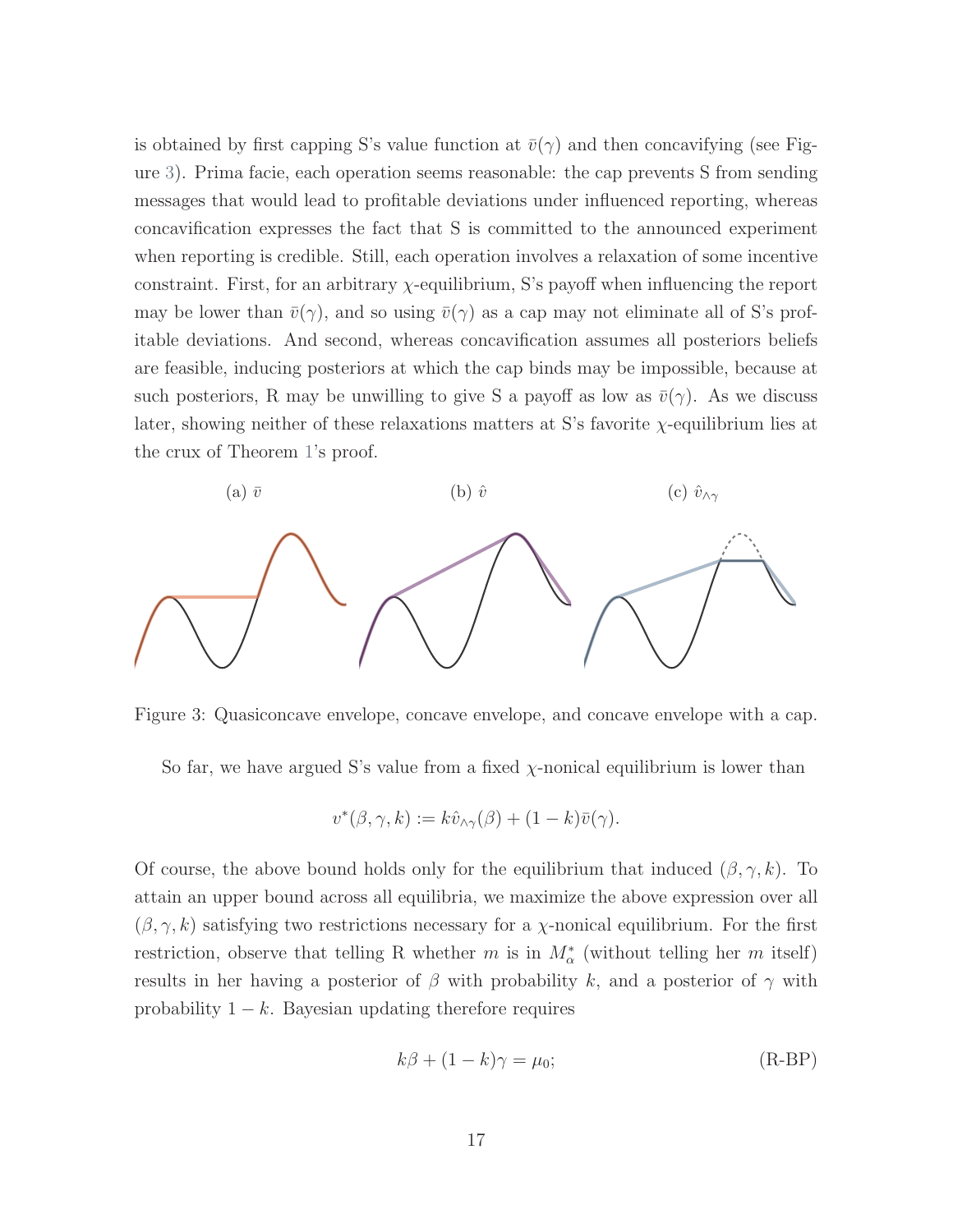that is, R's average posterior must equal his prior. For the second restriction, take any event (i.e., Borel set)  $\Theta \subseteq \Theta$ , and observe the probability this event occurs and R sees a message from  $M^*_{\alpha}$  is  $(1 - k)\gamma(\hat{\Theta})$ . Moreover, this probability should be at least as high as the probability that  $\ddot{\Theta}$  occurs and reporting is non-credible—that is,  $(1-\chi)\mu_0(\hat{\Theta})$ —because influenced reporting always sends a message from  $M^*_{\alpha}$ . In other words,

$$
(1 - k)\gamma \ge (1 - \chi)\mu_0. \tag{ \chi-BP}
$$

Thus, we have obtained the following upper bound on S's maximal  $\chi$ -equilibrium value:

$$
v_{\chi}^*(\mu_0) := \max_{\beta, \gamma \in \Delta \Theta, k \in [0,1]} v^*(\beta, \gamma, k) \tag{5}
$$

<span id="page-17-1"></span>
$$
s.t. (R-BP) and (\chi-BP). \tag{6}
$$

Applying the existing literature's results, one can easily show the above bound is attained when  $\chi$  is extreme. For an explanation, suppose first S has no credibility, meaning  $\chi = 0$ . In this case, the only way to satisfy ( $\chi$ [-BP\)](#page-17-1) is to set  $k = 0$  and  $\gamma = \mu_0$ . As such,  $v_0^*(\mu_0) = \bar{v}(\mu_0)$ , which is attained by S's favorite 0-equilibrium. Suppose now S has full credibility; that is,  $\chi = 1$ . Because both  $\bar{v}$  and  $\hat{v}_{\wedge \gamma}$  are bounded from above by  $\hat{v}$  (see Figure [3\)](#page-16-0), it follows that every  $\beta$ ,  $\gamma$ , and k that satisfy [\(R-BP\)](#page-16-1) must also have

$$
k\hat{v}_{\wedge\gamma}(\beta) + (1-k)\bar{v}(\gamma) \leq k\hat{v}(\beta) + (1-k)\hat{v}(\gamma) \leq \hat{v}(\mu_0),
$$

where the last inequality follows from concavity of  $\hat{v}$ . Because  $\hat{v}(\mu_0)$  is attainable in a 1-equilibrium, we therefore have  $\hat{v}(\mu_0) \leq v_1^*(\mu_0) \leq \hat{v}(\mu_0)$ ; that is, S obtains  $v_1^*(\mu_0)$  in her favorite 1-equilibrium.

Our main theorem shows the above bound is also tight when  $\chi$  is intermediate.

<span id="page-17-0"></span>**Theorem 1.** A  $\chi$ -equilibrium exists in which S's value is  $v^*_{\chi}(\mu_0)$ . Moreover, any such χ-equilibrium is S-optimal.

When  $v_{\chi}^*(\mu_0) = \bar{v}(\mu_0)$ , one can attain the program's value using a cheap-talk equilibrium. Thus, suppose  $v_{\chi}^*(\mu_0) > \bar{v}(\mu_0)$ . In this case, the theorem's proof uses the model's extreme cases to transform any  $(\beta, \gamma, k)$  that solves [\(5\)](#page-16-2) into a  $\chi$ -nonical equilibrium. For a sketch, start by taking an S-favorite equilibrium of  $\mathbf{G}(0, \gamma)$ —say,  $(\xi_{\gamma}, \sigma_{\gamma}, \alpha_{\gamma}, \pi_{\gamma})$  that generates S a payoff of  $\bar{v}(\gamma)$ . Next, find an equilibrium  $(\xi_{\beta}, \sigma_{\beta}, \alpha_{\beta}, \pi_{\beta})$  of the game  $\mathbf{G}(1,\beta)$  that gives S a utility of  $\hat{v}_{\wedge \gamma}(\beta)$ , and in which all of S's messages yield a value smaller than  $\bar{v}(\gamma)$  (we defer explaining how to obtain such an equilibrium until the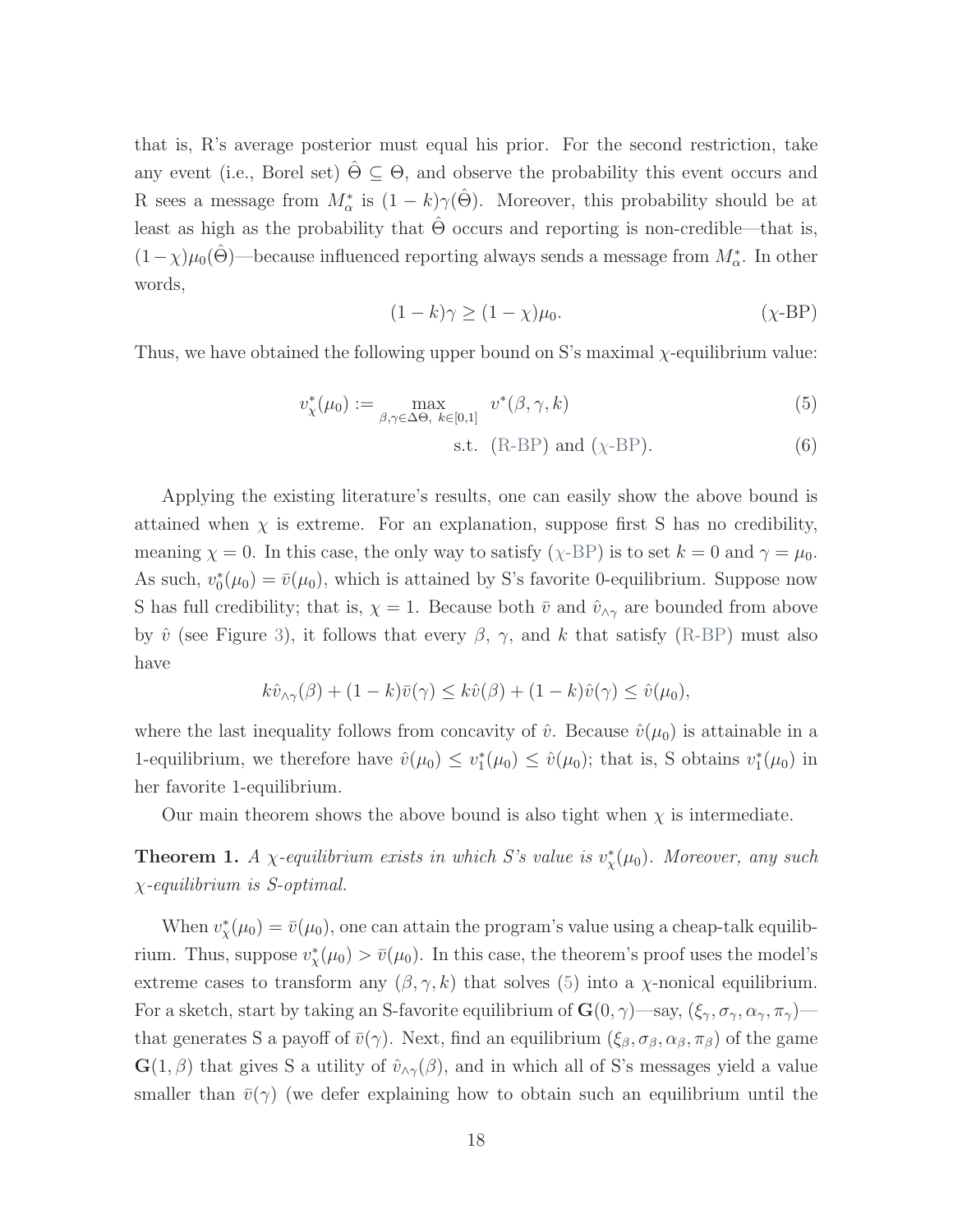next paragraph). Standard measure-theoretic arguments ensure we can select these two equilibria in a way that partitions the set of on-path messages into two: the set  $M_{\gamma}$  of messages sent by  $\sigma_{\gamma}$  and the set  $M_{\beta}$  of messages sent by  $\xi_{\beta}$ . One can then proceed by pasting these two equilibria into a single  $\chi$ -nonical equilibrium in which S's value is  $v_{\chi}^*(\mu_0)$ . When  $M_{\gamma}$ ,  $M_{\beta}$ , and  $\Theta$  are all finite, the construction goes as follows. For any message  $m \in M_\beta \cup M_\gamma$ , define R's strategy and beliefs according to the equilibrium that generates m on path; that is,  $(\alpha^*(m), \pi^*(m)) = (\alpha_{\gamma}(m), \pi_{\gamma}(m))$  for  $m \in M_{\gamma}$ , and  $(\alpha^*(m), \pi^*(m)) = (\alpha_\beta(m), \pi_\beta(m))$  for  $m \in M_\beta$ . S's influencing strategy is defined via  $\sigma^* := \sigma_{\gamma}$ , whereas the official report is defined in two parts. First, for m in  $M_{\gamma}$  take

$$
\xi^*(m|\theta) = \left[\frac{(1-k)\gamma(\theta)}{(1-\chi)\mu_0(\theta)} - 1\right] \left(\frac{1-\chi}{\chi}\right) \sigma_\gamma(m|\theta),
$$

which is a well-defined probability due to  $(R-BP)$  $(R-BP)$  and  $(\chi-BP)$ . And second, set the probability the official report sends a message m in  $M_\beta$  to be

$$
\xi^*(m|\theta) = \left[\frac{k\beta(\theta)}{\chi\mu_0(\theta)}\right] \xi_\beta(m|\theta).
$$

Let us now verify  $(\xi^*, \sigma^*, \alpha^*, \pi^*)$  is an equilibrium of the original game,  $\mathbf{G}(\chi, \mu_0)$ . Observe all on-path messages come from either  $M_{\beta}$  or  $M_{\gamma}$ , and that R's beliefs and (mixed) action following any such message come from an equilibrium with a prior of  $\beta$  and  $\gamma$ , respectively, and so R's strategy must be optimal given her beliefs. Optimality of S's behaviors follows from two facts. First, all messages in  $M_{\gamma}$  lead  $\alpha_{\gamma}$  to take an action yielding S a payoff of  $\bar{v}(\gamma)$ . And, second, all messages in  $M_\beta$  result in  $\alpha_\beta$  giving S a lower payoff. It follows the same is true for  $\alpha^*$ , and so S has no incentive to deviate when influencing the report. It remains to check whether R's beliefs obey Bayes' rule. To do so, observe our construction guarantees the probability the state is  $\theta$  and R observes the message m is  $(1 - k)\gamma(\theta)\sigma_{\gamma}(m|\theta)$  when m is in  $M_{\gamma}$ , and  $k\beta(\theta)\xi_{\beta}(m|\theta)$ when m is in  $M_\beta$ . Therefore, Bayes' rule dictates R must assign  $\theta$  a probability of

$$
\frac{k\beta(\theta)\xi_{\beta}(m|\theta)}{\sum_{\theta' \in \Theta} k\beta(\theta')\xi_{\beta}(m|\theta')} = \pi_{\beta}(\theta|m) = \pi^*(\theta|m),
$$

after seeing a message  $m \in M_\beta$ , and

$$
\frac{(1-k)\sigma_{\gamma}(m|\theta)\gamma(\theta)}{\sum_{\theta'\in\Theta} (1-k)\sigma_{\gamma}(m|\theta')\gamma(\theta')} = \pi_{\gamma}(\theta|m) = \pi^*(\theta|m)
$$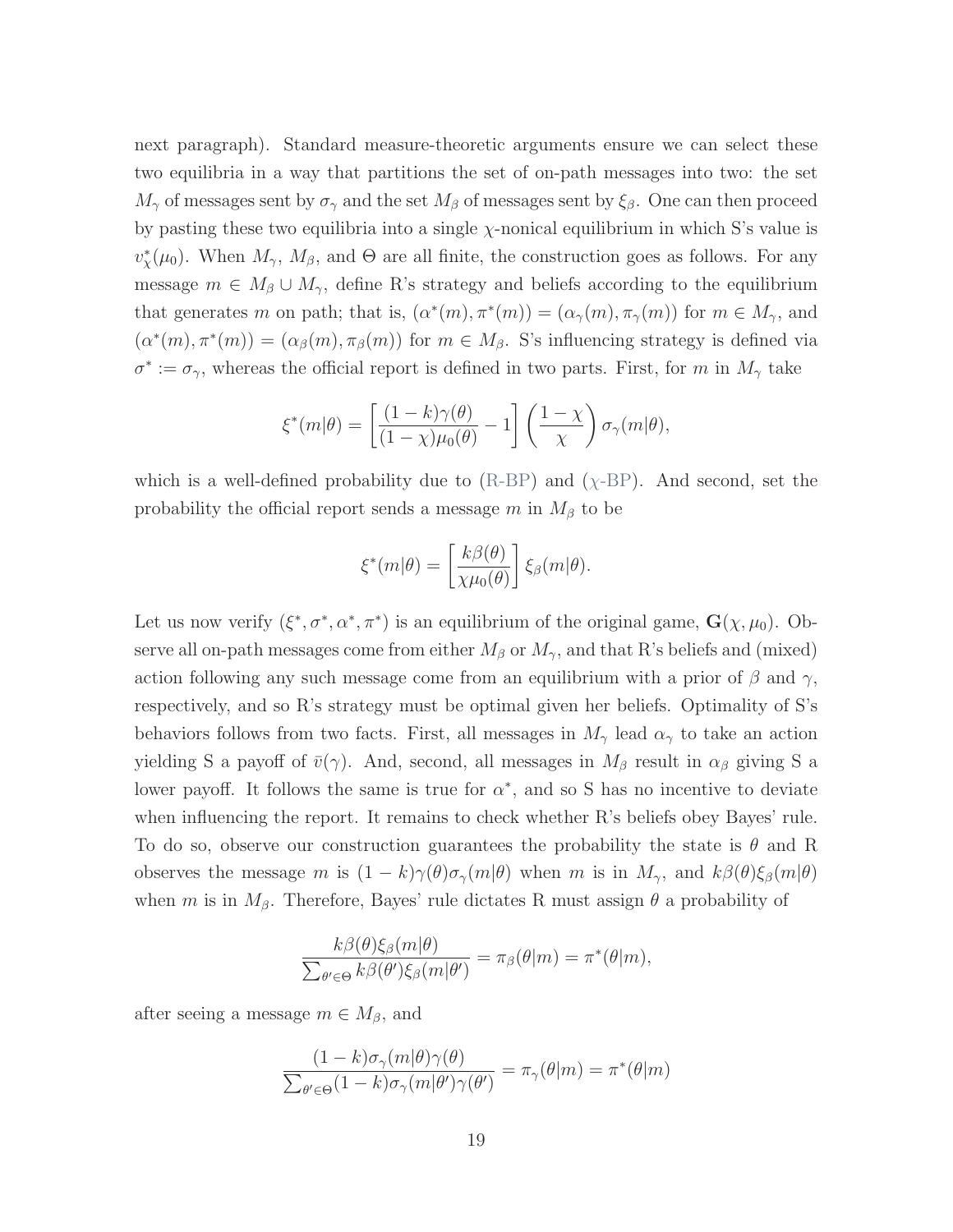after  $m \in M_\gamma$ . In other words,  $(\xi^*, \sigma^*, \alpha^*, \pi^*)$  is consistent with Bayesian updating.

We now return to finding an appropriate  $(\xi_{\beta}, \sigma_{\beta}, \alpha_{\beta}, \pi_{\beta})$ . Our task is to define this profile so that it is an equilibrium of  $\mathbf{G}(1,\beta)$  satisfying two criteria: First, it gives S a payoff of  $\hat{v}_{\wedge \gamma}(\beta)$ . And second, all of S's messages yield a payoff weakly under  $\bar{v}(\gamma)$ . Toward this goal, take  $\mathbf{G}(1,\beta)$  to be the modified version of the game in which S's utility from high-payoff actions is reduced to  $\bar{v}(\gamma)$ ; that is, replace  $u_s$  with

$$
u_{S \wedge \gamma}(a) := \min\{u_S(a), \bar{v}(\gamma)\}.
$$

In this modified game, S's value function equals  $v_{\wedge \gamma}$ , and so  $\hat{v}_{\wedge \gamma}(\beta)$  is S's highest equilibrium value in  $\mathbf{G}(1,\beta)$ . Moreover, S's payoff in this game differs from her payoff in the original game only when R takes an action a for which  $u_S(a) > \bar{v}(\gamma)$ . Therefore, to obtain the desired strategy profile, it is enough to find an S-favorite equilibrium of  $\mathbf{G}(1,\beta)$  with the property that all on-path messages deliver S a payoff below  $\bar{v}(\gamma)$  in the *original* game,  $\mathbf{G}(1,\beta)$ . We find one can obtain such a profile by taking  $(\xi_{\beta}, \sigma_{\beta}, \alpha_{\beta}, \pi_{\beta})$ to be an S-favorite equilibrium of  $\mathbf{G}(1,\beta)$  in which R chooses (mixed) actions that yield a  $u<sub>S</sub>$  of  $\bar{v}(\gamma)$  or below when indifferent.<sup>[11](#page-0-0)</sup> The intuition is similar to [Kamenica](#page-44-0) [and Gentzkow'](#page-44-0)s [\(2011\)](#page-44-0) judge example in that it uses the following property of the full-commitment solution: the concave envelope must be affine on the line connecting β with  $\pi_\beta(m)$  for almost every m. To use this property, notice  $(\xi_\beta, \sigma_\beta, \alpha_\beta, \pi_\beta)$  results in  $u_s$  being strictly above  $\bar{v}(\gamma)$  after a message m only if R is unwilling to take an action for which  $u_s$  is below  $\bar{v}(\gamma)$  when holding a belief of  $\mu := \pi_\beta(m)$ . A simple limit argument then implies no such action can be optimal for R at any nearby belief as well. Therefore,  $\hat{v}_{\wedge \gamma}(\mu') = \hat{v}_{\wedge \gamma}(\mu) = \bar{v}(\gamma) > \hat{v}_{\wedge \gamma}(\beta)$  must hold for any belief  $\mu'$  close to  $\mu$  that lies on the line between  $\mu$  and  $\beta$ . But this inequality can hold only if  $\hat{v}_{\wedge\gamma}$ fails to be affine on this line, a contradiction. It follows that  $(\xi_\beta, \sigma_\beta, \alpha_\beta, \pi_\beta)$  satisfies the desiderata.

We now demonstrate the theorem by applying it to the simple two-state examples from before.

Example 1 (continued). Consider again the reformulation of the introduction's example. Thus,  $\Theta = \{0, 1\}, A = \{0, 1, 2\}, u_S(a) = a$ , and  $u_R(a, \theta) = \theta a - 0.25a^2$ . Recall we identify each belief with the probability it assigns to  $\theta = 1$ . S's value function is given by equation [\(1\)](#page-11-1), whereas [\(2\)](#page-11-2) gives its concave envelope. Because the value function is

<sup>&</sup>lt;sup>11</sup>Observe such a selection is consistent with S-favored tie-breaking in the *modified* game, because in that game, S cannot obtain a payoff higher than  $\bar{v}(\gamma)$ .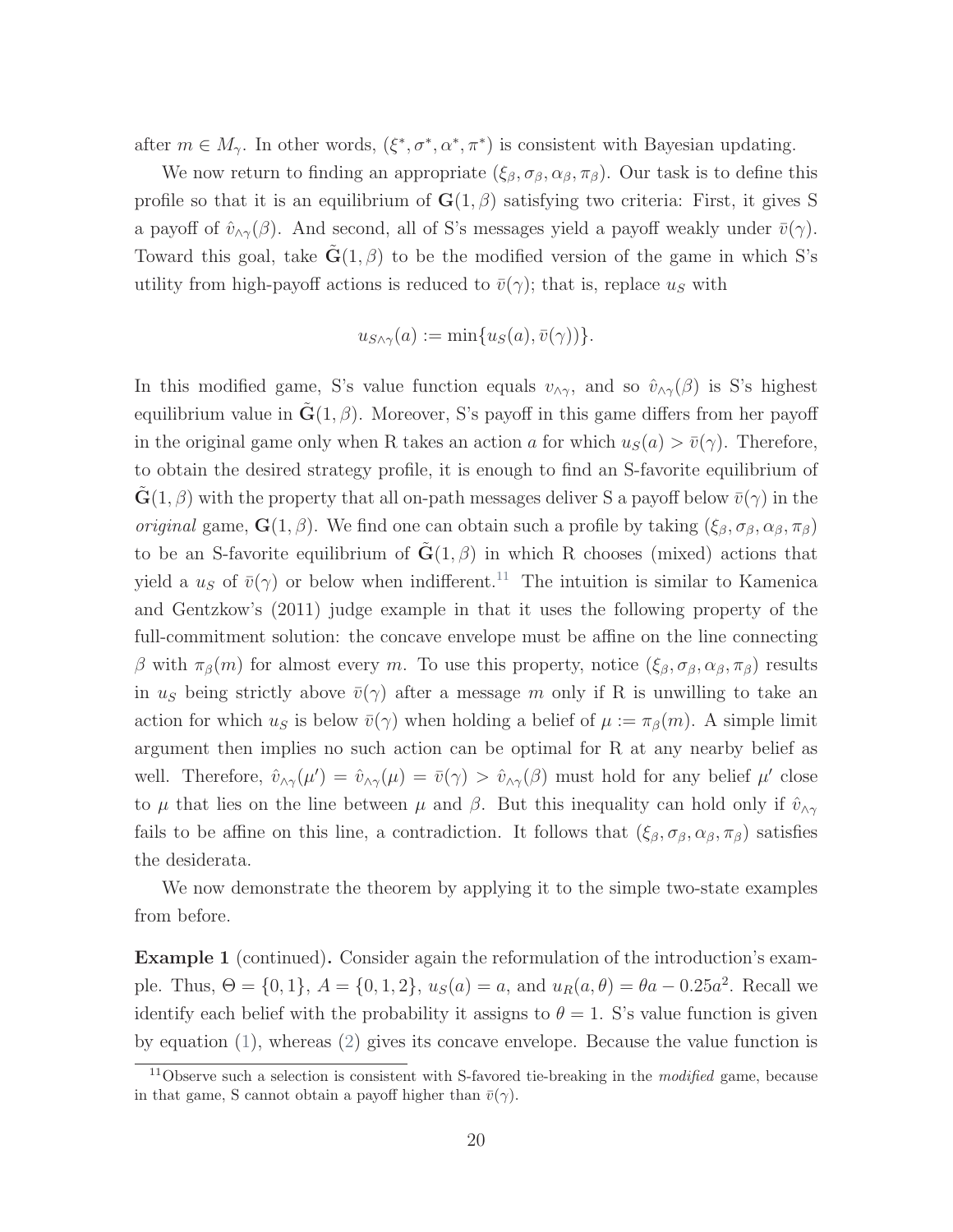monotone, it is quasiconcave and so equal to its quasiconcave envelope.

By Theorem [1,](#page-17-0) we can find S's highest  $\chi$ -equilibrium payoff by solving the program [\(5\)](#page-16-2). To obtain this solution, we first make a few useful observations regarding the program's constraints. Examining [\(R-BP\)](#page-16-1) for this binary-state setting reveals it is equivalent to two conditions: First, either  $\beta \leq \mu_0 \leq \gamma$  or  $\gamma \leq \mu_0 \leq \beta$ . And second, if  $\beta \neq \gamma$ , then  $k = k_{\beta,\gamma}$ , where

<span id="page-20-1"></span>
$$
k_{\beta,\gamma} = \frac{\gamma - \mu_0}{\gamma - \beta}.\tag{7}
$$

Moreover, because the state space is finite (indeed, binary), the measure-valued constraint  $(\chi$ [-BP\)](#page-17-1) can be evaluated state by state. Specifically, it is enough to check

<span id="page-20-0"></span>
$$
(1 - k)\gamma \ge (1 - \chi)\mu_0 \tag{8}
$$

$$
(1 - k)(1 - \gamma) \ge (1 - \chi)(1 - \mu_0). \tag{9}
$$

Let us make two observations assuming  $\beta \leq \mu_0 < \gamma$  (which turns out to be the relevant case for this example). First, in this range, the weight  $k_{\beta,\gamma}$  is increasing in  $\beta$  and  $\gamma$ . Second, because  $\mu_0 = 1 - \mu_0 = 1/2$ , the right-hand sides of [\(8\)](#page-20-0) and [\(9\)](#page-20-0) is the same. It follows [\(9\)](#page-20-0) implies [\(8\)](#page-20-0) whenever  $\gamma \geq \mu_0 = 1/2$ .

We now establish that whenever the program [\(5\)](#page-16-2) attains a value strictly greater than 1, it admits a solution  $(\beta, \gamma, k)$  with  $\gamma = \gamma^* \coloneqq 3/4$ . To see  $\gamma \geq \gamma^*$  if  $v^*_{\chi}(\mu_0) > 1$ , observe that if  $\gamma < \gamma^*$ , then  $v^*(\beta, \gamma, k) \leq k\bar{v}(\gamma) + (1 - k)\bar{v}(\gamma) = \bar{v}(\gamma) = v(\gamma) \leq 1$ must hold for any  $(\beta, k)$  such that  $(\beta, \gamma, k)$  is feasible. Next, we argue one can modify any  $(\beta, \gamma, k)$  with  $\gamma > \gamma^*$  in a way that replaces  $\gamma$  with  $\gamma^*$  and does not decrease S's objective. For this purpose, let  $k^* := k_{\beta,\gamma^*}$ , and observe that  $\beta \leq \mu_0 < \gamma^* < \gamma$  implies  $(\beta, \gamma^*, k^*)$  satisfies [\(R-BP\)](#page-16-1) and  $k^* \leq k$ . In addition,

$$
(1 - k^*)(1 - \gamma^*) = (1 - \mu_0) - k^*(1 - \beta)
$$
  
\n
$$
\geq (1 - \mu_0) - k(1 - \beta)
$$
  
\n
$$
= (1 - k)(1 - \gamma)
$$
  
\n
$$
\geq (1 - \chi)(1 - \mu_0),
$$

where the equalities hold because both  $(\beta, \gamma, k)$  and  $(\beta, \gamma^*, k^*)$  satisfy [\(R-BP\)](#page-16-1), the first inequality holds because  $k^* \leq k$ , and the second inequality holds because  $(\beta, \gamma, k)$ satisfies [\(9\)](#page-20-0). Hence,  $(\beta, \gamma^*, k^*)$  satisfies (9), and therefore ( $\chi$ [-BP\)](#page-17-1). Thus,  $(\beta, \gamma^*, k^*)$ is feasible in program [\(5\)](#page-16-2). Moreover, that  $\bar{v}(\gamma^*) = \bar{v}(\gamma) > \hat{v}_{\wedge \gamma}(\beta)$  and  $k^* \leq k$  im-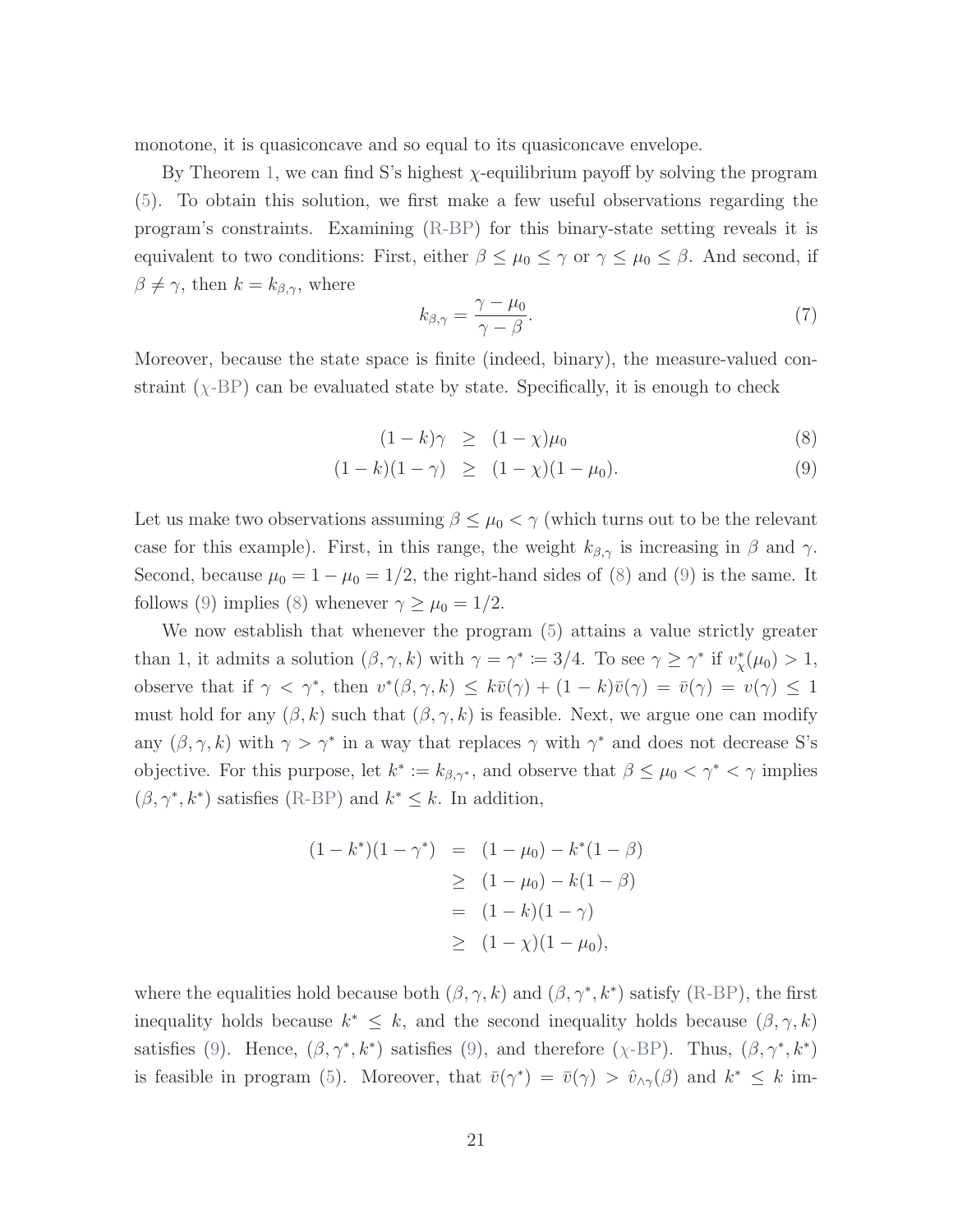plies  $v^*(\beta, \gamma^*, k^*) \geq v^*(\beta, \gamma, k)$ . Thus, because  $(\beta, \gamma, k)$  is optimal,  $(\beta, \gamma^*, k^*)$  must be optimal as well.

Collecting our observations to this point, we have that it is enough to choose  $(\beta, \gamma, k)$ so that either

- (a)  $\beta = \gamma = \mu_0$  and  $k = 0$ , which is always feasible, or
- (b)  $\beta \in [0, \mu_0], \gamma = \gamma^*$ , and  $k = k_{\beta, \gamma}$ , which is feasible if and only if [\(9\)](#page-20-0) holds.

Moreover, we know that decreasing  $\beta$  in case (b) always relaxes [\(9\)](#page-20-0) by lowering  $k_{\beta,\gamma}$ . Thus, letting

$$
\tilde{v}^*(\beta) := v^*(\beta, \gamma^*, k_{\beta, \gamma^*})
$$

for  $\beta \in [0, \mu_0]$ , it follows S's optimal value is the higher of 1 (the payoff she attains in case (a)) and the maximal payoff attainable in case (b), which is given by  $\sup_{\beta} \tilde{v}^*(\beta)$ , where the supremum is taken over the interval of  $\beta \in [0, \mu_0]$  that satisfy [\(9\)](#page-20-0) when paired with  $\gamma^*$  and  $k_{\beta,\gamma^*}$ .

To see which of the above two cases is optimal, we can use the formula for  $\hat{v}$  derived in [\(2\)](#page-11-2) to compute

$$
\tilde{v}^*(\beta) = k_{\beta,\gamma^*}\hat{v}_{\wedge\gamma}(\beta) + (1 - k_{\beta,\gamma^*})\bar{v}(\gamma^*)
$$
  
\n
$$
= \frac{\gamma^* - \mu_0}{\gamma^* - \beta}\hat{v}(\beta) + \frac{\mu_0 - \beta}{\gamma^* - \beta}2
$$
  
\n
$$
= \begin{cases}\n1 + 1/(3 - 4\beta) & \text{if } \beta \in [0, 1/4], \\
3/2 & \text{if } \beta \in [1/4, 1/2].\n\end{cases}
$$

Observe the above objective is increasing on  $[0, 1/4]$ , constant on  $[1/4, \mu_0]$ , and globally strictly higher than  $1 = v(\mu_0)$ . It follows that case (a) is optimal only when no  $\beta \in [0, \mu_0]$  can satisfy [\(9\)](#page-20-0) when paired with  $\gamma^*$  and  $k_{\beta, \gamma^*}$ . In addition, whenever such a  $\beta$  is feasible, it is optimal to set it to be the highest feasible value below 1/4 from case (b).

Let us solve the program. First, if  $\chi < 2/3$ , then even setting  $\beta = 0$  (which relaxes [\(9\)](#page-20-0) as much as possible) violates [\(9\)](#page-20-0), and so we cannot improve upon feasible solution  $(\beta, \gamma, k) = (1/2, 1/2, 0)$ , which yields value  $v_x^*(\mu_0) = 1$ . Second, if  $\chi \geq 3/4$ , then setting  $\beta = 1/4$  satisfies [\(9\)](#page-20-0) and maximizes  $\tilde{v}^*(\beta)$ , so that  $(\beta, \gamma, k) = (1/4, 3/4, 1/2)$  is optimal—delivering the full-commitment value of  $v^*_{\chi}(\mu_0) = 3/2$ . Finally, consider the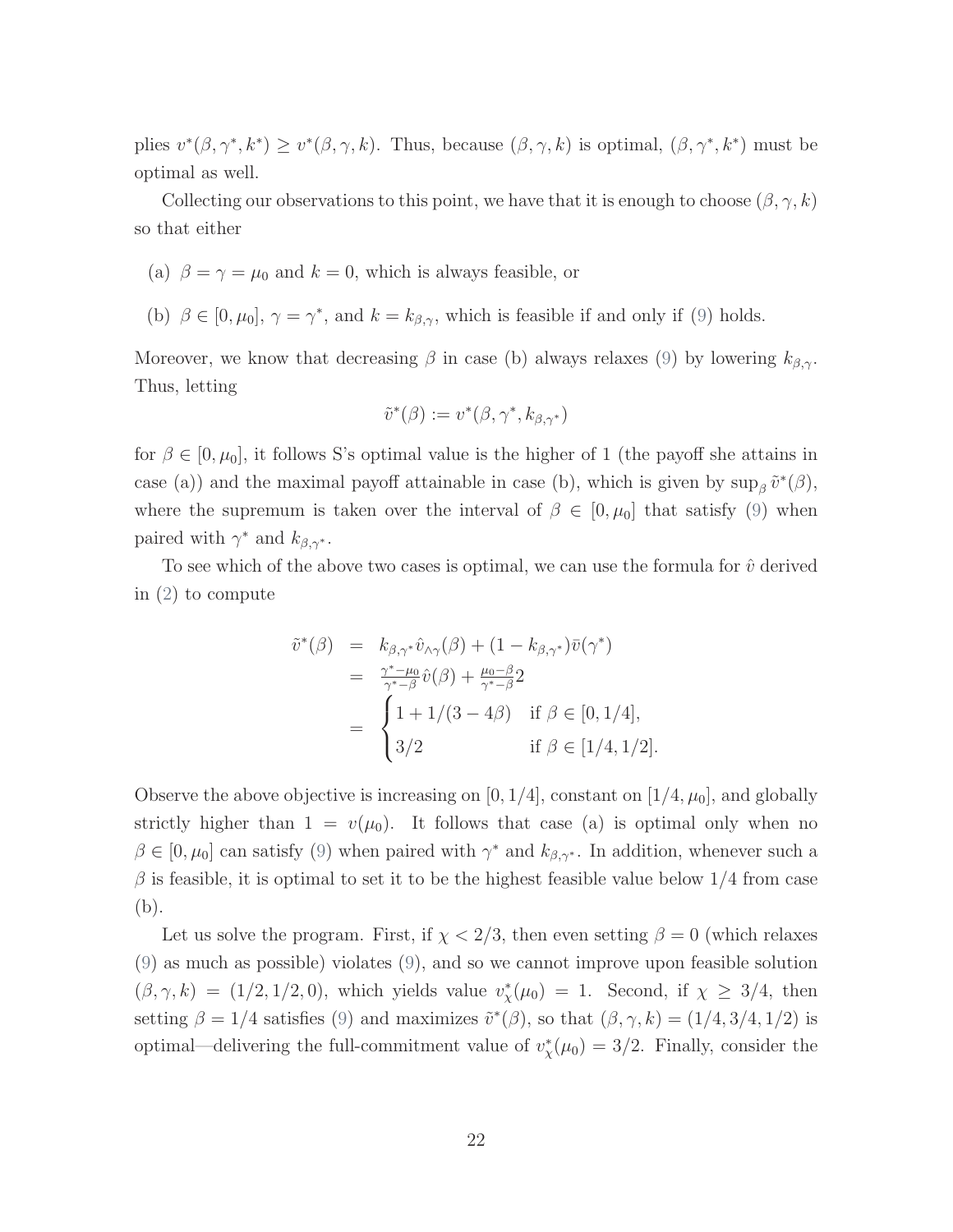case in which  $2/3 \leq \chi < 3/4$ . In this case, direct computation shows

$$
\beta_{\chi}^* = \frac{3\chi-2}{4\chi-2} \in [0,1/4]
$$

uniquely satisfies [\(9\)](#page-20-0) with equality, and so is the highest feasible value of  $\beta$ . Because  $k_{\beta^*_X,\gamma^*_X} = 2\chi - 1$ , it follows that  $(\beta, \gamma, k) = (\beta^*_X, 3/4, 2\chi - 1)$  solves [\(5\)](#page-16-2), giving S a utility of  $v_{\chi}^*(\mu_0) = \tilde{v}_{\chi}^*(\beta_{\chi}^*) = 2\chi$ .

To summarize, S's maximal equilibrium payoff is given by

$$
v_{\chi}^{*}(1/2) = \begin{cases} 1 & \text{if } \chi < \frac{2}{3}, \\ 2\chi & \text{if } \chi \in \left[\frac{2}{3}, \frac{3}{4}\right], \\ 3/2 & \text{if } \chi \ge \frac{3}{4}. \end{cases}
$$

The way S obtains the above value depends on  $\chi$ . When  $\chi < 2/3$ , it is best for S to leave R uninformed. When  $\chi = 1$ , S is best commissioning the report described in the introduction,  $\xi_1$ . To obtain her full-credibility payoff when  $\chi \in [3/4, 1)$ , S commissions a report that induces the same information about  $\theta$  in equilibrium. Specifically, S uses an official experiment that sends either  $m_1$  or  $m_0$  according to

$$
\xi_{\chi}^*(m_1|1) = 1 - \frac{1}{4\chi}, \qquad \xi_{\chi}^*(m_0|0) = \frac{3}{4\chi},
$$

whereas influenced reporting sends  $m_1$  regardless of the state.

To find S's optimal equilibrium when  $\chi \in [2/3, 3/4)$ , we begin by using the solution to [\(5\)](#page-16-2) to find the distribution of R's posterior belief via a two-step procedure. First, one splits  $\mu_0$  into  $\beta$  with probability  $k_{\beta,\gamma}$ , and  $\gamma$  with probability  $1 - k_{\beta,\gamma}$ . Second, one splits the first step's outcome across the nearest posteriors that include it in their convex hull and for which v agrees with the appropriate envelope— $\hat{v}_{\wedge \gamma}$  for  $\beta$ , and  $\bar{v}$  for γ. Examining Figure [4](#page-23-0) reveals that splitting  $\gamma^*_{\chi} = 3/4$  is not necessary, whereas  $\beta^*_{\chi}$  is split across 1/4 and 0, with probability  $4\beta$  and  $1 - 4\beta$ , respectively. Thus, S's optimal equilibrium induces three posteriors, 3/4, 1/4, and 0, with probability  $1 - k_{\beta_x^*, \gamma_x^*} =$  $2-2\chi$ ,  $4\beta_{\chi}^* k_{\beta_{\chi}^*,\gamma_{\chi}^*} = 6\chi - 4$ , and  $k_{\beta_{\chi}^*,\gamma_{\chi}^*}(1-4\beta_{\chi}^*)=3-4\chi$ , respectively.<sup>[12](#page-0-0)</sup> Given this posterior distribution, one can construct a  $\chi$ -nonical equilibrium in which influenced reporting sends only the messages that split  $\gamma$ , whereas the official report sends all onpath messages. Letting  $m_{\mu}$  be the message inducing posterior  $\mu \in \{0, 1/4, 3/4\}$ , this

<sup>&</sup>lt;sup>12</sup>If  $\chi = 2/3$ , posterior 1/4 has zero probability.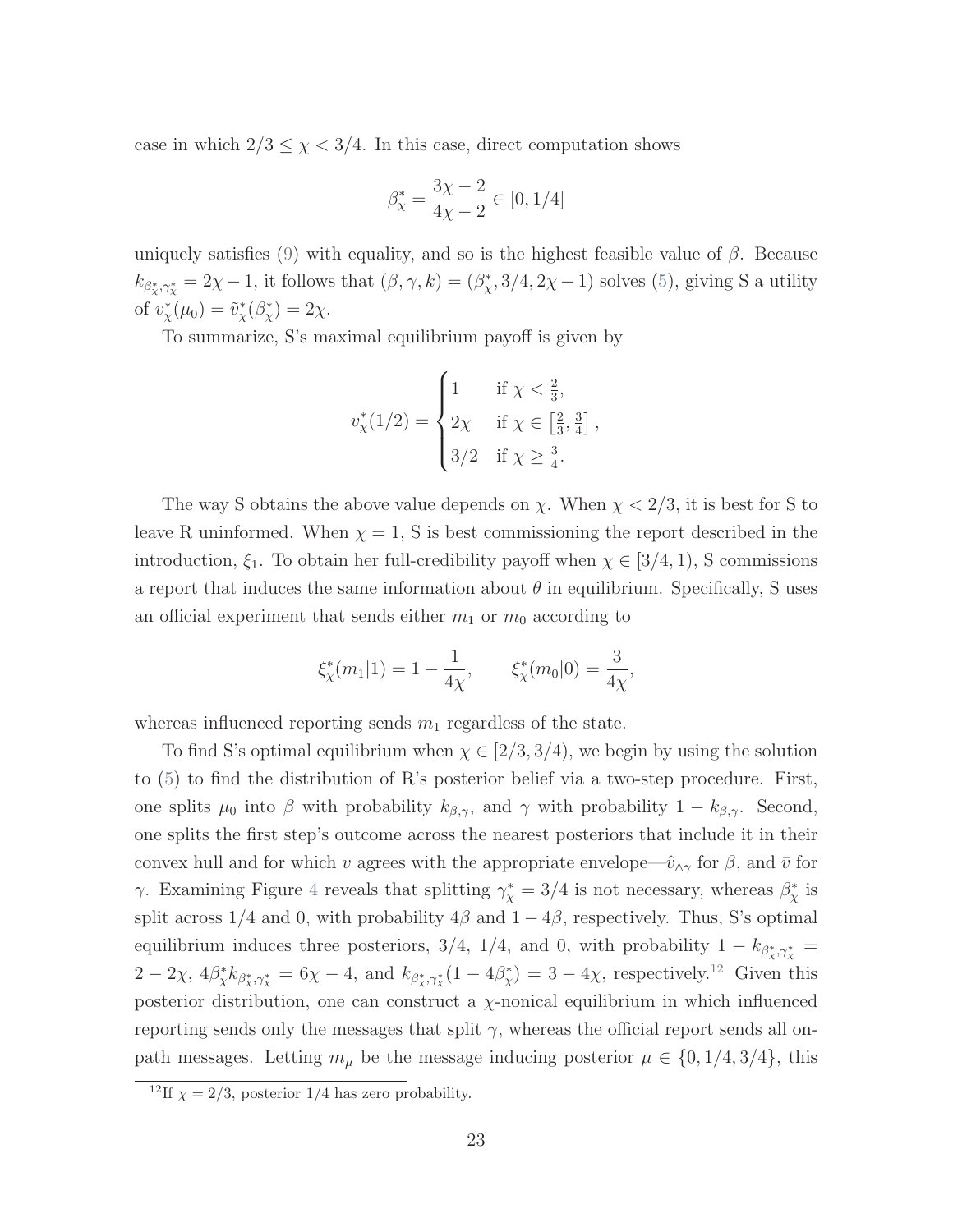<span id="page-23-0"></span>

Figure 4: Calculating S value for feasible  $\beta$  and  $\gamma$  for Example [1.](#page-11-0)

equilibrium has  $\sigma$  sending  $m_{3/4}$  regardless of the state, and the official report being equal to

$$
\xi_{\chi}^*(m_0|0) = \frac{6}{\chi} - 8, \qquad \xi_{\chi}^*(m_{\frac{1}{4}}|0) = \frac{6}{5\chi} [6\chi - 4],
$$
  

$$
\xi_{\chi}^*(m_0|1) = 0, \qquad \xi_{\chi}^*(m_{\frac{1}{4}}|1) = \frac{4}{5\chi} [6\chi - 4].
$$

**Example 2** (continued). Recall the state is binary,  $\Theta = \{0, 1\}$ , and that  $\mu_0\{1\} = 1/3$ . R chooses an action in  $A = [0, 1]$  to minimize quadratic loss,  $u_R(a, \theta) = -(a - \theta)^2$ , whereas S wants R's action to be as far away from  $1/3$  as possible,  $u_S(a) = (a - 1/3)^2$ . Identifying each belief with the probability it assigns state 1,  $a^*(\mu) = \mu$  is R's unique best response, and S's value function is given by

$$
v(\mu) = u_S(a^*(\mu)) = (\mu - 1/3)^2 = 1/9 + (\mu - 2/3)\mu.
$$

Let us find S's favorite  $\chi$ -equilibrium when  $\chi$  is intermediate. By Theorem [1,](#page-17-0) S's value in this case is given by the program [\(5\)](#page-16-2). A straightforward computation reveals

$$
\hat{v}_{\wedge \gamma}(\mu) = \begin{cases} \frac{1}{9} & \text{if } \gamma \leq \frac{2}{3}, \\ \frac{1}{9} + (\gamma - \frac{2}{3}) \gamma & \text{if } \mu \geq \gamma > \frac{2}{3}, \\ \frac{1}{9} + (\gamma - \frac{2}{3}) \mu & \text{if } \gamma \geq \max\{\mu, \frac{2}{3}\}. \end{cases}
$$

Figure [5](#page-25-1) plots  $\hat{v}_{\wedge \gamma}$  for different  $\gamma$ , putting the probability R's belief assigns to state 1 on the horizontal axis. As can be seen in the figure,  $\hat{v}_{\wedge \gamma}(\mu)$  increases in an affine way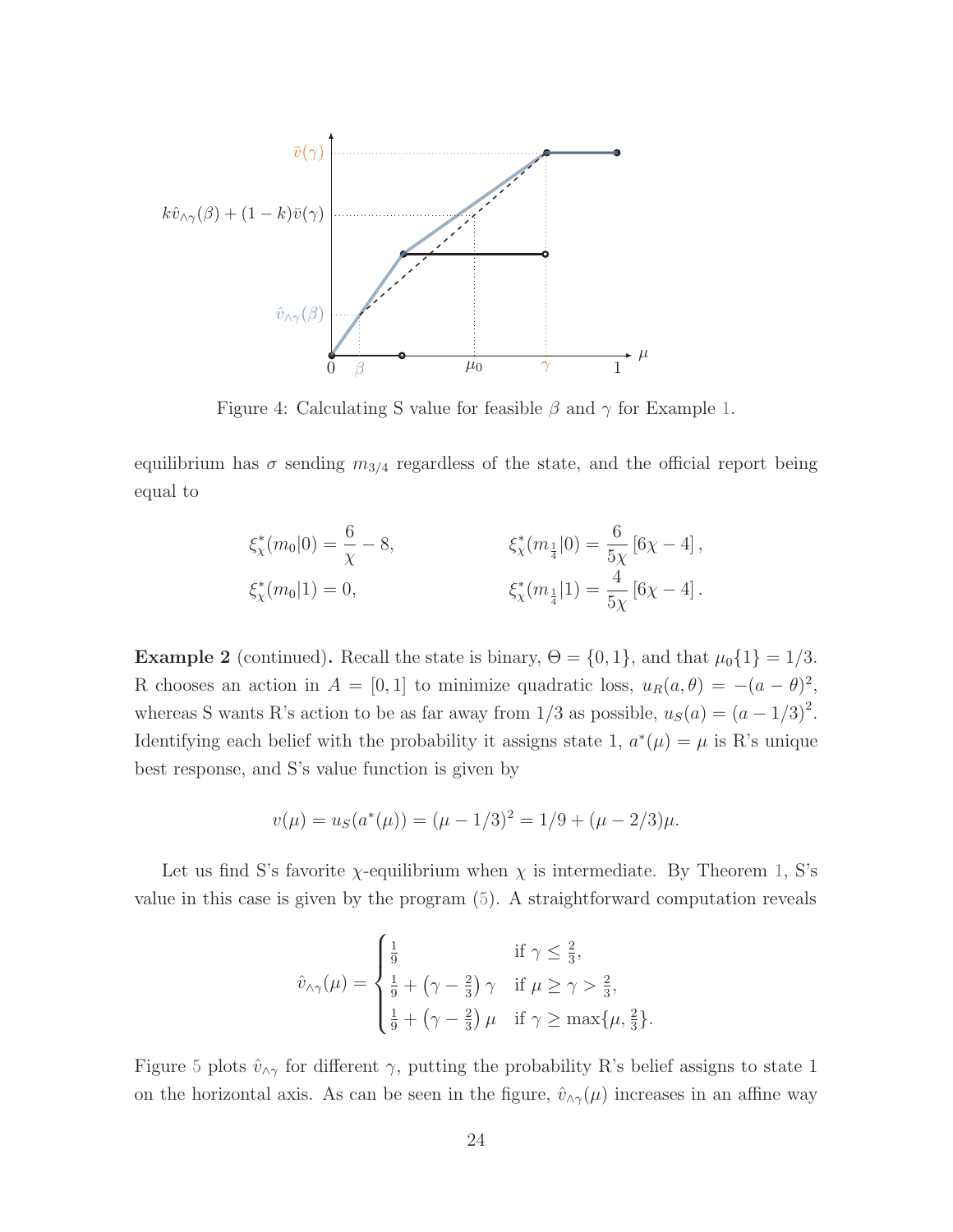for  $\mu \in [0, \gamma]$  and remains flat at  $\bar{v}(\gamma)$  thereafter.

We now argue one can focus on the case in which  $\beta \leq \mu_0 \leq \gamma$  and  $\beta \neq \gamma$ . For this purpose, recall [\(R-BP\)](#page-16-1) can be satisfied if and only if either  $\beta \leq \mu_0 \leq \gamma$ , or  $\gamma \leq \mu_0 \leq \beta$ . Notice in the latter case  $\hat{v}_{\wedge \gamma}(\cdot)$  is constant and equals 1/9 for all beliefs, which is also attainable by setting  $\gamma = \beta = \mu_0$ . Moreover,  $(\mu_0, \mu_0, \chi)$  trivially satisfies  $(\chi$ [-BP\)](#page-17-1). Therefore, the program [\(5\)](#page-16-2) attains a value if and only if this value is feasible for some  $\beta \leq \mu_0 \leq \gamma$ , and so one can restrict attention to this case. Moreover, the value attained by setting  $\beta = \gamma = \mu_0$  can also be attained by setting  $(\beta, \gamma, k) = (0, \mu_0, 0)$ , so we may further take  $\beta \neq \gamma$  without loss of optimality.

Next, given  $\beta \leq \mu_0 \leq \gamma$  and  $\beta \neq \gamma$ , we show we can always set  $\beta = 0$  at the optimum. For an explanation, recall [\(R-BP\)](#page-16-1) can be satisfied only if  $k = k_{\beta,\gamma}$  (see equation [\(7\)](#page-20-1) and the surrounding discussion). Because  $\beta \leq \mu_0 \leq \gamma$ ,  $k_{\beta,\gamma}$  is decreasing with  $\beta$ , and so lowering  $\beta$  relaxes ( $\chi$ [-BP\)](#page-17-1). Therefore, replacing  $\beta$  with  $\beta = 0$  does not hurt feasibility. Moreover, such a replacement has no impact on  $v^*$ 's value, because  $\hat{v}_{\wedge\gamma}$  is affine on  $[0, \gamma]$  (see Figure [5\)](#page-25-1). Hence, if  $(\beta, \gamma, k_{\beta, \gamma})$  solve [\(5\)](#page-16-2), so do  $(0, \gamma, k_{0, \gamma})$ .

Thus, we have reduced the task of solving [\(5\)](#page-16-2) to finding the  $\gamma \in [\mu_0, 1]$  that maximizes  $v^*(0, \gamma, k_{0,\gamma})$ , subject to (χ[-BP\)](#page-17-1). A simple calculation reveals  $v^*(0, \gamma, k_{0,\gamma}) =$  $\hat{v}_{\wedge \gamma}(\mu_0)$ , and so increases with  $\gamma$  (see Figure [5\)](#page-25-1). Therefore, to solve the program, we need to choose  $\gamma$  to equal the highest value ( $\chi$ [-BP\)](#page-17-1) allows. To find this value, we substitute  $k_{0,\gamma} = \gamma/\mu_0$  into ( $\chi$ [-BP\)](#page-17-1) to obtain two inequalities,

<span id="page-24-0"></span>
$$
\mu_0 \ge (1 - \chi)\mu_0 \tag{10}
$$

$$
\frac{\mu_0}{\gamma} (1 - \gamma) \ge (1 - \chi) (1 - \mu_0).
$$
\n(11)

Notice [\(10\)](#page-24-0) holds for all  $\chi$ , and so the only binding constraint is [\(11\)](#page-24-0). Rearranging this constraint and substituting  $\mu_0 = 1/3$  shows it is equivalent to

$$
\gamma \le 1/(3 - 2\chi) \in [1/3, 1].
$$

Saturating this constraint, we obtain S's utility in her favorite equilibrium is

$$
v_{\chi}^*(\mu_0) = \begin{cases} 1/9 & \text{if } \chi \le 3/4, \\ 2\chi/[3(9-6\chi)] & \text{otherwise.} \end{cases}
$$

To obtain this value, S commissions a binary-message official report. When  $\chi \leq$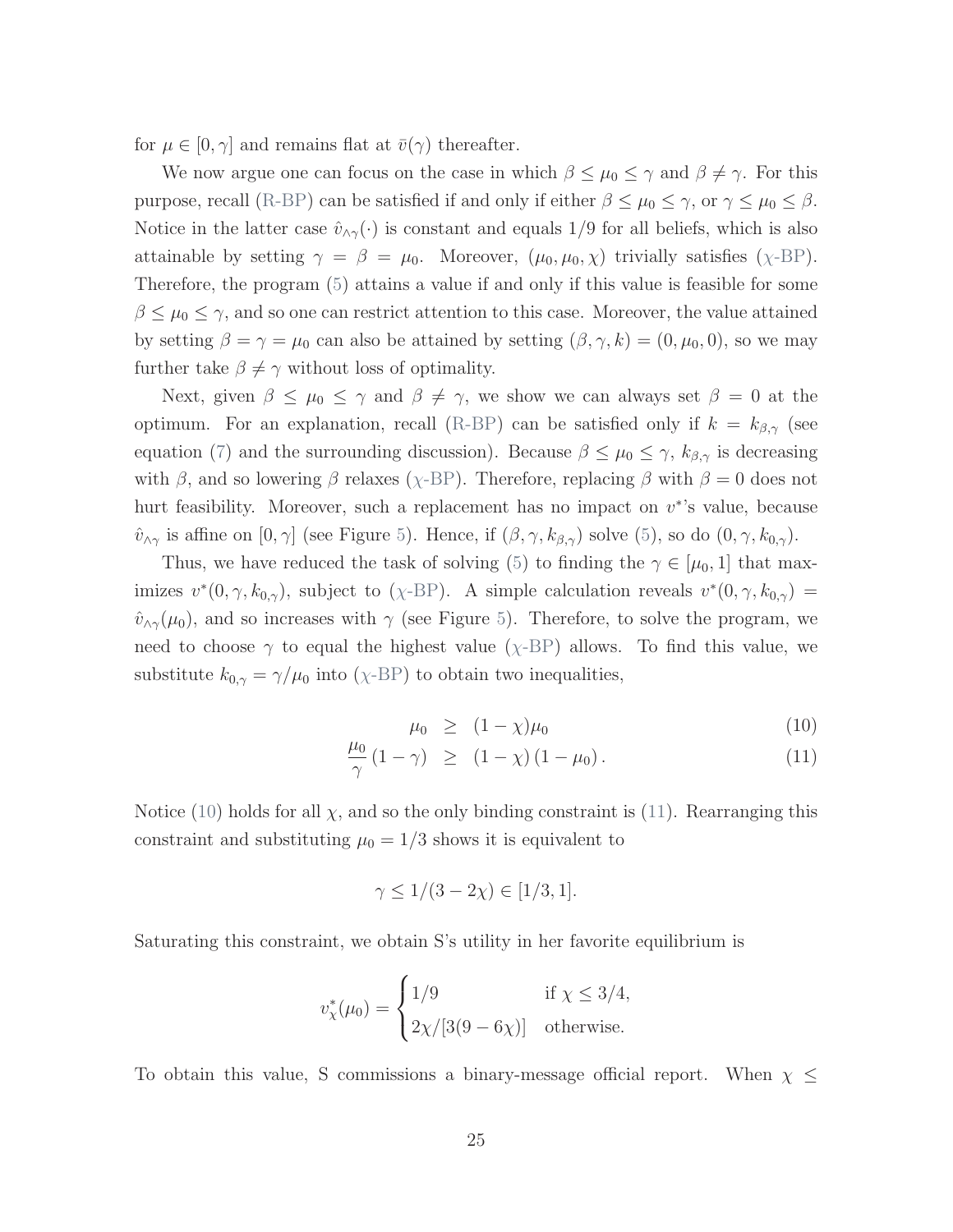<span id="page-25-1"></span>

Figure 5: The concave envelope  $(\hat{v}_{\wedge \gamma})$  of the capped value function  $(v_{\wedge \gamma})$  for various values of  $\gamma$  for Example [2.](#page-12-1)

3/4, this report equals S's strategy in her best 0-equilibrium, which also equals S's influencing strategy. When  $\chi > 3/4$ , the official report is fully revealing, and S pretends the state is 1 whenever the report is not credible.

### <span id="page-25-0"></span>4 Varying Credibility

This section uses Theorem [1](#page-17-0) to conduct general comparative statics in the model's finite version. First, we study how a decrease in S's credibility affects R's value. In particular, we provide sufficient conditions for R to benefit from a less credible S. Second, we show that small reductions in S's credibility can often lead to a large drop in S's payoffs. Finally, we note these drops rarely occur at full credibility. In other words, the full credibility value is usually robust to small imperfections in S's commitment power.

### 4.1 Productive Mistrust

We now study how a decrease in S's credibility affects R's value and the informativeness of S's equilibrium communication. In general, the less credible the sender, the smaller the set of equilibrium information policies.<sup>[13](#page-0-0)</sup> However, that the set of equilibrium policies shrinks does not mean less information is transmitted in S's preferred equilibrium. Our introductory example is a case in point, showing that lowering S's

<sup>&</sup>lt;sup>[1](#page-48-1)[3](#page-48-2)</sup>See Lemma 1 in the appendix. In particular, as credibility decreases, the lemma's condition 3 becomes more restrictive.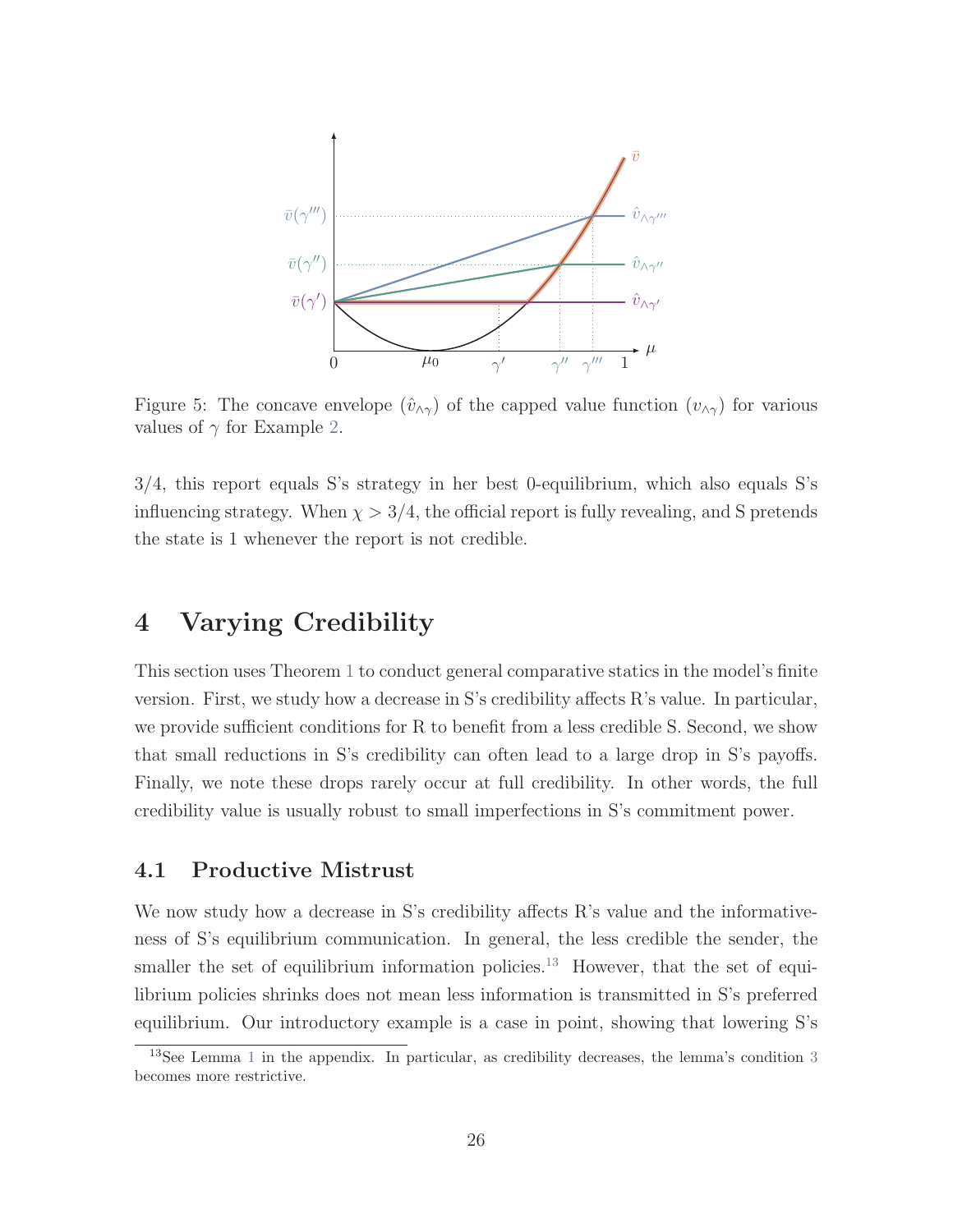credibility can result in a more informative equilibrium (à la [Blackwell,](#page-43-9) [1953\)](#page-43-9). Moreover, in that example, this additional information is used by R, who obtains a strictly higher value when S's credibility is lower. In what follows, we refer to this phenomenon as productive mistrust and provide sufficient conditions for it to occur.

Our key sufficient condition involves S's optimal information policy under full credibility. Given prior  $\mu$ , an information policy  $p \in \mathcal{R}(\mu)$  is a **show-or-best** (SOB) policy if it is supported on  $\{\delta_\theta\}_{\theta \in \Theta} \cup \operatorname{argmax}_{\mu' \in \Delta[\text{supp}(\mu)]} v(\mu')$ . In words, p is an SOB policy if it either shows the state to R or brings R to a posterior that attains S's best feasible value. Say S is a **two-faced SOB** if, for every binary-support prior  $\mu \in \Delta\Theta$ , every  $p \in \mathcal{R}(\mu)$  is outperformed by an SOB policy  $p' \in \mathcal{R}(\mu)$ ; that is,  $\int_{\Delta\Theta} v \, dp \leq \int_{\Delta\Theta} v \, dp'$ . Figure [6](#page-26-0) depicts an example in which S is a two-faced SOB. Note productive mistrust cannot occur in this example: One can show that if S's favorite equilibrium policy changes as credibility declines, no information must become S-optimal.<sup>[14](#page-0-0)</sup> As such, R need not benefit from a less credible S.

<span id="page-26-0"></span>Finally, say a model is **generic** if R is (i) not indifferent between any two actions at any degenerate belief, and (ii) not indifferent between any three actions at any binary-support belief.<sup>[15](#page-0-0)</sup>



Figure 6: Sender is a two-faced SOB

Proposition [1](#page-27-0) below shows that in generic finite settings, S not being a two-faced SOB is sufficient for productive mistrust to occur for some full-support priors at some

<sup>14</sup>For an explanation, observe the claim is obvious for priors that allow S to attain her first-best under no information. For other priors, a feasible  $(k, \beta, \gamma)$  exists that improves on S's no-information payoff if and only if a feasible  $(k, \beta, \gamma)$  exists giving S her full-credibility payoff.

<sup>&</sup>lt;sup>15</sup>Given a fixed finite A and  $\Theta$ , genericity holds for (Lebesgue) almost every  $u_R \in \mathbb{R}^{A \times \Theta}$ . In particular, it holds if  $u_R(a, \theta) \neq u_R(a', \theta)$  for all distinct  $a, a' \in A$  and all  $\theta \in \Theta$ , and  $\frac{u_R(a_1, \theta_1) - u_R(a_2, \theta_1)}{u_R(a_1, \theta_2) - u_R(a_2, \theta_2)} \neq$  $u_R(a_2,\theta_1)-u_R(a_3,\theta_1)$  $\frac{u_{R}(a_2,\theta_1)-u_{R}(a_3,\theta_1)}{u_{R}(a_2,\theta_2)-u_{R}(a_3,\theta_2)}$  for all distinct  $a_1, a_2, a_3 \in A$  and all distinct  $\theta_1, \theta_2 \in \Theta$ .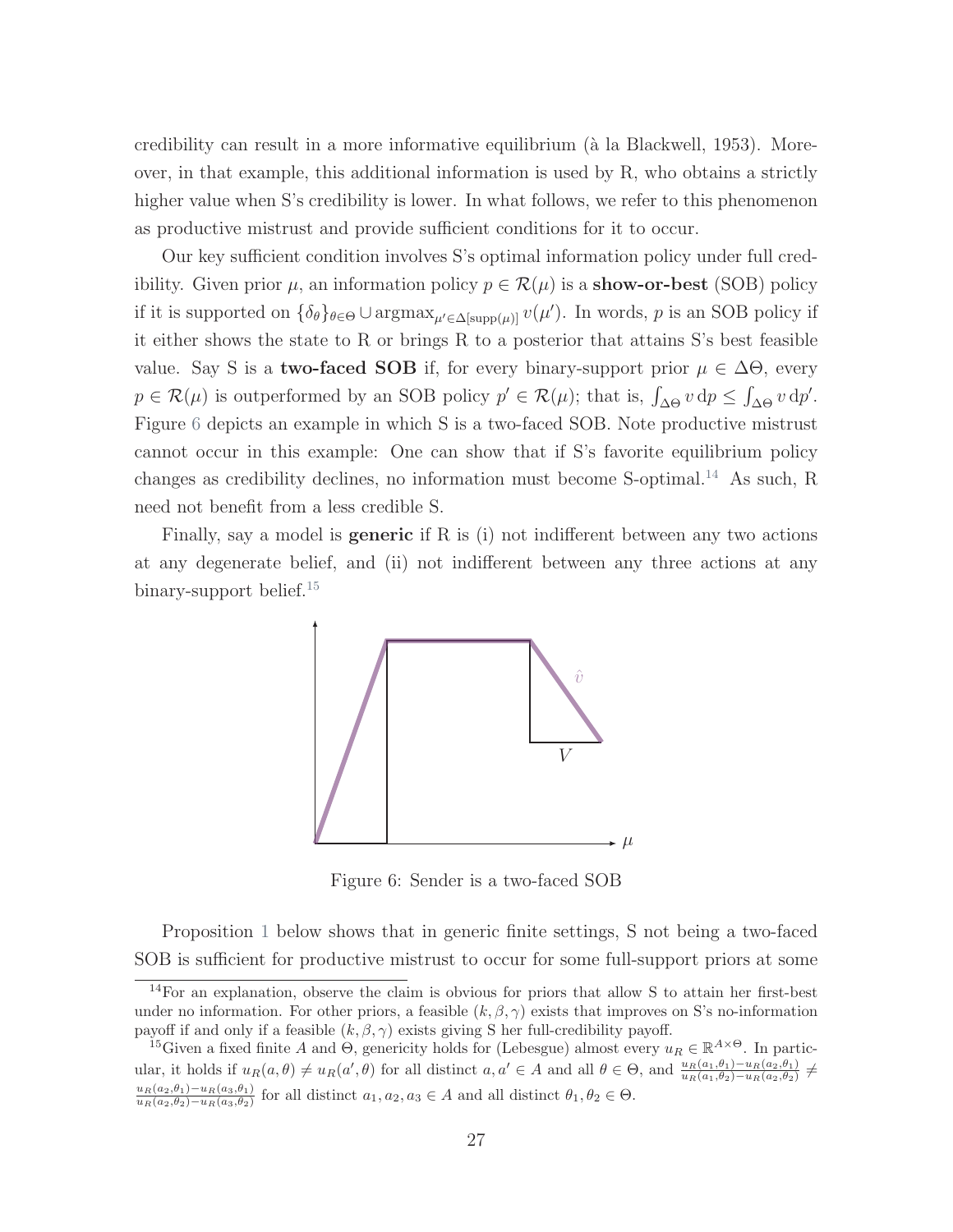credibility levels. Intuitively, S being an SOB means a highly credible S has no bad information to hide: under full credibility, S's bad messages are maximally informative, subject to keeping R's posterior fixed following S's good messages. S not being an SOB at some prior means her bad messages optimally hide some instrumental information. By reducing S's credibility just enough to make the full-credibility solution infeasible, one can push her to reveal some of that information to R. In other words, S commits to potentially revealing more extreme bad information in order to preserve the credibility of her good messages. Proposition [1](#page-27-0) below formalizes this intuition.

<span id="page-27-0"></span>**Proposition 1.** Consider a finite and generic model in which S is not a two-faced SOB. Then, a full-support prior and credibility levels  $\chi' < \chi$  exist such that every S-optimal  $\chi'$ -equilibrium is strictly better for R than every sender-optimal  $\chi$ -equilibrium.<sup>[16](#page-0-0)</sup>

The proposition builds on the binary-state case, extending to the general case via a continuity argument. We now sketch the binary-state argument. To follow the argument, consulting Figure [7,](#page-28-1) which depicts the relevant objects for the central bank example, is useful. Because the model is generic,  $\bar{v}$  has a non-degenerate interval of maximizers (which correspond to beliefs in  $[3/4, 1]$  in the figure). Fixing a prior near this interval but toward the nearest kink, we then find the lowest  $\chi \in [0,1]$  at which S still obtains her perfect credibility value. In the central-bank example, one can use any prior in  $(1/4, 3/4)$ . If we choose  $\mu_0 = 1/2$ , we take  $\chi$  to be 3/4, which is the lowest credibility level that delivers S's full-commitment payoff. At this  $\chi$ , S's favorite equilibrium information policy p is unique and is supported on the beliefs  $(\beta, \gamma)$  that solve Theorem [1'](#page-17-0)s program (see  $\gamma = 3/4$  and  $\beta = 1/4$  in the figure). These beliefs are interior, and  $\hat{v}$  has a kink at  $\beta$ . Although  $\gamma$  remains optimal in Theorem [1'](#page-17-0)s program for any additional small reduction in credibility,  $(\chi$ [-BP\)](#page-17-1) means one must replace  $\beta$ with a new belief  $\beta'$  that is further from the prior. Relying on the set of beliefs being one-dimensional, we show this new solution results in an information policy  $p'$  that is strictly more informative than  $p$ . Intuitively, one can attain  $p'$  from  $p$  using two consecutive splittings, each of which involves an increase in informativeness: First,  $\beta$ is split between  $\gamma$  and  $\beta'$ , and then  $\beta'$  is split between  $\beta$  and another posterior (0 in the figure). This posterior lies even further from the prior than  $\beta'$  does, and gives S a strictly lower continuation value than  $\beta$ . Hence, the additional information  $p'$  provides to R over  $p$  is instrumental, strictly increasing R's utility.

<sup>&</sup>lt;sup>16</sup>Moreover, when  $|\Theta| = 2$ , every sender-optimal  $\chi'$ -equilibrium is more Blackwell-informative than every sender-optimal  $\chi$ -equilibrium.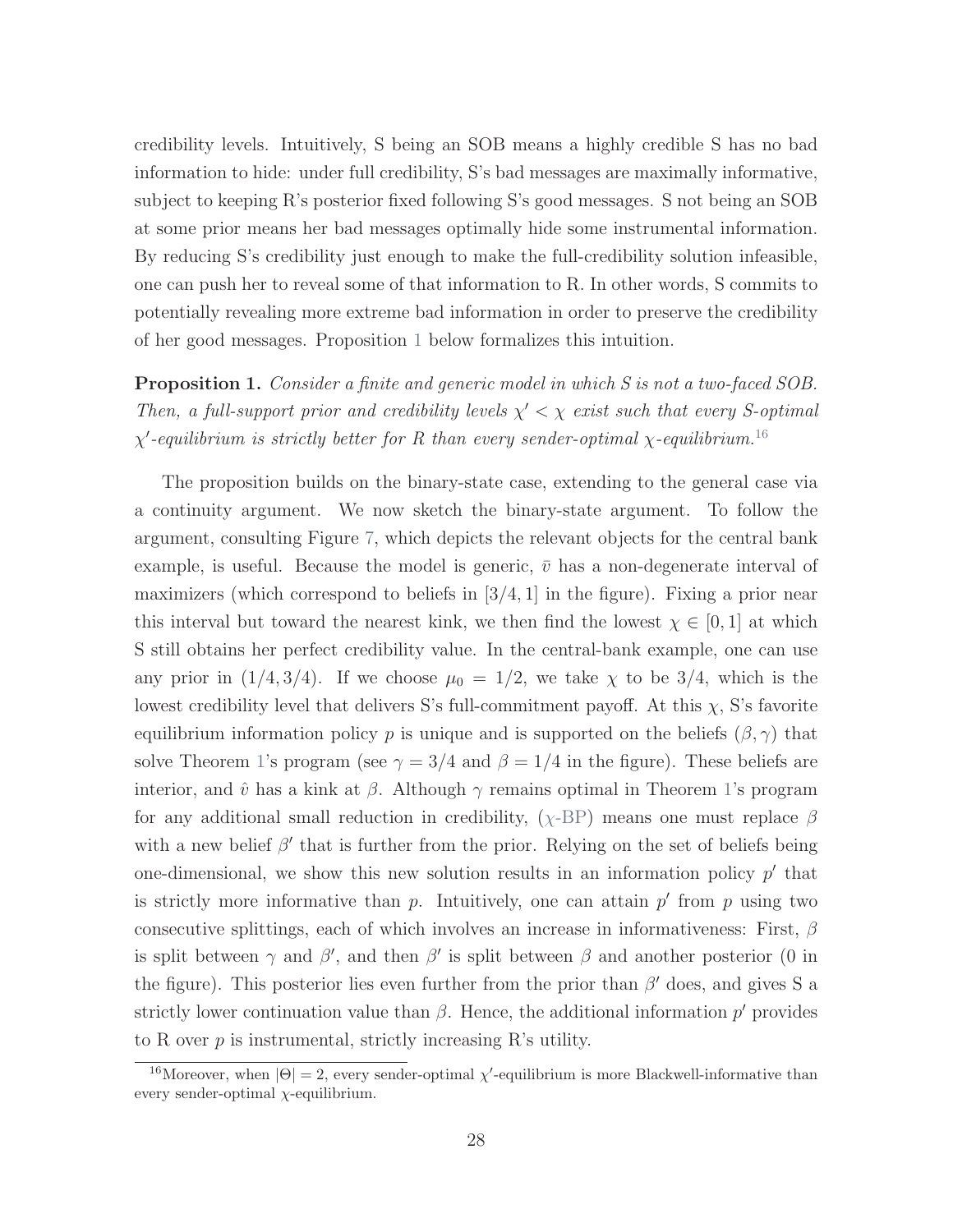<span id="page-28-1"></span>

Figure 7: Productive mistrust in Example [1.](#page-11-0)

### 4.2 Collapse of Trust

Theorem [1](#page-17-0) immediately implies lowering S's credibility can only decrease her value.<sup>[17](#page-0-0)</sup> Below, we show this decrease is often discontinuous. In other words, small decreases in S's credibility often result in a large drop in S's benefits from communication.

<span id="page-28-0"></span>Proposition 2. In a finite model, the following are equivalent:

<span id="page-28-4"></span> $(i)$  A collapse of trust never occurs:

$$
\lim_{\chi' \nearrow \chi} v_{\chi'}^*(\mu_0) = v_{\chi}^*(\mu_0)
$$

for every  $\chi \in [0, 1]$  and every full-support prior  $\mu_0$ .

- <span id="page-28-3"></span>(ii) Commitment is of no value:  $v_1^* = v_0^*$ .
- <span id="page-28-2"></span>(iii) No conflict occurs:  $v(\delta_{\theta}) = \max v(\Delta\Theta)$  for every  $\theta \in \Theta$ .

Let us sketch Proposition [2'](#page-28-0)s proof. To this end, notice two of the proposition's three implications are immediate. First, whenever no conflict occurs, S can reveal the state in an incentive-compatible way while obtaining her first-best payoff (given R's incentives), meaning commitment is of no value; that is, [\(iii\)](#page-28-2) implies [\(ii\).](#page-28-3) Second, because S's highest equilibrium value increases with her credibility, commitment having

 $17$ In Appendix [A.1.3](#page-58-0) we show credibility *increases* have a continuous payoff effect: a sufficiently small increase in S's credibility never results in a large gain in S's benefits from communication. Thus, S's value is an upper semicontinuous function of  $\chi$ . Proposition [2](#page-28-0) implies lower semicontinuity is frequently violated.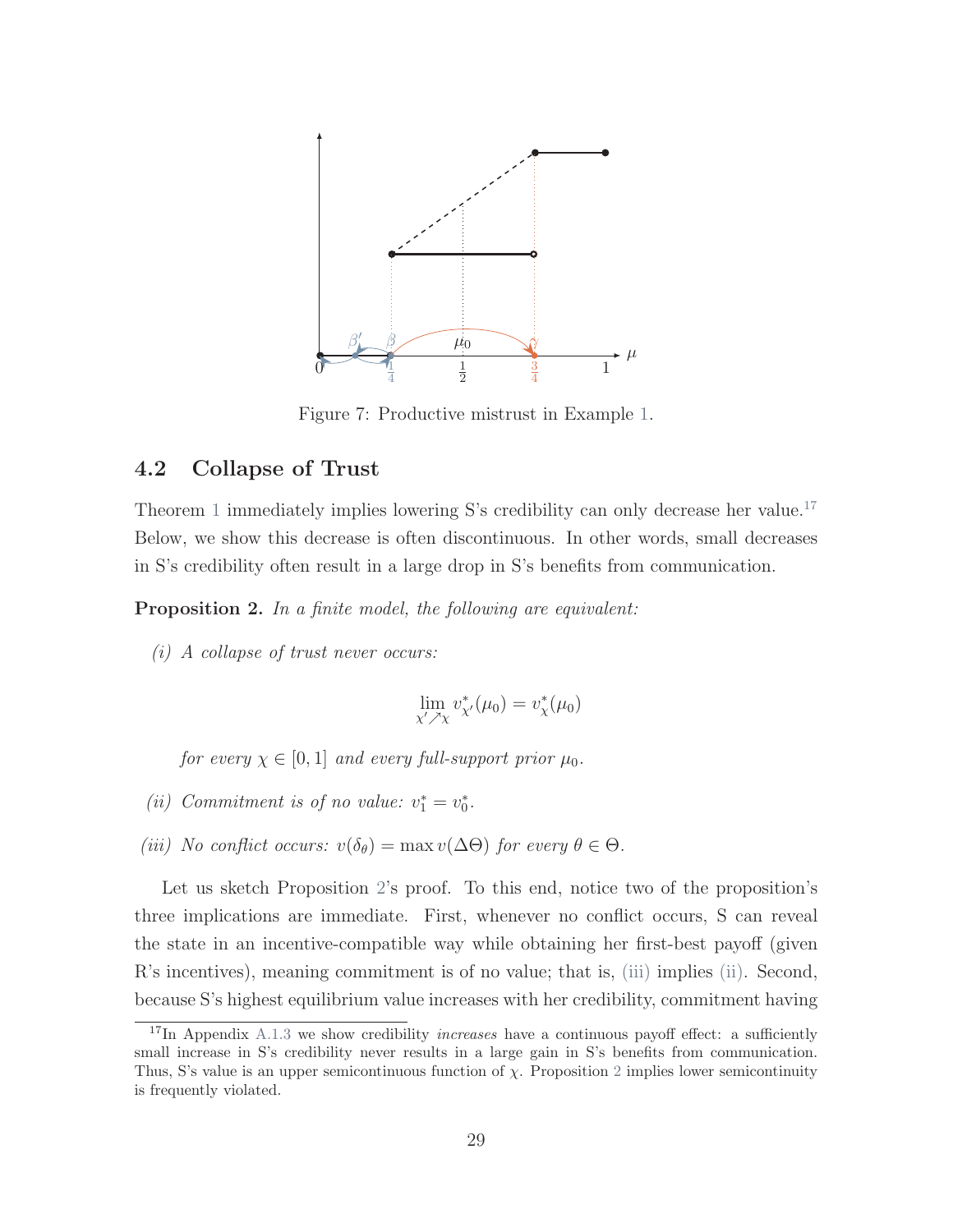no value means S's best equilibrium value is constant (and, a fortiori, continuous) in the credibility level; that is, [\(ii\)](#page-28-3) implies [\(i\).](#page-28-4)

To show [\(i\)](#page-28-4) implies [\(iii\),](#page-28-2) we show that any failure of [\(iii\)](#page-28-2) implies the failure of [\(i\).](#page-28-4) To do so, we fix a full-support prior  $\mu_0$  at which  $\bar{v}$  is minimized. Because conflict occurs,  $\bar{v}$  is nonconstant and thus takes values strictly greater than  $\bar{v}(\mu_0)$ . By Theorem [1,](#page-17-0) one has that  $v^*_{\chi}(\mu_0) > \bar{v}(\mu_0)$  if and only if a feasible triplet  $(\beta, \gamma, k)$  with  $k < 1$  exists such that  $\bar{v}(\gamma) > \bar{v}(\mu_0)$ . Using upper semicontinuity of  $\bar{v}$ , we show such a triplet is feasible for credibility  $\chi$  if and only if  $\chi$  is weakly greater than some strictly positive  $\chi^*$ . We thus have

$$
v_{\chi^*}^*(\mu_0) \ge k\bar{v}(\mu_0) + (1-k)\bar{v}(\gamma) > \bar{v}(\mu_0) = \max_{\chi \in [0,\chi^*)} v_{\chi}^*(\mu_0),
$$

where the first inequality follows from  $\mu_0$  minimizing  $\bar{v}$ ; that is, a collapse of trust occurs.

#### 4.3 Robustness of the Commitment Case

Given the large and growing literature on optimal persuasion with commitment, one may wonder whether the commitment solution is robust to small decreases in S's credibility. Proposition [3](#page-29-0) shows the answer is almost always.

<span id="page-29-0"></span>Proposition 3. In a finite model, the following are equivalent:

- (i) The full-commitment value is robust:  $\lim_{\chi \nearrow 1} v_{\chi}^*(\mu_0) = v_1^*(\mu_0)$  for every fullsupport  $\mu_0$ .
- (ii) S gets the benefit of the doubt: Every  $\theta \in \Theta$  is in the support of some member of  $\mathop{\mathrm{argmax}}_{\mu \in \Delta \Theta} v(\mu).$

Thus, the proposition shows S's full-credibility value is robust if and only if S can persuade R to take her favorite action without ruling out any states. A sufficient condition for the latter is that R is willing to take S's preferred undominated action at some full-support belief, a property that holds generically whenever the model is finite.<sup>[18](#page-0-0)</sup> Thus, although small decreases in credibility often lead to a collapse in S's value, these collapses rarely occur at  $\chi = 1$ .

The argument behind Proposition [3](#page-29-0) establishes a four-way equivalence between

<sup>18</sup>More precisely, Proposition [3](#page-29-0) implies S's full-credibility value is robust whenever an S-best action among those not strictly dominated for R is a best reply for some full-support belief. It follows from Lemma 1 in [Lipnowski, Ravid, and Shishkin](#page-45-9) [\(2021\)](#page-45-9) that this property holds for Lebesgue-almost every preference specification for fixed finite A and Θ.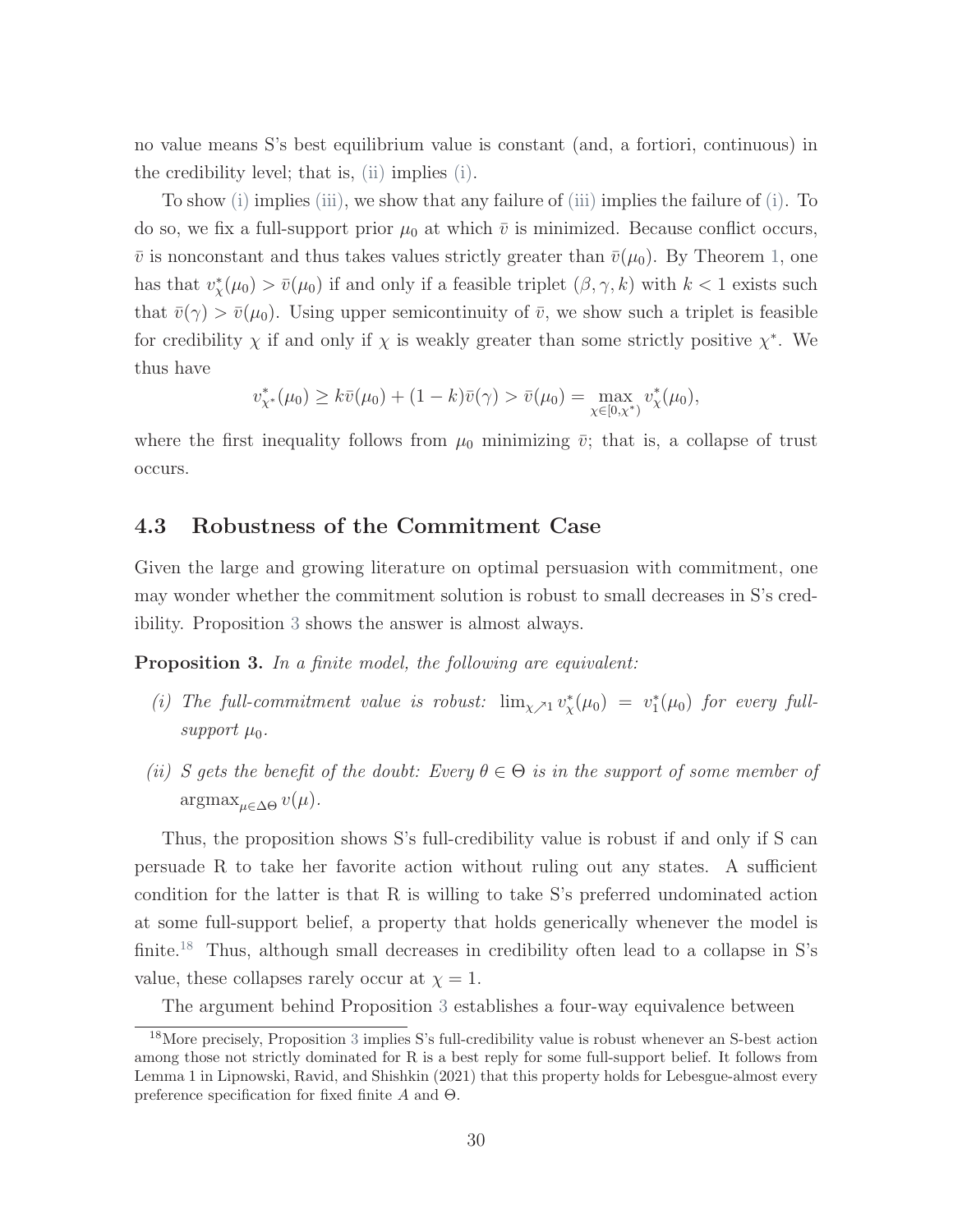- (a) S getting the benefit of the doubt,
- (b)  $\bar{v}$  being maximized by a full-support prior  $\gamma$ ,
- (c) a full-support  $\gamma$  existing such that  $\hat{v}_{\gamma\gamma}$  and  $\hat{v}$  agree over all full-support prior(s), and
- (d) robustness to limited credibility.

To see (a) implies (b), notice that whenever S gets the benefit of the doubt, one can find a full-support prior in the convex hull of the beliefs in which R is willing to give S her first-best action. Splitting this prior across those beliefs gives an information policy that delivers S her highest feasible payoff for all posteriors, meaning S can attain this payoff using cheap talk. For the converse direction, one can use the fact that max  $\bar{v}(\Delta\Theta) = \max v(\Delta\Theta)$ . Specifically, this fact implies  $\bar{v}$  is maximized at a fullsupport prior  $\gamma$  if and only if one can split  $\gamma$  in a way that attains v's maximal value at all posteriors, because  $\bar{v}$  gives S's highest cheap-talk payoff for every prior. S getting the benefit of the doubt then follows from  $\gamma$  having full support.

For the equivalence of (b) and (c), note that in finite models,  $\hat{v}$  and  $\hat{v}_{\wedge \gamma}$  are both continuous. Therefore, the two functions agree over all full-support priors if and only if they are equal, which is equivalent to the cap on  $v_{\wedge\gamma}$  being non-binding; that is,  $\gamma$ maximizes  $\bar{v}$ .

To see why (c) is equivalent to (d), fix some full-support  $\mu_0$ , and consider two questions about Theorem [1'](#page-17-0)s program. First, which beliefs can serve as  $\gamma$  for  $\chi < 1$ large enough? Second, how do the optimal  $(k, \beta)$  for a given  $\gamma$  change as  $\chi$  goes to 1? For the first question, the answer is that  $\gamma$  is feasible for some  $\chi < 1$  if and only if  $\gamma$  has full support.<sup>[19](#page-0-0)</sup> For the second question, one can show it is always optimal to choose  $(k, \beta)$  so as to make ( $\chi$ [-BP\)](#page-17-1) bind while still satisfying [\(R-BP\)](#page-16-1).<sup>[20](#page-0-0)</sup> Direct computation reveals that as  $\chi$  goes to 1, every such  $(k, \beta)$  must converge to  $(1, \mu_0)$ . Combined,

$$
k'\hat{v}_{\wedge\gamma}(\beta') + (1 - k')\bar{v}(\gamma) = k'\hat{v}_{\wedge\gamma}\left(\frac{k}{k'}\beta + (1 - \frac{k}{k'})\gamma\right) + (1 - k')\bar{v}(\gamma)
$$
  
\n
$$
\geq k\hat{v}_{\wedge\gamma}(\beta) + (k' - k)\hat{v}_{\wedge\gamma}(\gamma) + (1 - k')\bar{v}(\gamma) = k\hat{v}_{\wedge\gamma}(\beta) + (1 - k)\bar{v}(\gamma).
$$

<sup>&</sup>lt;sup>19</sup>Suppose the model is finite. It is easy to see that every full-support  $\gamma$  admits some  $\beta$  and  $k < 1$ that make [\(R-BP\)](#page-16-1) hold. Moreover, ( $\chi$ [-BP\)](#page-17-1) is also satisfied at  $(\beta, \gamma, k)$  for all sufficiently high  $\chi$ , because ( $\chi$ [-BP\)](#page-17-1)'s right-hand side converges to zero as  $\chi \to 1$ . Conversely, observe that if  $\gamma(\theta) = 0$ , ( $\chi$ [-BP\)](#page-17-1) is violated at  $\theta$  for all  $\chi$  < 1, because  $\mu_0$  has full support.

<sup>&</sup>lt;sup>20</sup>To see why, for any feasible  $(k, \beta, \gamma)$ , a  $(k', \beta')$  exists such that  $(k', \beta', \gamma)$  is feasible,  $(\chi$ [-BP\)](#page-17-1) binds, and  $k' \geq k$ . By [\(R-BP\)](#page-16-1),  $\beta' = \frac{k}{k'}\beta + \left(1 - \frac{k}{k'}\right)\gamma$ . Because  $\hat{v}_{\wedge\gamma}$  is concave and  $\hat{v}_{\wedge\gamma}(\gamma) = \bar{v}(\gamma)$ ,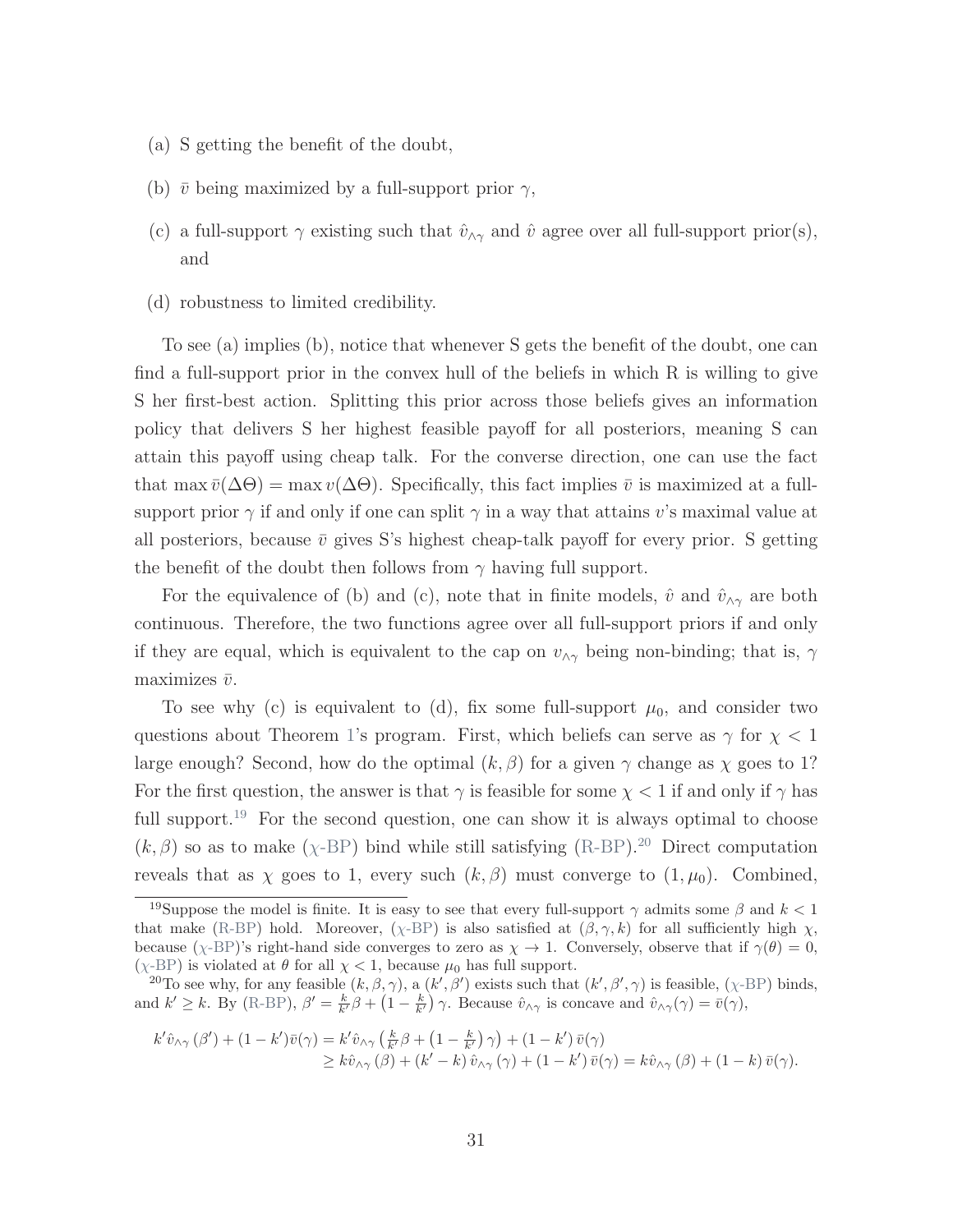one obtains that as  $\chi$  increases, S's optimal value converges to  $\max_{\gamma \in \text{int}(\Delta\Theta)} \hat{v}_{\wedge \gamma}(\mu_0)$ . Thus, S's value is robust to limited credibility if and only if some full-support  $\gamma$  exists for which  $\hat{v}_{\wedge \gamma} = \hat{v}$  for all full-support priors; that is, (c) is equivalent to (d). The proposition follows.

## <span id="page-31-0"></span>5 Persuading the Public

This section uses our results to analyze a situation in which a single sender is interested in persuading a population of receivers to take a favorable action. For example, S could be a government of a small open economy trying to encourage foreigners to invest in the local market, a seller advertising to entice consumers to buy her product, or a leader vying for the support of her populace. To persuade the receivers, S commissions a weak institution (e.g., a central bank, product reviewer company, or state-owned media outlet) to issue a public report. In this section, we analyze the S-optimal report under partial credibility.

We modify our model as follows. The report of S's institution is now publicly revealed to a unit mass of receivers. After observing the institution's report, receivers simultaneously take a binary action. Each receiver  $i$  cares only about his own action,  $a_i \in A = \{0, 1\}.$  Receiver i's payoff from  $a_i$  is given by  $a_i(\theta - \omega_i)$ , where  $\theta \in \Theta = [0, 1]$ is the unknown state, distributed according to an atomless, full-support prior  $\mu_0$ , and  $\omega_i \in \mathbb{R}$  is receiver i's type. The mass of receivers whose type is below  $\omega$  is given by  $H(\omega)$ , an absolutely continuous cumulative distribution function whose density h is continuous, strictly quasiconcave, and strictly positive on  $(0, 1)$ . S's objective is to maximize the proportion of receivers taking action 1.

An equilibrium of the modified game is tuple,  $(\xi, \sigma, \alpha, \pi)$ , where  $\xi \colon \Theta \to \Delta M$ ,  $\sigma: \Theta \to \Delta M$ , and  $\pi: M \to \Delta \Theta$  respectively represent S's official report, S's strategy when not committed, and the public's belief mapping, as in the original game. We let  $\alpha: M \to [0, 1]$  represent the proportion of receivers taking action 1 conditional on the realized message. Observe action 1 is optimal for receiver i if and only if  $\omega_i \leq E\mu$ , where  $\mu \in \Delta\Theta$  is the publicly held posterior about  $\theta$ , and E maps beliefs to their associated expectations.<sup>[21](#page-0-0)</sup> As such, given a posterior  $\mu$ , the proportion of receivers taking action 1 is given by  $H(E\mu)$ . Thus, a  $\chi$ -equilibrium is a tuple  $(\xi, \sigma, \alpha, \pi)$  in which  $\pi$  is derived from  $\mu_0$  via Bayes' rule,  $\alpha(\cdot) = H(E\pi(\cdot))$ , and  $\sigma(\theta)$  is supported on

<sup>&</sup>lt;sup>21</sup>That is,  $E\mu := \int \theta \, d\mu(\theta)$  for all  $\mu \in \Delta\Theta$ .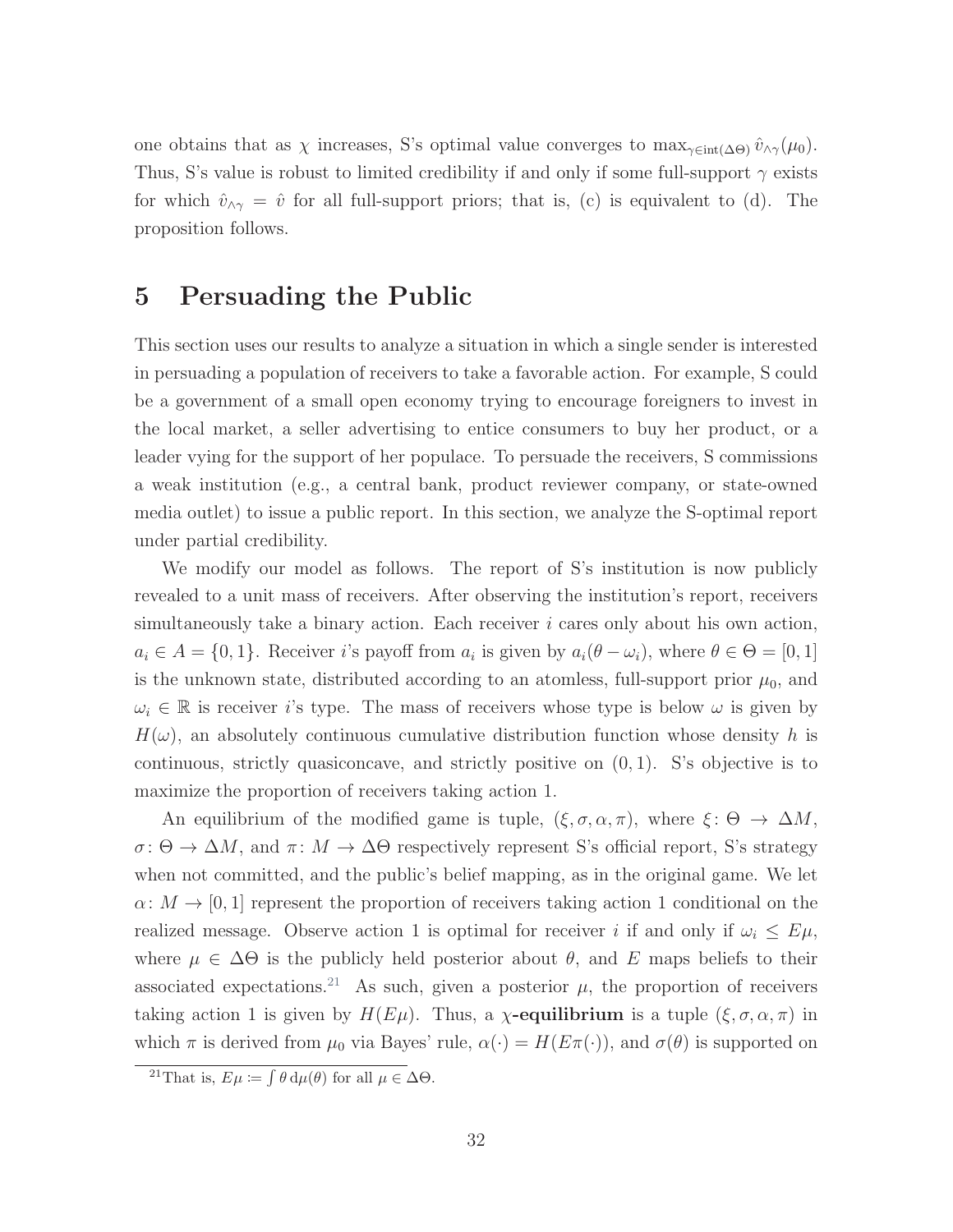$\arg \max_{m \in M} \alpha(m)$  for all  $\theta$ .

Theorem [1](#page-17-0) applies readily to the current setting. Because  $H(E\mu)$  is the proportion of the population taking action 1 given posterior  $\mu \in \Delta\Theta$ , S's continuation payoff from a public message inducing  $\mu$  is  $v(\mu) := H(E\mu)$ . Taking v to be S's value function, we can directly apply Theorem [1](#page-17-0) to the current game.

Next, we use Theorem [1](#page-17-0) to find S's optimal  $\chi$ -equilibrium. We begin with the extreme credibility levels. Suppose first S has no credibility; that is,  $\chi = 0$ . In this case, S's optimal value is given by the quasiconcave envelope of S's value function evaluated at the prior,  $\bar{v}(\mu_0)$ . Because an increasing transformation of an affine function is quasiconcave,  $v = H \circ E = \overline{v}$ . Hence, with no credibility, S cannot benefit from communication.

Suppose now that S has full credibility; that is,  $\chi = 1$ . In this case, S's maximal  $\chi$ -equilibrium value equals v's maximal expected value across all information policies,  $p \in \mathcal{R}(\mu_0)$ . Notice that a given information policy p yields an expected value of  $\int H(\cdot) d\mu$ , where  $\mu = p \circ E^{-1} \in \Delta \Theta$  is the distribution of the population's posterior mean. As such, maximizing S's value across all information policies is the same as maximizing the expectation of  $H(\cdot)$  across all posterior mean distributions produced by some information policy. Such posterior mean distributions are characterized via the notion of mean-preserving spreads.<sup>[22](#page-0-0)</sup> Formally, we say  $\mu \in \Delta\Theta$  is a **mean-preserving** spread of  $\tilde{\mu} \in \Delta\Theta$ , denoted by  $\mu \succeq \tilde{\mu}$ , if

$$
\int_0^{\hat{\theta}} \mu[0,\theta] d\theta \ge \int_0^{\hat{\theta}} \tilde{\mu}[0,\theta] d\theta, \ \forall \hat{\theta} \in [0,1], \text{ with equality at } \hat{\theta} = 1. \tag{MPS}
$$

As noted by the literature, in this setting, mean-preserving spreads are synonymous with more information. To be more precise, say that an information policy  $p$  is more informative than another information policy  $p'$  if every decision-maker prefers  $p$  to  $p'$ . Then,  $p$  being more informative than  $p'$  implies the posterior-mean distribution induced by p is a mean-preserving-spread of the one induced by p'. Moreover, if  $\mu \succeq \mu'$ , one can find two information policies,  $p, p'$ , with the property that  $p$  is more informative than p', and such that p and p' induce  $\mu$  and  $\mu'$ , respectively. Because  $\mu_0$  is the posteriormean distribution induced by full information, it follows  $\mu$  can arise as the posterior mean distribution of some information policy if and only if  $\mu_0 \succeq \mu$ . Therefore, S's

<sup>22</sup>See [Blackwell and Girshick](#page-43-10) [\(1979\)](#page-43-10) and [Rothschild and Stiglitz](#page-45-10) [\(1970\)](#page-45-10).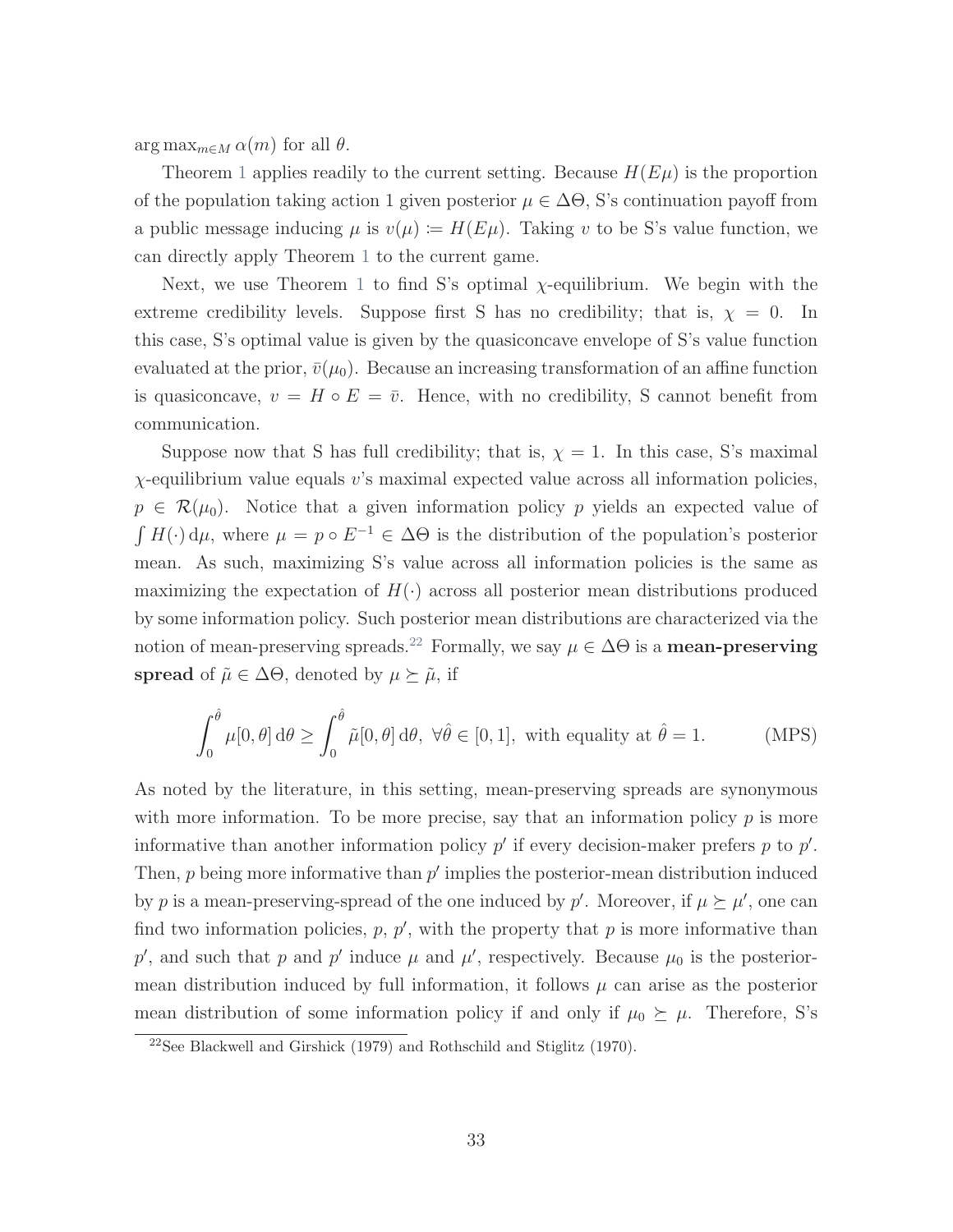value under full credibility is given by

$$
\hat{v}(\mu_0) = \max_{\mu \in \Delta \Theta: \ \mu \preceq \mu_0} \int H(\cdot) \, \mathrm{d}\mu.
$$

The solution to the above program is dictated by the shape of the CDF H. Because the CDF's density, h, is strictly quasiconcave, H is a convex-concave function over  $[0, 1]$ . Said differently, some  $\omega^* \in [0,1]$  exists such that H is strictly convex on  $[0,\omega^*]$  and strictly concave on  $[\omega^*,1]$ . As noted by [Kolotilin](#page-45-11) [\(2018\)](#page-45-11) and [Dworczak and Martini](#page-43-11) [\(2019\)](#page-43-11), when H is convex-concave, the above program can be solved via  $\theta^*$  upper censorship, which we now formally define.<sup>[23](#page-0-0)</sup> Under full credibility,  $\theta^*$  upper censorship arises whenever S's official report reveals (pools) all states below (above)  $\theta^*$ . Given such an official reporting protocol, it is optimal for S to say the state is above  $\theta^*$  whenever she influences the report. Thus, we say  $(\xi, \sigma)$  is a  $\theta^*$ -upper-censorship pair if every  $\theta \in \Theta$  has  $\sigma(\cdot|\theta) = \delta_1$  and<sup>[24](#page-0-0)</sup>

$$
\xi(\cdot|\theta) = \begin{cases} \delta_{\theta} & \text{if } \theta \in [0, \theta^*), \\ \delta_1 & \text{if } \theta \in [\theta^*, 1]. \end{cases}
$$

We refer to the resulting distribution of posterior means as a  $\theta^*$  upper censorship of  $\mu_0$ . One can describe this distribution formally by introducing some notation. For a bounded measurable  $f : \Theta \to \mathbb{R}_+$  and  $\mu \in \Delta \Theta$ , define the measure  $f\mu$  on  $\Theta$  via  $f\mu(\hat{\Theta}) \coloneqq \int_{\hat{\Theta}} f d\mu$  for each Borel  $\hat{\Theta} \subseteq \Theta$ . Then, the  $\theta^*$  upper censorship of  $\mu_0$  is given by

$$
\mathbf{1}_{[0,\theta^*)}\mu_0+\mu_0[\theta^*,1]\delta_{\mathbb{E}_{\mu_0}[\theta|\theta\geq\theta^*]}.
$$

Observe this distribution coincides with  $\mu_0$  below the cutoff. Above the cutoff, the distribution has a single atom at the mean of  $\mu_0$ 's conditional on  $\theta$  being above  $\theta^*$ . At the optimum,  $\theta^*$  is chosen so that the atom lies in the concave region of H.

We find upper-censorship pairs are also optimal when credibility is partial, although the reasoning is more delicate. One complication is that not every upper-censorship pair induces a  $\chi$ -equilibrium. The reason is that under partial credibility, the posterior

<sup>&</sup>lt;sup>23</sup>That upper censorship solves the full-credibility problem has been discussed by the aforementioned papers under slightly different assumptions. Still, we provide an elementary proof in the appendix for completeness.

<sup>&</sup>lt;sup>24</sup>Observe our description  $\theta^*$ -upper-censorship pair breaks from the common convention used in the literature (e.g., [Kolotilin,](#page-45-11) [2018;](#page-45-11) [Dworczak and Martini,](#page-43-11) [2019\)](#page-43-11) of identifying messages with their induced posterior mean. In particular, R's posterior mean conditional on  $m = 1$  need not equal 1.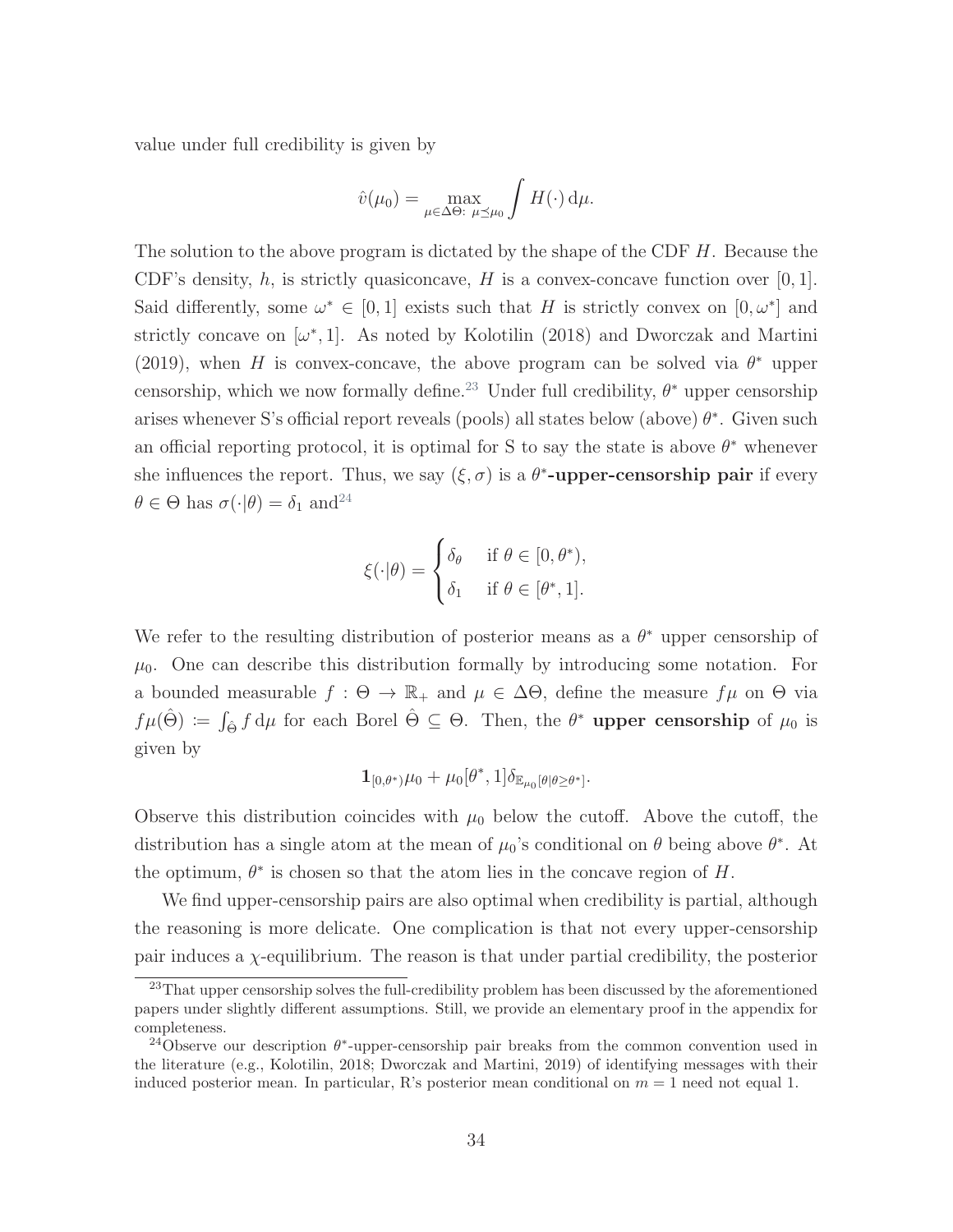mean following message 1 can be strictly below the posterior mean induced by other messages, thereby violating S's incentive constraints. To avoid such a violation, the mean induced by message 1 must be above the upper-censorship cutoff,  $\theta^*$ , which holds if and only if  $2^5$ 

<span id="page-34-1"></span>
$$
\int (\theta - \theta^*)(1 - \mathbf{1}_{[0,\theta^*)}\chi) d\mu_0(\theta) \ge 0.
$$
 \t\t(\theta\*-IC)

Observe that with intermediate credibility, the left-hand side of  $(\theta^*$ [-IC\)](#page-34-1) is continuous and strictly decreasing in  $\theta^*$ , strictly positive for  $\theta^* = 0$ , and strictly negative for  $\theta^* = 1.^{26}$  $\theta^* = 1.^{26}$  $\theta^* = 1.^{26}$  As such,  $(\theta^*$ [-IC\)](#page-34-1) holds whenever  $\theta^*$  is below the unique upper-censorship cutoff at which it holds with equality, a cutoff that we denote by  $\bar{\theta}_{\chi}$ .

Another complication arising from partial credibility is that a  $\theta^*$ -upper-censorship pair does not typically yield an upper censorship of  $\mu_0$  as its posterior mean distribution. Instead, every  $\theta^*$ -upper-censorship pair with  $\theta^* \leq \bar{\theta}_\chi$  turns out to yield a  $\theta^*$  upper censorship of

$$
\bar{\mu}_{\chi}:=\mathbf{1}_{[0,\bar{\theta}_{\chi})}\chi\mu_{0}+\left(1-\chi\mu_{0}[0,\bar{\theta}_{\chi})\right)\delta_{\bar{\theta}_{\chi}},
$$

which is the posterior mean distribution induced by the  $\bar{\theta}_x$ -upper-censorship pair.<sup>[27](#page-0-0)</sup>

Claim [1](#page-34-0) below shows that upper censorship always yields an S-optimal  $\chi$ -equilibrium. Moreover, to find the optimal censorship cutoff, one can solve the full-credibility problem with the modified prior  $\bar{\mu}_{\chi}$ . As such, in this setting, partial credibility can be seen as bounding the amount of information S can provide in equilibrium.

<span id="page-34-0"></span>**Claim 1.** Some  $\theta^* \in [0, \bar{\theta}_\chi]$  exists such that the  $\theta^*$  upper censorship of  $\bar{\mu}_\chi$ , denoted by  $\mu_{\chi,\theta^*}$ , satisfies

$$
v_{\chi}^*(\mu_0) = \hat{v}(\bar{\mu}_{\chi}) = \int H(\cdot) \, \mathrm{d}\mu_{\chi,\theta^*}.
$$

Moreover, the corresponding  $\theta^*$ -upper-censorship pair is an S-optimal  $\chi$ -equilibrium that induces  $\mu_{\chi,\theta^*}$  as its posterior mean distribution.

The intuition for why  $v^*_{\chi}(\mu_0) \ge \hat{v}(\bar{\mu}_{\chi})$  is straightforward. Recall  $\hat{v}(\bar{\mu}_{\chi}) = \int H d\mu_{\chi,\theta^*},$ where  $\mu_{\chi,\theta^*}$  is a  $\theta^*$  upper censorship of  $\bar{\mu}_{\chi}$  for some  $\theta^* \in [0,1]$ . Because  $\bar{\mu}_{\chi}$ 's support is in  $[0, \bar{\theta}_{\chi}]$ , any  $\theta$  upper censorship of  $\bar{\mu}_{\chi}$  for a  $\theta$  above  $\bar{\theta}_{\chi}$  is just  $\bar{\mu}_{\chi}$  itself. Thus,

<sup>&</sup>lt;sup>25</sup>To see this equivalence, note R's posterior mean conditional on seeing message 1 from a  $\theta^*$ -uppercensorship pair equals  $\frac{\int \theta\left[1_{\theta^*,1}\right]\chi+1-\chi\left]\mathrm{d}\mu_0}{\int [1_{\theta^*,1}\right]\chi+1-\chi\left]\mathrm{d}\mu_0} = \frac{\int \theta\left[1-1_{[0,\theta^*)}\chi\right]\mathrm{d}\mu_0}{\int [1-1_{[0,\theta^*)}\chi\left]\mathrm{d}\mu_0}\right]$ , which is larger than  $\theta^*$  only if  $(\theta^*\text{-IC})$ holds.

<sup>&</sup>lt;sup>26</sup>Recall  $\mu_0$  is assumed to be an atomless, full-support distribution over [0, 1].

<sup>&</sup>lt;sup>27</sup>That  $\bar{\mu}_{\chi}$  is induced by a  $\bar{\theta}_{\chi}$ -upper-censorship pair follows from the observation that this pair leads R to have a posterior mean of  $\bar{\theta}_{\chi}$  after seeing  $m = 1$ .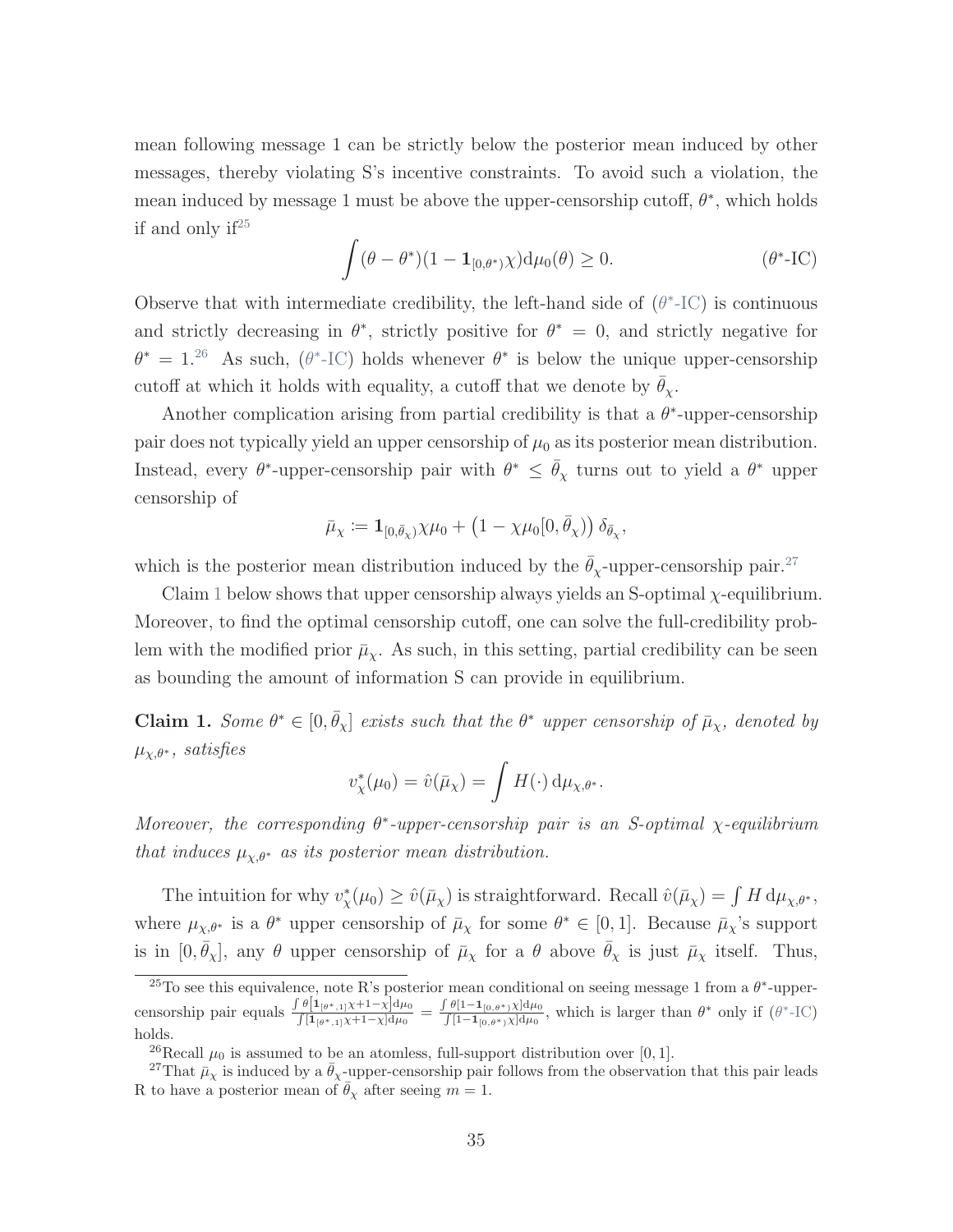assuming  $\theta^*$  is in  $[0, \bar{\theta}_\chi]$  is without loss. Given such a  $\theta^*$ , one can induce the posterior mean distribution  $\mu_{\chi,\theta^*}$  in a  $\chi$ -equilibrium (with the original prior  $\mu_0$ ) using a  $\theta^*$ -uppercensorship pair. As such, S's maximal χ-equilibrium value is at least as high as the value generated by  $\mu_{\chi,\theta^*}$ ; that is,  $v^*_{\chi}(\mu_0) \geq \int H d\mu_{\chi,\theta^*} = \hat{v}(\bar{\mu}_{\chi}).$ 

To show  $v_{\chi}^*(\mu_0) \leq \hat{v}(\bar{\mu}_{\chi})$ , we use Theorem [1](#page-17-0) to find an S-favorite  $\chi$ -nonical equilibrium that communicates less information than some  $\theta^*$ -upper-censorship pair for some  $\theta^* \leq \bar{\theta}_{\chi}$ . Because more informative policies induce more spread-out distributions, it follows that this  $\chi$ -nonical equilibrium induces a posterior mean distribution that is a mean-preserving contraction of the distribution induced by the said  $\theta^*$ -uppercensorship pair, which in turn induces a mean-preserving contraction of  $\bar{\mu}_{\chi}$ . Because the mean-preserving-spread relation is transitive, this S-favorite  $\chi$ -nonical equilibrium must induce a posterior mean distribution that is feasible under full commitment when the prior is  $\bar{\mu}_{\chi}$ , and so  $v_{\chi}^*(\mu_0) \leq v_1^*(\bar{\mu}_{\chi}) = \hat{v}(\bar{\mu}_{\chi})$ , as required.

### 6 Extensions and Discussion

#### 6.1 Robustness and Equilibrium Selection

Proposition [3](#page-29-0) shows S receiving the benefit of the doubt is necessary and sufficient for robustness of S's full-commitment value to small decreases in credibility, assuming S can coordinate R toward the S-favorite  $\chi$ -equilibrium. One might argue, however, that imperfect credibility compromises S's status as a principal and, through it, her ability to choose which equilibrium is played. In Appendix [B.2,](#page-81-0) we ask when S's commitment value is strongly robust, that is, when S's almost-perfect credibility payoff equals the best she can do with full commitment, regardless of which equilibrium is selected under imperfect credibility. Under a finiteness condition, we show such robustness holds if and only if S's coordination ability is immaterial when credibility is perfect. Said differently, S's best commitment value is strongly robust if and only if S has only one equilibrium payoff when  $\chi = 1$ . [Lipnowski, Ravid, and Shishkin](#page-45-9) [\(2021\)](#page-45-9) provide necessary and sufficient conditions for the latter condition to hold, and show these conditions hold for Lebesgue-almost all instances of the finite model. Thus, S's full-commitment value typically remains robust even if she cannot dictate which equilibrium the players are using.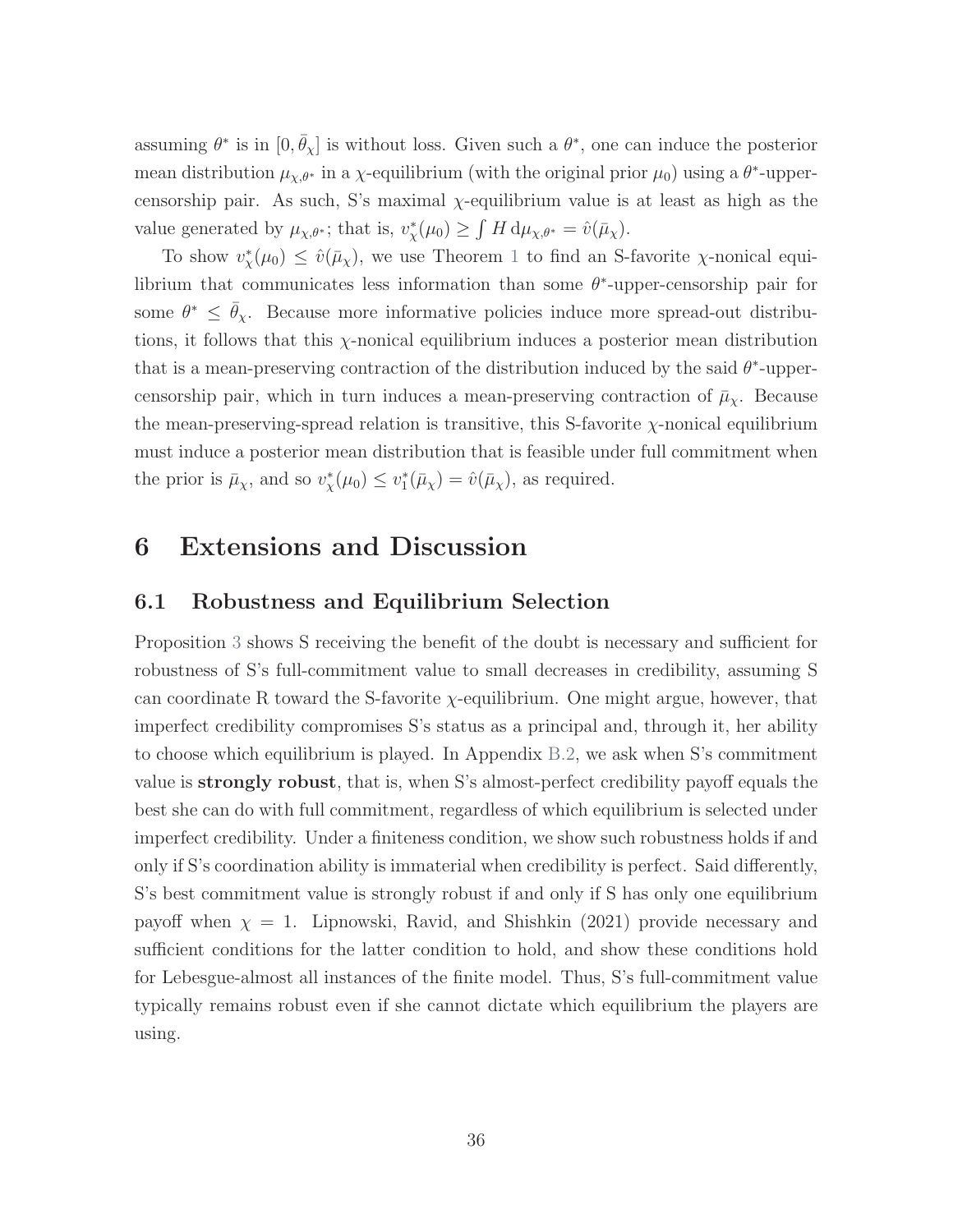## 6.2 Signaling Credibility

Our baseline model assumes S announces her official report before knowing whether the announcement is credible. In practice, S may be privy to institutional features that affect her chances of influencing the report before she commissions it. To understand such situations, Appendix [B.3](#page-87-0) considers a modified model in which S learns her credibility type before announcing the official reporting protocol.

By letting S commission a different official report based on her credibility, the modified model allows S to signal whether she can influence the report's message. However, such signaling turns out to have no impact on S's attainable payoffs. More precisely, every interim S-payoff profile (i.e., every pair specifying S's payoffs conditional on each credibility type) is attainable in a pooling equilibrium in which both credibility types choose the same official experiment. It follows that pooling equilibria are without loss as far as S payoffs are concerned.

Appendix [B.3](#page-87-0) also shows an S-payoff profile is attainable in a pooling equilibrium if and only if it is attainable in a  $\chi$ -equilibrium. That every pooling equilibrium payoff profile is attainable in a  $\chi$ -equilibrium follows from definition: a pooling equilibrium of the modified game requires the same conditions as a  $\chi$ -equilibrium, except S must also be willing to announce the equilibrium experiment conditional on her credibility type. For the converse direction, we show every  $\chi$ -equilibrium can be implemented as a pooling equilibrium of the signaling game by appropriately constructing R's behavior off path.

To summarize, the Appendix establishes a three-way equivalence between S's payoffs in all equilibria of the signaling game, all pooling equilibria of the signaling game, and  $\chi$ -equilibria of the original game. It follows that informing S of her ability to influence the report before its announcement has no impact on S's achievable payoffs.

## <span id="page-36-0"></span>6.3 State-Dependent Credibility

Throughout the paper, we assumed S's credibility is independent of the state of the world. However, in many applications, it is natural for S's credibility to be correlated with the state. For example, an autocrat may be more likely to influence the media in a rich economy with abundant resources than in a country where resources are scarce (e.g., [Egorov, Guriev, and Sonin,](#page-43-0) [2009\)](#page-43-0). To capture such correlation, suppose the probability of S's official report when the state is  $\theta$  is given by  $\chi(\theta)$ . Whereas most of the paper assumed the **credibility function**,  $\chi : \Theta \to [0, 1]$  is constant, here we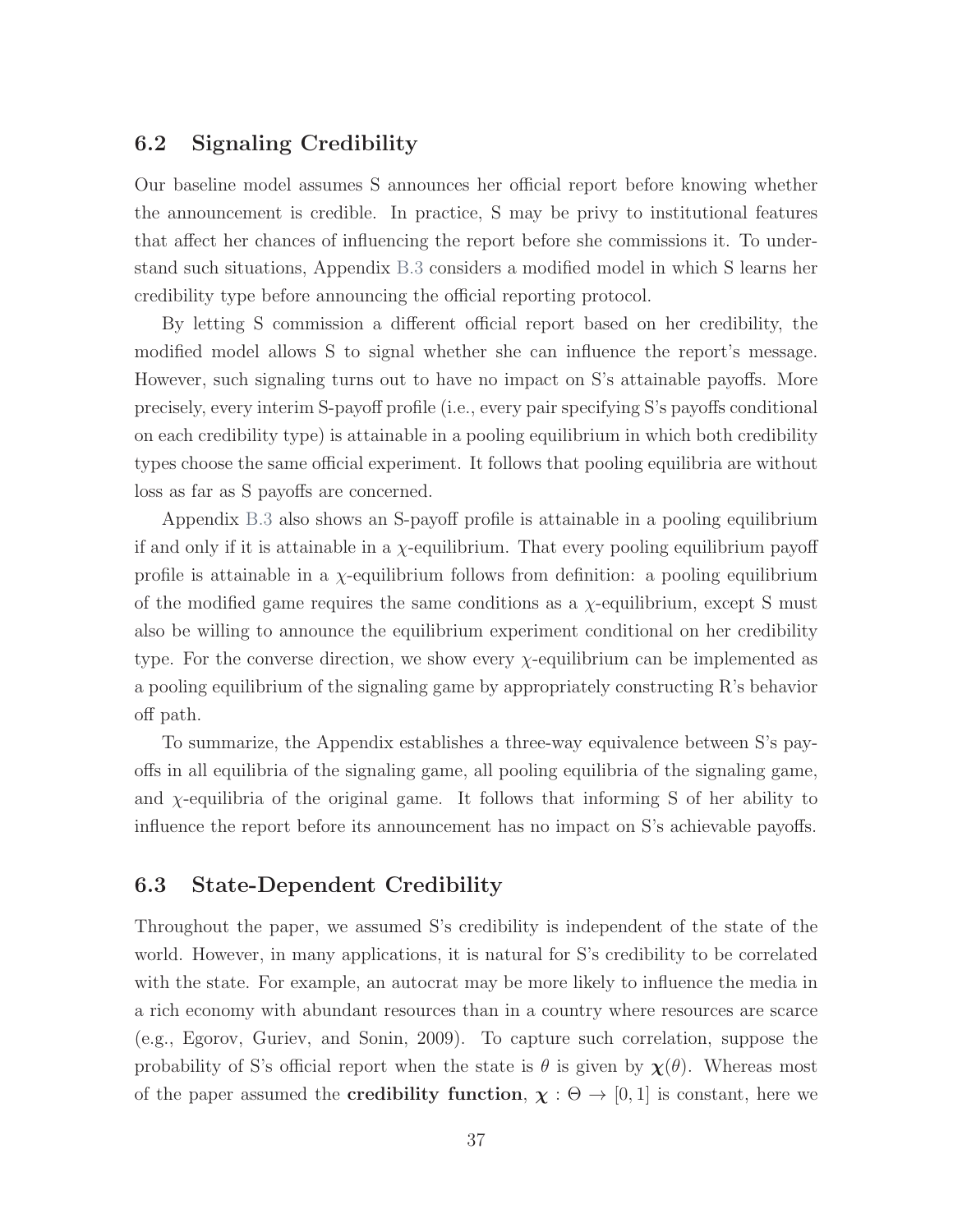discuss the state-dependent credibility (SDC) model, which imposes no restrictions on  $\chi^{.28}$  $\chi^{.28}$  $\chi^{.28}$  We proceed informally, relegating the mathematical details to Appendix [A.](#page-47-0)

Theorem [1](#page-17-0) generalizes to the SDC model with a minor modification. To present this modification, let us recall some convenient notation: given a bounded and measurable  $f: \Theta \to \mathbb{R}$  and  $\mu \in \Delta \Theta$ , let  $f\mu$  denote the measure on  $\Theta$  given by  $f\mu(\hat{\Theta}) := \int_{\hat{\Theta}} f d\mu$ . [A](#page-47-0)ppendix A shows an S-optimal  $\chi$ -equilibrium exists and yields S a utility of<sup>[29](#page-0-0)</sup>

<span id="page-37-1"></span><span id="page-37-0"></span>
$$
v_{\mathbf{x}}^*(\mu_0) = \max_{\beta, \gamma \in \Delta\Theta, k \in [0,1]} k\hat{v}_{\gamma}(\beta) + (1-k)\bar{v}(\gamma)
$$
(12)  
s.t.  $k\beta + (1-k)\gamma = \mu_0$ ,  

$$
(1-k)\gamma \ge (1-\mathbf{x})\mu_0.
$$
( $\mathbf{x}$ -BP)

With the above characterization in hand, the propositions of section [4](#page-25-0) extend to the SDC model in a straightforward manner; see the Appendix for precise statements.

The SDC model allows us to analyze the value of credibility at different states for specific examples. To illustrate, consider the public-persuasion example of section [5.](#page-31-0) Recall that under state-independent credibility—that is,  $\chi(\theta) = \chi$  for all  $\theta$ —S uses a  $\theta^*$ -upper-censorship pair in her favorite equilibrium, where  $\theta^*$  is chosen to solve the full-credibility problem with a modified prior. The same result remains true for the SDC model. More precisely, let  $\bar{\theta}_{\chi}$  be the highest  $\theta^*$  such that  $\theta^*$ -upper censorship is a  $\chi$ -equilibrium; that is,  $\bar{\theta}_{\chi}$  is the unique solution to

$$
\int (\theta - \bar{\theta}_{\mathbf{\chi}})(1 - \mathbf{1}_{[0,\bar{\theta}_{\mathbf{\chi}})}) \, \mathrm{d}\mu_0(\theta) = 0.
$$

In addition, take  $\bar{\mu}_{\chi}$  to be the posterior-mean distribution that arises in the  $\chi$ -equilibrium in which S uses the  $\bar{\theta}_{\chi}$ -upper-censorship pair,

$$
\bar{\mu}_{\boldsymbol{\chi}} = \mathbf{1}_{[0,\bar{\theta}_{\boldsymbol{\chi}})}\boldsymbol{\chi}\mu_0 + (1-\chi\mu_0[0,\bar{\theta}_{\boldsymbol{\chi}}))\delta_{\bar{\theta}_{\boldsymbol{\chi}}}.
$$

Then, Claim [1](#page-34-0) generalizes as is but with  $\bar{\theta}_{\chi}$  and  $\bar{\mu}_{\chi}$ , respectively, replacing  $\bar{\theta}_{\chi}$  and  $\bar{\mu}_{\chi}$ . In other words, S's maximal  $\chi$ -equilibrium value is given by

$$
v_{\mathbf{\chi}}^*(\mu_0) = \max_{\mu \in \Delta \Theta: \mu \preceq \bar{\mu}_{\mathbf{\chi}}} \int H(\cdot) \, \mathrm{d}\mu.
$$

<sup>&</sup>lt;sup>28</sup>As with all functions in this paper, we require  $\chi$  to be Borel measurable.

<sup>&</sup>lt;sup>29</sup>Let 1 and 0 denote constant functions taking value 1 and 0, respectively, when the domain is not ambiguous.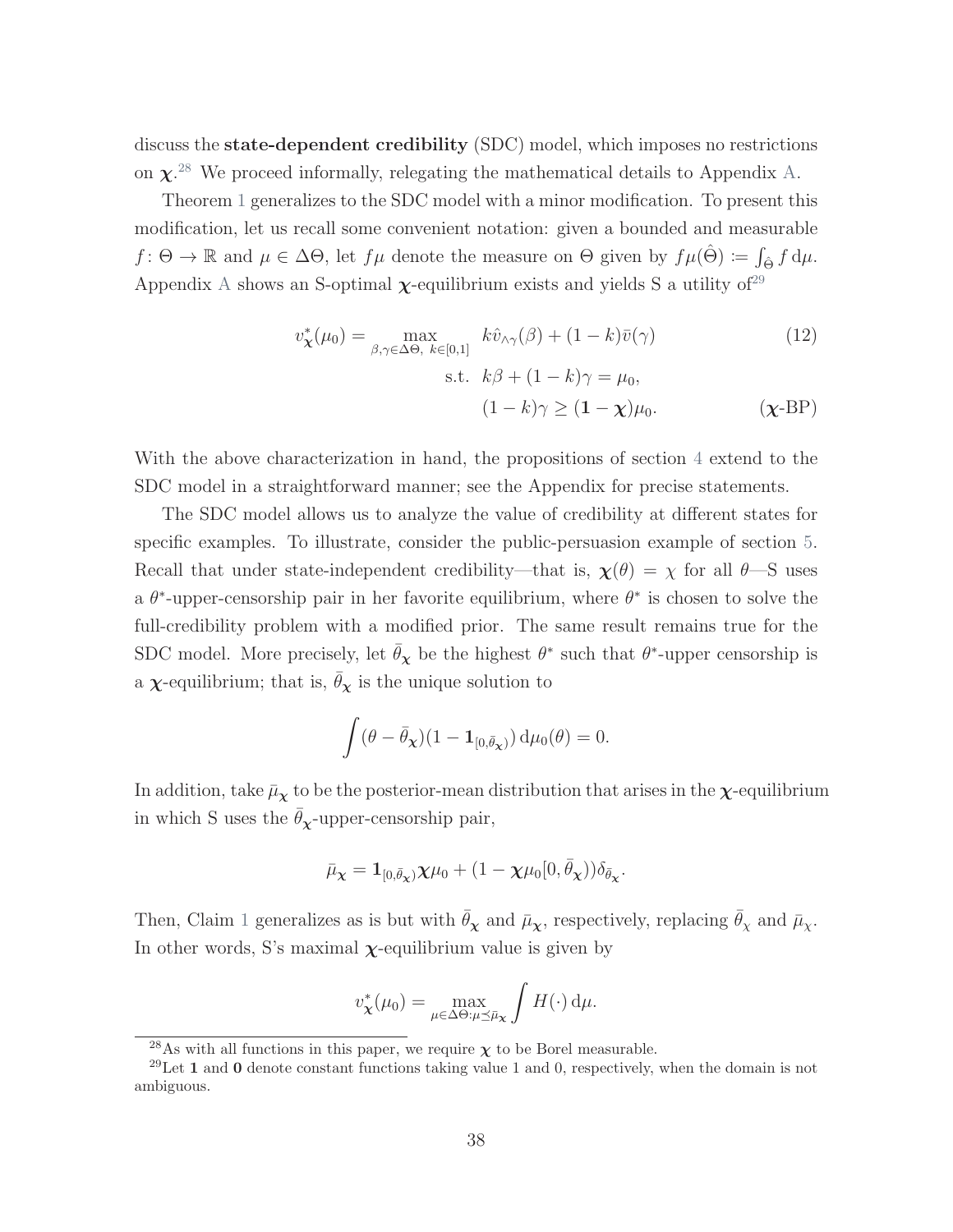Armed with this generalization, we can see S is less constrained by her credibility whenever  $\bar{\mu}_{\chi}$  increases in a mean-preserving-spread sense. Said differently, whenever  $\bar{\mu}_{\chi} \succeq \bar{\mu}_{\tilde{\chi}}$ , S prefers  $\chi$  to  $\tilde{\chi}$  regardless of the population's type distribution. Using a constructive argument, one can show the converse is also true: S prefers  $\chi$  to  $\tilde{\chi}$  for all population-type distributions *only if*  $\bar{\mu}_{\tilde{\chi}}$  is a mean-preserving spread of  $\bar{\mu}_{\chi}$ . We present this result in Claim [2](#page-38-0) below.

<span id="page-38-0"></span>Claim 2. In the state-dependent-credibility version of the public-persuasion setting, the following are equivalent:

- (i) S prefers with  $\chi$  over  $\tilde{\chi}$  for all type distributions.<sup>[30](#page-0-0)</sup>
- (ii) The distribution  $\bar{\mu}_{\chi}$  is a mean-preserving spread of  $\bar{\mu}_{\tilde{\chi}}$ .
- (iii) For all  $\theta \in [0, \bar{\theta}_{\tilde{\mathbf{X}}}]$ :  $\int_0^{\hat{\theta}} \int_0^{\theta} (\mathbf{\chi} \tilde{\mathbf{\chi}}) d\mu_0 d\theta \ge 0$ .

The economic intuition behind the claim is that credibility is most valuable when the conflict between S's ex-ante and ex-post incentives is large. This intuition is expressed most clearly in the claim's part (iii), which says S prefers credibility to be concentrated in low states. Broadly speaking, low states are those that S benefits from revealing ex ante but would like to hide ex post. The more credibility S has in those states, the less S's ex-post incentives interfere with his ex-ante payoffs, and so the higher S's value is.

## 6.4 Investing in Credibility

Our analysis so far has taken the credibility of S's institutions to be exogenously given. Whereas this assumption seems reasonable for understanding short-run behavior, in the long run, S may have the ability redesign her institutions. To accommodate such situations, this section extends the state-dependent-credibility model of section [6.3](#page-36-0) to endogenize S's credibility function  $\chi$ . Specifically, suppose S can choose any measurable  $\chi: \Theta \to [0,1]$  at a cost of  $c \left( \int \chi \, d\mu_0 \right)$  prior to the persuasion game, where  $c: [0,1] \to \mathbb{R}_+$ is continuous and strictly increasing.<sup>[31](#page-0-0)</sup> Then, S chooses  $\chi$  to solve

$$
v_c^{**}(\mu_0) = \max_{\mathbf{\chi}} \left[ v_{\mathbf{\chi}}^*(\mu_0) - c \left( \int \mathbf{\chi} \, \mathrm{d}\mu_0 \right) \right].
$$

<sup>&</sup>lt;sup>30</sup>That is,  $v^*_{\mathbf{x}}(\mu_0) \ge v^*_{\mathbf{x}}(\mu_0)$  for all H admitting a continuous, quasiconcave density.

<sup>&</sup>lt;sup>31</sup>The substantive results reported below would remain if we assigned each  $\chi$  a cost of  $C(\chi)$  for some  $||\cdot||_{\infty}$ -continuous C with the property that  $C(\chi) > C(\chi')$  whenever  $\chi \geq \chi'$  and  $\chi$  is not  $\mu_0$ -almost surely equal to  $\chi'$ .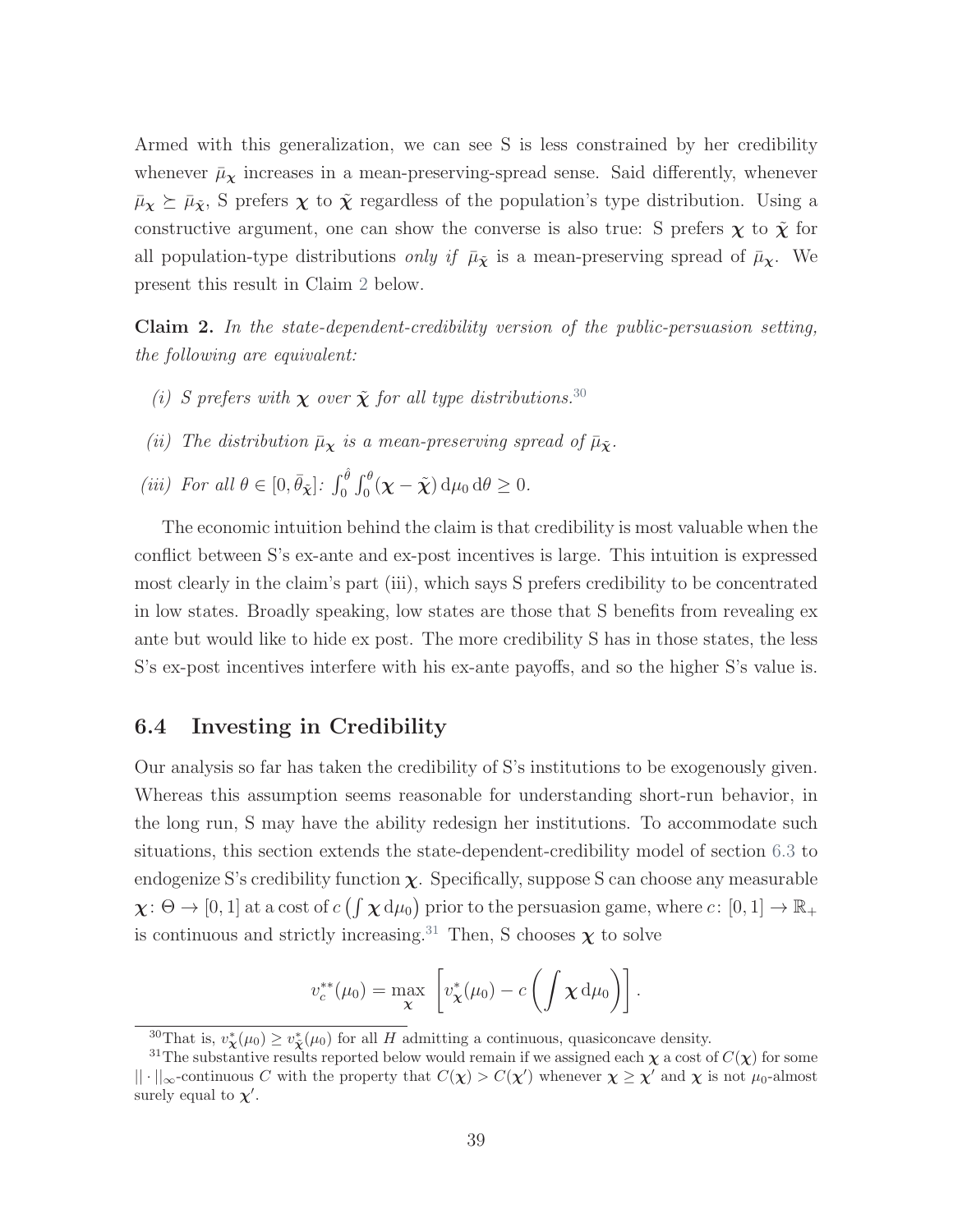Clearly, S never invests in greater credibility than is necessary to induce her equilibrium information. As such, S always chooses  $(\chi, k, \beta, \gamma)$  so that  $(\chi$ [-BP\)](#page-37-0) holds with equality. Combining this observation with [\(R-BP\)](#page-16-0) yields

$$
\int \chi \, d\mu_0 = k\beta(\Theta) = k.
$$

S's problem therefore reduces to

$$
v_c^{**}(\mu_0) = \max_{\beta, \gamma \in \Delta\Theta, k \in [0,1]} k\hat{v}_{\wedge \gamma}(\beta) + (1-k)\bar{v}(\gamma) - c(k)
$$
  
s.t.  $k\beta + (1-k)\gamma = \mu_0$ .

We now discuss how our results change when credibility is endogenized as above. We begin by revisiting productive mistrust. Similar to R's ability to benefit from a decrease in exogenous credibility, R can also benefit from an increase in S's credibility costs. Recall our introductory example and suppose the cost function is given by  $c(k) = \frac{\lambda}{2}k^2$  for some  $\lambda > 0$ . For any  $\lambda \in [2, 3)$ , one can verify S's optimal investment choice is unique and leads to the following equilibrium information policy:

$$
p_{\lambda}^{*} = \left[1 - \left(\frac{6}{\lambda} - 2\right)\right] \left(\frac{1}{3}\delta_{0} + \frac{2}{3}\delta_{\frac{3}{4}}\right) + \left[\frac{6}{\lambda} - 2\right] \left(\frac{1}{2}\delta_{\frac{1}{4}} + \frac{1}{2}\delta_{\frac{3}{4}}\right).
$$

Direct computation reveals R's corresponding equilibrium payoff is  $\frac{1}{4} - \frac{1}{4}$  $\frac{1}{4\lambda}$ , which increases with  $\lambda$ .<sup>[32](#page-0-0)</sup>

Whereas reducing  $\chi$  in our main model often leads to a discontinuous drop in S's payoff (Proposition [2\)](#page-28-0), a uniformly small increase in  $c$  cannot. The reason is that the set of feasible  $(\beta, \gamma, k)$  in Theorem [1'](#page-17-0)s program is independent of the cost, and the cost enters S's objective separably. Therefore,

$$
|v_c^{**}(\mu_0) - v_{\tilde{c}}^{**}(\mu_0)| \le ||c - \tilde{c}||_{\infty}.
$$

Thus, in the endogenous-credibility model, small cost changes have small effects on S's value.

We now note that making credibility endogenous leads to simple institutional struc-tures in the public-persuasion setting of section [5.](#page-31-0) To describe these structures, say  $\chi$ is a cutoff credibility function if a  $\theta^* \in [0,1]$  exists for which  $\chi(\theta) = 1$  whenever

<sup>&</sup>lt;sup>32</sup>One can also verify that  $p_{\lambda}^*$  is Blackwell-increasing in  $\lambda$ .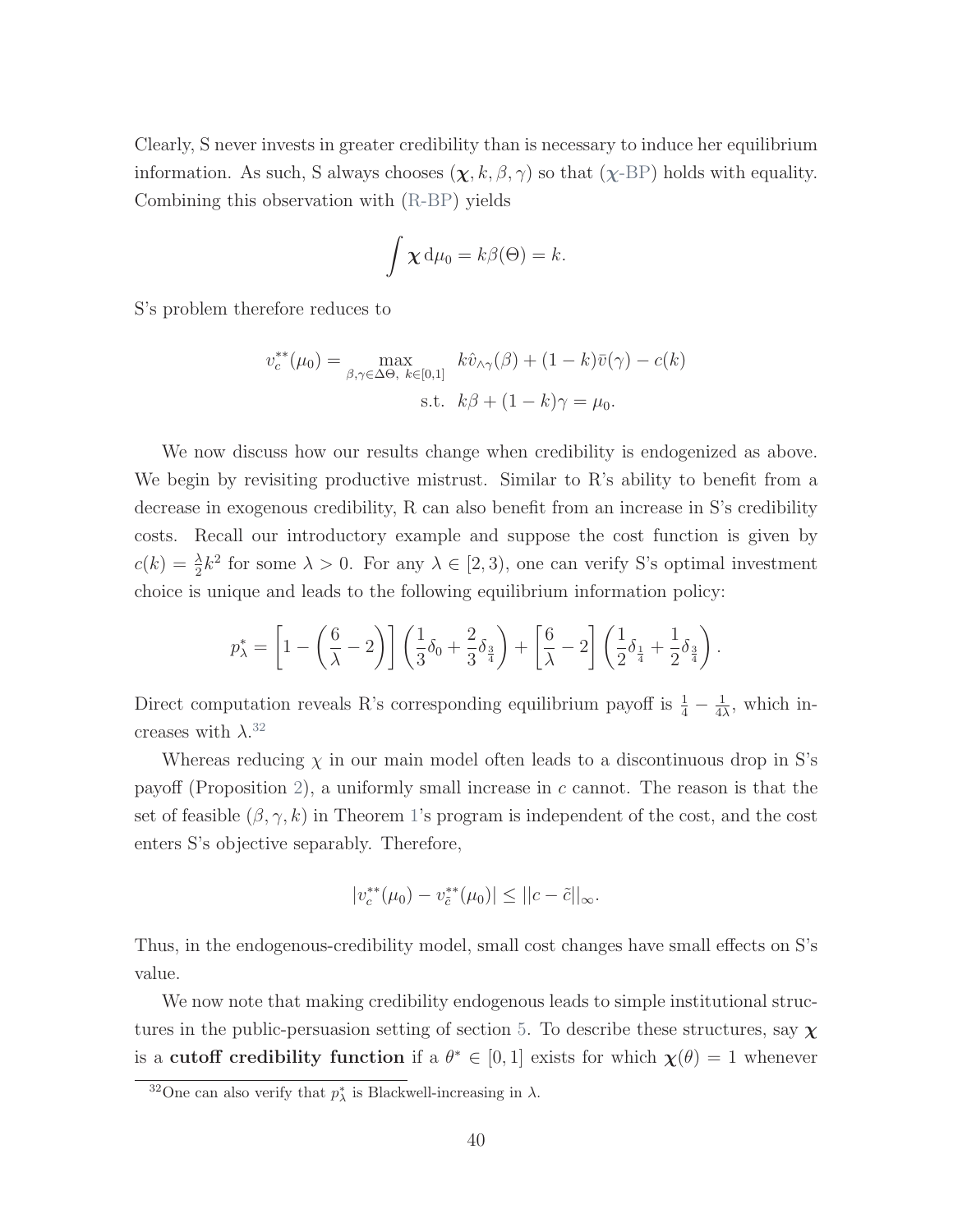$\theta < \theta^*$ , and  $\chi(\theta) = 0$  otherwise; that is,  $\chi = \mathbf{1}_{[0,\theta_*]}$ . The following proposition shows it is optimal to choose cutoff credibility, that is, to invest in perfect credibility in low states and none in high states.

Claim 3. An optimal credibility choice exists in the endogenous credibility version of the public-persuasion setting. Moreover, any optimal choice (along with S-optimal equilibrium) in this setting is a cutoff credibility function and entails full revelation by the official reporting protocol.

The claim is based on three observations. The first observation is that S prefers to concentrate her credibility in low states, which implies S can improve upon any noncutoff  $\chi$  with a less expensive cutoff credibility function  $1_{[0,\theta^*)}$ . The second observation is that it is S-optimal to use a  $\tilde{\theta}$ -upper-censorship pair for some  $\tilde{\theta}$ . Thus, S's official report reveals states below  $\tilde{\theta}$ , whereas states above  $\tilde{\theta}$  are pooled into a single high message that S sends for sure when influencing the report. The third observation is that S never invests in extraneous credibility. It follows that setting  $\theta^*$  above  $\tilde{\theta}$  is suboptimal, because a  $\tilde{\theta}$ -upper-censorship pair treats states above  $\tilde{\theta}$  in the same way under both influenced and official reporting. All that remains is to note that when  $\boldsymbol{\chi} = \mathbf{1}_{[0,\theta^*)}$ , the  $\tilde{\theta}$ -upper-censorship pair's official report always reveals the states on path.

## 6.5 Simple Communication

Whereas our main theorem simplifies the task of finding S's optimal  $\chi$ -equilibrium, it says nothing about the complexity of S's communication with R. The following proposition sheds light on this issue by providing restrictions on the total number of messages required for implementing S's favorite equilibrium.

<span id="page-40-0"></span>**Proposition 4.** Some S-optimal  $\chi$ -equilibrium exists with no more than |A| distinct messages sent on path and no more than  $2|\Theta|-1$  distinct messages sent on path if  $\Theta$ is finite.[33](#page-0-0)

The proposition's bounds are known for the benchmark cases of full credibility and no credibility. [Kamenica and Gentzkow](#page-44-0) [\(2011\)](#page-44-0) point out how, following the revelation principle [\(Myerson,](#page-45-0) [1986\)](#page-45-0), any official reporting protocol can be converted into an outcome-equivalent direct-recommendation mechanism in which S recommends an

<sup>&</sup>lt;sup>33</sup>The corollary's bounds also hold when credibility is state-dependent, that is, for  $\chi$ -equilibria.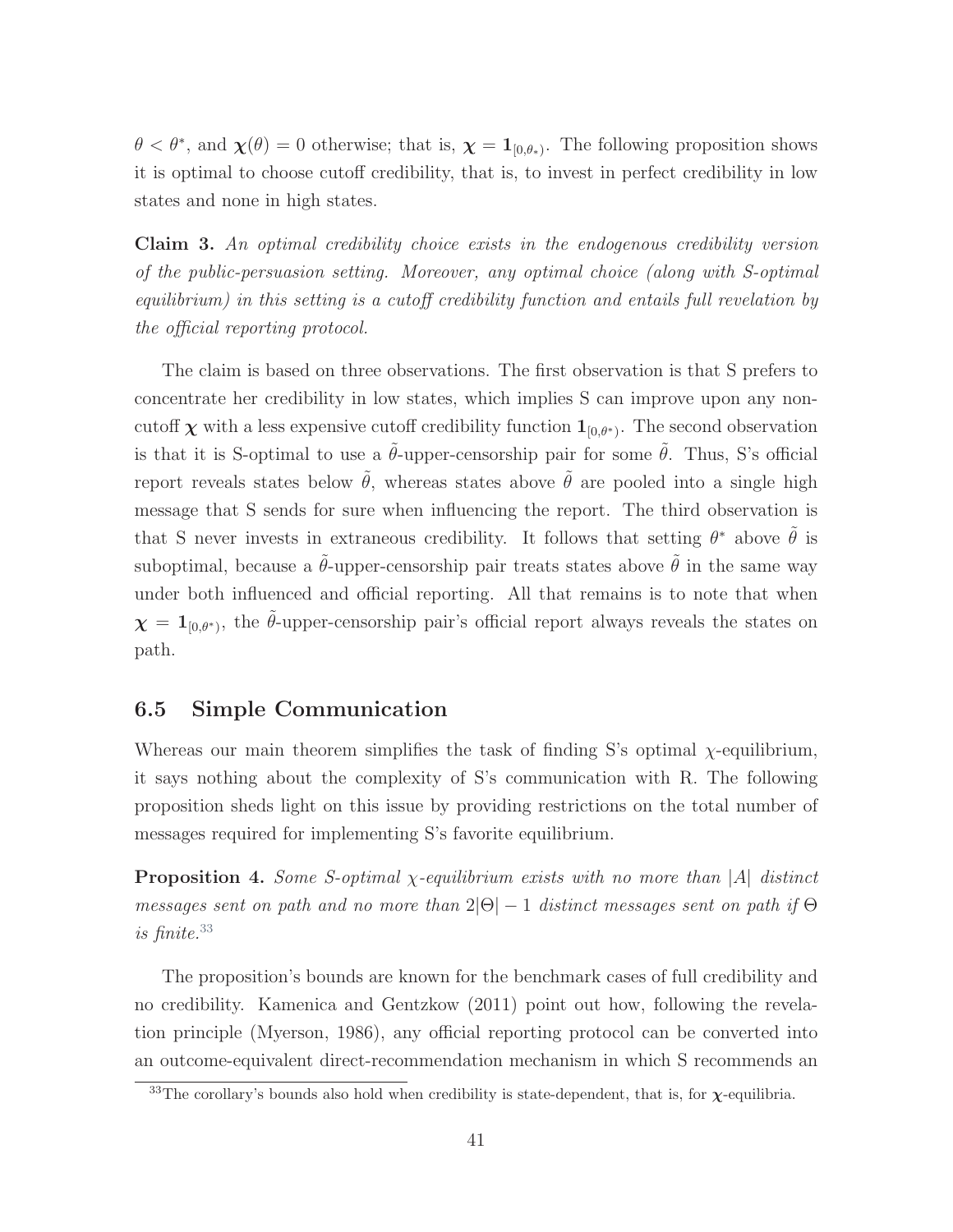action to R and R always obeys. In the no-credibility case, analogously converting an equilibrium into one with direct recommendations would not yield an appropriate bound on the number of on-path messages, because S-optimal equilibrium sometimes requires R to mix between different best responses to maintain S incentives. Nevertheless, [Lipnowski and Ravid](#page-45-1) [\(2020\)](#page-45-1) establish a revelation principle in the style of [Bester](#page-43-1) [and Strausz](#page-43-1) [\(2001\)](#page-43-1): any equilibrium S payoff of the no-credibility game can be attained with every on-path message being a *pure* action recommendation. Even though R may mix in response to a given pure action recommendation, the recommendation is always one of his best responses—in fact an S-preferred best response—to the belief it induces. Together, these two revelation principles show some S-optimal equilibrium entails no more than  $|A|$  on-path messages if credibility is extreme.

Next, supposing  $\Theta$  is finite, [Kamenica and Gentzkow](#page-44-0) [\(2011\)](#page-44-0) appeal to Carathéodory's theorem to show an S-optimal equilibrium exists in which the set of on-path beliefs is affinely independent. Because every affinely independent subset of ∆Θ has cardinality no greater than  $|\Theta|$ , it follows that some S-optimal equilibrium entails no more than |Θ| on-path messages in the full-credibility game. A nearly identical appeal to Carathéodory's theorem shows the same result holds for the no-credibility case as well. Because  $|\Theta| \leq 2|\Theta| - 1$ , it follows that the message bounds in the statement of the proposition hold when credibility is extreme.

A naive application of the results for extreme  $\chi$  to the case in which  $\chi$  is intermediate delivers message bounds that are higher than those of Proposition [4.](#page-40-0) For an explanation, recall Theorem [1](#page-17-0) transforms a  $(\beta, \gamma, k)$  that solves the program [\(5\)](#page-16-1) into an S-favorite  $\chi$ -equilibrium by pasting together an S-optimal equilibrium of  $\mathbf{G}(0, \gamma)$ with an appropriately chosen S-optimal equilibrium of  $\mathbf{G}(1,\beta)$ . Hence, the maximal number of messages required for S's favorite  $\chi$ -equilibrium must be lower than the sum of the number used for the two component games. Thus, if one were to appeal to the above-mentioned results without further argument, one would obtain message bounds of  $2|A|$  and (if  $\Theta$  is finite)  $2|\Theta|$ , whereas Proposition [4](#page-40-0) says these bounds can be reduced to  $|A|$  and  $2|\Theta|-1$ , respectively.

To obtain tighter bounds on the required number of messages, we show one can always choose  $(\beta, \gamma, k)$  so that the full-credibility game with prior  $\beta$ ,  $\mathbf{G}(1, \beta)$ , admits an Sfavorite equilibrium  $(\xi_\beta, \sigma_\beta, \alpha_\beta, \pi_\beta)$  with the property that every on-path message gives S an expected payoff *strictly* below  $\bar{v}(\gamma)$ .<sup>[34](#page-0-0)</sup> Using this equilibrium, one can obtain the

<sup>34</sup>See Lemma [17.](#page-92-0) This lemma can also be useful in solving Theorem [1'](#page-17-0)s program. For example, in the context of the central-bank example, the lemma directly implies setting  $\beta \leq \frac{1}{4}$  is optimal whenever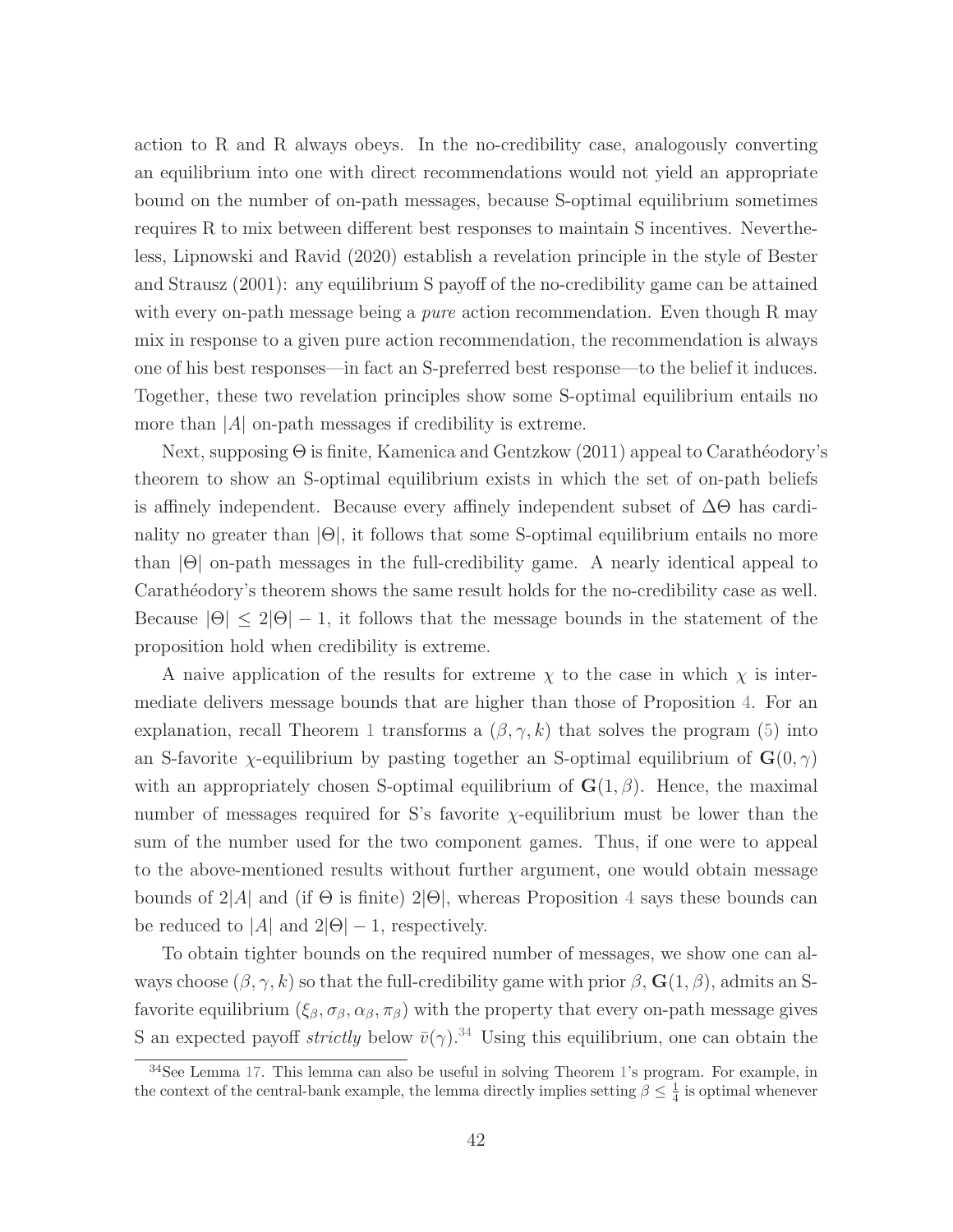above-mentioned message bounds as follows. For the action-based bound, start by us-ing [Kamenica and Gentzkow'](#page-44-0)s [\(2011\)](#page-44-0) revelation principle to implement  $(\xi_\beta, \sigma_\beta, \alpha_\beta, \pi_\beta)$ using action recommendations, and pick any S-optimal direct-recommendation equilibrium of  $\mathbf{G}(0, \gamma)$  as constructed by [Lipnowski and Ravid](#page-45-1) [\(2020\)](#page-45-1). Observe that the former equilibrium uses only actions with an S-payoff strictly below  $\bar{v}(\gamma)$ , whereas only actions with higher payoff are recommended by the latter. Therefore, the two equilibria use disjoint action sets for their recommendations, and so one can paste the two equilibria together without using more than  $|A|$  messages.

To tighten the state-based message bound, suppose Θ is finite and observe it is enough to show some S-optimal equilibrium of  $\mathbf{G}(0, \gamma)$  generates no more than  $|\Theta| - 1$ posterior beliefs for R (and so requires no more than  $|\Theta| - 1$  messages). Assume otherwise for a contradiction. Then,  $\gamma$  is interior in the set of beliefs at which  $\bar{v} \geq$  $\bar{v}(\gamma)$ , and so we can move  $\gamma$  closer to the prior, while lowering k to preserve [\(R-BP\)](#page-16-0), and maintain (or raise)  $\bar{v}(\gamma)$ . Owing to the special structure of  $(\beta, \gamma, k)$ , we know  $\hat{v}_{\wedge\gamma}(\beta) < \bar{v}(\gamma)$ , so that this adjustment raises S's expected payoff. Moreover, because this adjustment makes  $(1 - k)\gamma(\theta) = \mu_0(\theta) - k\beta(\theta)$  larger for every state  $\theta$ , it relaxes  $(\chi$ [-BP\)](#page-37-0) and thus contradicts the optimality of  $(\beta, \gamma, k)$ . It follows that the S-optimal equilibria of  $\mathbf{G}(0, \gamma)$  and  $\mathbf{G}(1, \beta)$  require only  $|\Theta| - 1$  and  $|\Theta|$  messages, respectively. Pasting these equilibria together, one obtains an S-optimal  $\chi$ -equilibrium with only  $2|\Theta| - 1$  messages.

# References

- Alonso, Ricardo and Odilon Câmara. 2016. "Persuading voters." American Economic Review 106 (11):3590–3605.
- 2018. "On the value of persuasion by experts." *Journal of Economic Theory* 174:103–123.
- Aumann, Robert J and Sergiu Hart. 2003. "Long Cheap Talk." Econometrica 71 (6):1619–1660.
- Aumann, Robert J and M Maschler. 1966. "Game theoretic aspects of gradual disarmament." Report of the US Arms Control and Disarmament Agency 80:1–55.

S can outperform her no-credibility payoff.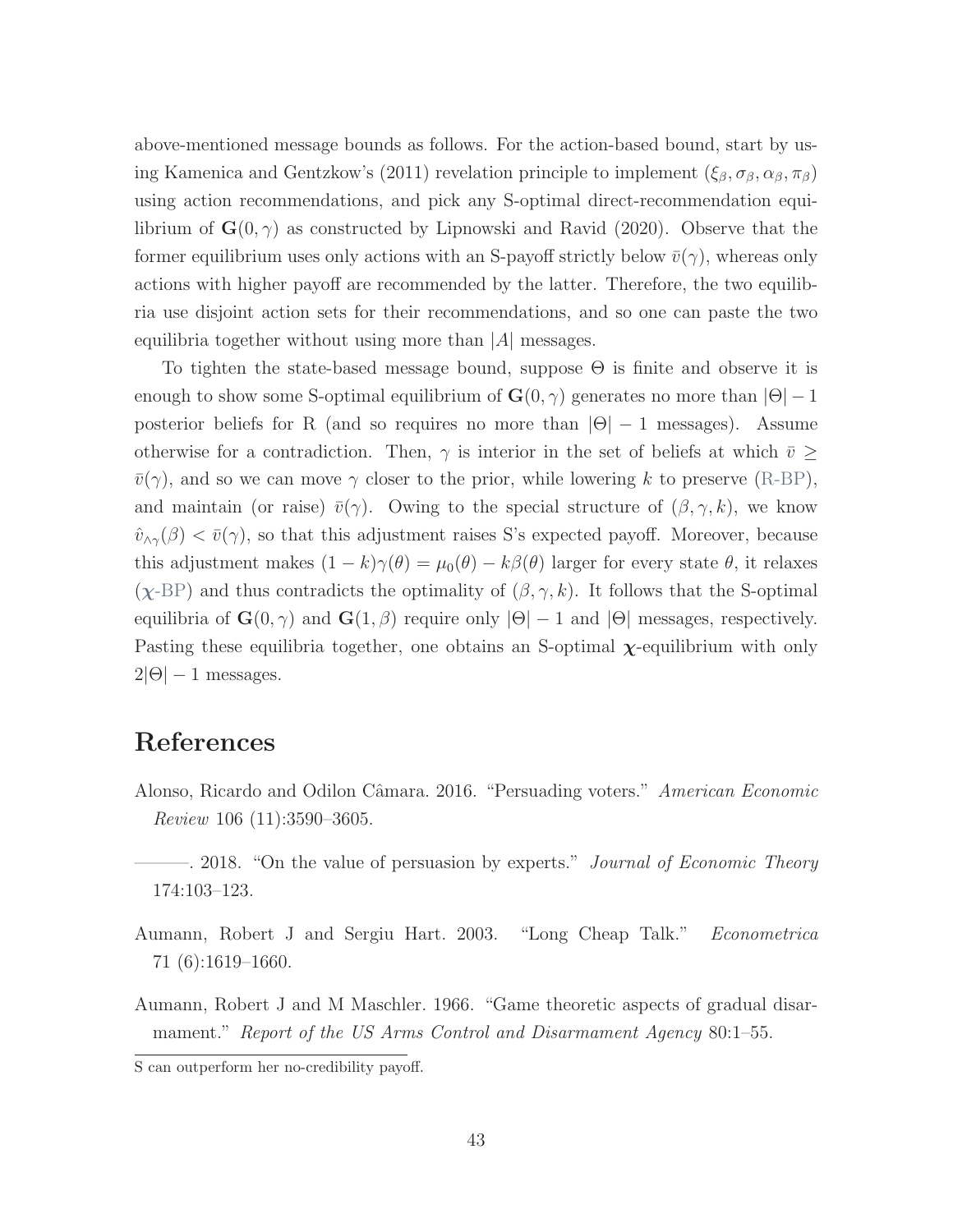- Aumann, Robert J and Michael Maschler. 1995. Repeated games with incomplete information. MIT press.
- Ben-Porath, Elchanan, Eddie Dekel, and Barton L Lipman. 2019. "Mechanisms with evidence: Commitment and robustness." Econometrica 87 (2):529–566.
- Benoît, Jean-Pierre and Juan Dubra. 2011. "Apparent Overconfidence." *Econometrica* 79 (5):1591–1625.
- Best, James and Daniel Quigley. 2020. "Persuasion for the Long Run." Working paper.
- <span id="page-43-1"></span>Bester, Helmut and Roland Strausz. 2001. "Contracting with Imperfect Commitment and the Revelation Principle: The Single Agent Case." Econometrica 69 (4):1077– 1098.
- Blackwell, David. 1953. "Equivalent comparisons of experiments." The Annals of Mathematical Statistics 24 (2):265–272.
- Blackwell, David A and Meyer A Girshick. 1979. Theory of games and statistical decisions. Courier Corporation.
- Blume, Andreas, Oliver J Board, and Kohei Kawamura. 2007. "Noisy talk." Theoretical Economics 2 (4):395–440.
- Chakraborty, Archishman and Rick Harbaugh. 2010. "Persuasion by cheap talk." American Economic Review 100 (5):2361–2382.
- Crawford, Vincent P and Joel Sobel. 1982. "Strategic information transmission." Econometrica 50 (6):1431–1451.
- de Clippel, Geoffroy. 2008. "An axiomatization of the inner core using appropriate reduced games." Journal of Mathematical Economics 44 (3-4):316–323.
- Dworczak, Piotr and Giorgio Martini. 2019. "The simple economics of optimal persuasion." Journal of Political Economy 127 (5):1993–2048.
- <span id="page-43-0"></span>Egorov, Georgy, Sergei Guriev, and Konstantin Sonin. 2009. "Why Resource-Poor Dictators Allow Freer Media: A Theory and Evidence from Panel Data." American Political Science Review 103 (4):645–668.
- Ely, Jeffrey C. 2017. "Beeps." American Economic Review 107 (1):31–53.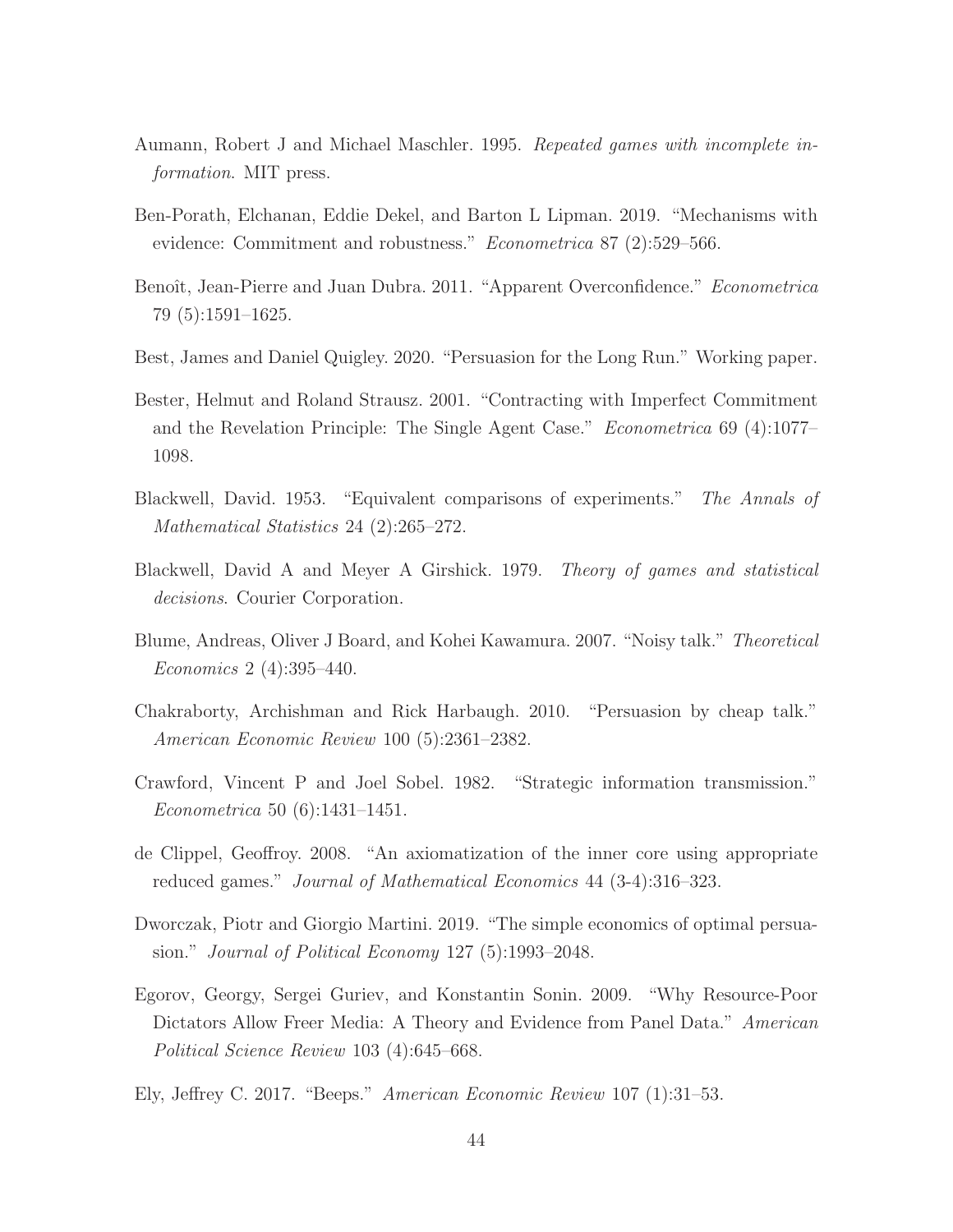- Fréchette, Guillaume, Alessandro Lizzeri, and Jacopo Perego. 2020. "Rules and Commitment in Communication: An Experimental Analysis." Working paper.
- <span id="page-44-1"></span>Gentzkow, Matthew and Emir Kamenica. 2016. "A Rothschild-Stiglitz approach to Bayesian persuasion." American Economic Review 106 (5):597–601.
- Glazer, Jacob and Ariel Rubinstein. 2006. "A study in the pragmatics of persuasion: a game theoretical approach." Theoretical Economics 4 (1):395–410.
- Goltsman, Maria, Johannes Hörner, Gregory Pavlov, and Francesco Squintani. 2009. "Mediation, arbitration and negotiation." *Journal of Economic Theory* 144 (4):1397– 1420.
- Green, Jerry R and Nancy L Stokey. 2007. "A two-person game of information transmission." Journal of Economic Theory 135 (1):90–104.
- Guo, Yingni and Eran Shmaya. 2021. "Costly miscalibration." Theoretical Economics 16 (2):477–506.
- Hart, Sergiu, Ilan Kremer, and Motty Perry. 2017. "Evidence games: Truth and commitment." American Economic Review 107 (3):690–713.
- Hedlund, Jonas. 2017. "Bayesian persuasion by a privately informed sender." Journal of Economic Theory 167:229–268.
- Ichihashi, Shota. 2019. "Limiting Sender's information in Bayesian persuasion." Games and Economic Behavior 117:276–288.
- Ivanov, Maxim. 2010. "Informational control and organizational design." Journal of Economic Theory 145 (2):721–751.
- Kamenica, Emir. 2019. "Bayesian Persuasion and Information Design." Annual Review of Economics 11 (1).
- <span id="page-44-0"></span>Kamenica, Emir and Matthew Gentzkow. 2011. "Bayesian persuasion." American Economic Review 101 (6):2590–2615.
- Kartik, Navin. 2009. "Strategic Communication with Lying Costs." Review of Economic Studies 76 (4):1359–1395.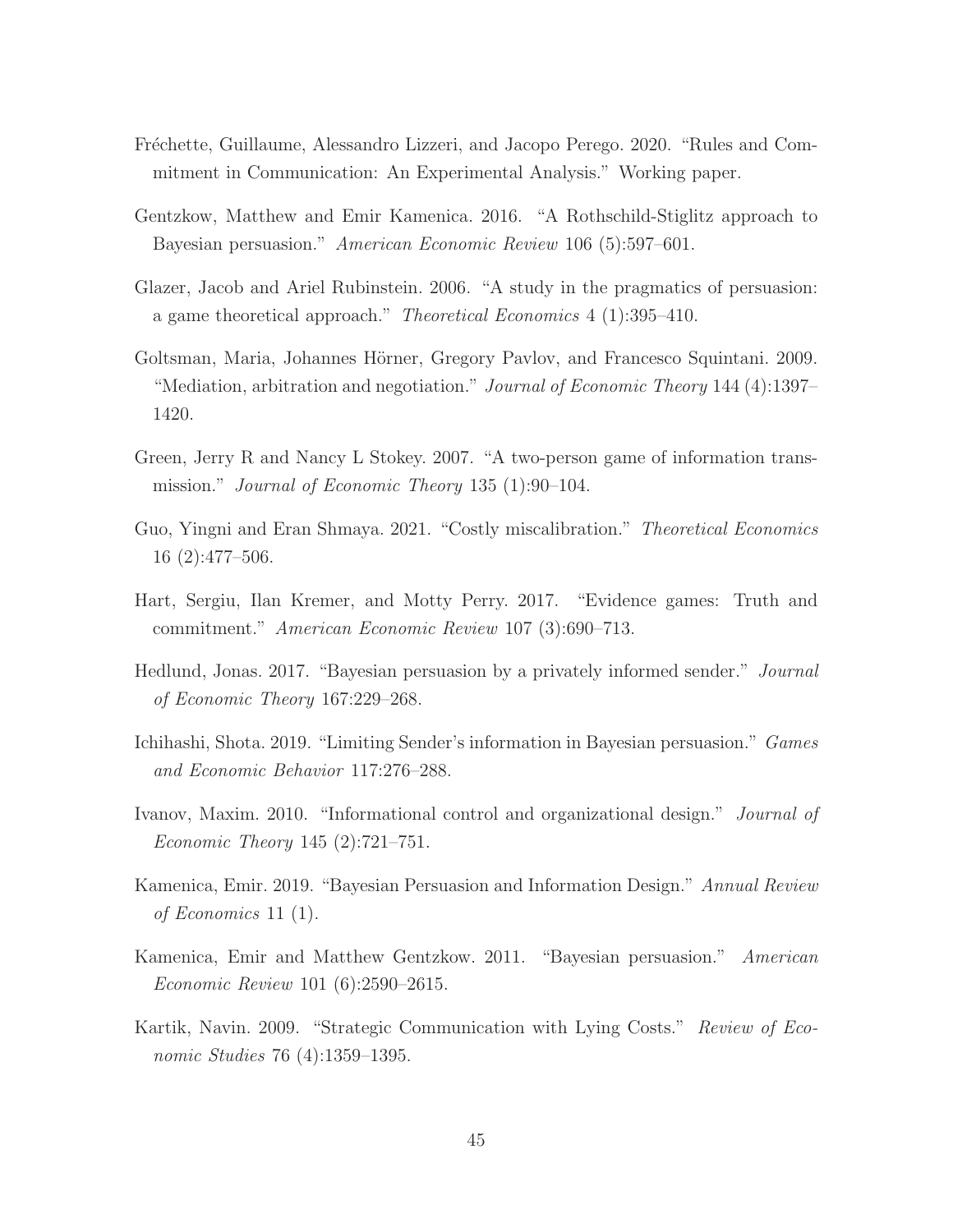- Kolotilin, Anton. 2018. "Optimal information disclosure: A linear programming approach." Theoretical Economics 13 (2):607–635.
- <span id="page-45-1"></span>Lipnowski, Elliot and Doron Ravid. 2020. "Cheap Talk With Transparent Motives." Econometrica 88 (4):1631–1660. URL [https://ideas.repec.org/a/wly/emetrp/](https://ideas.repec.org/a/wly/emetrp/v88y2020i4p1631-1660.html) [v88y2020i4p1631-1660.html](https://ideas.repec.org/a/wly/emetrp/v88y2020i4p1631-1660.html).
- Lipnowski, Elliot, Doron Ravid, and Denis Shishkin. 2021. "Perfect Bayesian Persuasion." Working paper .
- Luo, Zhaotian and Arturas Rozenas. 2018. "Strategies of election rigging: Trade-offs, determinants, and consequences." Quarterly Journal of Political Science 13 (1):1–28.
- Mathevet, Laurent, David Pearce, and Ennio Stacchetti. 2019. "Reputation and Information Design." Working paper .
- Min, Daehong. 2020. "Bayesian Persuasion under Partial Commitment." Working paper.
- <span id="page-45-0"></span>Myerson, Roger B. 1986. "Multistage games with communication." Econometrica: Journal of the Econometric Society :323–358.
- Nguyen, Anh and Yong Teck Tan. 2021. "Bayesian Persuasion with Costly Messages." Working paper.
- Perez-Richet, Eduardo. 2014. "Interim bayesian persuasion: First steps." American Economic Review 104 (5):469–474.
- Perez-Richet, Eduardo and Vasiliki Skreta. 2021. "Test Design under Falsification." Working paper.
- Rockafellar, Ralph Tyrell. 2015. Convex analysis. Princeton university press.
- Rothschild, Michael and Joseph E Stiglitz. 1970. "Increasing risk: I. A definition." Journal of Economic Theory 2 (3):225–243.
- Salamanca, Andrés. 2021. "The value of mediated communication." Journal of Economic Theory 192:105191.
- Sher, Itai. 2011. "Credibility and determinism in a game of persuasion." Games and Economic Behavior 71 (2):409–419.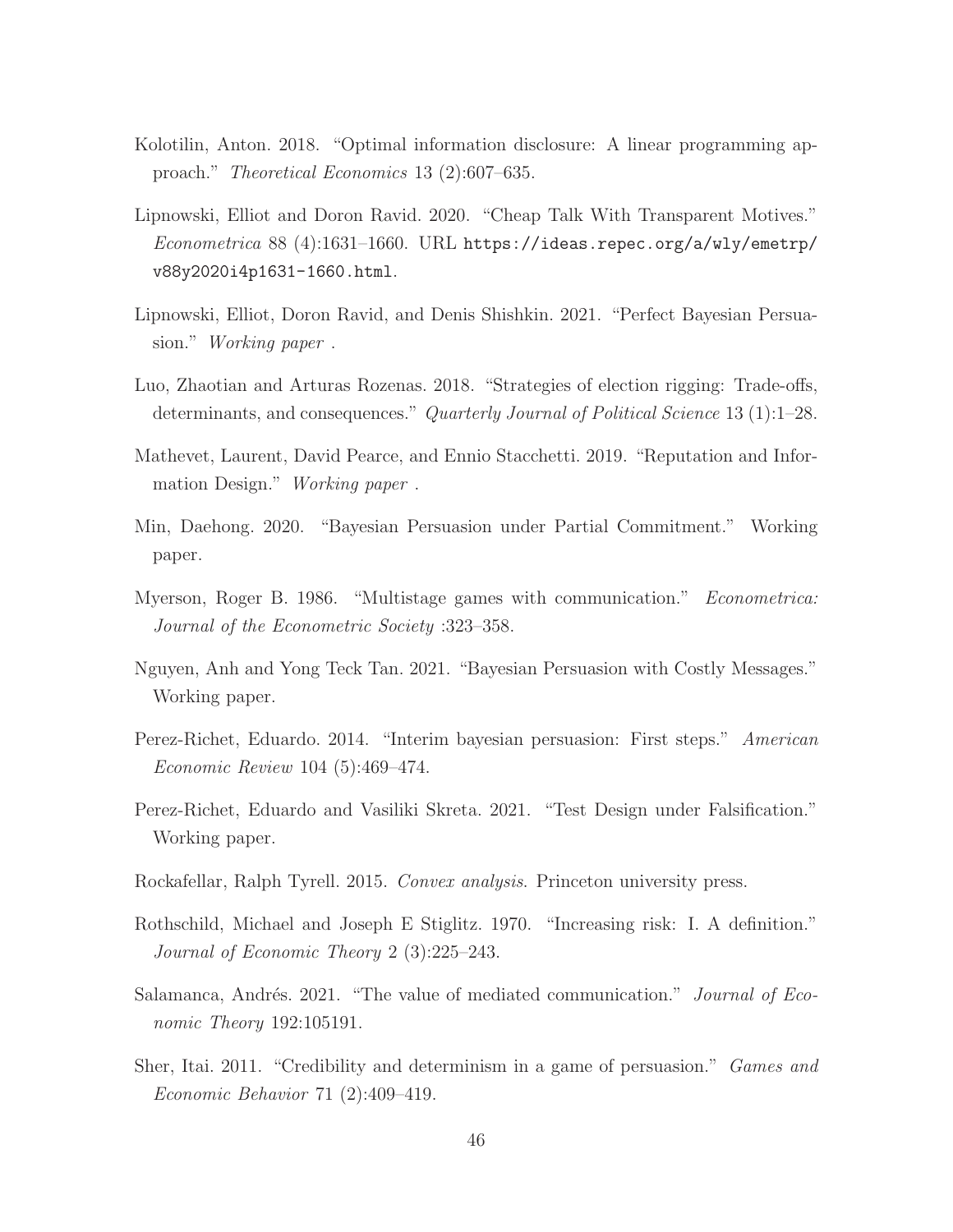- Skreta, Vasiliki. 2006. "Sequentially Optimal Mechanisms." Review of Economic Studies 73 (4):1085–1111.
- <span id="page-46-0"></span>Srivastava, Sashi Mohan. 2008. A course on Borel sets, vol. 180. Springer Science & Business Media.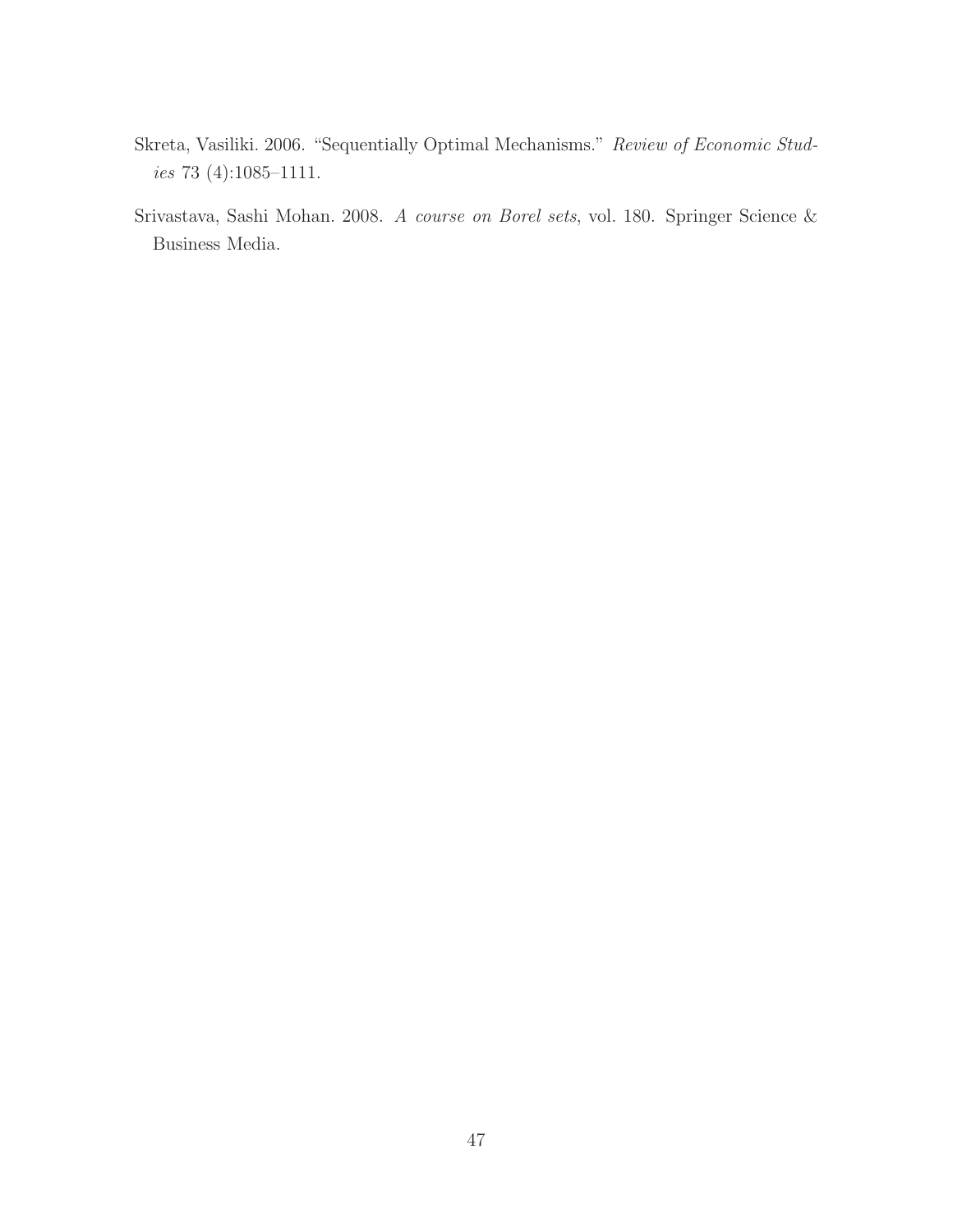## Online Appendix

## <span id="page-47-0"></span>A Main Results

## <span id="page-47-1"></span>A.1 Toward the Proof of Theorem [1](#page-17-0)

Throughout this subsection, we work with the more general model with state-dependent credibility  $\chi$  laid out in subsection [6.3.](#page-36-0) In order to make the relationship even more transparent, we adopt the following notational convention. For a compact metrizable space Y, a probability measure  $\mu \in \Delta Y$ , and a function  $f: Y \to \mathbb{R}$  that is bounded and measurable, let  $f(\mu) \coloneqq \int_Y f d\mu \in \mathbb{R}$  denote the average value of f. In particular, for any credibility function  $\chi$ , the scalar  $\chi(\mu_0)$  is simply the total probability that the report is not subject to influence. While accommodating this more general model entails some notational cost, all conceptual content of the proof is identical in the special case of constant credibility, the generalization requiring no additional arguments. We therefore encourage the reader to read the entire proof with the special case that the function  $\chi$  is a constant  $\chi$  in mind.

We now provide a brief overview of the proof. The proof begins by showing an equivalence between the set of  $\chi$ -equilibrium outcomes, the set of  $\chi$ -nonical equilibrium outcomes, and the existence of a particular decomposition of the equilibrium information policy. This decomposition makes it easy to see the program [\(12\)](#page-37-1) is a relaxation of the program that maximizes S's value across all  $\chi$ -equilibrium outcomes. In particular, the program [\(12\)](#page-37-1) enables S to induce posteriors that would generate too high a continuation payoff for S. The proof's next part establishes this constraint is non-binding at the optimum. We then conclude by explicitly writing the program that finds S's favorite equilibrium outcome and showing its value is identical to that of [\(12\)](#page-37-1).

#### A.1.1 Characterization of All Equilibrium Outcomes

In this section, we characterize the full range of  $\chi$ -equilibrium outcomes, which we define below. In short, a  $\chi$ -equilibrium outcome consists of a description of the information R receives in equilibrium (which is jointly constructed by the official reporting protocol and an influencing S's messaging strategy), an expected payoff that S gets conditional on the official reporting protocol being used, and an expected payoff that S gets conditional on having the opportunity to influence.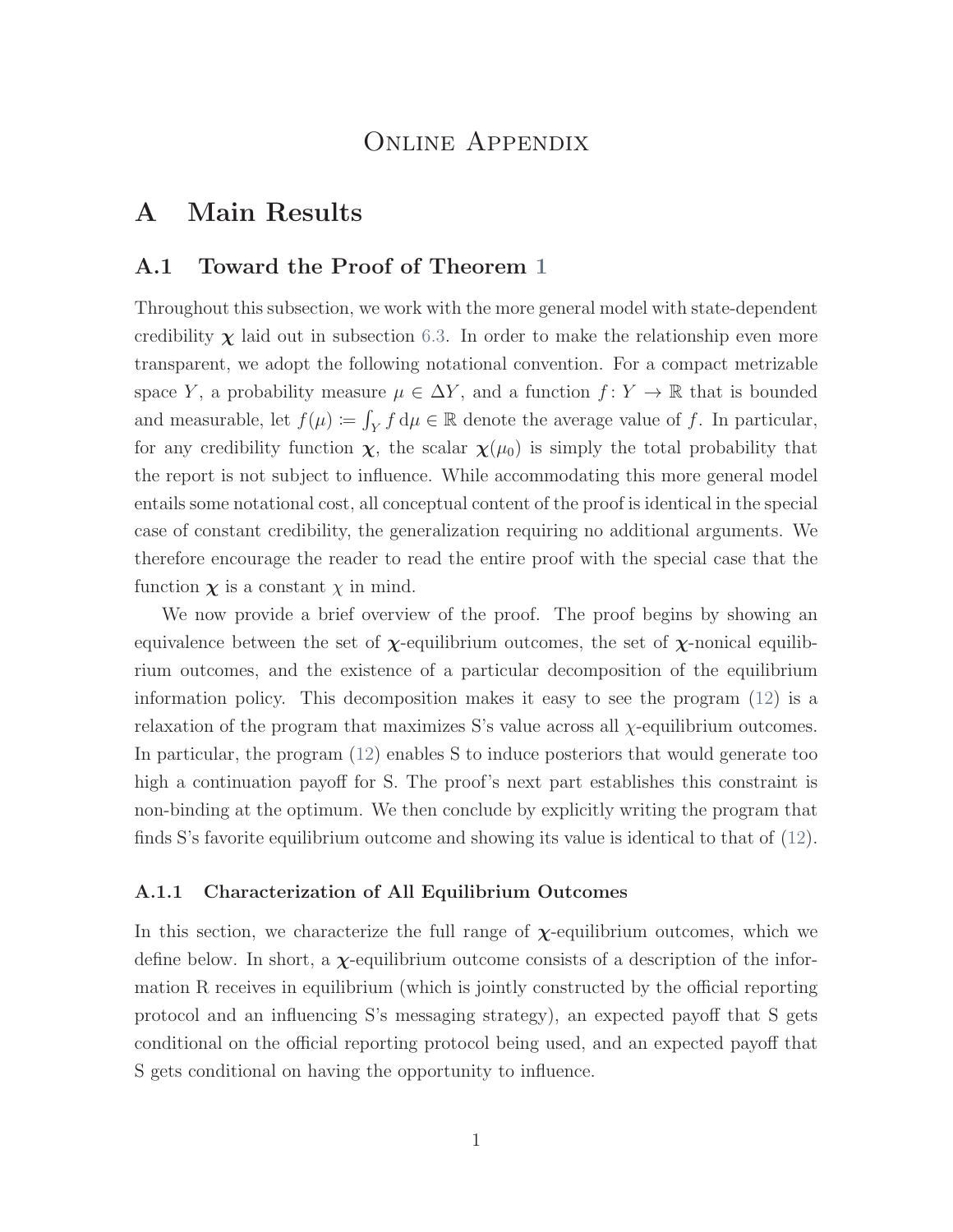To present unified proofs including for the case of  $\chi = 1$  and  $\chi = 0$ , we adopt the notational convention that  $\frac{0}{0} = 1$  wherever it appears.

In line with the main text, define the following straightforward generalization of a A χ-nonical equilibrium to the case of state-dependent credibility.

Definition 1. A *χ*-nonical equilibrium is a *χ*-equilibrium  $(\xi, \sigma, \alpha, \pi)$  such that every Borel  $\hat{M} \subseteq M_{\alpha}^*$  has  $\xi(\hat{M}|\cdot) = \xi(M_{\alpha}^*|\cdot) \sigma(\hat{M}|\cdot).$ 

The above definition imposes further structure on a  $\chi$ -equilibrium. The requirement pertains to the set  $M^*_{\alpha}$  of highest-payoff messages for S, which are necessarily the only messages an influencing S chooses. The condition says the conditional distribution messages in  $M^*_{\alpha}$  is identical for the official experiment and for an influencing sender's choices, in any state for which the official report sometimes sends messages in  $M^*_{\alpha}$ . Informally, the condition says all differences in how the official and influenced report communicate are through whether or not they send a message in  $M^*_{\alpha}$  in a given state.

Definition 2.  $Say(p, s_o, s_i) \in \Delta \Delta \Theta \times \mathbb{R} \times \mathbb{R}$  is a  $\chi$ -equilibrium outcome if some  $\chi$ -equilibrium (ξ,  $\sigma$ ,  $\alpha$ ,  $\pi$ ) exists whose induced receiver belief distribution, official-report sender payoff, and influenced-report sender payoff are  $(p, s_o, s_i)$ , that is,

$$
p = \left(\int_{\Theta} \left[\chi \xi + (1 - \chi)\sigma\right] d\mu_0\right) \circ \pi^{-1}
$$

$$
s_o = \int_{\Theta} \frac{\chi}{\chi(\mu_0)} \int_M u_S(\alpha(m)) d\xi(m) \, d\mu_0
$$

$$
s_i = \int_{\Theta} \frac{1 - \chi}{1 - \chi(\mu_0)} \int_M u_S(\alpha(m)) d\sigma(m) \, d\mu_0.
$$

If, further,  $(\xi, \sigma, \alpha, \pi)$  is a  $\chi$ -nonical equilibrium, then we say  $(p, s_o, s_i)$  is a  $\chi$ -nonical equilibrium outcome.

The following lemma adopts a belief-based approach, directly characterizing  $\chi$ equilibrium outcomes of our game.

<span id="page-48-0"></span>**Lemma 1.** For  $(p, s_o, s_i) \in \Delta \Delta \Theta \times \mathbb{R} \times \mathbb{R}$ , the following are equivalent:

- 1.  $(p, s_o, s_i)$  is a  $\chi$ -equilibrium outcome;
- 2.  $(p, s_o, s_i)$  is a **χ**-nonical equilibrium outcome;
- 3. Some  $k \in [0,1]$ ,  $g, b \in \Delta \Delta \Theta$  exist such that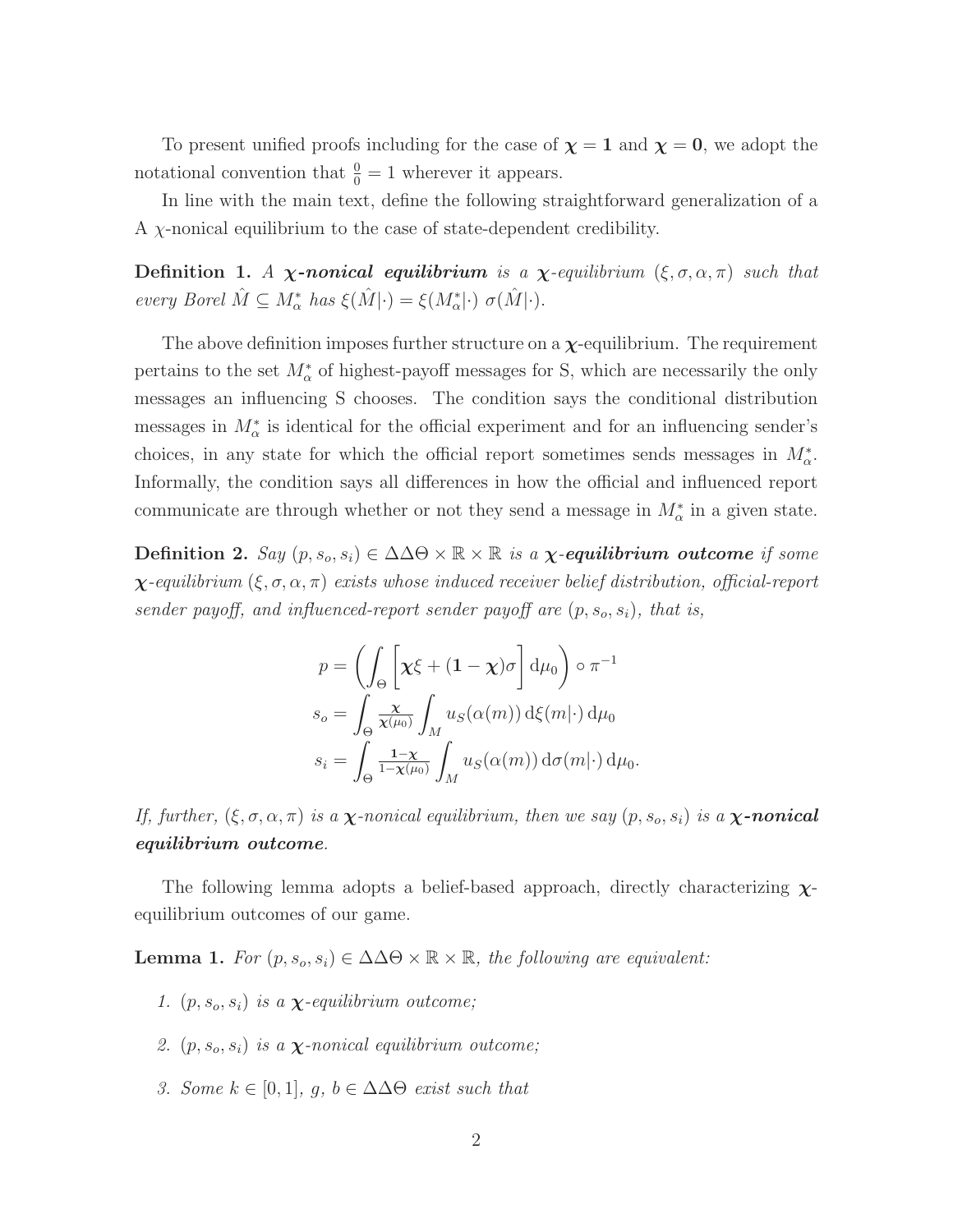<span id="page-49-3"></span><span id="page-49-1"></span><span id="page-49-0"></span>(i) 
$$
kb + (1 - k)g = p \in \mathcal{R}(\mu_0);
$$
  
\n(ii)  $(1 - k) \int_{\Delta\Theta} \mu \, dg(\mu) \ge (1 - \chi)\mu_0;$   
\n(iii)  $g\{\mu \in \Delta\Theta : s_i \in V(\mu)\} = b\{\mu \in \Delta\Theta : \min V(\mu) \le s_i\} = 1;$   
\n(iv)  $s_i - s_o \in \frac{k}{\chi(\mu_0)} \left[s_i - \int_{\text{supp}(b)} s_i \wedge V \, db\right].^{35}$ 

<span id="page-49-2"></span>The first two parts of the lemma are self explanatory. The third part says that the information policy  $p$  can be decomposed into two separate random posteriors,  $b$  and g, satisfying three conditions. Condition [\(ii\)](#page-49-0) says the barycenter of g satisfies  $(\chi$ [-BP\)](#page-17-1). Condition [\(iii\)](#page-49-1) says R is willing to give S a continuation payoff equal to  $s_i$  after all posteriors induced by g, and a lower continuation payoff for any posterior induced by b. And condition [\(iv\)](#page-49-2) says there is a way to select R's best response to posteriors in b so that no posterior generates a payoff above  $s_i$  and so that S's average payoff conditional on her report coming from the official protocol adds up to  $s_o$ .

We now give an overview of Lemma [1.](#page-48-0) Obviously, 2 implies 1. Therefore, the proof proceeds by completing a cycle, showing that 1 implies 3, and that 3 implies 2. To show 1 implies 3, we take an equilibrium and partition the set of on-path messages into two subsets: the set of "good" messages for S to send (i.e., those that give S the highest possible expected payoff out of any possible message), and the complementary "bad" messages. Following this decomposition, one can obtain g and b by looking at the distribution of R's posterior beliefs conditional on the message being in the "good" or "bad" set, respectively. Letting  $k$  be the probability S sends a "bad" message, one obtains condition [\(i\)](#page-49-3) from the usual Bayesian reasoning. Condition [\(ii\)](#page-49-0) then follows from similar reasoning as explained in the main text, whereas conditions [\(iii\)](#page-49-1) and [\(iv\)](#page-49-2) follow from S's incentive constraints. To prove 3 implies 2, we use the decomposition provided by 3 to construct a  $\chi$ -nonical equilibrium.

Proof. We show that 1 implies 3 and 3 implies 2, noting 2 obviously implies 1.

Let us first show 1 implies 3. To that end, suppose  $(\xi, \sigma, \alpha, \pi)$  is a  $\chi$ -equilibrium

$$
\int_{\text{supp}(b)} s_i \wedge V \, db = \left\{ \int_{\text{supp}(b)} \phi \, db \colon \phi \text{ is a measurable selector of } s_i \wedge V|_{\text{supp}(b)} \right\}.
$$

<sup>&</sup>lt;sup>35</sup>Here,  $s_i \wedge V: \Delta\Theta \rightrightarrows \mathbb{R}$  is the correspondence with  $s_i \wedge V(\mu) = (-\infty, s_i] \cap V(\mu)$ ; it is a Kakutani correspondence (because V is) on the restricted domain  $\{\min V \le s_i\} \supseteq \text{supp}(b)$ . The integral is the (Aumann) integral of a correspondence: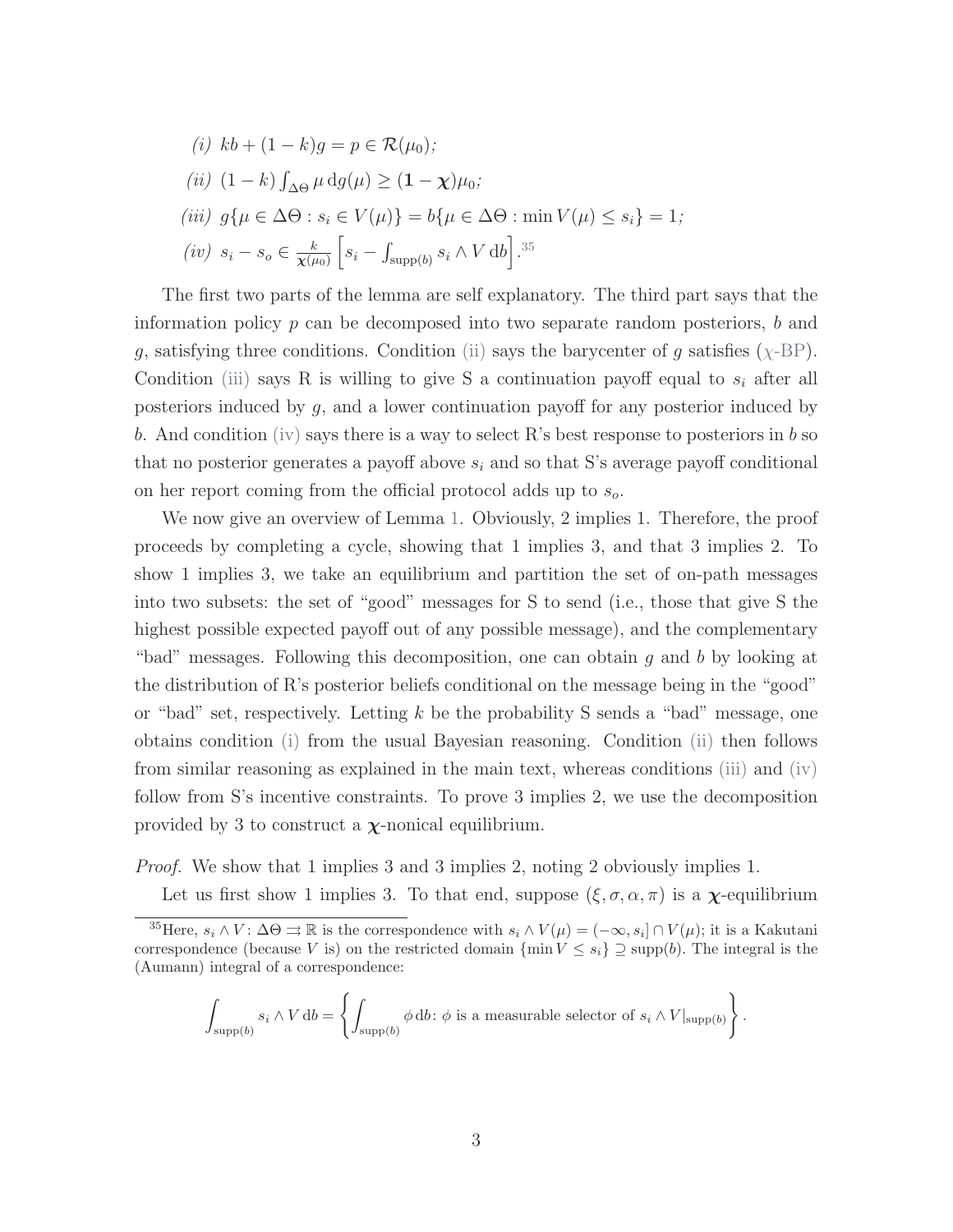resulting in outcome  $(p, s_o, s_i)$ . Let

$$
G := \int_{\Theta} \sigma \, d \left[ \frac{1 - \chi}{1 - \chi(\mu_0)} \mu_0 \right] \text{ and } P := \int_{\Theta} \left[ \chi \xi + (1 - \chi) \sigma \right] d\mu_0 \in \Delta M
$$

denote the probability measures over messages induced by non-committed behavior and by average sender behavior, respectively. Let  $k := 1 - P(M^*_{\alpha})$  denote the ex-ante probability that a suboptimal message is sent. Sender incentive compatibility (which implies that  $\sigma(M^*_{\alpha}|\cdot) = 1$ ) tells us that  $k \in [0, \chi(\mu_0)]$ . Let  $B \coloneqq \frac{1}{k}$  $\frac{1}{k}[P - (1 - k)G]$  if  $k > 0$ ; and let  $B := \int_{\Theta} \xi \, d\mu_0$  otherwise. As barycenters of probability measures over M, the measures  $G, P$  are in  $\Delta M$ . Measure B on M therefore has total measure 1. Therefore,  $B \in \Delta M$  so long as B is a positive measure, that is,  $P \geq (1 - k)G$ . To see this measure inequality, notice

$$
(1-k)G = P(M_{\alpha}^*) \int_{\Theta} \sigma \, d \left[ \frac{1-\chi}{1-\chi(\mu_0)} \mu_0 \right] \leq \int_{\Theta} \sigma \, d \left[ (1-\chi) \mu_0 \right] \leq P,
$$

where the first inequality follows from sender incentives (implying influenced reporting only sends messages in  $M_{\alpha}^*$ ). Now, define the induced belief distributions by these two distributions over messages,  $g := G \circ \pi^{-1}$  and  $b := B \circ \pi^{-1}$ . By construction,  $kb + (1 - k)g = P \circ \pi^{-1} = p \in \mathcal{R}(\mu_0)$ , that is, the first condition holds. Moreover, the second condition holds:

$$
(1-k)\int_{\Delta\Theta} \mu \, dg(\mu) = \int_M \pi \, d[(1-k)G] = \int_{M^*_{\alpha}} \pi \, dP \ge (1-\chi)\mu_0,
$$

where the inequality follows from the Bayesian property of  $\pi$ , together with the fact that  $\sigma$  almost surely sends a message from  $M^*_{\alpha}$  on the path of play. Next, observe that for any  $m \in M$ , sender incentive compatibility tells us that  $u_S(\alpha(m)) \leq s_i$ , and receiver incentive compatibility implies  $\alpha(m) \in V(\pi(m))$ . It follows directly that  $g\{V \ni s_i\} = b\{\min V \leq s_i\} = 1$ , that is, the third condition holds. Toward the fourth and final condition, let us view  $\pi, \alpha$  as random variables on the probability space  $\langle M, P \rangle$ . Defining the conditional expectation  $\phi_0 := \mathbb{E}_B[u_S(\alpha)|\pi] : M \to \mathbb{R}$ , the Doob-Dynkin lemma delivers a measurable function  $\phi : \Delta \Theta \to \mathbb{R}$  such that  $\phi \circ \pi =_{B-\text{a.e.}} \phi_0$ . As  $u_S(\alpha(m)) \in s_i \wedge V(m)$  for every  $m \in M$ , and the correspondence  $s_i \wedge V$  is compactand convex-valued, it must be that  $\phi_0 \in_{B-a.e.} s_i \wedge V(\pi)$ . Therefore,  $\phi \in_{b-a.e.} s_i \wedge V$ . Modifying  $\phi$  on a b-null set, we may assume without loss that  $\phi$  is a measurable selector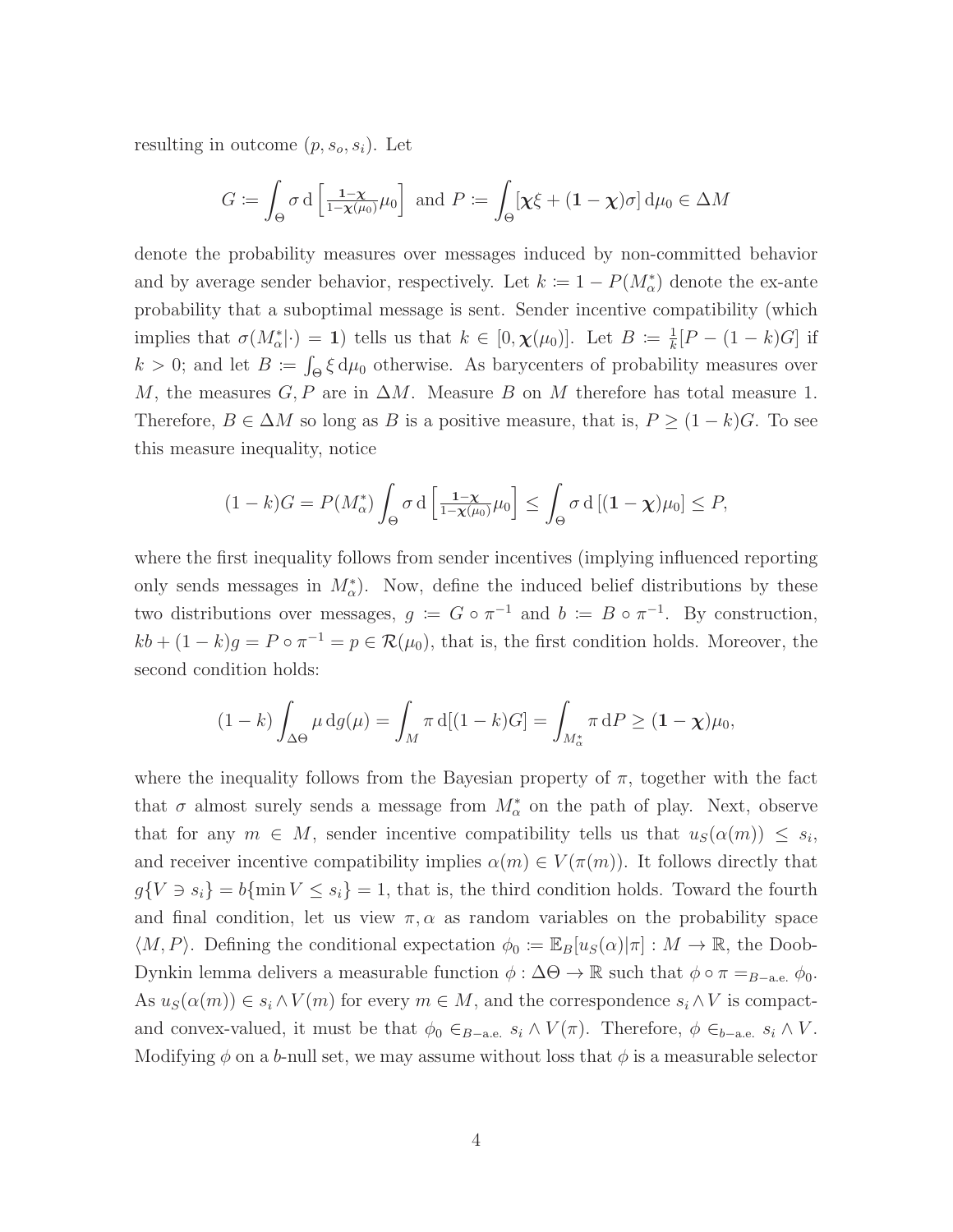of  $s_i \wedge V$ . Observe now that

$$
\int_{\text{supp}(b)} \phi \, \mathrm{d}b = \int_M \phi_0 \, \mathrm{d}B = \int_M \mathbb{E}_B[u_S(\alpha)|\pi] \, \mathrm{d}B = \int_M u_S \circ \alpha \, \mathrm{d}B.
$$

Therefore, since  $G(M^*_{\alpha}) = 1$ ,

$$
s_o = \int_M u_S \circ \alpha \, d \frac{P - [1 - \chi(\mu_0)]G}{\chi(\mu_0)} = \int_M u_S \circ \alpha \, d \frac{k B + (1 - k)G - [1 - \chi(\mu_0)]G}{\chi(\mu_0)}
$$
  
= 
$$
\int_M u_S \circ \alpha \, d \left[ \left( 1 - \frac{k}{\chi(\mu_0)} \right) G + \frac{k}{\chi(\mu_0)} B \right] = \left( 1 - \frac{k}{\chi(\mu_0)} \right) s_i + \frac{k}{\chi(\mu_0)} \int_{\text{supp}(b)} \phi \, db,
$$

as required.

Now, we show 3 implies 2. As  $M$  is an uncountable Polish space, the Borel isomor-phism theorem (Theorem 3.3.13 [Srivastava,](#page-46-0) [2008\)](#page-46-0) says  $M$  is isomorphic (as a measurable space) to  $\{i, o\} \times \Delta \Theta$ . We can therefore assume without loss that  $M = \{i, o\} \times \Delta \Theta$ .

Suppose  $k \in [0,1], g, b \in \Delta \Delta \Theta$  satisfy the four listed conditions so that 3 holds; and let  $\phi$  be a measurable selector of  $s_i \wedge V|_{\text{supp}(b)}$  with  $s_o = \left(1 - \frac{k}{\sqrt{b}}\right)$  $\pmb{\chi}(\mu_0)$  $s_i+\frac{k}{\mathbf{x}^{(i)}}$  $\frac{k}{\chi(\mu_0)}\int_{\text{supp}(b)}\phi\,\mathrm{d}b,$ which the fourth condition assures us exists.

We will construct a  $\chi$ -nonical equilibrium from these objects that induces outcome  $(p, s_o, s_i)$ .

Let us proceed in two cases. First, consider the case that  $s_o = s_i$ . In this case, the fourth condition implies  $b\{\phi = s_i\} = 1$ , so that  $p \in \mathcal{R}(\mu_0)$  has  $p\{V \ni s_i\} = 1$ . Hence, (V being upper hemicontinuous) [Lipnowski and Ravid](#page-45-1) [\(2020,](#page-45-1) Lemma 1) delivers an equilibrium  $(\sigma, \alpha, \pi)$  of the pure cheap talk game generating receiver information distribution p and sender payoff  $s_i$ . It follows immediately that  $(\sigma, \sigma, \alpha, \pi)$  is a  $\chi$ -nonical equilibrium that induces outcome  $(p, s_i, s_i)$ .

Henceforth, we focus on the remaining case that  $s_o < s_i$ . Without loss of generality, we may further assume  $b\{\phi < s_i\} = 1^{36}$  $b\{\phi < s_i\} = 1^{36}$  $b\{\phi < s_i\} = 1^{36}$  Define  $\beta \coloneqq \int_{\Delta\Theta} \mu \, db(\mu)$  and  $\gamma \coloneqq \int_{\Delta\Theta} \mu \, dg(\mu)$ . Let measurable  $\eta_g : \Theta \to \Delta[\text{supp}(g)] \subseteq \Delta\Delta\Theta$  and  $\eta_b : \Theta \to \Delta[\text{supp}(b)] \subseteq \Delta\Delta\Theta$  be signals that induce belief distribution g for prior  $\gamma$  and belief distribution b for prior  $\beta$ , respectively, such that for each such signal the induced posterior belief is to equal

<sup>&</sup>lt;sup>36</sup>Indeed, one could replace k with  $\tilde{k} := kb\{\phi < s_i\} > 0$ , replace b with  $\tilde{b} := \frac{k}{\tilde{k}}b((.) \cap {\phi < s_i\})$ , and replace g with  $\tilde{g} \coloneqq \frac{1}{1-\tilde{k}}(p-\tilde{k}\tilde{b}).$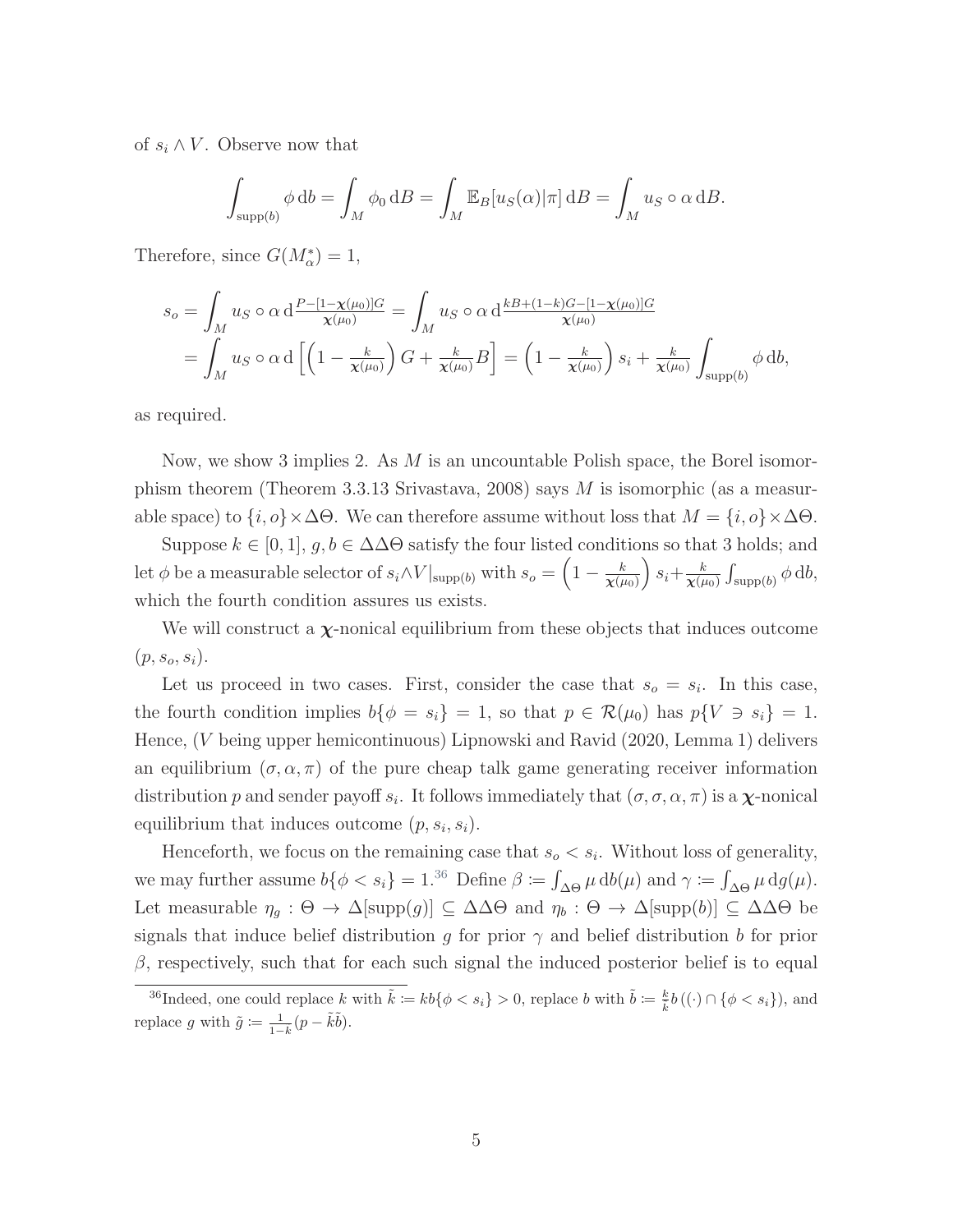the message itself. That is, for every Borel  $\hat{\Theta} \subseteq \Theta$  and  $\hat{D} \subseteq \Delta \Theta$ ,

$$
\int_{\hat{\Theta}} \eta_b(\hat{D}|\cdot) d\beta = \int_{\hat{D}} \mu(\hat{\Theta}) d b(\mu) \text{ and } \int_{\hat{\Theta}} \eta_g(\hat{D}|\cdot) d\gamma = \int_{\hat{D}} \mu(\hat{\Theta}) d g(\mu).
$$

Take some Radon-Nikodym derivative  $\frac{d\beta}{d\mu_0}$ :  $\Theta \to \mathbb{R}_+$ ; changing it on a  $\mu_0$ -null set, we may assume that  $0 \leq \frac{k}{\infty}$ χ dβ  $\frac{d\beta}{d\mu_0} \leq 1$  since  $(1-k)\gamma \geq (1-\chi)\mu_0$ . With the above ingredients in hand, we can define the sender's influenced strategy and reporting protocol

$$
\sigma := \delta_i \otimes \eta_g : \Theta \to \Delta M,
$$
  

$$
\xi := \left(1 - \frac{k}{\chi} \frac{d\beta}{d\mu_0}\right) \delta_i \otimes \eta_g + \frac{k}{\chi} \frac{d\beta}{d\mu_0} \delta_o \otimes \eta_b : \Theta \to \Delta M.
$$

Because  $M_i := \{i\} \times \Delta\Theta$  obviously has  $\sigma(M_i|\cdot) = 1$  and  $\xi(\hat{M}_i|\cdot) = \xi(M_i|\cdot) \sigma(\hat{M}_i|\cdot)$  for every Borel  $\hat{M}_i \subseteq M_i$ , it will follow that a  $\chi$ -equilibrium with sender play described by  $(\sigma, \xi)$  is in fact a  $\chi$ -nonical equilibrium, as long as the receiver strategy  $\alpha$  satisfies  $M^*_{\alpha} \supseteq M_i$ . To finish constructing such a  $\chi$ -equilibrium, we define the receiver strategy and belief map for our proposed equilibrium as follows. Intuitively, an on-path message  $(i, \mu)$  will lead to belief  $\mu$  and a receiver best response that delivers payoff  $s_i$  to the sender; an on-path message  $(o, \mu)$  will lead to belief  $\mu$  and receiver best response that delivers a potentially lower payoff to the sender, calibrated to give the target average payoff; and off-path messages are interpreted as equivalent to some on-path message so as not to introduce new incentive constraints. Formally, fix some  $\hat{\mu} \in \text{supp}(b)$ , which will serve as a default beliefs and incentive-compatible receiver response for any off-path messages. We can then define a receiver belief map as

$$
\pi: M \to \Delta\Theta
$$
  
\n
$$
m \mapsto \begin{cases} \mu & \text{: } m = (i, \mu) \text{ for } \mu \in \text{supp}(g), \text{ or } m = (o, \mu) \text{ for } \mu \in \text{supp}(b) \\ \hat{\mu} & \text{: } \text{otherwise.} \end{cases}
$$

Finally, by [Lipnowski and Ravid](#page-45-1) [\(2020,](#page-45-1) Lemma 2), some measurable  $\alpha_b, \alpha_g : \Delta\Theta \to \Delta A$ exist such that: $37$ 

•  $\alpha_b(\mu), \alpha_g(\mu) \in \text{argmax}_{\tilde{\alpha} \in \Delta A} u_R(\tilde{\alpha}, \mu) \,\forall \mu \in \Delta \Theta;$ 

<sup>&</sup>lt;sup>37</sup>The cited lemma delivers  $\alpha_b|_{\text{supp}(b)}, \alpha_g|_{\text{supp}(g)}$ . Then, as supp $(p) \subseteq \text{supp}(b) \cup \text{supp}(g)$ , we can extend both functions to the rest of their domains by making them agree on supp(p)  $\log(p)$  $supp(g)$ .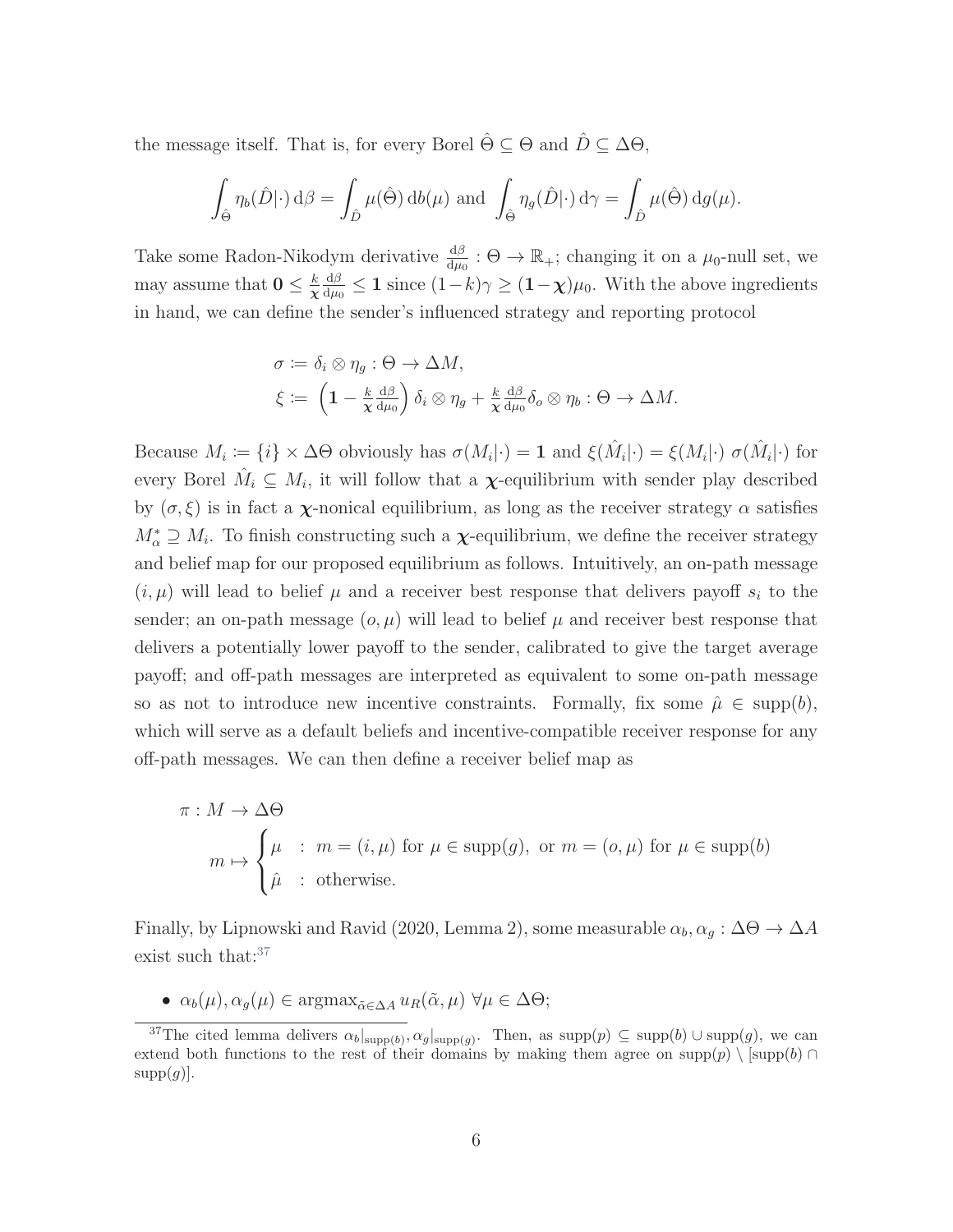•  $u_S(\alpha_b(\mu)) = \phi(\mu) \,\forall \mu \in \text{supp}(b)$ , and  $u_S(\alpha_g(\mu)) = s_i \,\forall \mu \in \text{supp}(g)$ .

From these selectors, we can define a receiver strategy as

$$
\alpha: M \to \Delta A
$$
  
\n
$$
m \mapsto \begin{cases}\n\alpha_b(\mu) & : m = (o, \mu) \text{ for some } \mu \in \text{supp}(b) \\
\alpha_g(\mu) & : m = (i, \mu) \text{ for some } \mu \in \text{supp}(g) \\
\alpha_b(\hat{\mu}) & : \text{otherwise.} \n\end{cases}
$$

We want to show that the tuple  $(\xi, \sigma, \alpha, \pi)$  is a  $\chi$ -equilibrium (hence, a  $\chi$ -nonical equilibrium) resulting in outcome  $(p, s_o, s_i)$ . It is immediate from the construction of  $(\sigma, \alpha, \pi)$  that sender incentive compatibility and receiver incentive compatibility hold, and that the expected sender payoff is  $s_i$  given influenced reporting. It remains to verify that the induced receiver belief distribution is  $p$ , that the Bayesian property is satisfied, and that the expected sender payoff from the official report is  $s_o$ . We verify these features below, via a tedious computation.

Recall  $\chi \xi : \Theta \to \Delta M$  is defined as the pointwise product, i.e. for every  $\theta \in \Theta$  and Borel  $\hat{M} \subseteq M$ , we have  $(\chi \xi)(\hat{M}|\theta) = \chi(\theta)\xi(\hat{M}|\theta)$ ; and similarly for  $(1 - \chi)\sigma$ . To see that the Bayesian property holds, observe that every Borel  $D \subseteq \Delta\Theta$  satisfies

$$
[(1 - \chi)\sigma + \chi\xi](\{o\} \times D|\cdot) = k \frac{d\beta}{d\mu_0} \eta_b(D|\cdot)
$$
  

$$
[(1 - \chi)\sigma + \chi\xi](\{i\} \times D|\cdot) = [(1 - \chi) + \chi \left(1 - \frac{k}{\chi} \frac{d\beta}{d\mu_0}\right)] \eta_g(D|\cdot)
$$
  

$$
= \left(1 - k \frac{d\beta}{d\mu_0}\right) \eta_g(D|\cdot).
$$

Now, take any Borel  $\hat{M} \subseteq M$  and  $\hat{\Theta} \subseteq \Theta$ , and let  $D_z := \{ \mu \in \Delta \Theta : (z, \mu) \in \hat{M} \}$  for  $z \in \{i, o\}$ . Observe that

$$
\int_{\Theta} \int_{\hat{M}} \pi(\hat{\Theta}|m) d[(1-\chi)\sigma + \chi\xi](m|\cdot) d\mu_0
$$
\n
$$
= \int_{\Theta} \left( \int_{\{\sigma\} \times D_o} + \int_{\{i\} \times D_i} \right) \pi(\hat{\Theta}|m) d[(1-\chi)\sigma + \chi\xi](m|\cdot) d\mu_0
$$
\n
$$
= \int_{\Theta} \left[ k \frac{d\beta}{d\mu_0} \int_{D_o} \mu(\hat{\Theta}) d\eta_b(\mu|\cdot) + \left(1 - k \frac{d\beta}{d\mu_0}\right) \int_{D_i} \mu(\hat{\Theta}) d\eta_g(\mu|\cdot) \right] d\mu_0
$$
\n
$$
= k \int_{\Theta} \int_{D_o} \mu(\hat{\Theta}) d\eta_b(\mu|\cdot) d\beta + \int_{\Theta} \int_{D_i} \mu(\hat{\Theta}) d\eta_g(\mu|\cdot) d[\mu_0 - k\beta]
$$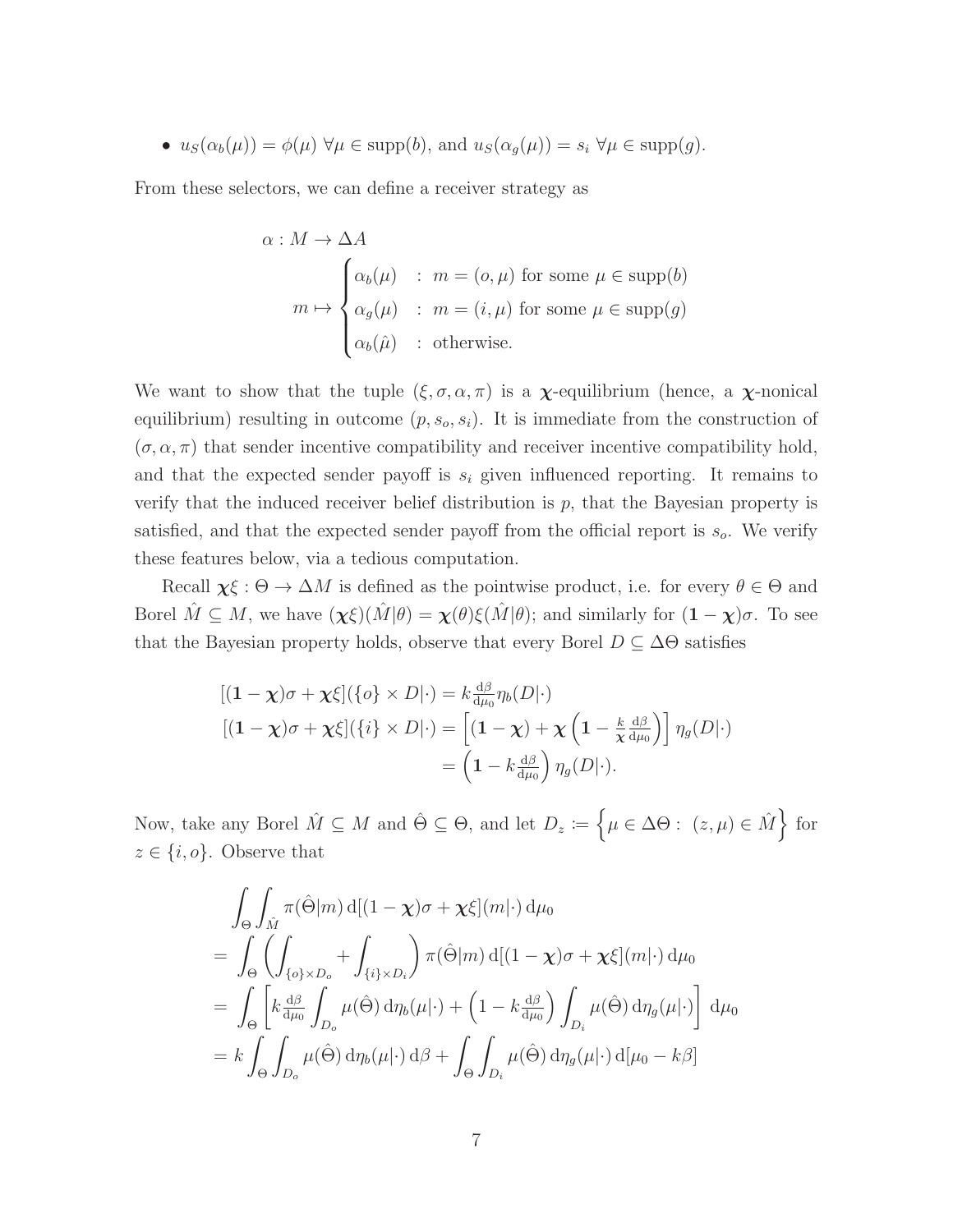$$
= k \int_{\Theta} \int_{D_o} \mu(\hat{\Theta}) d\eta_b(\mu|\cdot) d\beta + (1 - k) \int_{\Theta} \int_{D_i} \mu(\hat{\Theta}) d\eta_g(\mu|\cdot) d\gamma
$$
  
=  $k \int_{D_o} \int_{\Theta} \mu(\hat{\Theta}) d\mu(\theta) d b(\mu) + (1 - k) \int_{D_i} \int_{\Theta} \mu(\hat{\Theta}) d\mu(\theta) d g(\mu)$   
=  $k \int_{D_o} \mu(\hat{\Theta}) d b(\mu) + (1 - k) \int_{D_i} \mu(\hat{\Theta}) d g(\mu).$ 

Let us see that the above computation implies both that  $(\xi, \sigma, \pi)$  satisfies the Bayesian property (making  $(\xi, \sigma, \alpha, \pi)$  a  $\chi$ -equilibrium) and that its induced belief distribution is  $p$ . First, observe that

$$
\int_{\Theta} \int_{\hat{M}} \pi(\hat{\Theta}|m) d[(1-\chi)\sigma + \chi\xi](m|\cdot) d\mu_0
$$
\n
$$
= k \int_{D_o} \mu(\hat{\Theta}) d b(\mu) + (1-k) \int_{D_i} \mu(\hat{\Theta}) d g(\mu)
$$
\n
$$
= k \int_{\hat{\Theta}} \eta_b(D_o|\cdot) d\beta + (1-k) \int_{\hat{\Theta}} \eta_g(D_i|\cdot) d\gamma
$$
\n
$$
= \int_{\hat{\Theta}} \eta_b(D_o|\cdot) d[k\beta] + \int_{\hat{\Theta}} \eta_g(D_i|\cdot) d[\mu_0 - k\beta]
$$
\n
$$
= \int_{\hat{\Theta}} \left[ k \frac{d\beta}{d\mu_0} \eta_b(D_o|\cdot) + \left( 1 - k \frac{d\beta}{d\mu_0} \right) \eta_g(D_i|\cdot) \right] d\mu_0
$$
\n
$$
= \int_{\hat{\Theta}} [(1-\chi)\sigma + \chi\xi](\hat{M}|\cdot) d\mu_0,
$$

verifying the Bayesian property. Second, for any Borel  $D \subseteq \Delta\Theta$ , we can specialize to the case of  $D_o = D_i = D$  and  $\hat{\Theta} = \Theta$ , showing the equilibrium probability of the receiver posterior belief belonging to  $D$  is exactly

$$
\int_{\Theta} [(1-\chi)\sigma + \chi\xi] (\{i,o\} \times D) \cdot d\mu_0 = k \int_D 1 \, db + (1-k) \int_D 1 \, dg = p(D).
$$

Finally, the expected sender payoff conditional on reporting not being influenced is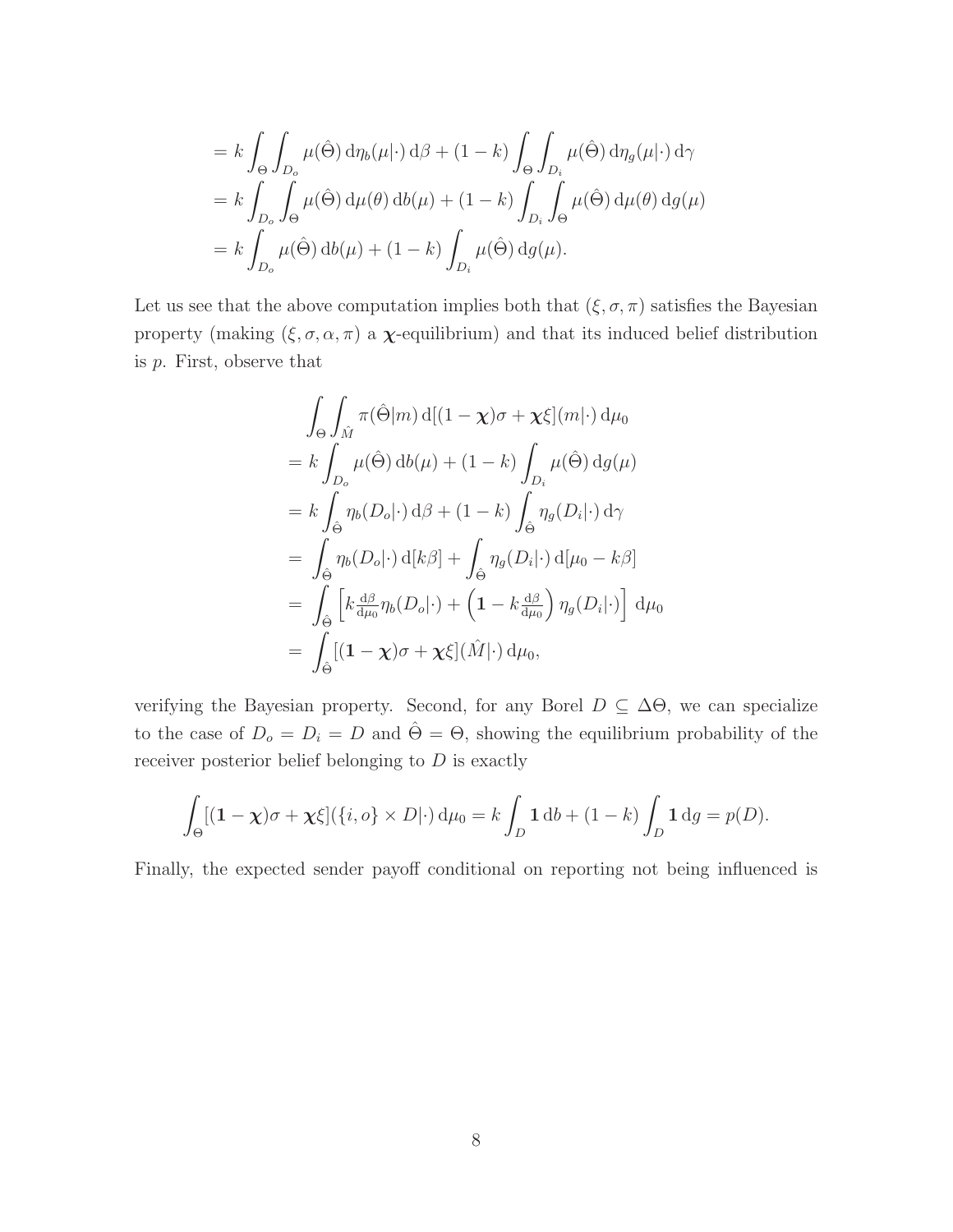given by:

$$
\int_{\Theta} \int_{M} u_{S} (\alpha(m)) \, d\xi(m|\cdot) d \left[ \frac{x}{\chi(\mu_{0})} \mu_{0} \right]
$$
\n
$$
= \int_{\Theta} \left[ \left( 1 - \frac{k}{\chi} \frac{d\beta}{d\mu_{0}} \right) \int_{\Delta\Theta} u_{S} (\alpha(i,\mu)) \, d\eta_{g}(\mu|\cdot) + \frac{k}{\chi} \frac{d\beta}{d\mu_{0}} \int_{\Delta\Theta} u_{S} (\alpha(o,\mu)) \, d\eta_{b}(\mu|\cdot) \right] d \left[ \frac{x}{\chi(\mu_{0})} \mu_{0} \right]
$$
\n
$$
= \int_{\Theta} \left[ \left( 1 - \frac{k}{\chi} \frac{d\beta}{d\mu_{0}} \right) \int_{\Delta\Theta} s_{i} d\eta_{g}(\mu|\cdot) + \frac{k}{\chi} \frac{d\beta}{d\mu_{0}} \int_{\text{supp}(b)} \phi(\mu) d\eta_{b}(\mu|\cdot) \right] d \left[ \frac{x}{\chi(\mu_{0})} \mu_{0} \right]
$$
\n
$$
= s_{i} + \frac{k}{\chi(\mu_{0})} \int_{\Theta} \left[ -s_{i} + \int_{\text{supp}(b)} \phi(\mu) d\eta_{b}(\mu|\theta) \right] d\beta(\theta)
$$
\n
$$
= \left[ 1 - \frac{k}{\chi(\mu_{0})} \right] s_{i} + \frac{k}{\chi(\mu_{0})} \int_{\Delta\Theta} \int_{\Theta} \phi(\mu) d\mu(\theta) d\theta(\mu)
$$
\n
$$
= \frac{(1 - k) - [1 - \chi(\mu_{0})]}{\chi(\mu_{0})} s_{i} + \frac{k}{\chi(\mu_{0})} \int_{\text{supp}(b)} \phi d\theta
$$
\n
$$
= s_{o},
$$

as required.

 $\Box$ 

#### A.1.2 Proof of Theorem [1](#page-17-0)

We begin with a simple technical lemma on the geometry of concave envelopes and the belief distributions that attain them.

<span id="page-55-0"></span>**Lemma 2.** If  $f : \Delta\Theta \to \mathbb{R}$  is upper semicontinuous,  $\hat{f}$  is  $f$ 's concave envelope,  $\beta \in$  $\Delta\Theta$ , and  $b \in \mathcal{R}(\beta)$  has  $\int f d\mathbf{b} = \hat{f}(\beta)$ , then  $b\{\mu \in \Delta\Theta : \hat{f}|_{\text{co}\{\beta,\mu\}} \text{ affine}\}=1$ .

*Proof.* First, observe that every concave, non-affine function  $\varphi : [0,1] \to \mathbb{R}$  has  $\varphi(z)$  $z\varphi(1) + (1-z)\varphi(0)$  for every  $z \in (0,1)$ . Hence, it suffices to show  $\hat{f}(\frac{1}{2})$  $rac{1}{2}\beta + \frac{1}{2}$  $(\frac{1}{2}\mu)$  = 1  $\frac{1}{2}\hat{f}(\beta) + \frac{1}{2}\hat{f}(\mu)$  a.s.-b( $\mu$ ). Equivalently, because concavity of  $\hat{f}$  implies  $\frac{1}{2}\hat{f}(\beta) + \frac{1}{2}\hat{f}(\mu)$  –  $\hat{f}(\frac{1}{2})$  $\frac{1}{2}\beta + \frac{1}{2}$  $\frac{1}{2}\mu$   $\leq$  0 for every  $\mu \in \Delta\Theta$ , we need only show  $\int \left[\frac{1}{2}\right]$  $\frac{1}{2}\hat{f}(\beta) + \frac{1}{2}\hat{f}(\mu)\hat{d}b(\mu)$  and  $\int f\left(\frac{1}{2}\right)$  $rac{1}{2}\beta + \frac{1}{2}$  $\frac{1}{2}\mu$  db( $\mu$ ) coincide. To show this identity, observe that (as  $\hat{f}$  is concave, upper semicontinuous, and everywhere above  $f$ )

$$
\hat{f}(\beta) = \int \left[\frac{1}{2}\hat{f}(\beta) + \frac{1}{2}f\right] \, \mathrm{d}b \leq \int \left[\frac{1}{2}\hat{f}(\beta) + \frac{1}{2}\hat{f}\right] \, \mathrm{d}b
$$
\n
$$
\leq \int \hat{f}\left(\frac{1}{2}\beta + \frac{1}{2}\mu\right) \, \mathrm{d}b(\mu) \leq \hat{f}\left(\int \left[\frac{1}{2}\beta + \frac{1}{2}\mu\right] \, \mathrm{d}b(\mu)\right) = \hat{f}(\beta).
$$

Hence, all of the above expressions are equal, delivering the lemma.

 $\Box$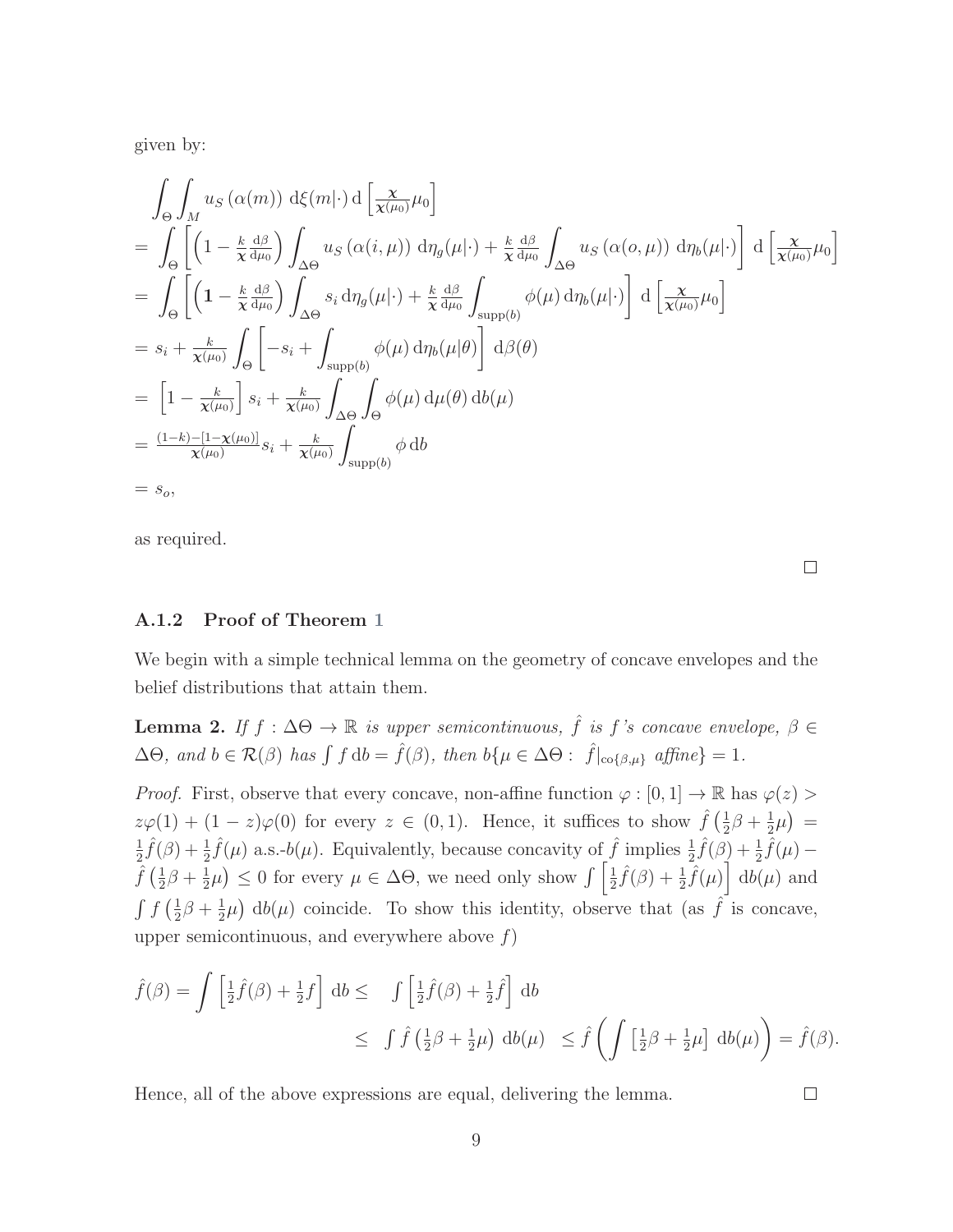Before proceeding to the proof of Theorem [1,](#page-17-0) we prove a useful lemma about the theorem's auxiliary program. In short, the lemma shows that a relaxation built into this program—that S can be held to payoff  $\bar{v}(\gamma)$  even at beliefs at which every R best response gives S a higher payoff—is payoff-irrelevant at an optimum.

<span id="page-56-0"></span>**Lemma 3.** If  $(\beta, \gamma, k)$  solve program [\(12\)](#page-37-1) and have  $\hat{v}_{\alpha\gamma}(\beta) < \bar{v}(\gamma)$ , and  $b \in \mathcal{R}(\beta)$ has  $\int v_{\wedge \gamma} db = \hat{v}_{\wedge \gamma}(\beta)$ , then  $v_{\wedge \gamma}(\mu) \in V(\mu)$  for every  $\mu \in \text{supp}(b)$ . In particular,  $b{\{\min V \le \bar{v}(\gamma)\} = 1}.$ 

*Proof.* Given the definition of  $v_{\wedge \gamma}$ , and given that V is nonempty-compact-convexvalued, it suffices to show  $w(\mu) \leq \bar{v}(\gamma)$  for  $\mu \in \text{supp}(b)$ , where  $w := \min V$ . Then, because V is upper hemicontinuous, it suffices to show  $b\{w \leq \bar{v}(\gamma)\}=1$ . To that end, define  $D := \{ \mu \in \Delta \Theta : \hat{v}_{\Delta \gamma}|_{\text{co}\{\beta,\mu\}} \text{ affine} \}.$  Applying Lemma [2](#page-55-0) to  $v_{\Delta \gamma}$  implies  $b(D) = 1$ , so the lemma will follow if we can show  $w|_D \leq \overline{v}(\gamma)$ .

Let us establish that every  $\mu \in D$  has  $w(\mu) \leq \bar{v}(\gamma)$ . The result is obvious if  $v(\mu) < \bar{v}(\gamma)$ , so let us focus on the case that  $v(\mu) \ge \bar{v}(\gamma)$ . For such  $\mu$ , note that every proper convex combination  $\mu'$  of  $\beta$  and  $\mu$  has  $v(\mu') < \bar{v}(\gamma)$ —for otherwise  $\hat{v}_{\alpha\gamma}(\beta)$  $\hat{v}_{\wedge\gamma}(\mu') = \hat{v}_{\wedge\gamma}(\mu)$ , violating the definition of  $D \ni \mu$ . It follows that  $\mu$  is in the closure of  $\{v \leq \bar{v}(\gamma)\} \subseteq \{w \leq \bar{v}(\gamma)\}\$ . Lower semicontinuity of w then implies  $w(\mu) \leq \bar{v}(\gamma)$ .  $\Box$ 

We now prove our main theorem. In fact, we prove its generalization to the setting of section [6.3:](#page-36-0) An S-optimal  $\chi$ -equilibrium exists, giving S payoff  $v^*_{\chi}(\mu_0)$ .

*Proof.* By Lemma [1,](#page-48-0) the supremum sender value over all  $\chi$ -equilibrium outcomes is

$$
\tilde{v}_{\mathbf{x}}^*(\mu_0) := \sup_{b,g \in \Delta \Delta \Theta, \ k \in [0,1], \ s_o, s_i \in \mathbb{R}} \left\{ \mathbf{\chi}(\mu_0) s_o + [1 - \mathbf{\chi}(\mu_0)] s_i \right\}
$$
\ns.t. 
$$
kb + (1 - k)g \in \mathcal{R}(\mu_0), \ (1 - k) \int_{\Delta \Theta} \mu \, dg(\mu) \ge (1 - \mathbf{\chi}) \mu_0,
$$
\n
$$
g\{V \ni s_i\} = b\{\min V \le s_i\} = 1,
$$
\n
$$
s_o \in \left(1 - \frac{k}{\mathbf{\chi}(\mu_0)}\right) s_i + \frac{k}{\mathbf{\chi}(\mu_0)} \int_{\text{supp}(b)} s_i \wedge V \, db.
$$

Given any feasible  $(b, g, k, s_o, s_i)$  in the above program, replacing the associated measurable selector of  $s_i \wedge V|_{\text{supp}(b)}$  with the weakly higher function  $s_i \wedge v|_{\text{supp}(b)}$ , and raising  $s_o$  to  $\left(1-\frac{k}{\sqrt{a}}\right)$  $\pmb{\chi}(\mu_0)$  $s_i + \frac{k}{\sqrt{u}}$  $\frac{k}{\chi(\mu_0)} \int_{\text{supp}(b)} s_i \wedge v \, db$ , weakly raises the objective and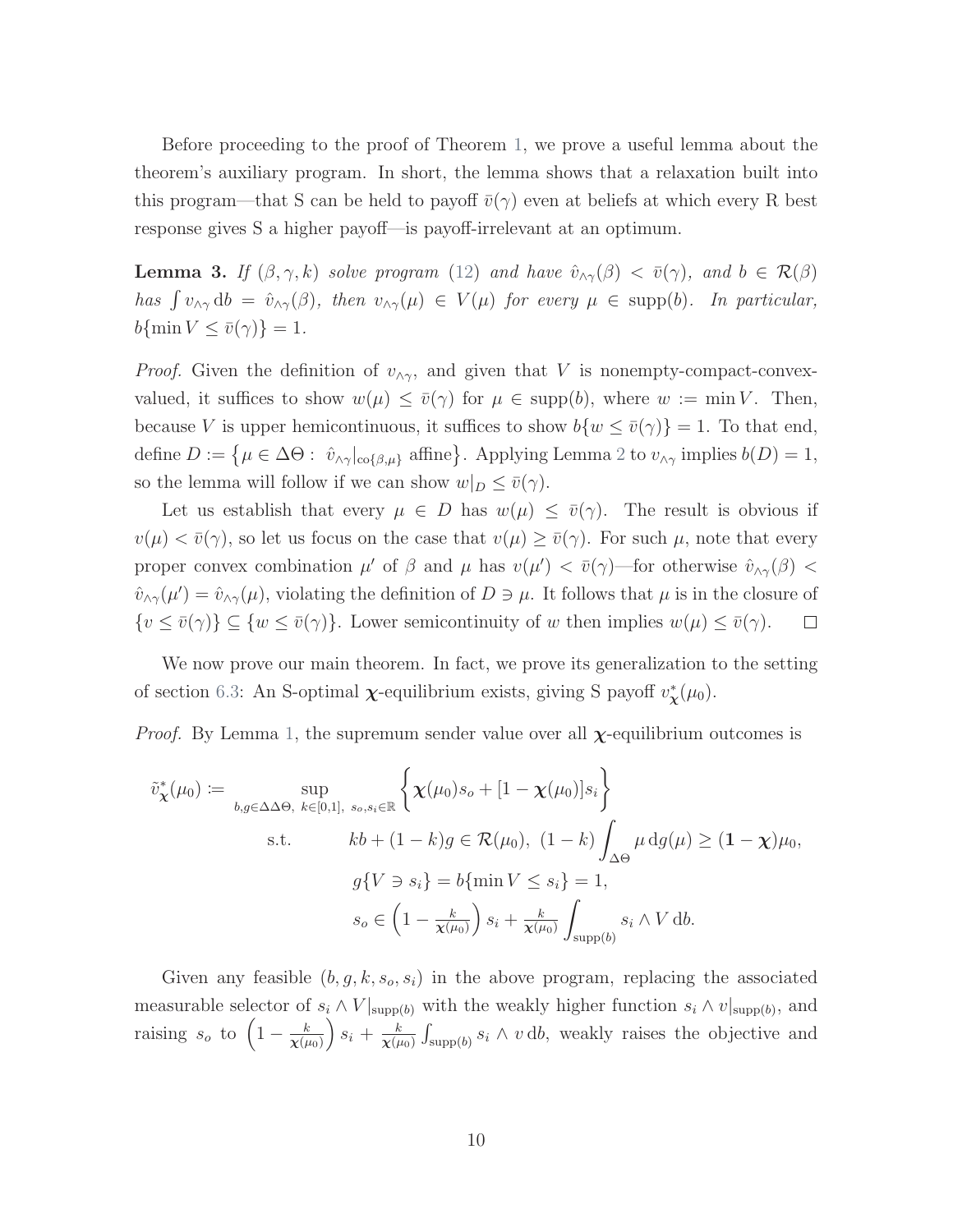preserve all constraints. Therefore,

$$
\tilde{v}_{\mathbf{x}}^*(\mu_0) = \sup_{b,g \in \Delta \Delta \Theta, \ k \in [0,1], \ s_i \in \mathbb{R}} \left\{ (1-k)s_i + k \int_{\text{supp}(b)} s_i \wedge v \, db \right\}
$$
  
s.t. 
$$
kb + (1-k)g \in \mathcal{R}(\mu_0), \ (1-k) \int_{\Delta \Theta} \mu \, dg(\mu) \ge (1-\mathbf{x})\mu_0,
$$

$$
g\{V \ni s_i\} = b\{\min V \le s_i\} = 1.
$$

Given any feasible  $(b, g, k, s_i)$  in the latter program, replacing  $(g, s_i)$  with any  $(g^*, s_i^*)$ such that  $\int_{\Delta\Theta} \mu \, dg^*(\mu) = \int_{\Delta\Theta} \mu \, dg(\mu)$ ,  $g^*\{V \ni s_i^*\} = 1$ , and  $s_i^* \geq s_i$  will preserve all constraints and weakly raise the objective. Moreover, [Lipnowski and Ravid](#page-45-1) [\(2020,](#page-45-1) Lemma 1 and Theorem 2) tell us that any  $\gamma \in \Delta\Theta$  has  $\max_{g \in \mathcal{R}(\gamma), s_i \in \mathbb{R} : g\{V \ni s_i\} = 1} s_i =$  $\bar{v}(\gamma)$ <sup>[38](#page-0-0)</sup> Therefore,

$$
\tilde{v}_{\mathbf{x}}^*(\mu_0) = \sup_{\beta, \gamma \in \Delta\Theta, k \in [0,1], b \in \mathcal{R}(\beta)} \left\{ (1-k)\bar{v}(\gamma) + k \int_{\Delta\Theta} v_{\wedge \gamma} \, \mathrm{d}b \right\}
$$
\ns.t. 
$$
k\beta + (1-k)\gamma = \mu_0, (1-k)\gamma \ge (1-\chi)\mu_0,
$$
\n
$$
b\{\min V \le \bar{v}(\gamma)\} = 1.
$$

Trivially, the program [\(12\)](#page-37-1) that defines  $v^*_{\mathbf{x}}(\mu_0)$  is a relaxation of the above program; that is, for every feasible  $(\beta, \gamma, k, b)$  for the above program,  $(\beta, \gamma, k)$  is feasible in [\(12\)](#page-37-1) and generates a weakly higher objective there; that is,  $\tilde{v}_{\chi}^*(\mu_0) \leq v_{\chi}^*(\mu_0)$ . We now prove the opposite inequality also holds, thereby completing the theorem's proof. Notice the program [\(12\)](#page-37-1) has an upper semicontinuous objective and compact constraint set, and so admits some solution  $(\beta, \gamma, k)$ . We now argue some  $(\tilde{\beta}, \tilde{\gamma}, \tilde{k}, b)$  exists that is feasible for the above program, and such that

$$
(1 - \tilde{k})\bar{v}(\tilde{\gamma}) + \tilde{k} \int v_{\wedge \tilde{\gamma}} \, \mathrm{d}b \geq k \hat{v}_{\wedge \gamma}(\beta) + (1 - k)\bar{v}(\gamma),
$$

and so  $\tilde{v}^*_{\mathbf{x}}(\mu_0) \geq v^*_{\mathbf{x}}(\mu_0)$ . If  $\hat{v}_{\wedge \gamma}(\beta) < \bar{v}(\gamma)$ , then Lemma [3](#page-56-0) delivers b such that  $(\beta, \gamma, k, b)$ is as desired. Otherwise,  $\hat{v}_{\wedge \gamma}(\beta) = \bar{v}(\gamma)$ , and so quasiconcavity of  $\bar{v}$  implies  $\bar{v}(\mu_0) \geq$  $k\hat{v}_{\wedge\gamma}(\beta) + (1 - k)\bar{v}(\gamma)$ —meaning  $(\mu_0, \mu_0, 0, \delta_{\mu_0})$  is as desired. The theorem follows.  $\Box$ 

<sup>&</sup>lt;sup>38</sup>Note that,  $g\{V \ni s_i\} = 1$  implies  $s_i \in \bigcap_{\mu \in \text{supp}(g)} V(\mu)$  because V is upper hemicontinuous.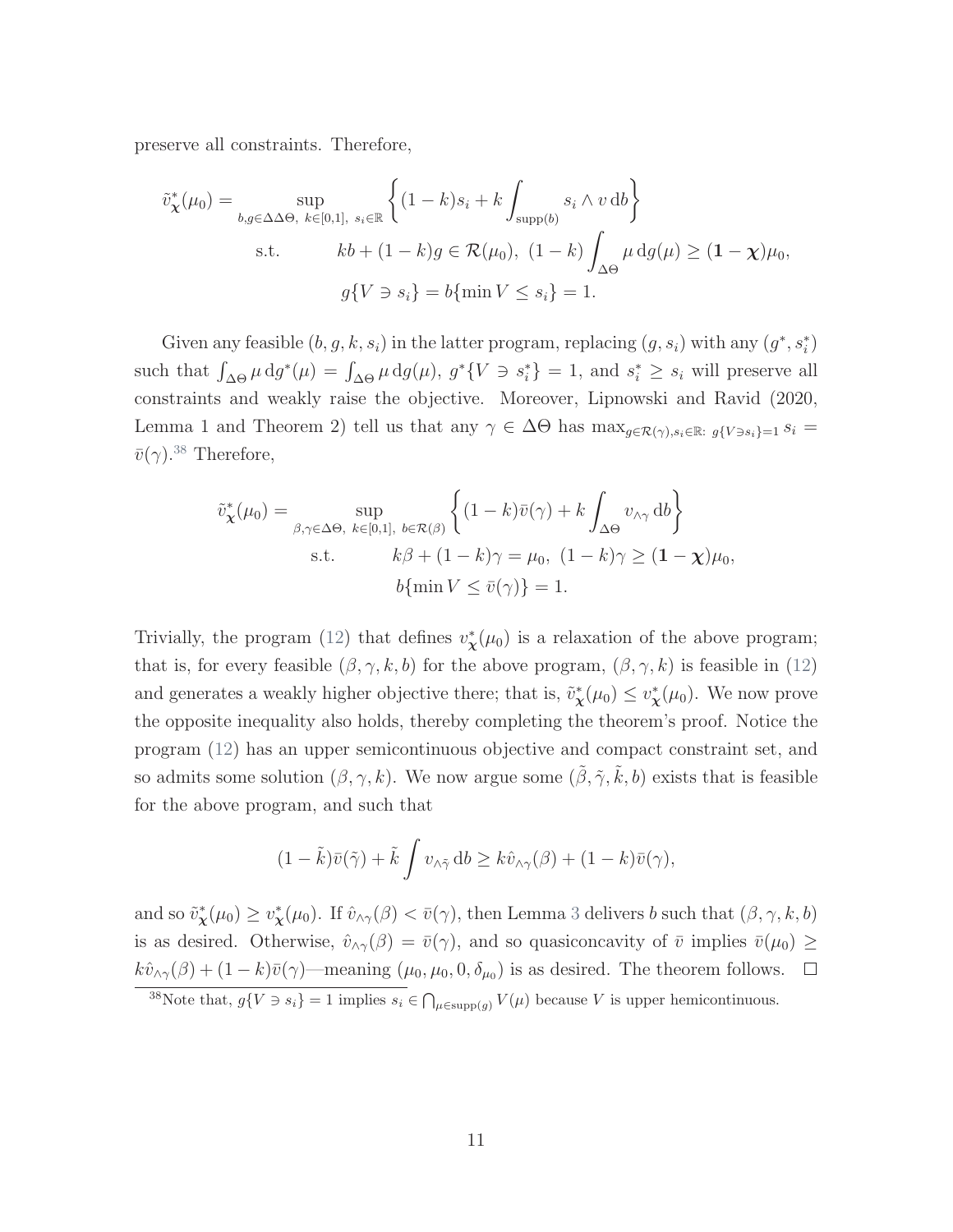#### A.1.3 Consequences of Lemma [1](#page-48-0) and Theorem [1](#page-17-0)

In this subsection we record some properties of the  $\chi$ -equilibrium payoff set and S's favorite  $\chi$ -equilibrium payoff. We use these properties in the subsequent analysis.

<span id="page-58-1"></span>**Corollary 1.** The set of  $\chi$ -equilibrium outcomes  $(p, s_o, s_i)$  at prior  $\mu_0$  is a compactvalued, upper hemicontinuous correspondence of  $(\mu_0, \chi)$  on  $\Delta\Theta \times [0, 1]$ .

*Proof.* Let  $Y_G$  be the graph of V and  $Y_B$  be the graph of  $[\min V, \max u_S(A)],$  both compact because V is a Kakutani correspondence.

Let X be the set of all  $(\mu_0, p, g, b, \chi, k, s_o, s_i) \in (\Delta \Theta) \times (\Delta \Delta \Theta)^3 \times [0, 1]^2 \times [\text{co } u_S(A)]^2$ such that:

- $kb + (1 k)q = p;$
- $(1 \chi) \int_{\Delta \Theta} \mu \, dg(\mu) + \chi \int_{\Delta \Theta} \mu \, db(\mu) = \mu_0;$
- $(1-k)\int_{\Delta\Theta} \mu \, dg(\mu) \ge (1-\chi)\mu_0;$
- $g \otimes \delta_{s_i} \in \Delta(Y_G)$  and  $b \otimes \delta_{s_i} \in \Delta(Y_B);$
- $k \int_{\Delta \Theta} \min V \, \mathrm{d}b \leq (k \chi) s_i + \chi s_o \leq k \int_{\Delta \Theta} s_i \wedge v \, \mathrm{d}b.$

As an intersection of compact sets,  $X$  is itself compact. By Lemma [1,](#page-48-0) the equilibrium outcome correspondence has a graph which is a projection of  $X$ , and so is itself compact. Therefore, it is compact-valued and upper hemicontinuous.

 $\Box$ 

<span id="page-58-0"></span>Corollary 2. For any  $\mu_0 \in \Delta\Theta$ , the map

$$
\{\chi : \Theta \to [0,1]: \ \chi \ \text{measurable}\} \to \mathbb{R}
$$

$$
\chi \mapsto v^*_\chi(\mu_0)
$$

#### is weakly increasing.

<span id="page-58-2"></span>Proof. This result follows immediately from Theorem [1](#page-17-0) (the general version, with statedependent credibility, proven above) because increasing credibility weakly expands the constraint set.  $\Box$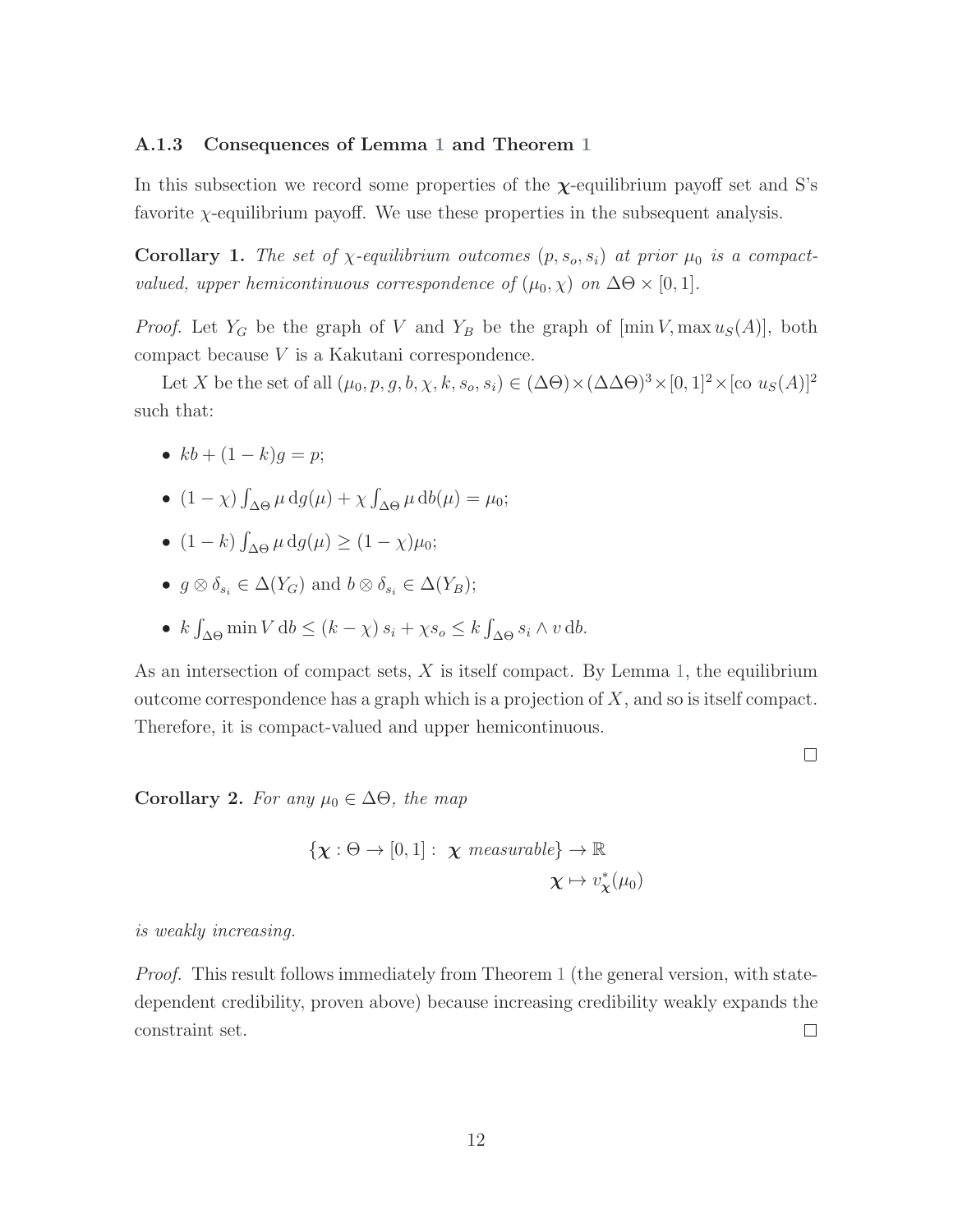Corollary 3. For any  $\mu_0 \in \Delta\Theta$ , the map

$$
[0,1] \to \mathbb{R}
$$

$$
\chi \mapsto v_{\chi}^*(\mu_0)
$$

is weakly increasing and right-continuous.

*Proof.* That it is weakly increasing is a specialization of Corollary [2.](#page-58-0) That it is upper semicontinuous (and so, since nondecreasing, it is right-continuous) follows directly from Corollary [1.](#page-58-1)  $\Box$ 

Corollary 4. For any  $\chi \in [0,1]$ , the map  $v^*_{\chi} : \Delta \Theta \to \mathbb{R}$  is upper semicontinuous.

Proof. This result is immediate from Corollary [1.](#page-58-1)

## A.2 Productive Mistrust: Proof of Proposition [1](#page-27-0)

In this section, we prove Proposition [1](#page-27-0) as stated in the main text. Whereas this proposition is stated for state-independent credibility, it immediately implies the following result for the case in which credibility is allowed to depend on the state:

Corollary 5. Consider a finite and generic model in which S is not a two-faced SOB. Then, a full support prior and state-dependent credibility levels  $\chi' < \chi$  exist such that every S-optimal  $\chi'$  equilibrium is strictly better for R than every S-optimal  $\chi$ equilibrium.

As explained in the main text, one can divide the proof of Proposition [1](#page-27-0) into two parts. The first part proves the proposition for the case in which  $\Theta$  is binary. The second part uses a continuity argument to extend the binary-state result to any finitestate environment.

#### A.2.1 Productive Mistrust with Binary States

We first verify our sufficient conditions for productive mistrust to occur in the binarystate world in the lemma below. In addition to being a special case of the proposition, it will also be an important lemma for proving the more general result.

<span id="page-59-0"></span>To this end, it is useful to introduce a more detailed language for our key SOB condition. Given a prior  $\mu \in \Delta\Theta$ , say S is an SOB at  $\mu$  if every  $p \in \mathcal{R}(\mu)$  is outperformed by an SOB policy  $p' \in \mathcal{R}(\mu)$ .

 $\Box$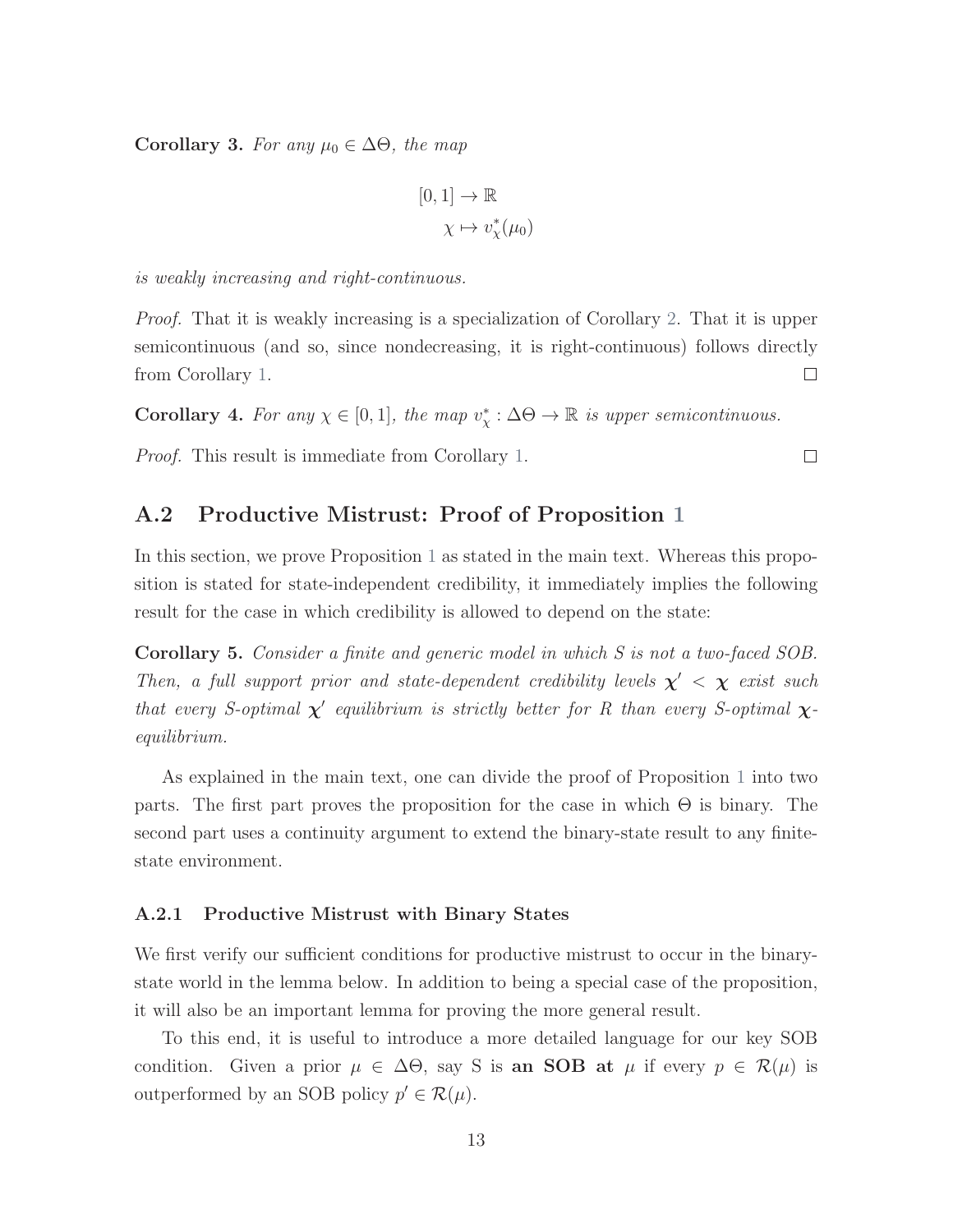**Lemma 4.** Suppose  $|\Theta| = 2$ , the model is finite and generic, and a full-support belief  $\mu \in \Delta \Theta$  exists such that the sender is not an SOB at  $\mu$ . Then, a full-support prior  $\mu_0$ and credibility levels  $\chi' < \chi$  exist such that every S-optimal  $\chi'$ -equilibrium is both strictly better for R and more Blackwell-informative than every S-optimal χ-equilibrium.

Moreover, some full-support belief  $\mu_+$  exists such that any solution  $(\beta, \gamma, k)$  to the program in Theorem [1](#page-17-0) at prior  $\mu_0$  and credibility level in  $\{\chi, \chi'\}$  has  $\gamma = \mu_+$ .

*Proof.* First, notice that the genericity assumption delivers full-support  $\mu'$  such that  $V(\mu') = \{\max v(\Delta\Theta)\}.$ 

Name our binary-state space  $\{0,1\}$  and identify  $\Delta\Theta = [0,1]$  in the obvious way. The function  $v : [0,1] \to \mathbb{R}$  is upper semicontinuous and piecewise constant, which implies that its concave envelope  $v_1^*$  is piecewise affine. That is, some  $n \in \mathbb{N}$  and  $\{\mu^i\}_{i=0}^n$  exist such that  $0 = \mu^0 \leq \cdots \leq \mu^n = 1$  and  $v_1^*|_{\mu^{i-1},\mu^{i}}$  is affine for every  $i \in \{1, \ldots, n\}$ . Taking *n* to be minimal, we can assume that  $\mu^0 < \cdots < \mu^n$  and the slope of  $v_1^*|_{\mu^{i-1},\mu^{i}}$  is strictly decreasing in i. Therefore, some  $i_0, i_1 \in \{0,\ldots,n\}$  exist such that  $i_1 \in \{i_0, i_0+1\}$  and  $\operatorname{argmax}_{\tilde{\mu} \in [0,1]} v_1^*(\tilde{\mu}) = [\mu^{i_0}, \mu^{i_1}].$  That the sender is not an SOB at  $\mu$  implies that  $i_0 > 1$  or  $i_1 < n - 1$ . Without loss of generality, say  $i_0 > 1$ . Now let  $\mu_{-} \coloneqq \mu^{i_0 - 1}$  and  $\mu_{+} \coloneqq \mu^{i_0}$ .

We now find a  $\mu_0 \in (\mu_-, \mu_+)$  such that  $\bar{v}|_{[\mu_0,\mu_+)}$  is constant and lies strictly below  $v_1^*|_{\mu_0,\mu_+}$ . To do so, recall the model is finite, and so  $\bar{v}$  has finite range and is piecewise constant. It follows some  $\epsilon > 0$  exists such that  $\bar{v}$  is constant on  $(\mu_+ - \epsilon, \mu_+).$  Since  $v_1^* \colon [0,1] \to \mathbb{R}$  is concave and upper semicontinuous, it is in fact continuous, and so admits an  $\tilde{\epsilon} \in (0, \mu_+)$  such that every  $\tilde{\mu} \in (\mu_+ - \tilde{\epsilon}, \mu_+)$  has

 $v_1^*(\tilde{\mu}) > \max\left[\bar{v}([0,1]) \setminus \{\max \bar{v}([0,1])\}\right] \ge \bar{v}(\tilde{\mu}),$ 

where the last inequality follows from  $\bar{v}|_{[0,\mu_+)} \leq v_1^*|_{[0,\mu_+)} < v_1^*(\mu_+).$  Thus, the desired properties are satisfied by any  $\mu_0 \in (\max{\{\mu_-, \mu_+ - \epsilon, \mu_+ - \tilde{\epsilon}\}, \mu_+)}$ . Let  $\mu_0$  be one such belief.

To summarize, the beliefs  $\mu_-, \mu_0, \mu_+ \in [0,1]$  are such that:  $0 < \mu_- < \mu_0 < \mu_+$ ;  $\hat{v}_{\wedge\mu_+} = \hat{v} = v_1^*$  is affine on  $[\mu_-, \mu_+]$  and on no larger interval;  $\hat{v}_{\wedge\mu_+}$  is strictly increasing on  $[0, \mu_+]$ ;  $v_0^* = \bar{v}$  is constant on  $[\mu_0, \mu_+).$ 

Let  $\chi \in [0,1]$  be the smallest credibility level such that  $v_{\chi}^*(\mu_0) = v_1^*(\mu_0)$ , which exists by Corollary [3.](#page-58-2) That  $v_0^*(\mu_0) < v_1^*(\mu_0)$  implies  $\chi > 0$ . Notice  $\mu_+$  has full support, because  $0 \leq \mu_- < \mu_+ \leq \mu' < 1$ . It follows that  $\chi < 1$ . Consider now the following claim.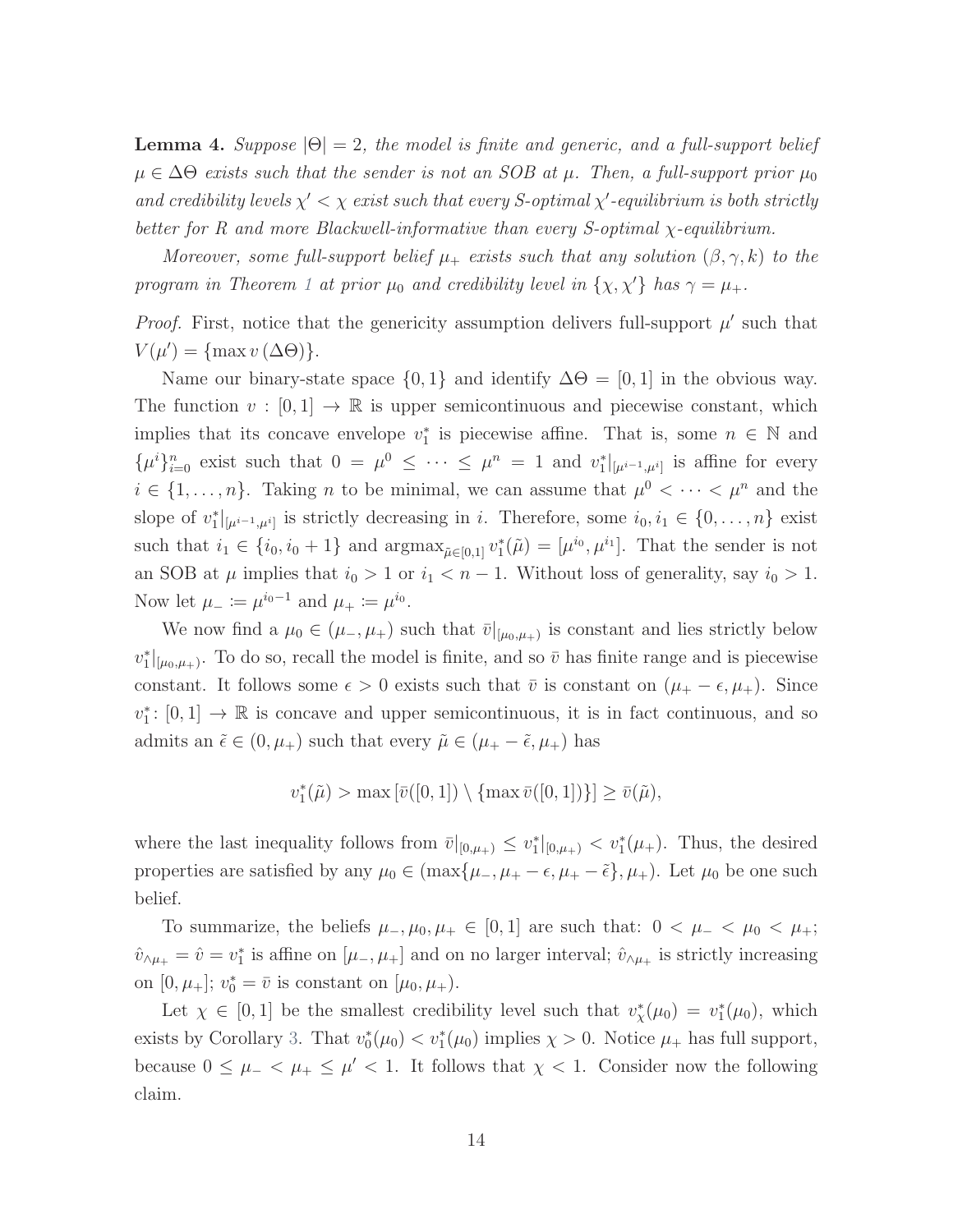Claim: Given  $\chi' \in [0, \chi]$ , suppose that

$$
(\beta', \gamma', k') \in \operatorname{argmax}_{(\beta, \gamma, k) \in [0, 1]^3} \left\{ k\hat{v}_{\wedge \gamma}(\beta) + (1 - k)\bar{v}(\gamma) \right\}
$$
\n
$$
s.t. \qquad k\beta + (1 - k)\gamma = \mu_0, \ (1 - k)(\gamma, 1 - \gamma) \ge (1 - \chi')(\mu_0, 1 - \mu_0),
$$
\n
$$
(13)
$$

and the objective attains a value strictly higher than  $\bar{v}(\mu_0)$ . Then:

- <span id="page-61-0"></span>•  $\gamma' = \mu_+$  and  $\beta' \leq \mu_-$ .
- If  $b' \in \mathcal{R}(\beta')$  and  $g' \in \mathcal{R}(\gamma')$  are such that  $p' = k'b' + (1-k')g'$  is the information policy of an S-optimal  $\chi'$ -equilibrium, then  $b'[0, \mu_-] = g'\{\mu_+\} = 1$ .

We now prove the claim.

Suppose first  $\gamma' > \mu_+$  for a contradiction, and let  $k'' > 0$  be the unique solution to  $k''\beta' + (1 - k'')\mu_+ = \mu_0$ . Observe  $k'' < k'$ , and so

$$
(1 - k'')(\mu_+, 1 - \mu_+) = (\mu_0, 1 - \mu_0) - k''(\beta', 1 - \beta')
$$
  
\n
$$
\geq (\mu_0, 1 - \mu_0) - k'(\beta', 1 - \beta')
$$
  
\n
$$
= (1 - k')(\gamma', 1 - \gamma') \geq (1 - \chi')(\mu_0, 1 - \mu_0).
$$

Because

$$
k''\hat{v}_{\wedge\mu_{+}}(\beta') + (1-k'')\bar{v}(\mu_{+}) \geq k''\hat{v}_{\wedge\gamma'}(\beta') + (1-k'')\bar{v}(\gamma') > k'\hat{v}_{\wedge\gamma'}(\beta') + (1-k')\bar{v}(\gamma'),
$$

 $(\beta', \mu_+, k'')$  is a feasible solution that would strictly outperform  $(\beta', \gamma', k')$ , contradicting optimality of  $(\beta', \gamma', k')$ . It follows  $\gamma' \leq \mu_+$ .

Next, notice that  $\bar{v}$ —as a weakly quasiconcave function which is nondecreasing and nonconstant over  $[\mu_0, \mu_+]$ —is nondecreasing over  $[0, \mu_+]$ . Moreover,  $\lim_{\mu \nearrow \mu_+} \bar{v}(\mu) =$  $\bar{v}(\mu_0) < \bar{v}(\mu_+)$ . Therefore, if  $\gamma' < \mu_+$ , it would follow that  $k' \hat{v}_{\wedge \gamma'}(\beta') + (1 - k')\bar{v}(\gamma') \leq$  $\bar{v}(\gamma') \leq \bar{v}(\mu_0)$ . Given the hypothesis that  $(\beta', \gamma', k')$  strictly outperforms  $\bar{v}(\mu_0)$ , it follows that  $\gamma' = \mu_+$ . A direct implication is that

$$
(\beta', k') \in \operatorname{argmax}_{(\beta, k) \in [0,1]^2} \left\{ k \hat{v}_{\wedge \mu_+}(\beta) + (1 - k) \max v[0, \mu_+] \right\}
$$
  
s.t.  $k\beta + (1 - k)\mu_+ = \mu_0, (1 - k)(1 - \mu_+) \ge (1 - \chi')(1 - \mu_0).$ 

Let us now see why we cannot have  $\beta' \in (\mu_-, \mu_0)$ . As  $\hat{v}_{\wedge \mu_+}$  is affine on  $[\mu_+, \mu_-]$ , replacing such  $(k', \beta')$  with  $(k, \mu_{-})$  which satisfies  $k\mu_{-} + (1 - k)\mu_{+} = \mu_{0}$  necessarily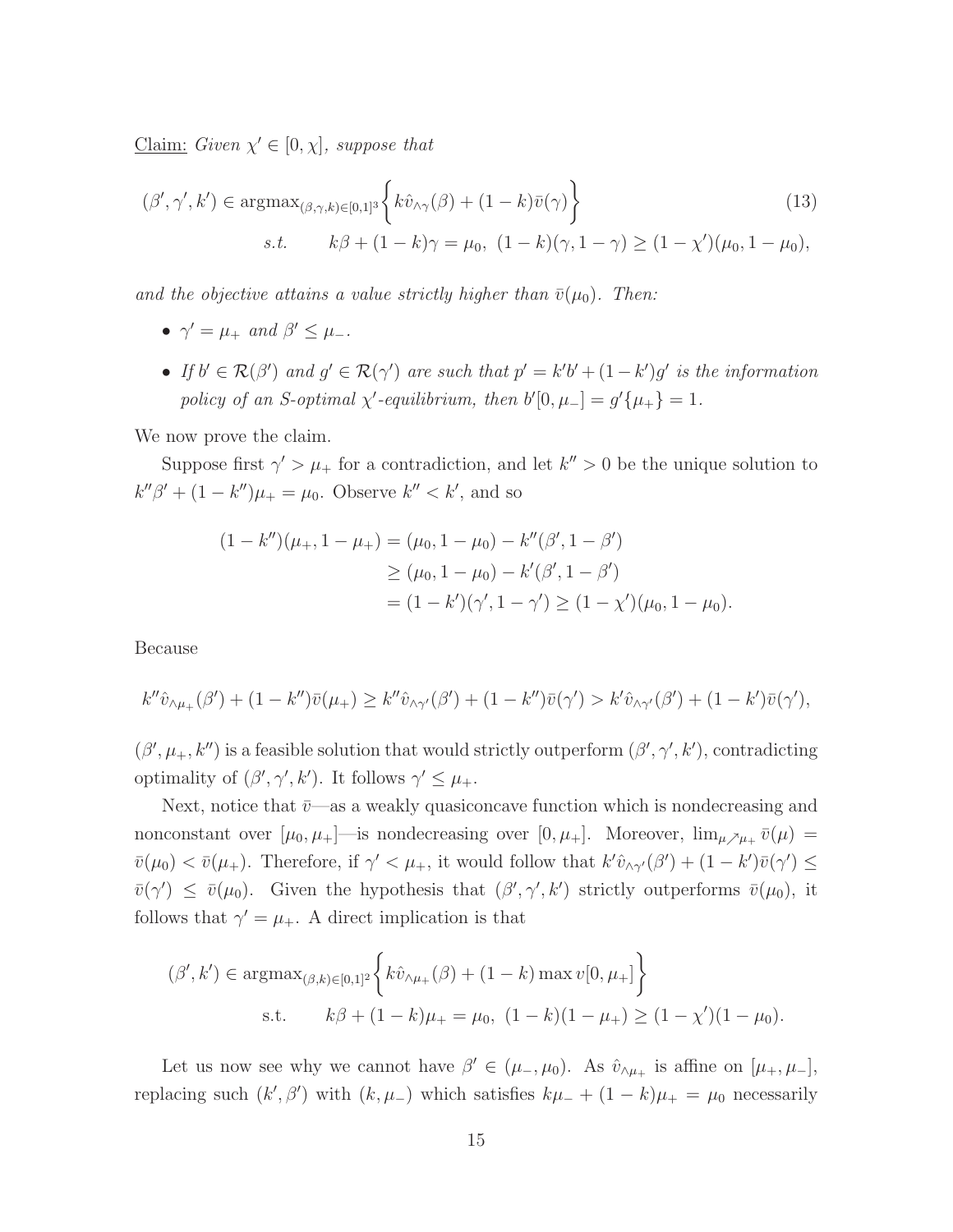has  $(1-k)(\mu_+, 1-\mu_+) \gg (1-\chi')(\mu_0, 1-\mu_0)$ . This would contradict minimality of  $\chi$ . Therefore,  $\beta' \leq \mu_{-}$ .

We now prove the second bullet. First, every  $\mu < \mu_{+}$  satisfies  $v(\mu) \leq v_{1}^{*}(\mu)$  $v_1^*(\mu_+) = v(\mu_+).$  This property implies that  $\delta_{\mu_+}$  is the unique  $g \in \mathcal{R}(\mu_+)$  with inf  $v(\text{supp} g) \ge v(\mu_+)$ . Therefore,  $g' = \delta_{\mu_+}$ . Second, the measure  $b' \in \mathcal{R}(\beta')$  can be expressed as  $b' = (1 - \lambda)b_L + \lambda b_R$  for  $b_L \in \Delta[0, \mu_-, b_R \in \Delta(\mu_-, 1],$  and  $\lambda \in [0, 1)$ . Notice that  $(\mu_-, v(\mu_-))$  is an extreme point of the subgraph of  $v_1^*$ , and therefore an extreme point of the subgraph of  $\hat{v}_{\wedge \mu_+}$ . Taking the unique  $\hat{\lambda} \in [0, \lambda]$  such that  $\hat{b} := (1 - \hat{\lambda})b_L + \hat{\lambda}\delta_{\mu} \in \mathcal{R}(\beta'),$  it follows that  $\int_{[0,1]} \hat{v}_{\wedge\mu_+} d\hat{b} \ge \int_{[0,1]} \hat{v}_{\wedge\mu_+} d\theta'$ , strictly so if  $\hat{\lambda} < \lambda$ . But  $\hat{\lambda} < \lambda$  necessarily if  $\lambda > 0$ , since  $\int_{[0,1]} \mu \, d\beta_R(\mu) > \mu_-$ . Optimality of b' then implies that  $\lambda = 0$ , i.e.  $b'[0, \mu_{-}] = 1$ . This observation completes the proof of the claim.

With the claim in hand, we can now prove the lemma. The claim implies that, for credibility level  $\chi$ , any solution  $(\beta^*, \gamma^*, k^*)$  of the program [\(13\)](#page-61-0) is such that  $\gamma^* = \mu_+$ ,  $k^* = \frac{\mu_+ - \mu_0}{\mu_+ - \beta^*}$ , and  $\beta^*$  solves

$$
\max_{\beta \in [0,\mu_{-}]} \left\{ \frac{\mu_{+} - \mu_{0}}{\mu_{+} - \beta} \hat{v}_{\wedge\mu_{+}}(\beta) + \frac{\mu_{0} - \beta}{\mu_{+} - \beta} \bar{v}(\mu_{+}) \right\}.
$$

Note that because  $\bar{v}(\mu_+) = v(\mu_+) = \hat{v}_{\wedge \mu_+}(\mu_+),$  any  $\beta \in [0, \mu_-]$  has

$$
\frac{\mu_{+} - \mu_{0}}{\mu_{+} - \beta} \hat{v}_{\wedge \mu_{+}}(\beta) + \frac{\mu_{0} - \beta}{\mu_{+} - \beta} \hat{v}_{\wedge \mu_{+}}(\mu_{+}) \leq \hat{v}_{\wedge \mu_{+}}\left(\frac{\mu_{+} - \mu_{0}}{\mu_{+} - \beta}\beta + \frac{\mu_{0} - \beta}{\mu_{+} - \beta}\mu_{+}\right) = \hat{v}_{\wedge \mu_{+}}(\mu_{0})
$$

by concavity of  $\hat{v}_{\land\mu_+}$ . Moreover, the inequality is strict for  $\beta < \mu_-$  but holds with equality for  $\beta = \mu_{-}$ , since  $\hat{v}_{\wedge\mu_{+}}$  is affine on  $[\mu_{-}, \mu_{+}]$  and on no larger interval. Hence, the unique solution to [\(13\)](#page-61-0) is  $(\mu_-, \mu_+, k^*)$ , where  $k^* \mu_- + (1 - k^*) \mu_+ = \mu_0$ . Moreover, the minimality property defining  $\chi$  implies that  $(1 - k^*)(1 - \mu_+) = (1 - \chi)(1 - \mu_0)$ .

Given  $\chi' < \chi$  sufficiently close to  $\chi$ , one can verify directly that  $(\beta', \mu_+, k')$  is feasible, where

$$
k' \coloneqq 1 - \frac{1-\chi'}{1-\chi}(1-k^*)
$$
 and  $\beta' \coloneqq \frac{1}{k'}[\mu_0 - (1-k')\mu_+].$ 

As  $\hat{v}_{\lambda\mu_{+}}$  is a continuous function, it follows that  $v_{\chi}^{*}(\mu_{0}) \nearrow v_{\chi}^{*}(\mu_{0})$  as  $\chi' \nearrow \chi$ . In particular,  $v_{\chi}^*(\mu_0) > v_0^*(\mu_0)$  for  $\chi' < \chi$  sufficiently close to  $\chi$ . Fix such a  $\chi'$ .

Let p' be any S-optimal  $\chi'$ -equilibrium information policy. Appealing to the claim,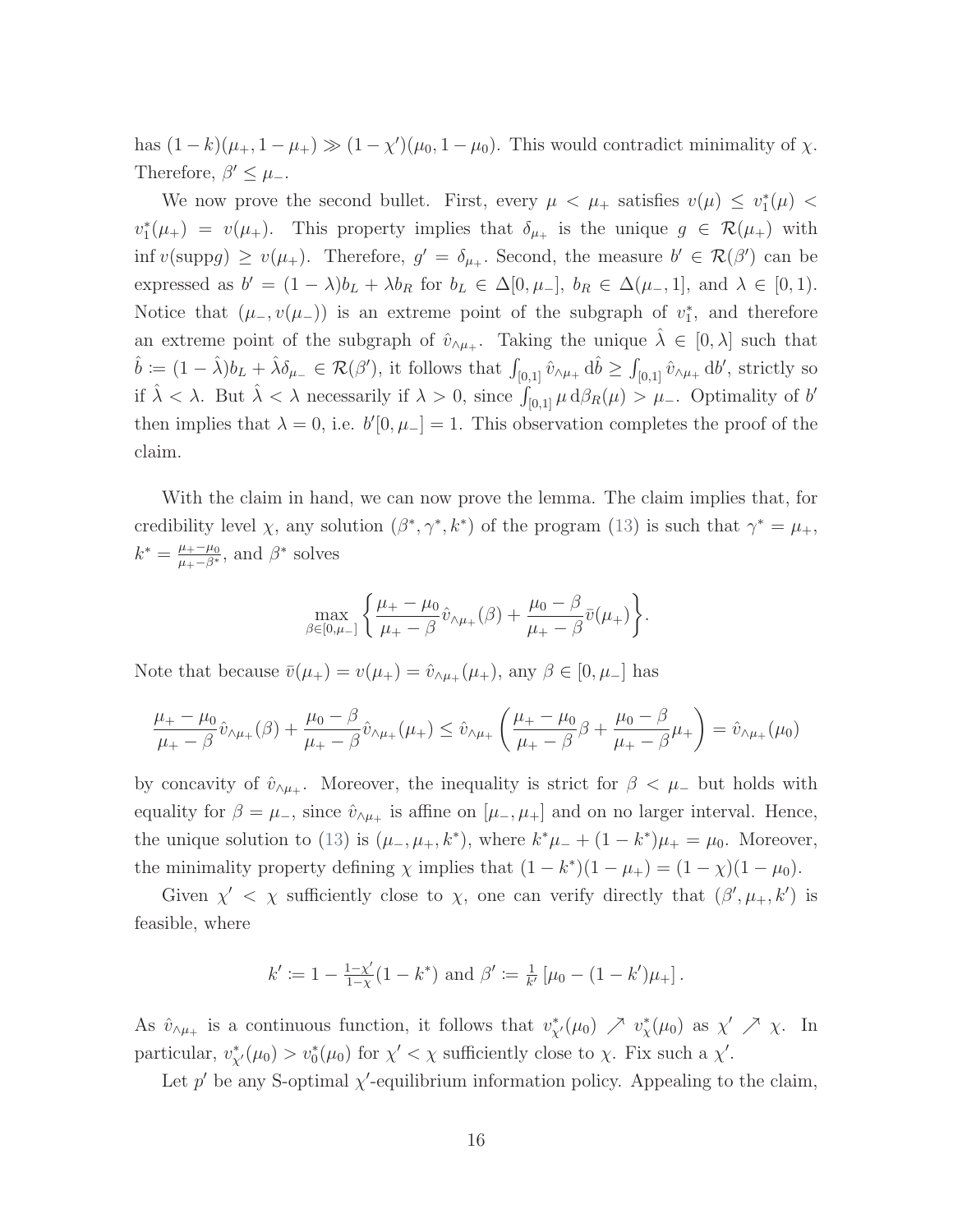some  $b' \in \mathcal{R}(\beta') \cap \Delta[0, \mu_{-}]$  exists such that  $p' \in \text{co}\{b', \delta_{\mu_{+}}\}$ . Therefore,  $p'$  is weakly more Blackwell-informative than  $p^*$ . Finally, as  $(1 - k^*)(1 - \mu_+) = (1 - \chi)(1 - \mu_0)$ and  $\chi' < \chi$ , feasibility of p' tells us that  $p' \neq p^*$ . Therefore (the Blackwell order being antisymmetric),  $p'$  is strictly more informative than  $p^*$ .

All that remains is to show that the receiver's optimal payoff is strictly higher given p' than given p<sup>\*</sup>. To that end, fix sender-preferred receiver best responses  $a_$  and  $a_+$ to  $\mu$ <sub>−</sub> and  $\mu$ <sub>+</sub>, respectively. As the receiver's optimal value given  $p^*$  is attainable using only actions  $\{a_-, a_+\}$ , and the same value is feasible given only information p' and using only actions  $\{a_-, a_+\}$ , it suffices to show that there are beliefs in the support of p' to which neither of  $\{a_-, a_+\}$  is a receiver best response. But, every  $\mu \in [0, \mu_-)$ satisfies

$$
v(\mu) \le \bar{v}(\mu) < \bar{v}(\mu_-) = \min\{\bar{v}(\mu_-), \bar{v}(\mu_+)\};
$$

that is, max  $u_S$  (argmax<sub>a∈A</sub>  $u_R(a, \mu)$ ) < min{ $u_S(a_-)$ ,  $u_S(a_+)$ }. The result follows.  $\Box$ 

#### A.2.2 Productive Mistrust with Many States: Proof of Proposition [1](#page-27-0)

Given Lemma [4,](#page-59-0) we need only prove the proposition for the case of  $|\Theta| > 2$ , which we do below. The proof intuition is as follows. Using the binary-state logic, one can always obtain a binary-support prior  $\mu_0^{\infty}$  and credibility levels  $\chi' < \chi$  such that R strictly prefers every S-optimal  $\chi'$ -equilibrium to every S-optimal  $\chi$ -equilibrium. We then find an interior direction through which to approach  $\mu_0^{\infty}$ , while keeping S's optimal equilibrium value under both credibility levels continuous. Genericity ensures that such a direction exists despite  $\bar{v}$  being discontinuous. The continuity in S's value from the identified direction then ensures upper hemicontinuity of S's optimal equilibrium policy set; that is, the limit of every sequence of S-optimal equilibrium policies from said direction must also be optimal under  $\mu_0^{\infty}$ . Now, if the proposition were false, one could construct a convergent sequence of S-optimal equilibrium policies from said direction for each credibility level,  $\{p_n^{\chi}, p_n^{\chi'}\}_{n\geq 0}$ , such that R would weakly prefer  $p_n^{\chi}$  to  $p_n^{\chi'}$  $_{n}^{\chi'}$ . As R's payoffs are continuous, R being weakly better off under  $\chi$  than under  $\chi'$  along the sequences would imply the same at the sequences' limits. Notice, though, that such limits must be S-optimal for the prior  $\mu_0^{\infty}$  by the choice of direction, meaning that productive mistrust fails at  $\mu_0^{\infty}$ ; that is, we have a contradiction. Below, we proceed with the formal proof.

*Proof.* Suppose some prior with binary support  $\Theta_2 = {\theta_1, \theta_2}$  exists at which S is not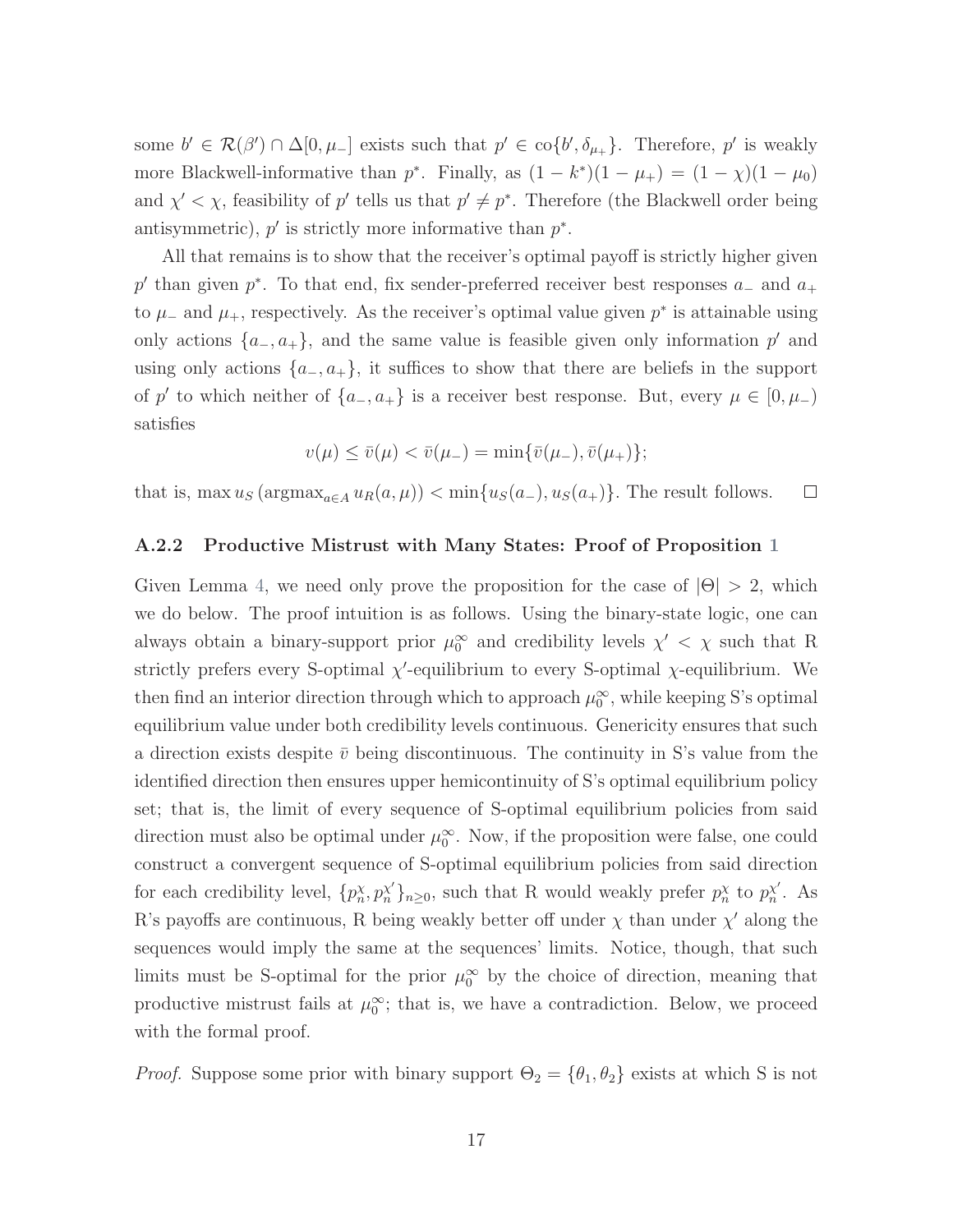an SOB. Let  $\bar{s} := \max v (\Delta \Theta_2)$ , and define the R value function  $v_R : \Delta \Delta \Theta \to \mathbb{R}$  via  $v_R(p) \coloneqq \int_{\Delta\Theta} \max_{a \in A} u_R(a,\mu) dp(\mu)$ . Lemma [4](#page-59-0) delivers some  $\mu_0^{\infty} \in \Delta\Theta$  with support  $\Theta_2$  and credibility levels  $\chi'' < \chi'$  such that every S-optimal  $\chi''$ -equilibrium is strictly better for R than every S-optimal  $\chi'$ -equilibrium. Consider the following claim.

Claim: Some sequence  $\{\mu_0^n\}$  of full-support priors exists that converges to  $\mu_0^{\infty}$  with

$$
\liminf_{n\to\infty} v^*_\chi(\mu_0^n) \geq v^*_\chi(\mu_0^\infty) \text{ for } \chi\in\{\chi',\chi''\}.
$$

Before proving the claim, let us argue that it implies the proposition. Given the claim, assume for contradiction that: for every  $n \in \mathbb{N}$ , prior  $\mu_0^n$  admits some S-optimal  $\chi'$ -equilibrium and  $\chi''$ -equilibrium,  $\Psi'_n = (p'_n, s'_{in}, s'_{on})$  and  $\Psi''_n = (p''_n, s''_{in}, s''_{on})$ , respectively, such that  $v_R(p'_n) \ge v_R(p''_n)$ . Dropping to a subsequence if necessary, we may assume by compactness that  $(\Psi'_n)_n$  and  $(\Psi''_n)_n$  converge (in  $\Delta\Delta\Theta \times [\text{co } u_s(A)]^2$ ) to some  $\Psi' = (p', s'_i, s'_o)$  and  $\Psi'' = (p'', s''_i, s''_o)$  respectively. By Corollary [1,](#page-58-1) for every credibility level  $\chi$ , the set of  $\chi$ -equilibria is an upper hemicontinuous correspondence of the prior. Therefore,  $\Psi'$  and  $\Psi''$  are  $\chi'$ - and  $\chi''$ -equilibria, respectively, at prior  $\mu_0^{\infty}$ . Continuity of  $v_R$  (by Berge's theorem) then implies that  $v_R(p') \ge v_R(p'')$ . Finally, by the claim, it must be that  $\Psi'$  and  $\Psi''$  are S-optimal  $\chi'$ - and  $\chi''$ -equilibria, respectively, contradicting the definition of  $\mu_0^{\infty}$ . Therefore, some  $n \in \mathbb{N}$  exists such that the full-support prior  $\mu_0^n$  is as required for the proposition.

So all that remains is to prove the claim. To do this, we construct the desired sequence.

First, Lemma [4](#page-59-0) delivers some  $\gamma^{\infty} \in \Delta\Theta$  with support  $\Theta_2$  such that  $\bar{v}(\gamma^{\infty}) = \bar{s}$  and, for  $\chi \in {\chi', \chi''}$ , any solution  $(\beta, \gamma, k)$  to the program in Theorem [1](#page-17-0) at prior  $\mu_0^{\infty}$  and credibility level  $\chi$  has  $\gamma = \gamma^{\infty}$ .

Let us now show that there exists a closed convex set  $D \subseteq \Delta\Theta$  which contains  $\gamma^{\infty}$ , has nonempty interior, and satisfies  $\bar{v}|_D = \bar{s}$ . Notice, first, that the genericity assumption delivers  $\mu'$  with support  $\Theta_2$  such that  $V(\mu') = {\bar{s}}$ . Then, for any  $n \in \mathbb{N}$ , let  $B_n \subseteq \Delta \Theta$  be the closed ball (say with respect to the Euclidean metric) of radius  $\frac{1}{n}$  around  $\mu'$ , and let  $D_n := \text{co}(\{\gamma^{\infty}\} \cup B_n]$ . As  $v|_{\Delta\Theta_2} \leq \overline{s}$  and  $\bar{v} = \max_{p \in \mathcal{R}(\cdot)} \inf v(\text{supp}(p))$  (see [Lipnowski and Ravid](#page-45-1) [2020,](#page-45-1) Theorem 2), it follows  $\bar{v}|_{\Delta\Theta_2} \leq \bar{s}$  as well. As V is upper hemicontinuous, the hypothesis on  $\mu'$  ensures that  $\overline{v}|_{B_n} \geq v|_{B_n} = \overline{s}$  for sufficiently large  $n \in \mathbb{N}$ ; quasiconcavity then tells us  $\overline{v}|_{D_n} \geq \overline{s}$ . Assume now, for a contradiction, that every  $n \in \mathbb{N}$  has  $\overline{v}|_{D_n} \nleq \overline{s}$ . That is, each  $n \in \mathbb{N}$ admits some  $\lambda_n \in [0,1]$  and  $\mu'_n \in B_n$  such that  $\bar{v}((1-\lambda_n)\gamma^\infty + \lambda_n\mu'_n) > \bar{s}$ . In this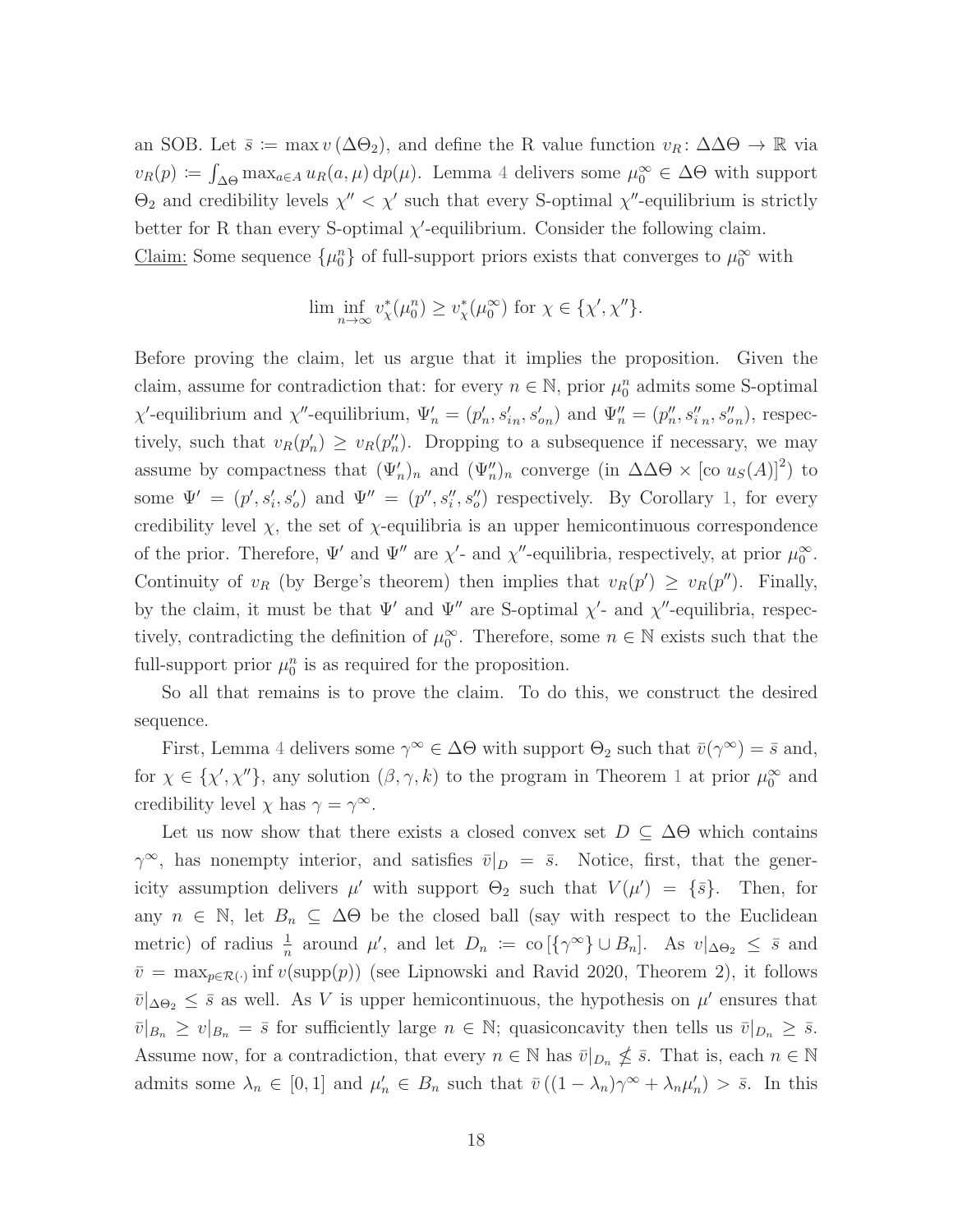case, each  $n \in \mathbb{N}$  has  $\bar{v}((1 - \lambda_n)\gamma^{\infty} + \lambda_n\mu'_n) \geq \hat{s} := \min[\bar{v}(\Delta\Theta) \cap (\bar{s}, \infty)]$  (observe  $\hat{s}$  is well-defined because  $|\bar{v}(\Delta\Theta)| < \infty$  due to the model being finite). Dropping to a subsequence, we get a strictly increasing sequence  $(n_\ell)_{\ell=1}^\infty$  of natural numbers such that (since  $[0, 1]$  is compact)  $\lambda_{n_\ell} \xrightarrow{\ell \to \infty} \lambda \in [0, 1]$  and  $\bar{v} \left( (1 - \lambda_{n_\ell}) \gamma^\infty + \lambda_{n_\ell} \mu'_{n_\ell} \right) \geq \hat{s}$  for every  $\ell \in \mathbb{N}$ . As  $\bar{v}$  is upper semicontinuous, this would imply that  $\bar{v}((1 - \lambda)\gamma^{\infty} + \lambda\mu') \geq \hat{s} > \bar{s}$ , contradicting the definition of  $\bar{s}$  and  $\mu'$ . Therefore, some  $D \in \{D_{n_{\ell}}\}_{\ell=1}^{\infty}$  is as desired.

In what follows, let  $\gamma_1 \in D$  be some interior element with full support. Then, for each  $n \in \mathbb{N}$ , define  $\mu_0^n \coloneqq \frac{n-1}{n}$  $\frac{-1}{n}\mu_0^{\infty}+\frac{1}{n}$  $\frac{1}{n}\gamma_1$ . We show that the sequence  $(\mu_0^n)_{n=1}^{\infty}$ —a sequence of full-support priors converging to  $\mu_0^{\infty}$ —is as desired. To that end, fix  $\chi \in {\{\chi',\chi''\}}$ and some  $(\beta, k) \in \Delta\Theta \times [0, 1]$  $(\beta, k) \in \Delta\Theta \times [0, 1]$  $(\beta, k) \in \Delta\Theta \times [0, 1]$  such that  $(\beta, \gamma^{\infty}, k)$  solves the program in Theorem 1 at prior  $\mu_0^{\infty}$ . Then, for any  $n \in \mathbb{N}$ , let:

$$
\epsilon_n := \frac{1}{n - (n-1)k} \in (0, 1],
$$
  
\n
$$
\gamma_n := (1 - \epsilon_n)\gamma^\infty + \epsilon_n \gamma_1 \in D,
$$
  
\n
$$
k_n := \frac{n-1}{n}k \in [0, k).
$$

Given these definitions,

$$
(1 - k_n)\gamma_n = \frac{1}{n} [n - (n - 1)k] \gamma_n
$$
  
=  $\frac{1}{n} \{ [n - (n - 1)k - 1] \gamma^{\infty} + \gamma_1 \}$   
=  $\frac{n-1}{n} (1 - k) \gamma^{\infty} + \frac{1}{n} \gamma_1$   
 $\ge \frac{n-1}{n} (1 - \chi) \mu_0^{\infty} + \frac{1}{n} \gamma_1 \ge (1 - \chi) \mu_0^n,$ 

and

$$
k_n \beta + (1 - k_n)\gamma_n = \frac{n-1}{n}k\beta + \frac{n-1}{n}(1 - k)\gamma^{\infty} + \frac{1}{n}\gamma_1
$$
  
=  $\frac{n-1}{n}\mu_0^{\infty} + \frac{1}{n}\gamma_1 = \mu_0^n$ .

Therefore,  $(\beta, \gamma_n, k_n)$  is  $\chi$ -feasible at prior  $\mu_0^n$ . As a result,

$$
v_{\chi}^{*}(\mu_{0}^{n}) \geq k_{n} \hat{v}_{\wedge \gamma_{n}}(\beta) + (1 - k_{n}) \bar{v}(\gamma_{n})
$$
  
=  $k_{n} \hat{v}_{\wedge \gamma}(\beta) + (1 - k_{n}) \bar{v}(\gamma)$  (since  $\bar{v}(\gamma_{n}) = u$ )  

$$
\xrightarrow{n \to \infty} k \hat{v}_{\wedge \gamma}(\beta) + (1 - k) \bar{v}(\gamma) = v_{\chi}^{*}(\mu_{0}^{\infty}).
$$

This proves the claim, and so too the proposition.

 $\Box$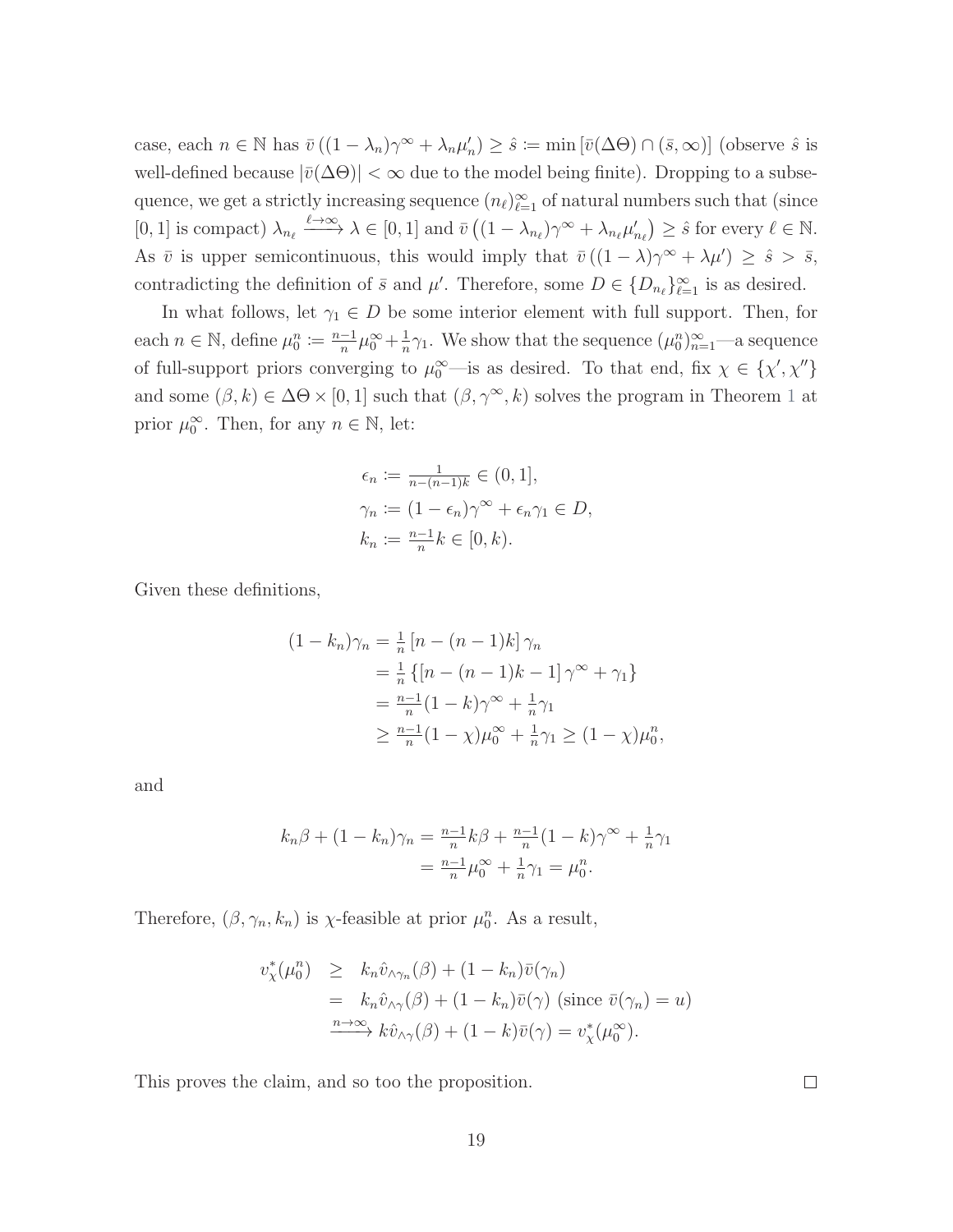## A.3 Collapse of Trust: Proof of Proposition [2](#page-28-0)

Proof. Let us establish a four-way equivalence between the three conditions in the proposition's statement and the following state-dependent-credibility analogue of condition (i):

(*i*)' Every  $\chi \in [0,1]^\Theta$  and full-support prior  $\mu_0$  have  $\lim_{\chi' \nearrow \chi} v_{\chi'}^*(\mu_0) = v_{\chi}^*(\mu_0)$ , where convergence of  $\chi'(\cdot) \to \chi(\cdot)$  is in the Euclidean topology on  $\mathbb{R}^{\Theta}$ .

Three of four implications are easy given Corollary [2.](#page-58-0) First,  $(i)'$  trivially implies  $(i)$ . Second  $(iii)$  implies  $(ii)$ , if there is no conflict, then [Lipnowski and Ravid](#page-45-1) [\(2020,](#page-45-1) Lemma 1) tells us that there is a 0-equilibrium with full information that generates sender value max  $v(\Delta\Theta) \geq v_1^*$ ; in particular,  $v_0^* = v_1^*$ . Third  $((ii)$  implies  $(i)$ , if  $v_0^* = v_1^*$ , then Corollary [2](#page-58-0) implies  $v_{\mathbf{x}}^*$  is constant in  $\mathbf{x}$ , ruling out a collapse of trust (even under state-dependent credibility). Below we show that any conflict whatsoever implies a collapse of trust, that is, a failure of  $(iii)$  implies a failure of  $(i)$ .

Suppose there is conflict; that is,  $\min_{\theta \in \Theta} v(\delta_{\theta}) < \max v(\Delta \Theta)$  or, equivalently,  $\min_{\theta \in \Theta} \bar{v}(\delta_{\theta}) < \max \bar{v}(\Delta \Theta)$ . Taking a positive affine transformation of  $u_S$ , we may assume without loss that min  $\bar{v}(\Delta\Theta) = 0$  and (since  $\bar{v}(\Delta\Theta) \subseteq u_S(A)$  is finite) min $[\bar{v}(\Delta\Theta)]$  ${0}$ ] = 1. The set  $D := \arg\min_{\mu \in \Delta \Theta} \bar{v}(\mu) = \bar{v}^{-1}(-\infty, 1)$  is then open and nonempty. We can then consider some full-support prior  $\mu_0 \in D$ . For any scalar  $\hat{\chi} \in [0,1]$ , let

$$
\Gamma(\hat{\chi}) := \left\{ (\beta, \gamma, k) \in \Delta\Theta \times (\Delta\Theta \setminus D) \times [0, 1] \colon k\beta + (1 - k)\gamma = \mu_0, \ (1 - k)\gamma \ge (1 - \hat{\chi})\mu_0 \right\},\
$$

and  $K(\hat{\chi})$  be its projection onto its last coordinate. As the correspondence  $\Gamma$  is upper hemicontinuous and increasing (with respect to set containment), K inherits the same properties. Next, notice that  $K(1) \ni 1$  (as  $\bar{v}$  is nonconstant by the hypothesis that a conflict exists, so that  $\Delta\Theta \neq D$ ) and  $K(0) = \varnothing$  (as  $\mu_0 \in D$ ). Therefore,  $\chi \coloneqq \min\{\hat{\chi} \in$  $[0, 1] : K(\hat{\chi}) \neq \emptyset$  exists and belongs to  $(0, 1]$ .

Given any scalar  $\chi' \in [0, \chi)$ , it must be that  $K(\chi') = \emptyset$ . That is, if  $\beta, \gamma \in \Delta \Theta$  and  $k \in [0,1]$  with  $k\beta + (1-k)\gamma = \mu_0$  and  $(1-k)\gamma \ge (1-\chi')\mu_0$ , then  $\gamma \in D$ . By Theorem [1,](#page-17-0) then,  $v_{\chi}^*(\mu_0) = \bar{v}(\mu_0) = 0$ . There is, however, some  $k \in K(\chi)$ . By Theorem [1](#page-17-0) and the definition of Γ, there is therefore a  $\chi$ -equilibrium generating ex-ante sender payoff of at least  $k \cdot 0 + (1 - k) \cdot 1 = (1 - k) \ge (1 - \chi)$ . If  $\chi < 1$ , a collapse of trust occurs at credibility level  $\chi$ .

The only remaining case is the case that  $\chi = 1$ . In this case, some  $\epsilon \in (0,1)$  and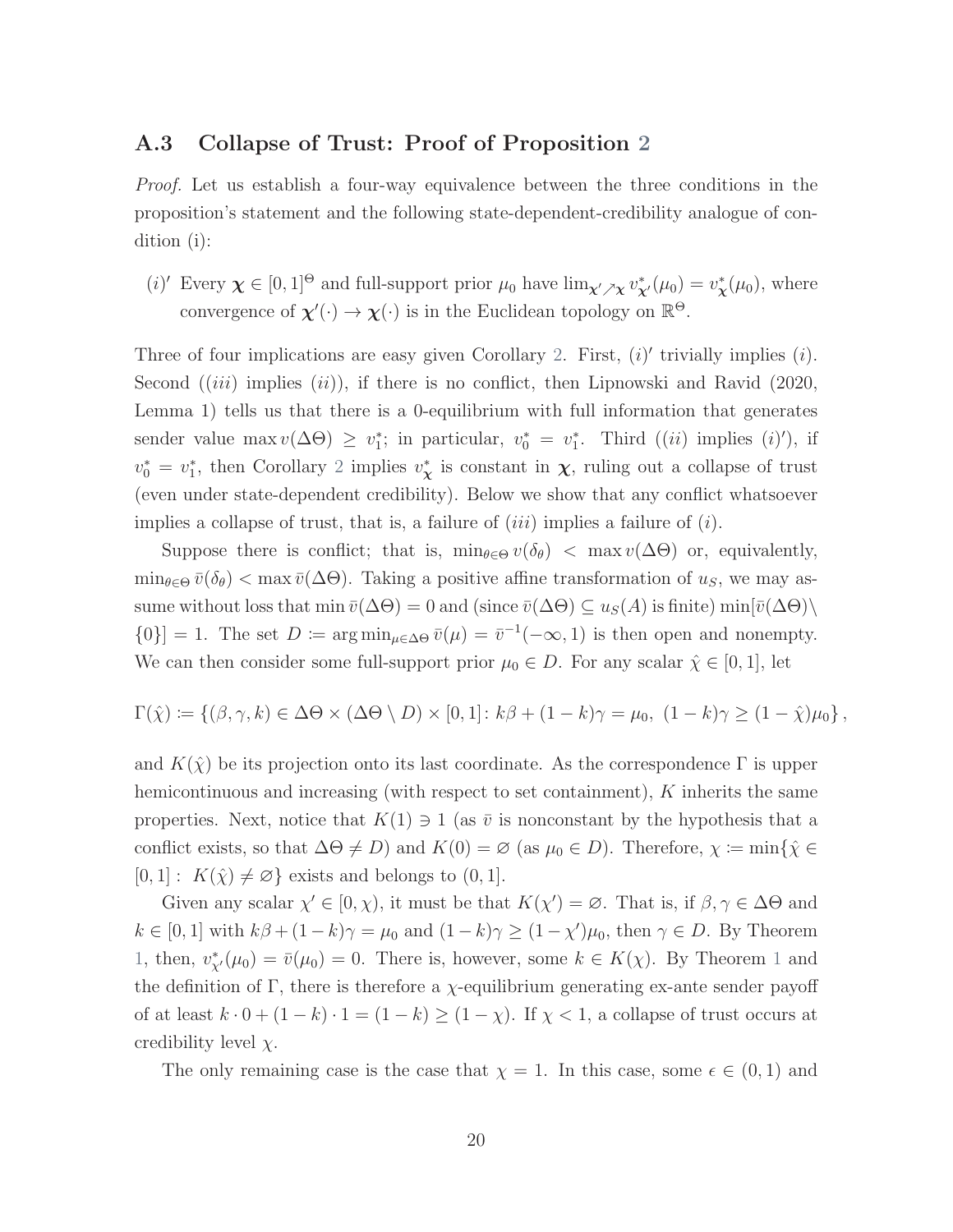$\mu \in \Delta\Theta \setminus D$  exist such that  $\epsilon \mu \leq \mu_0$ . Then

$$
v_{\chi}^*(\mu_0) \geq \epsilon \bar v(\mu) + (1-\epsilon) \bar v\left(\tfrac{\mu_0-\epsilon\mu}{1-\epsilon}\right) \geq \epsilon.
$$

So again, a collapse of trust occurs at credibility level  $\chi$ .

### A.4 Robustness: Proof of Proposition [3](#page-29-0)

Before proving the proposition, let us briefly observe that the proposition as stated is equivalent to the analogous statement for state-dependent credibility. Indeed, given Corollary [2,](#page-58-0) any prior  $\mu_0$  and state-dependent credibility  $\chi$  has  $v^*_{\chi}(\mu_0) \leq v^*_{\chi}(\mu_0) \leq$  $v_1^*(\mu_0)$  for  $\chi = \min_{\theta \in \Theta} \chi(\theta) \in [0,1]$ . It follows immediately that  $\lim_{\chi \nearrow 1} v_\chi^*(\mu_0) = v_1^*(\mu_0)$ if and only if  $\lim_{\chi \to 1} v^*_{\chi}(\mu_0) = v^*_{1}(\mu_0)$ , where convergence of  $\chi \to 1$  is in the Euclidean topology on  $\mathbb{R}^{\Theta}$ . That is, the stronger property of robustness of the commitment value to small state-dependent departures from perfect credibility is equivalent to that stated in the proposition.

We now proceed to proving the proposition for the case of state-independent credibility.

Proof. By [Lipnowski and Ravid](#page-45-1) [\(2020,](#page-45-1) Lemma 1 and Theorem 2), S gets the benefit of the doubt (i.e. every  $\theta \in \Theta$  is in the support of some member of  $\arg\max_{\mu \in \Delta \Theta} v(\mu)$ ) if and only if there is some full-support  $\gamma \in \Delta\Theta$  such that  $\bar{v}(\gamma) = \max v(\Delta\Theta)$ .

First, given a full-support prior  $\mu_0$ , suppose  $\gamma \in \Delta\Theta$  is full-support with  $\bar{v}(\gamma) =$ max  $v(\Delta\Theta)$ . It follows immediately that  $\hat{v}_{\wedge\gamma} = \hat{v} = v_1^*$ . Let  $r_0 \coloneqq \min_{\theta \in \Theta} \frac{\mu_0}{\gamma_i \theta}$  $\frac{\mu_0\{\theta\}}{\gamma\{\theta\}}\in(0,\infty)$ 

 $\Box$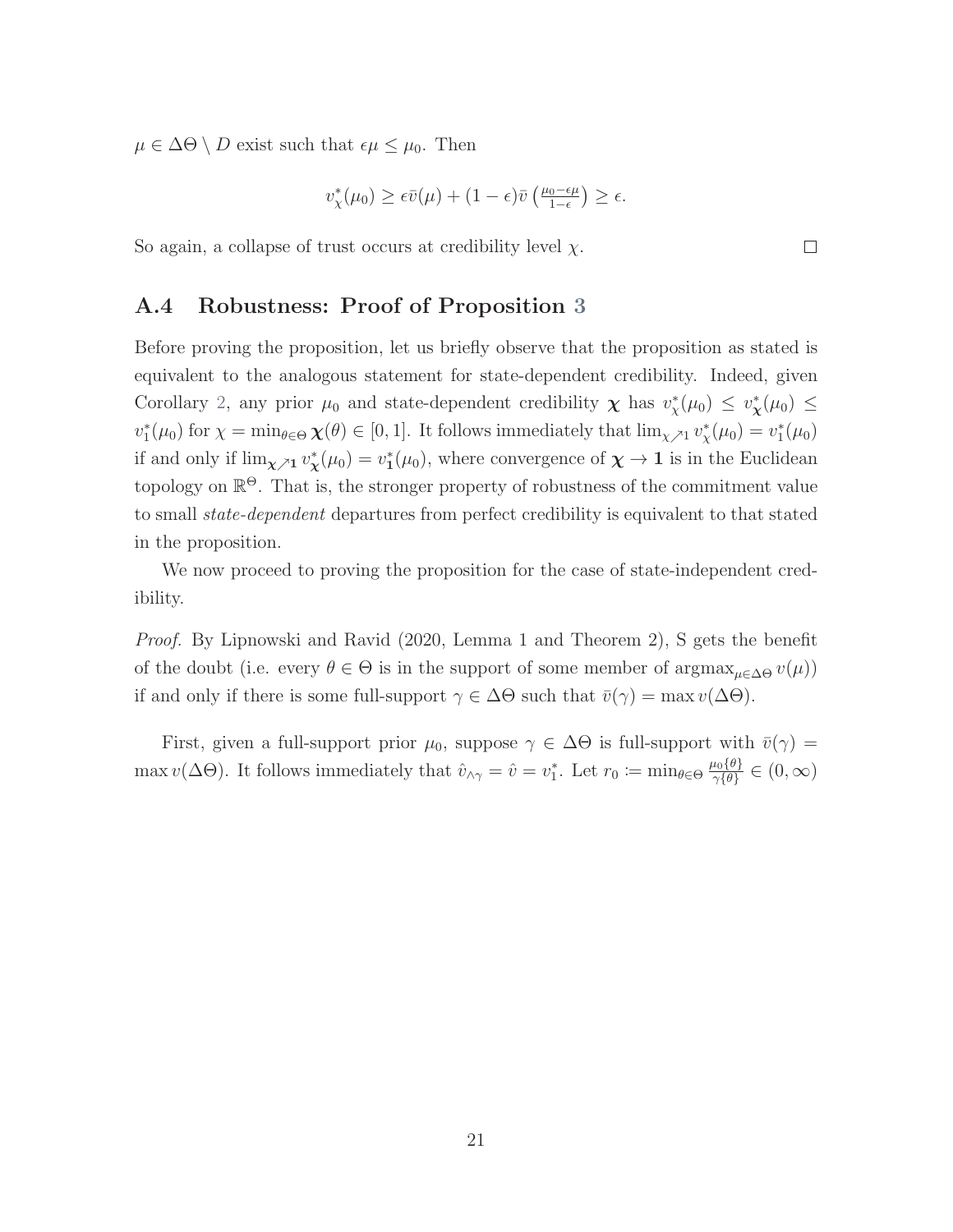and  $r_1 \coloneqq \max_{\theta \in \Theta} \frac{\mu_0 \{\theta\}}{\gamma \{\theta\}}$  $\frac{\mu_0(\theta)}{\gamma(\theta)} \in [r_0, \infty)$ . Then Theorem [1](#page-17-0) tells us that, for  $\chi \in \left[\frac{r_1-r_0}{r_1}\right]$  $\frac{-r_0}{r_1}, 1$ :

$$
v_{\chi}^{*}(\mu_{0}) \geq \sup_{\beta \in \Delta\Theta, k \in [0,1]} \left\{ kv_{1}^{*}(\beta) + (1-k)v(\gamma) \right\}
$$
  
s.t.  $k\beta + (1-k)\gamma = \mu_{0}, (1-k)\gamma \geq (1-\chi)\mu_{0}$   

$$
= \sup_{k \in [0,1]} \left\{ kv_{1}^{*}\left(\frac{\mu_{0}-(1-k)\gamma}{k}\right) + (1-k)v(\gamma) \right\}
$$
  
s.t.  $(1-\chi)\mu_{0} \leq (1-k)\gamma \leq \mu_{0}$   

$$
\geq \sup_{k \in [0,1]} \left\{ kv_{1}^{*}\left(\frac{\mu_{0}-(1-k)\gamma}{k}\right) + (1-k)v(\gamma) \right\}
$$
  
s.t.  $(1-\chi)r_{1} \leq (1-k) \leq r_{0}$   

$$
\geq \sup_{k \in [0,1]} \left\{ kv_{1}^{*}\left(\frac{\mu_{0}-(1-k)\gamma}{k}\right) + (1-k)v(\gamma) \right\}
$$
  
s.t.  $(1-\chi)r_{1} = (1-k)$   

$$
= [1 - (1-\chi)r_{1}]v_{1}^{*}\left(\frac{\mu_{0}-(1-\chi)r_{1}\gamma}{1-(1-\chi)r_{1}}\right) + (1-\chi)r_{1}v(\gamma).
$$

But notice that  $v_1^*$ , being a concave function on a finite-dimensional space, is continuous on the interior of its domain. Therefore,  $v_1^* \left( \frac{\mu_0 - (1 - \chi)r_1 \gamma_1}{1 - (1 - \chi)r_1} \right)$  $1-(1-\chi)r_1$  $\Big) \to v_1^*(\mu_0)$  as  $\chi \to 1$ , implying  $\liminf_{\chi \nearrow 1} v^*_{\chi}(\mu_0) \geq v^*_{1}(\mu_0)$ . Finally, monotonicity of  $\chi \mapsto v^*_{\chi}(\mu_0)$  implies  $v_{\chi}^*(\mu_0) \to v_1^*(\mu_0)$  as  $\chi \to 1$ . That is, persuasion is robust to limited commitment.

Conversely, suppose that S does not get the benefit of the doubt (which of course implies v is non-constant). Taking an affine transformation of  $u<sub>S</sub>$ , we may assume without loss that max  $v(\Delta\Theta) = 1$  and (since  $v(\Delta\Theta) \subseteq u_S(A)$  is finite) max $[\bar{v}(\Delta\Theta) \setminus$  ${1}$ ] = 0. Fix any full-support prior  $\mu_0$ , and consider any credibility level  $\chi \in [0,1)$ . For any  $\beta, \gamma \in \Delta\Theta$ ,  $k \in [0, 1]$  with  $k\beta + (1 - k)\gamma = \mu_0$  and  $(1 - k)\gamma \ge (1 - \chi)\mu_0$ , that S does not get the benefit of the doubt implies (say by [Lipnowski and Ravid](#page-45-1) [\(2020,](#page-45-1) Theorem [1](#page-17-0))) that  $\bar{v}(\gamma) \leq 0$ , and therefore that  $k\hat{v}_{\wedge \gamma}(\beta) + (1 - k)v(\gamma) \leq 0$ . Theorem 1 then implies that  $v_{\chi}^*(\mu_0) \leq 0$ .

Fix some full-support  $\mu_1 \in \Delta\Theta$  and some  $\gamma \in \Delta\Theta$  with  $v(\gamma) = 1$ . For any  $\epsilon \in (0, 1)$ , the prior  $\mu_{\epsilon} \coloneqq (1 - \epsilon)\gamma + \epsilon \mu_1$  has full support and satisfies

$$
v_1^*(\mu_{\epsilon}) \ge (1 - \epsilon)v(\gamma) + \epsilon v(\mu_1) \ge (1 - \epsilon) + \epsilon \cdot \min v(\Delta\Theta).
$$

For sufficiently small  $\epsilon$ , then,  $v_1^*(\mu_{\epsilon}) > 0$ . Persuasion is therefore not robust to limited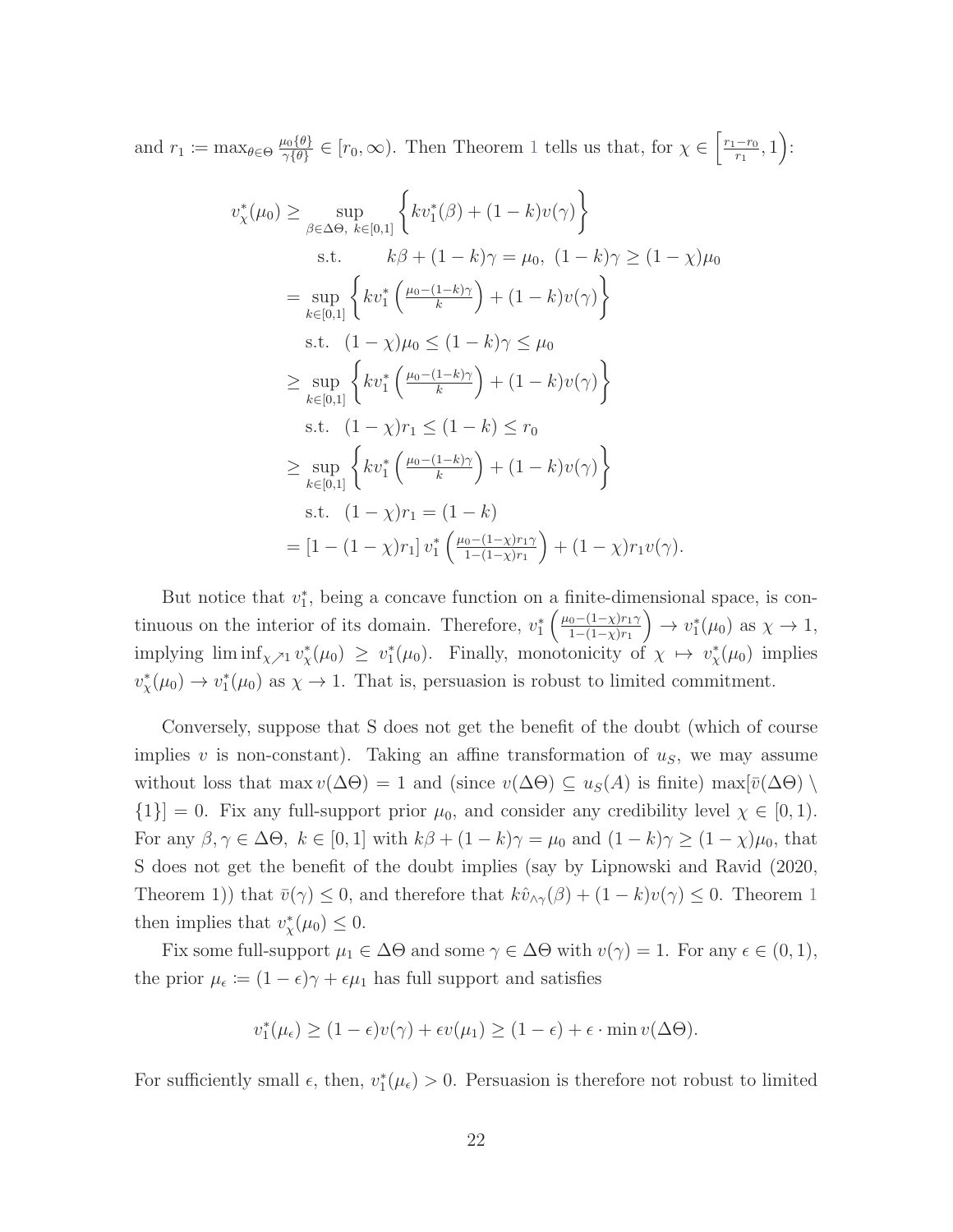commitment at prior  $\mu_{\epsilon}$ .

### A.5 Persuading the Public: Proofs from section [5](#page-31-0)

In this section, our approach is similar to Appendix [A.1:](#page-47-1) At a minimal notational cost, we prove all results for a more general model of state-dependent credibility (section [6.3\)](#page-36-0). The corresponding definitions are generalized in a straightforward way: The cutoff  $\bar{\theta}_{\chi}$  is the unique root of  $\theta \mapsto \int (\theta - \bar{\theta}_{\chi})(1 - \mathbf{1}_{[0,\bar{\theta}_{\chi})}\chi(\theta)) d\mu_{0}(\theta)$ , and the posterior mean distribution induced by the  $\bar{\theta}_{\chi}$ -upper-censorship pair is  $\bar{\mu}_{\chi} := 1_{[0,\bar{\theta}_{\chi})}\chi\mu_0 +$  $(1 - \chi \mu_0[0, \bar{\theta}_{\chi}) \partial_{\bar{\theta}_{\chi}}.$ 

#### A.5.1 Mathematical preliminaries

In this subsection, we document some notations and basic properties that are useful for the present case of  $\Theta = [0, 1]$ , with the sender's value depending only on the receiver's posterior expectation of the state. This environment is studied by [Gentzkow](#page-44-1) [and Kamenica](#page-44-1) [\(2016\)](#page-44-1) and others. Throughout the subsection, let  $\theta_0 := E\mu_0$  be the prior mean; let

$$
\mathcal{I} \coloneqq \{I : \mathbb{R}_+ \to \mathbb{R}_+ : I \text{ convex}, I(0) = 0, I|_{[1,\infty)} \text{ affine}\};
$$

let I' denote the right-hand-side derivative of I for any  $I \in \mathcal{I}$ ; and let

$$
\mathcal{I}(I) := \{ \hat{I} \in \mathcal{I} : I'(1) = \hat{I}'(1), I(1) = \hat{I}(1), \ \hat{I} \le I \}
$$

for any  $I \in \mathcal{I}$ .

As Fact [1](#page-69-0) below clarifies, members of  $\mathcal I$  are in natural bijective correspondence with measures over [0, 1], where a member of  $\mathcal I$  is derived from a measure by taking the running integral of its cumulative distribution function. Moreover, working with members of  $\mathcal{I}$ , rather than directly in terms of the measures they represent, is particularly convenient for reasoning about information. Indeed, if  $I \in \mathcal{I}$  represents a prior distribution over the state, then Fact [2](#page-70-0) implies members of the (geometrically interpretable) set  $\mathcal{I}(I) \subseteq \mathcal{I}$  correspond exactly to distributions over posterior expectations that can be implemented by some Blackwell experiment.

<span id="page-69-0"></span>Fact 1. Let  $M$  be the set of finite positive Borel measures on  $\Theta$ .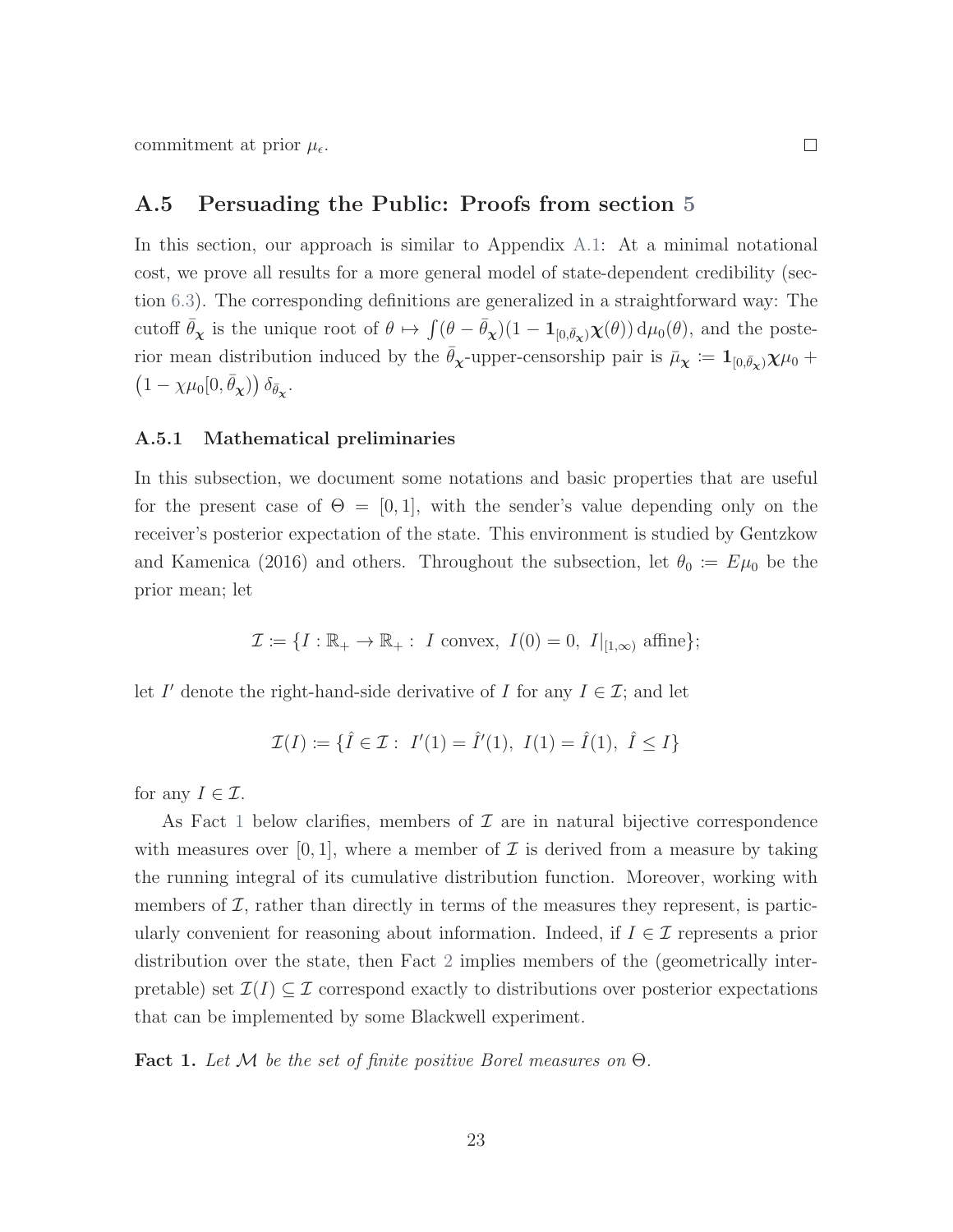- 1. For any  $\eta \in \mathcal{M}$ , the function  $I_{\eta}: \mathbb{R}_{+} \to \mathbb{R}_{+}$  given by  $\bar{\theta} \mapsto \int_{0}^{\bar{\theta}} \eta[0,\theta] d\theta$  is a member of  $\mathcal I$ .
- 2. For any  $I \in \mathcal{I}$ , the function I' is the CDF of some  $\eta \in \mathcal{M}$  such that  $I_{\eta} = I$ .
- 3. Any  $\eta \in \mathcal{M}$  has total mass  $I'_{\eta}(1)$  and, if  $\eta \in \Delta\Theta$ , has barycenter  $E\eta = 1 I_{\eta}(1)$ .

The proof of the above fact is immediate, invoking the fundamental theorem of calculus for the second point and integration by parts for the third.

<span id="page-70-0"></span>**Fact 2.** Given  $\mu, \hat{\mu} \in \Delta\Theta$ , the following are equivalent:

- 1.  $\hat{\mu} = p \circ E^{-1}$  for some  $p \in \mathcal{R}(\mu)$ .
- 2.  $\mu$  is a mean-preserving spread of  $\hat{\mu}$ .
- 3.  $I_{\hat{\mu}} \in \mathcal{I}(I_{\mu}).$

That the last two points are equivalent is immediate from the definition of a meanpreserving spread. Equivalence between these conditions and the first is as described in [Gentzkow and Kamenica](#page-44-1) [\(2016\)](#page-44-1). To apply their results, given  $\mu \in \Delta\Theta$ , notice that:

- A convex function  $I : [0,1] \to \mathbb{R}$  with  $I(\theta) \leq I_{\mu}(\theta)$  and  $I(\theta) \geq (\theta E\mu)_{+}$  for every  $\theta \in [0, 1]$  extends (by letting it take slope 1 on  $[1, \infty)$ ) to a member of  $\mathcal{I}(I_{\mu}).$
- Every element  $I \in \mathcal{I}(I_{\mu})$  has, for each  $\theta \in [0,1],$

$$
I(\theta) - (\theta - E\mu) = \int_{\theta}^{1} [1 - I'(\tilde{\theta})] d\tilde{\theta} \ge 0,
$$

so that  $I(\theta) \geq (\theta - E\mu)_{+} = \max\{I_{\mu}(1) - I'_{\mu}(1)(1 - \theta), 0\}.$ 

#### A.5.2 Characterizing S-optimal equilibrium

This section begins by constructing a class of perturbations to a given element of  $\mathcal{I}$ . Using these perturbations, we provide an elementary proof that upper-censorship is an optimal persuasion policy in the one-dimensional mean-measurable model when S's objective is convex-concave. We then establish uniqueness of  $\bar{\theta}_{\chi}$  satisfying (the state-dependent version of) ( $\theta^*$ [-IC\)](#page-34-1) and characterize  $I_{\bar{\mu}_{\chi}}$ . We conclude by proving (the state-dependent version of) Claim [1.](#page-34-0)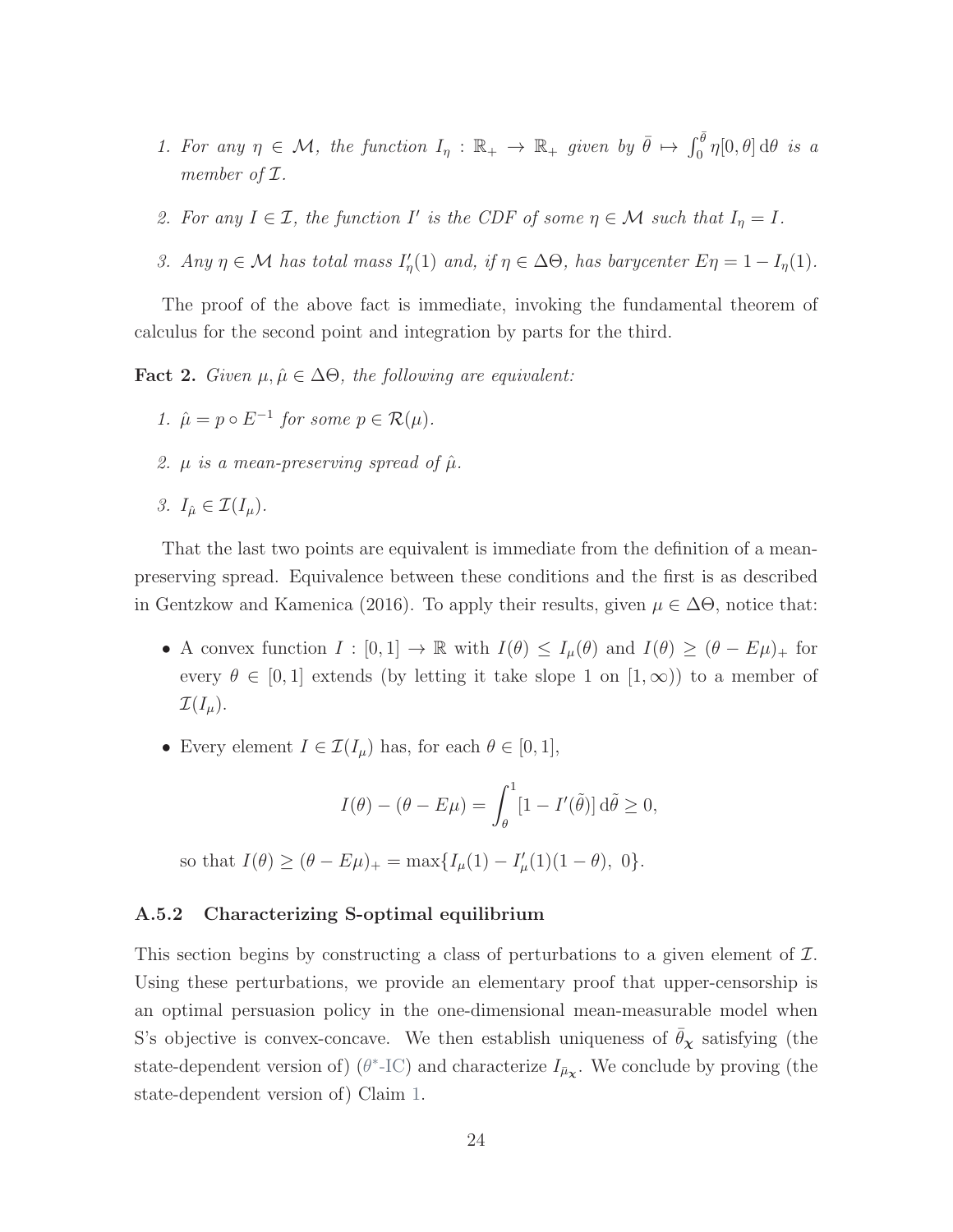**Lemma 5.** Suppose  $\overline{I} \in \mathcal{I}, I \in \mathcal{I}(\overline{I})$ , and  $\omega \in [0,1]$ . Then some  $\theta^* \in [0,\omega]$ ,  $\theta^{**} \in [\omega,1]$ , and  $I^* \in \mathcal{I}(\overline{I})$  exist such that:

- $I^* = \overline{I}$  on  $[0, \theta^*]$ ,  $I^*$  is affine on  $[\theta^*, \theta^{**}]$ , and  $I^{*'}(\theta) = 1$  on  $[\theta^{**}, \infty)$ ;
- $I^* I$  is nonnegative on  $[0, \omega]$  and nonpositive on  $[\omega, \infty)$ .

The proof of the lemma is constructive. While tedious to formally verify that the construction is as desired, it is intuitive to picture. We illustrate in Figure [8.](#page-72-0) Given the curves I and  $\overline{I}$ , we wish to construct the curve  $I^* \in \mathcal{I}(\overline{I})$ . In order to ensure that  $I^*$  has the required level and slope at  $\theta = 1$ , we will construct it to lie above the tangent line  $\theta \mapsto \theta - \theta_0$  of  $\overline{I}$  at 1. Now, consider positively sloped lines through the point  $(\omega, I(\omega))$ . Convexity of  $\overline{I}$  ensures that some such line lies everywhere below the graph of  $\overline{I}$ , whence continuity delivers such a line of shallowest slope. This line is necessarily tangent to  $\overline{I}$  somewhere to the left of  $\omega$ : this point will be our  $\theta^*$ . The same line intersects the tangent line  $\theta \mapsto \theta - \theta_0$  to the right of  $\omega$ : this will be our  $\theta^{**}$ . Finally, we construct  $I^*$  to coincide with upper bound function  $\overline{I}$  to the left of  $\theta^*$ , the  $\theta^*$  tangent line on  $[\theta^*, \theta^{**}]$ , and the 1 tangent line  $\theta \mapsto \theta - \theta_0$  to the right of  $\theta^{**}$ .

*Proof.* Let  $\Lambda := {\lambda \in [0, I'(\omega)] : I(\omega) - \lambda(\omega - \theta) \leq \overline{I}(\theta)$  for all  $\theta \in [0, \omega]}.$  The set  $\Lambda$  is closed because  $\overline{I}$  is continuous, and it contains  $I'(\omega)$  because  $I$  is convex and below  $\overline{I}$ . So let  $\lambda := \min \Lambda$ . Minimality of  $\lambda$ , together with the fact that the continuous function  $\theta \mapsto I(\omega) - \lambda(\omega - \theta) - \overline{I}(\theta) : [0, \omega] \to \mathbb{R}$  attains a maximum, implies some  $\theta^* \in [0, \omega]$ has  $I(\omega) - \lambda(\omega - \theta^*) = \overline{I}(\theta^*)$ . We can then construct the function

$$
I^* : \mathbb{R}_+ \to \mathbb{R}_+ \\
\theta \mapsto \begin{cases} \bar{I}(\theta) & : \ 0 \le \theta \le \theta^* \\ I(\omega) - \lambda(\omega - \theta) & : \ \theta^* \le \theta \le \omega \\ \max\{I(\omega) + \lambda(\theta - \omega), \ I(1) - I'(1)(1 - \theta)\} & : \ \omega \le \theta. \end{cases}
$$

Note, that I is convex implies  $I(\omega) + \lambda(\omega - \omega) \geq I(1) - (1 - \omega)I'(1)$ , which in particular ensures that  $I(\omega)$  is well-defined. That I is convex and  $\lambda \leq I'(\omega)$  implies  $I(\omega) + \lambda(1 - \lambda)$  $\omega$ ) ≤ I(1)-I'(1)(1-1). So some  $\theta^{**} \in [\omega, 1]$  has  $I^*(\theta) = I(\omega) + \lambda(\theta - \omega)$  for  $\theta \in [\omega, \theta^{**}]$ and equal to  $I(1) - I'(1)(1 - \theta)$  for  $\theta \in [\theta^{**}, \infty)$ , verifying the first bullet. Moreover, because  $\lambda \geq 0$  and  $I(1) - I'(1)(1 - \theta) \leq I(\theta) \leq \overline{I}(\theta)$  for each  $\theta \in [0, 1]$ , it follows by construction that  $I^* - I$  is nonpositive on  $[\omega, 1]$  and nonnegative on  $[0, \omega]$ .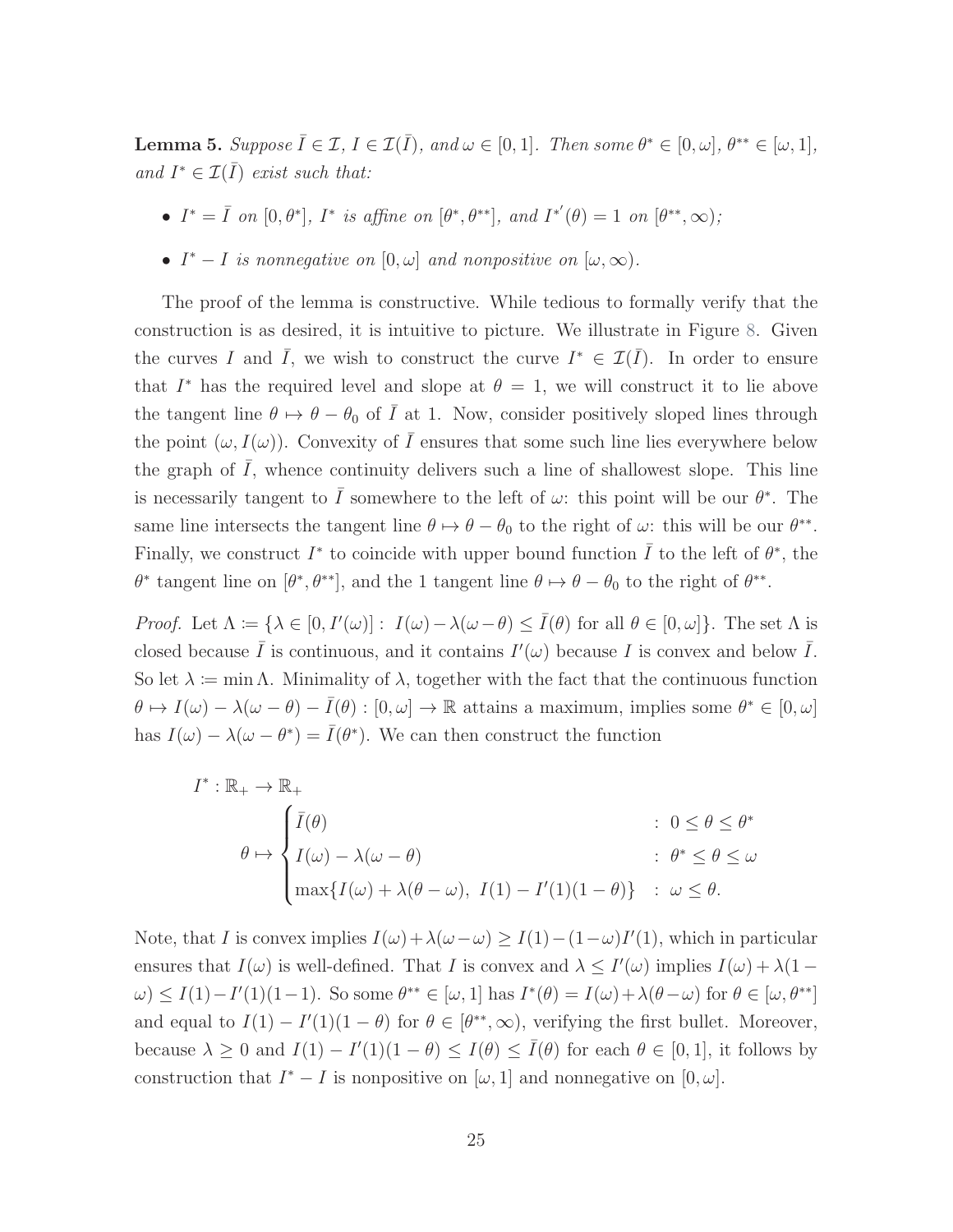

Figure 8: Construction of  $(\theta^*, \theta^{**}, I^*)$  in Lemma [5](#page-70-0)

All that remains is to show that  $I^* \in \mathcal{I}(\overline{I})$ . Letting  $\underline{I} : \mathbb{R}_+ \to \mathbb{R}_+$  be given by  $\underline{I}(\theta) \coloneqq \max \{ \overline{I}(1) - \overline{I}'(1)(1-\theta), 0 \},$  we need to check that  $\underline{I} \leq I^* \leq \overline{I}$  and  $I^*$  is convex.

On  $[0, \theta^*]$ , we have  $I^* = \overline{I} \geq \underline{I}$ . On  $[\theta^*, \omega]$ , we have shown that  $I^* \geq I \geq \underline{I}$ , and we know  $I^* \leq \overline{I}$  by the definition of  $\lambda$ . On  $[\omega, \infty)$ , we have shown that  $I^* \leq I \leq \overline{I}$ , and we have  $I^* \geq I$  by definition. So  $I \leq I^* \leq \overline{I}$  globally.

<span id="page-72-0"></span>Finally, we verify convexity. Because the two affine functions coincide at  $\theta^{**} \geq \theta^*$ , we know that  $I^*(\theta) = \max\{I(\omega) + \lambda(\theta - \omega), I(1) - (1 - \theta)I'(1)\}\$  for  $\theta \in [\theta^*, \infty)$ . A maximum of two affine functions,  $I^*|_{[\theta^*,\infty)}$  is convex. Moreover,  $I^*|_{[0,\theta^*]}$  is convex. Globally convexity then follows if  $I^*$  is subdifferentiable at  $\theta^*$ . But  $\lambda$  is a subdifferential of  $\overline{I} \geq I^*$  at  $\theta^*$ , and the two functions coincide at  $\theta^*$ . It is therefore a subdifferential for  $I^*$  at the same, as required.  $\Box$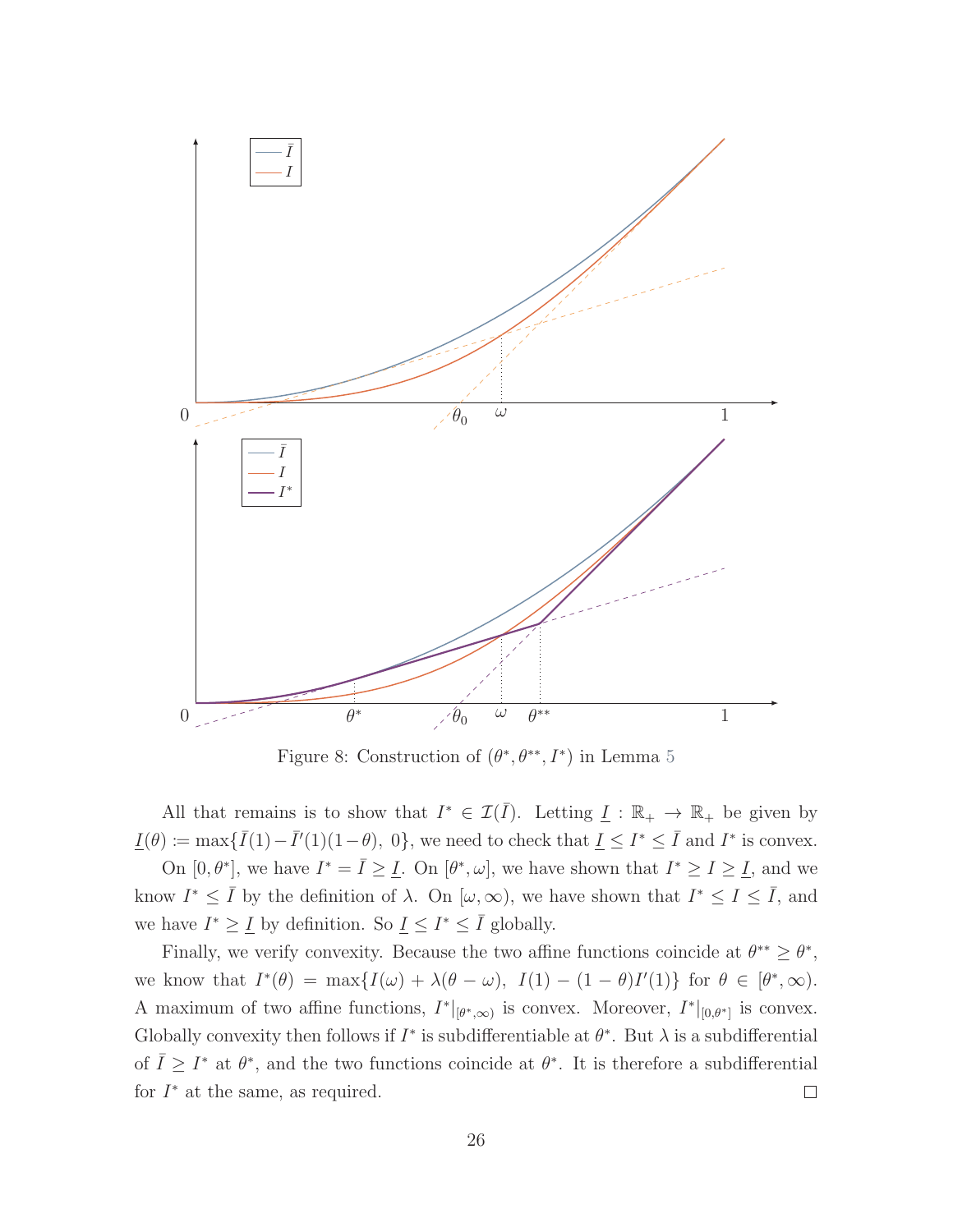**Lemma 6.** Suppose  $\tilde{H}: \Theta \to \mathbb{R}$  has  $\tilde{H}(\cdot) = \tilde{H}(0) + \int_0^{(\cdot)} \tilde{h}(\theta) d\theta$  for some  $\tilde{h}$  of bounded variation. Then, for any  $I, \hat{I} \in \mathcal{I}$  such that  $I(1) - \hat{I}(1) = I'(1) - \hat{I}'(1) = 0$ , we have

$$
\left[\tilde{H}(0)\hat{I}'(0) + \int_0^1 \tilde{H} \, \mathrm{d}\hat{I}'\right] - \left[\tilde{H}(0)I'(0) + \int_0^1 \tilde{H} \, \mathrm{d}I'\right] = \int_0^1 (\hat{I} - I) \, \mathrm{d}\tilde{h}.
$$

In particular, if  $\tilde{H}$  is piecewise convex-or-concave;  $\tilde{h}$  is a one-sided derivative of  $\tilde{H}$ ; and  $I, \hat{I} \in \mathcal{I}(\bar{I})$  for some  $\bar{I} \in \mathcal{I}$  with  $\bar{I}'(0) = 0$ ; then

$$
\int_0^1 \tilde{H} \, \mathrm{d}\hat{I}' - \int_0^1 \tilde{H} \, \mathrm{d}I' = \int_0^1 (\hat{I} - I) \, \mathrm{d}\tilde{h}.
$$

Proof. Given the first formula, the last sentence follows from the fact that a piecewise monotone function on [0, 1] has bounded variation, the definition of  $\mathcal{I}(\bar{I})$ , and the observation that  $I'(0) = \hat{I}'(0) = 0$  if  $0 \leq I, \hat{I} \leq \bar{I}$  and  $\bar{I}'(0) = 0$ . To see the first formula holds, observe integration by parts yields

$$
\begin{aligned}\n&\left[\tilde{H}(0)\hat{I}'(0) + \int_0^1 \tilde{H} \,d\hat{I}'\right] - \left[\tilde{H}(0)I'(0) + \int_0^1 \tilde{H} \,dI'\right] \\
&= \tilde{H}(0)(\hat{I} - I)'(0) + \int_0^1 \tilde{H} \,d(\hat{I} - I)' \\
&= \tilde{H}(0)(\hat{I} - I)'(0) + \left[(\hat{I} - I)'\tilde{H}\right]_0^1 - \int_0^1 (\hat{I} - I)' \,d\tilde{H} \\
&= -\int_0^1 (\hat{I} - I)'(\theta)\tilde{h}(\theta) \,d\theta \\
&= -\left[(\hat{I} - I)\tilde{h}\right]_0^1 + \int_0^1 (\hat{I} - I) \,d\tilde{h} \\
&= \int_0^1 (\hat{I} - I) \,d\tilde{h}.\n\end{aligned}
$$

 $\Box$ 

We now complete our elementary proof that upper censorship is an optimal persuasion rule for convex-concave objectives. Recall, for  $\theta^* \in [0,1]$  and  $\mu \in \Delta\Theta$ , a  $\theta^*$  upper censorship of  $\mu$  is

$$
\mathbf{1}_{[0,\theta^*)}\mu + \mu[\theta^*,1]\delta_{\mathbb{E}_\mu[\theta+\theta \ge \theta^*]} \in \Delta\Theta
$$

if  $\mu[\theta^*, 1] > 0$ , and simply  $\mu$  if  $\mu[\theta^*, 1] = 0$ .

<span id="page-73-0"></span>**Lemma 7.** Suppose  $\tilde{H}$  :  $\Theta \rightarrow \mathbb{R}$  is continuous, and  $\omega \in [0,1]$  is such that  $\tilde{H}$  is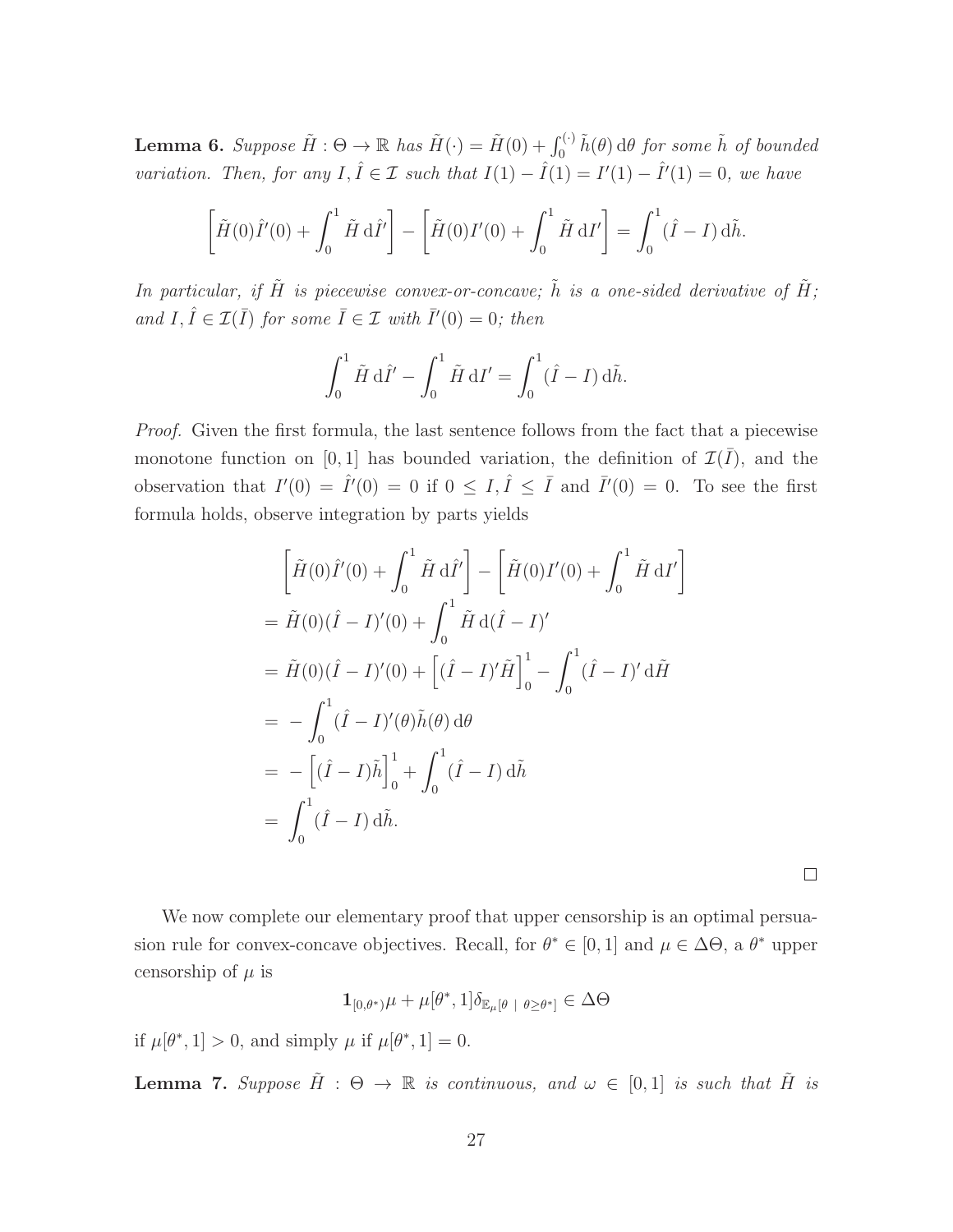(strictly) convex on  $[0, \omega]$  and (strictly) concave on  $[\omega, 1]$ . Then, if  $\bar{\mu} \in \Delta \Theta$  has no atoms < max supp(¯µ), some (every) solution to maxµ∈∆Θ: <sup>µ</sup>µ¯ R H˜ dµ is a θ <sup>∗</sup> upper censorship of  $\bar{\mu}$  for some  $\theta^* \in [0, \omega]$ . Moreover, if  $\bar{\mu}(\theta^*, 1] > 0$ , then  $\mathbb{E}_{\bar{\mu}}[\theta \mid \theta \geq \theta^*] \geq \omega$ ; hence, this  $\theta^*$  upper censorship puts probability 1 on  $[0, \theta^*] \cup [\omega, 1]$ .

*Proof.* Let  $\mu$  be a solution to the given program. Taking  $\overline{I} := I_{\overline{\mu}}$  and  $I := I_{\mu}$ , note that the conditions of Lemma [5](#page-70-0) are satisfied. Let  $I^* \in \mathcal{I}, \theta^* \in [0, \omega]$ , and  $\theta^{**} \in [\omega, 1]$  be as delivered by Lemma [5](#page-70-0) and  $\mu^* \in \Delta\Theta$  be such that  $I^* = I_{\mu^*}$ ; recall this  $\mu^* \preceq \bar{\mu}$ . Then, by Lemma [6](#page-72-0) (letting  $\tilde{h} \coloneqq \tilde{H}'$ ),

$$
\int_0^1 \tilde{H} \, \mathrm{d}\mu^* - \int_0^1 \tilde{H} \, \mathrm{d}\mu = \int_0^\omega (I^* - I) \, \mathrm{d}\tilde{h} + \int_\omega^1 (I - I^*) \, \mathrm{d}(-\tilde{h}).
$$

As  $\tilde{h}$  is (strictly) increasing on  $[0, \omega)$  and (strictly) decreasing on  $[\omega, 1]$ , it follows from the definition of  $I^*$  that  $\int_0^1 \tilde{H} d\mu^* \ge \int_0^1 \tilde{H} d\mu$ , (strictly so, given continuity of  $I^* - I$ , unless  $I = I^*$ ). Optimality of  $\mu$  then tells us that  $\mu^*$  is optimal (and equal to  $\mu$ ).

Now, let us establish that  $\mu^*$  is a  $\theta^*$  upper censorship of  $\bar{\mu}$ . First, that  $I^{*'}|_{[\theta^{**},\infty)}=1$ implies  $\mu^*(\theta^{**}, 1] = 0$ ; and that  $I^*|_{[\theta^*, \theta^{**}]}$  is affine implies  $\mu^*(\theta^*, \theta^{**}) = 0$ . Hence,  $[\theta^*, 1] \cap \text{supp}(\mu^*) \subseteq {\theta^*, \theta^{**}}$ . Further, because  $\bar{\mu} {\theta^*} = 0$  if  $\bar{\mu}(\theta^*, 1] > 0$  (by hypothesis), we have  $|[\theta^*, 1] \cap \text{supp}(\mu^*)| \leq 1$ . Also by construction,  $\mu^*[0, \theta] = \bar{\mu}[0, \theta]$  for every  $\theta \in$ [0, $\theta^*$ ). As these properties—which are clearly also satisfied by a  $\theta^*$  upper censorship of  $\bar{\mu}$ —characterize a unique distribution of any given mean,  $\mu^*$  is a  $\theta^*$  upper censorship of  $\bar{\mu}$ .

Finally, the "moreover" point follows from  $\theta^{**} \geq \omega$ , as guaranteed by Lemma [5,](#page-70-0) and the fact that  $[\theta^*, 1] \cap \text{supp}(\mu^*) \subseteq {\theta^*, \theta^{**}}$ .  $\Box$ 

Recall now our notational convention from section [6.3:](#page-36-0) Given a bounded and measurable  $f: \Theta \to \mathbb{R}$  and  $\mu \in \Delta \Theta$ , let  $f\mu$  denote the measure on  $\Theta$  given by  $f\mu(\hat{\Theta}) \coloneqq \int_{\hat{\Theta}} f \, \mathrm{d}\mu.$ 

<span id="page-74-0"></span>**Lemma 8.** A unique  $\bar{\theta}_{\chi} \in [0, 1]$  exists such that<sup>[39](#page-0-0)</sup>  $I_{\chi\mu_0}(\theta^*) = \int_0^{\theta^*} \chi\mu_0[0, \theta] d\theta$  is

$$
\begin{cases}\n> \theta^* - \theta_0 & \text{for } \theta^* \in [0, \bar{\theta}_\mathbf{X}) \\
= \theta^* - \theta_0 & \text{for } \theta^* = \bar{\theta}_\mathbf{X} \\
< \theta^* - \theta_0 & \text{for } \theta^* \in (\bar{\theta}_\mathbf{X}, 1].\n\end{cases}
$$

<sup>&</sup>lt;sup>39</sup>Integration by parts shows that this definition of  $\bar{\theta}_{\chi}$  is equivalent to that in Equation  $\theta^*$ [-IC.](#page-34-0)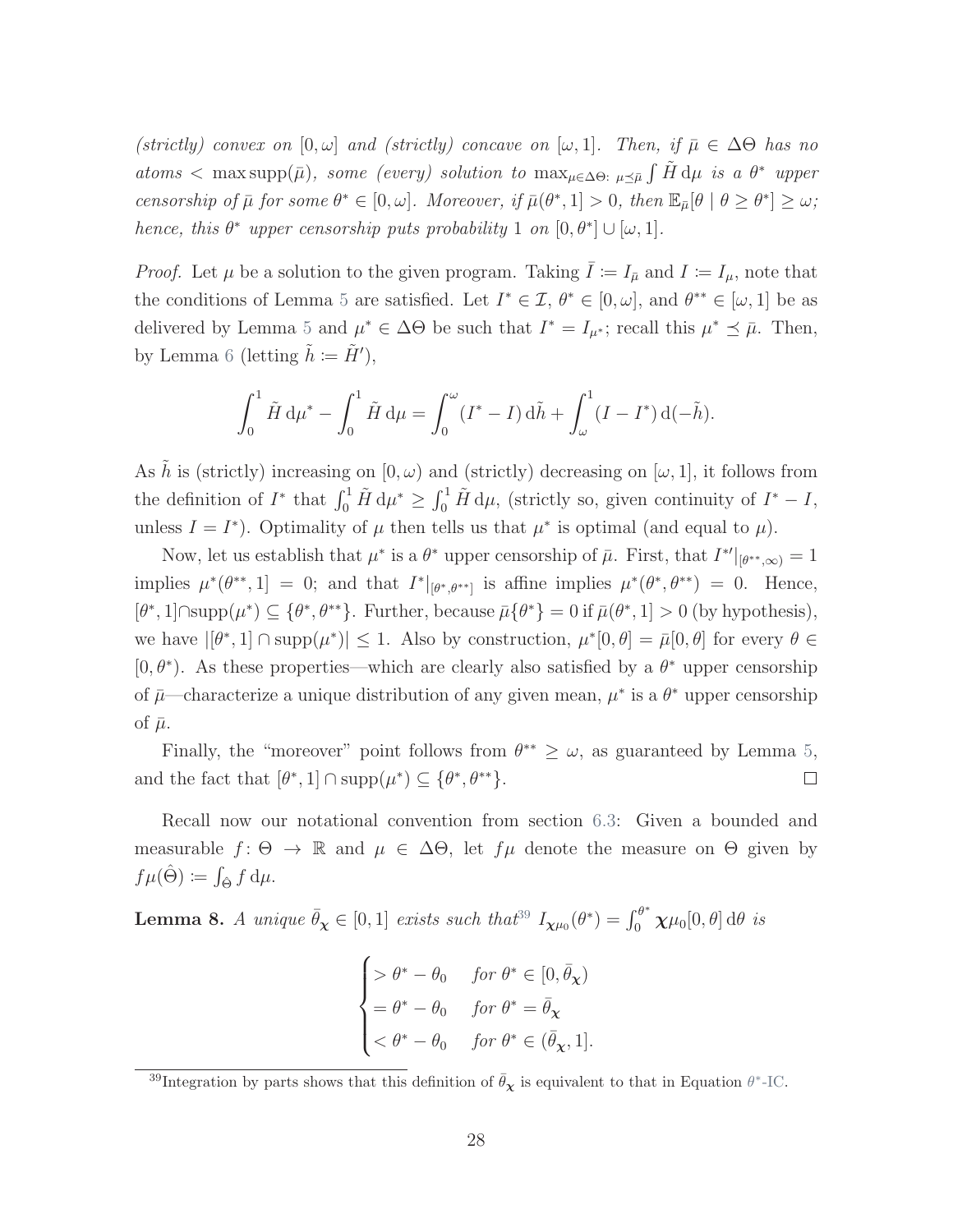Moreover,  $\bar{\theta}_{\chi} \geq \theta_0$  and, if credibility is imperfect,  $\bar{\theta}_{\chi} < 1$ .

Proof. Let  $\varphi(\theta^*) \coloneqq (\theta^* - \theta_0) - \int_0^{\theta^*} \chi \mu_0[0, \theta] d\theta = \int_0^{\theta^*}$  $\int_0^{\theta^*} (1 - \chi \mu_0[0, \theta]) d\theta - \theta_0$  for  $\theta^* \in$ Θ. Clearly,  $\varphi$  is continuous and strictly increasing. Next, observe that  $\varphi(\theta_0)$  =  $-\int_0^{\theta_0} \chi \mu_0[0,\theta] d\theta \leq 0$ , and

$$
\varphi(1) = (1 - \theta_0) - \int_0^1 \chi \mu_0[0, \theta] d\theta = I_{\mu_0}(1) - I_{\chi \mu_0}(1) = I_{(1 - \chi)\mu_0}(1) \ge 0,
$$

with the last inequality being strict unless credibility is perfect (that is, unless  $\mu_0\{\chi =$  $1$ } = 1). The result then follows from the intermediate value theorem.  $\Box$ 

In what follows, recall the mean distribution  $\bar{\mu}_{\chi}$  as defined for state-independent credibility  $\chi = \chi$  in section [5,](#page-31-0) and defined analogously for the general case in section [6.3.](#page-36-0)

<span id="page-75-0"></span>**Lemma 9.** For any  $\theta \in [0, 1]$ , we have

$$
I_{\bar{\mu}_{\mathbf{X}}}(\theta) = \max\{I_{\mathbf{X}^{\mu_0}}(\theta), \ \theta - \theta_0\} = \begin{cases} I_{\mathbf{X}^{\mu_0}}(\theta) & \colon \ \theta \leq \bar{\theta}_{\mathbf{X}} \\ \theta - \theta_0 & \colon \ \theta \geq \bar{\theta}_{\mathbf{X}}.\end{cases}
$$

Moreover,  $E\bar{\mu}_{\chi}=\theta_0$ .

*Proof.* That  $I_{\bar{\mu}_{\chi}}$  coincides with  $I_{\chi\mu_0}$  on  $[0,\bar{\theta}_{\chi}]$  and has derivative 1 on  $(\bar{\theta}_{\chi},1]$  follows directly from the definition of  $\bar{\mu}_{\chi}$ . Noting that  $I_{\chi\mu_0}(\bar{\theta}_{\chi}) = \bar{\theta}_{\chi} - \theta_0$  by Lemma [8,](#page-74-0) it follows that  $I_{\bar{\mu}_{\mathbf{X}}}(\theta) = \theta - \theta_0$  for  $\theta \in [\bar{\theta}_{\mathbf{X}}, 1].$ 

Next, recall that  $I_{\chi\mu_0}(\theta) - (\theta - \theta_0)$  is nonnegative for  $\theta \in [0, \bar{\theta}_\chi]$  and nonpositive for  $\theta \in [\bar{\theta}_{\chi}, 1]$  by Lemma [8.](#page-74-0) Consequently,  $I_{\bar{\mu}_{\chi}}(\theta) = \max\{I_{\chi\mu_0}(\theta), \ \theta - \theta_0\}$  for every  $\theta \in [0,1].$ 

Finally,  $E\bar{\mu}_{\chi} = 1 - I_{\bar{\mu}_{\chi}}(1) = \theta_0$ .  $\Box$ 

We now prove the following generalization of Claim [1](#page-34-1) to the case of state-dependent credibility:

Claim 1<sup>\*</sup>. Some  $\theta^* \in [0, \bar{\theta}_{\chi}]$  exists such that the  $\theta^*$  upper censorship of  $\bar{\mu}_{\chi}$ , denoted by  $\mu_{\mathbf{x},\theta^*}$ , satisfies

$$
v_{\mathbf{\chi}}^*(\mu_0) = \hat{v}(\bar{\mu}_{\mathbf{\chi}}) = \int H(\cdot) \, \mathrm{d}\mu_{\mathbf{\chi},\theta^*}.
$$

Moreover, the corresponding  $\theta^*$ -upper-censorship pair is an S-optimal  $\chi$ -equilibrium that induces  $\mu_{\mathbf{X},\theta^*}$  as its posterior mean distribution.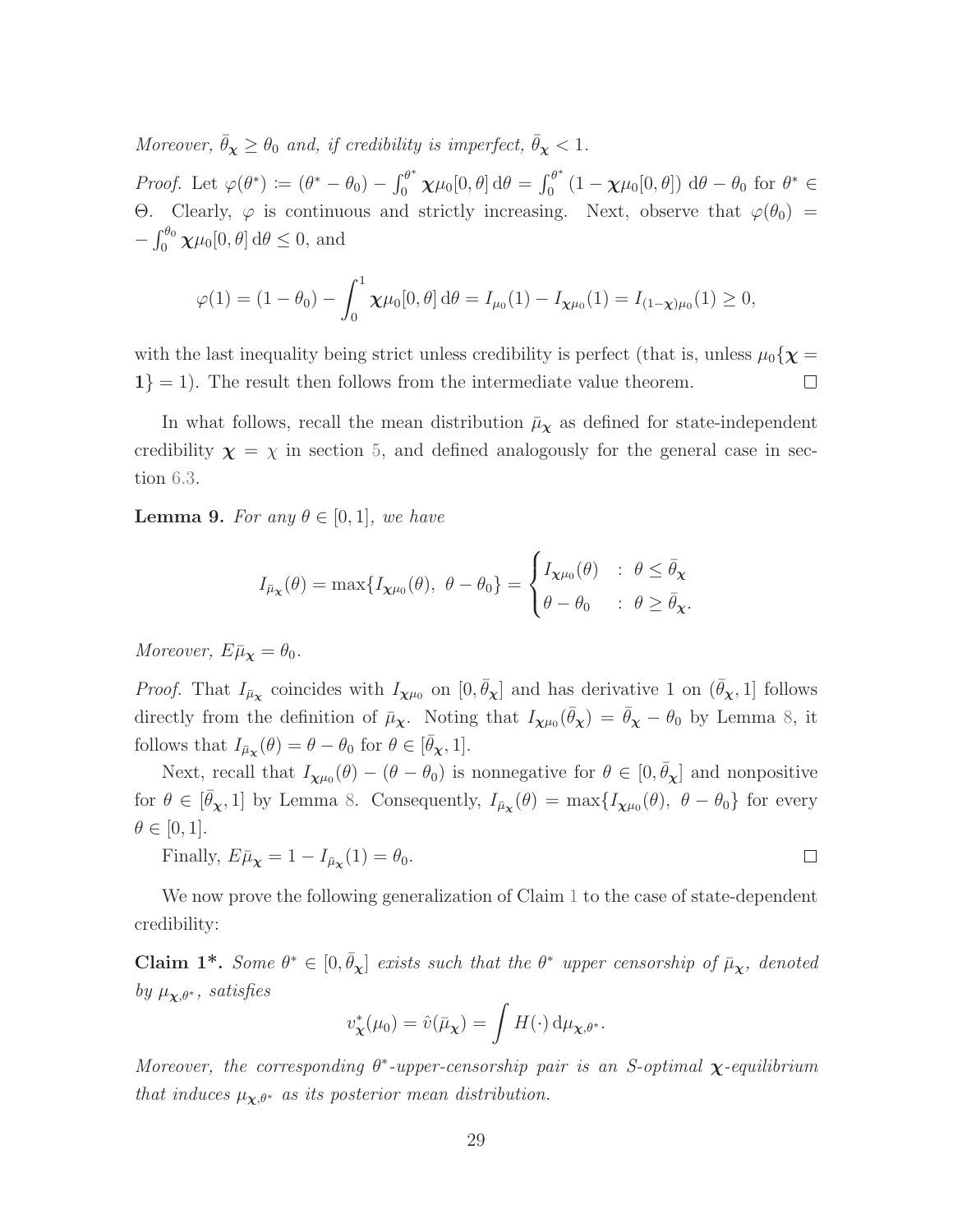*Proof.* First, we show that  $\hat{v}(\bar{\mu}_{\chi}) = \max_{\theta^* \in [0,\bar{\theta}_{\chi}]} \int H d\mu_{\chi,\theta^*}$ , and that the maximum on the RHS is attained. By Lemma [7,](#page-73-0) some  $\theta^* \in [0, \omega]$  exists such that  $\hat{v}(\bar{\mu}_{\chi}) = \int H d\mu_{\chi,\theta^*}$ . As  $\bar{\mu}_{\chi}[0, \bar{\theta}_{\chi}] = 1$ , we have  $\mu_{\chi,\theta} = \mu_{\chi,\bar{\theta}_{\chi}}$  for every  $\theta \in [\bar{\theta}_{\chi}, 1]$ ; so we may without loss take  $\theta^* \leq \bar{\theta}_{\chi}$ . Furthermore, since

$$
\int H \, \mathrm{d}\mu_{\mathbf{X},\theta^*} = \hat{v}(\bar{\mu}_{\mathbf{X}}) = \max_{\mu \le \bar{\mu}_{\mathbf{X}}} \int H \, \mathrm{d}\mu \ge \int H \, \mathrm{d}\mu_{\mathbf{X},\theta}
$$

for every  $\theta \in [0, \bar{\theta}_{\chi}]$ , the maximum is attained.

Next, given  $\theta^* \in [0, \bar{\theta}_\chi]$ , we exhibit an equilibrium in which S communicates via a  $\theta^*$ upper-censorship pair, and observe that this induces S value  $\int H d\mu_{\chi,\theta^*}$ —in particular showing  $\int H d\mu_{\chi,\theta^*} \leq v^*_{\chi}(\mu_0)$ . To that end, define the belief map  $\pi : M \to \Delta\Theta$  via

$$
\pi(m) = \begin{cases} \delta_m & : m \in [0, \theta^*) \\ \gamma & : \text{otherwise,} \end{cases}
$$

where  $\gamma \coloneqq \frac{[1-\chi\mathbf{1}_{[0,\theta^*)}]\mu_0}{1-\chi\mu_0[0,\theta^*)}$  $\frac{1-\chi\mathbf{1}_{[0,\theta^*)}\mu_0}{1-\chi\mu_0[0,\theta^*)}$  (with  $\gamma \coloneqq \delta_1$  if  $\chi\mu_0[0,\theta^*)=1$ )—that is,  $\gamma$  is R's posterior belief upon hearing message 1 given a  $\theta^*$ -upper-censorship pair. Then let R behavior be given by  $\alpha := H \circ E \circ \pi$ . The Bayesian property is now straightforward, and the R incentive condition holds by construction. To verify that this is a  $\chi$ -equilibrium, then, we need only check that S behavior is optimal under influenced reporting. As the set of interim own-payoffs S can induce with some message is  $\{H(\theta): \theta \in [0, \theta^*) \text{ or } \theta = E\gamma\}$ , and H is strictly increasing on [0, 1], it remains to see that  $E\gamma \geq \theta^*$ , that is, that Equation  $\theta^*$ -[IC](#page-34-0) is satisfied. This property follows directly from  $\theta^* \leq \bar{\theta}_{\chi}$  given Lemma [8,](#page-74-0) delivering S incentive compatibility. To show this equilibrium generates the required payoff, it suffices to show that the induced distribution  $\mu$  of posterior means is equal to  $\mu_{\chi,\theta^*}$ . For any  $\theta \in [0, \theta^*),$  notice that

$$
\mu[0,\theta) = \int_0^{\theta} \chi \,d\mu_0 = \bar{\mu}_{\chi}[0,\theta) = \mu_{\chi,\theta^*}[0,\theta).
$$

Moreover,  $|[\theta^*, 1] \cap \text{supp}(\mu)| = 1 = |[\theta^*, 1] \cap \text{supp}(\mu_{\chi, \theta^*})|$ . Equality then follows from equality of their means (Lemma [9\)](#page-75-0).

Finally, we show that  $v^*_{\mathbf{x}}(\mu_0) \leq \hat{v}(\bar{\mu}_{\mathbf{x}})$ . To that end, let  $(\beta, \gamma, k)$  solve the program of Theorem [1](#page-17-0) – and, without loss, say  $\beta = \mu_0$  if  $k = 0$ . Let  $\omega := \omega^* \wedge E\gamma$ , and see that  $H(E\gamma) \wedge H$  is continuous, convex on  $[0, \omega]$ , and concave on  $[\omega, 1]$ . Therefore, by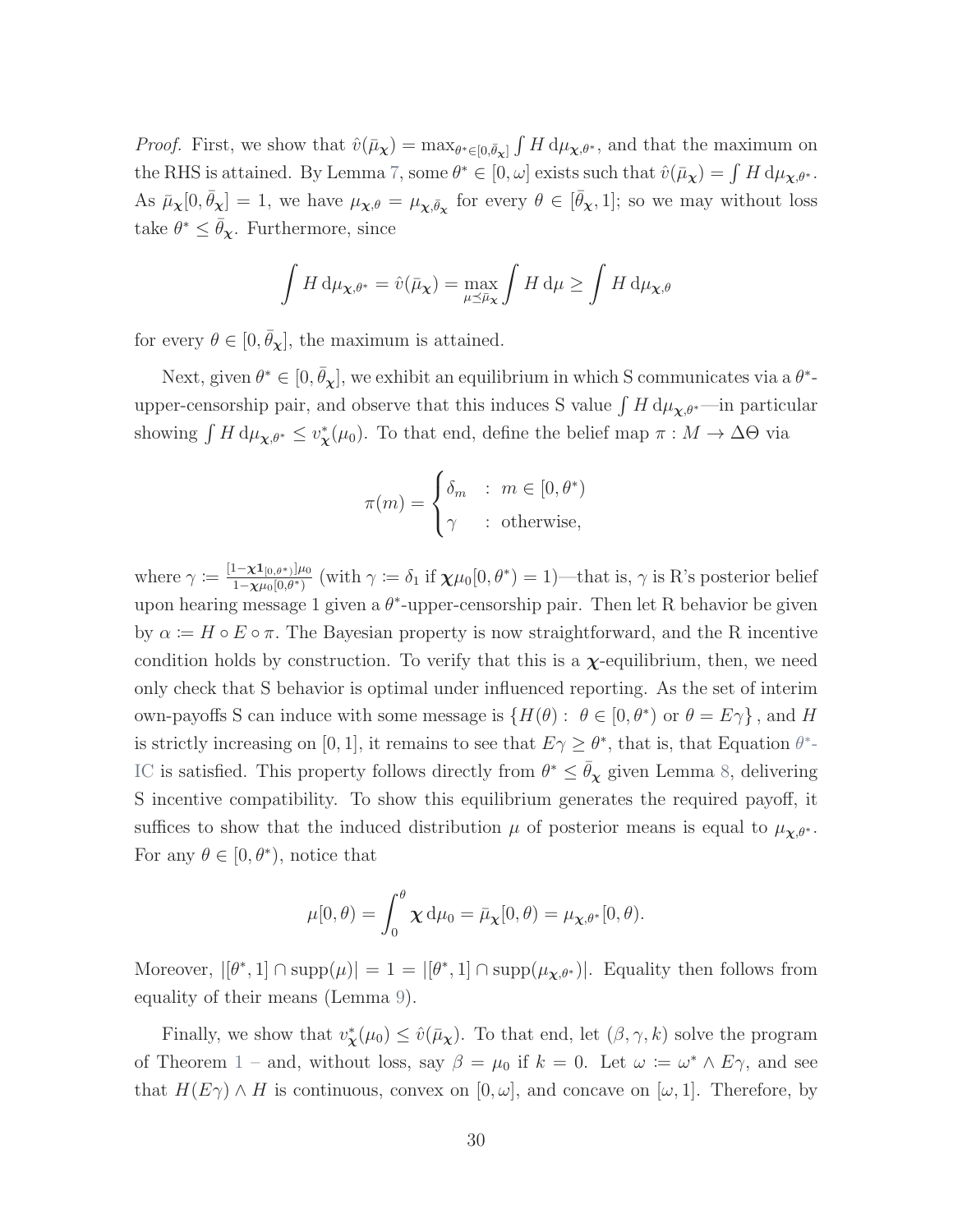Lemma [7,](#page-73-0) there is some  $\theta^* \in [0, \omega]$  such that the  $\theta^*$  upper censorship of  $\beta$  belongs to  $\operatorname{argmax}_{\hat{\beta} \preceq \beta} \int H(E\gamma) \wedge H d\hat{\beta}$ . Let  $\lambda := \beta[0, \theta^*) \in [0, 1], \eta := \frac{\mathbf{1}_{[\theta^*,1]}\beta}{1-\lambda}$  $\frac{1}{(1-\lambda)^{\alpha}} \in \Delta \Theta$ ,  $\hat{\gamma} \coloneqq$  $\frac{(1-k)\gamma+(1-\lambda)\bar{k}\eta}{1-\lambda k} \in \Delta\Theta$ , and  $\hat{\beta} := \frac{\mathbf{1}_{[0,\theta^*)}\beta}{\lambda}$  $\frac{\partial^*}{\partial \lambda} \in \Delta \Theta$ <sup>[40](#page-0-0)</sup> Two observations will enable us to bound S payoffs across all equilibria. First, as a monotone transformation of an affine functional,  $v = H \circ E$  is quasiconcave, implying  $\bar{v} = v$ . Second, Lemma [7](#page-73-0) tells us  $E\eta \geq \omega$ , so that  $H(E\gamma) \wedge H$  is concave on  $\text{co}\{E\gamma, E\eta\}$ . Now, observe that

$$
v_{\chi}^{*}(\mu_{0}) = k\hat{v}_{\wedge\gamma}(\beta) + (1 - k)\bar{v}(\gamma)
$$
  
\n
$$
= k \int H(E\gamma) \wedge H d \left[ \mathbf{1}_{[0,\theta^{*})} \beta + (1 - \lambda) \delta_{E\eta} \right] + (1 - k)H(E\gamma)
$$
  
\n
$$
= k \left[ \lambda \int H d\hat{\beta} + (1 - \lambda)H(E\gamma) \wedge H(E\eta) \right] + (1 - k)H(E\gamma) \wedge H(E\gamma)
$$
  
\n
$$
\leq k \lambda \int H d\hat{\beta} + (1 - k\lambda)H(E\gamma) \wedge H(E\hat{\gamma})
$$
  
\n
$$
\leq \int H d \left[ k \lambda \hat{\beta} + (1 - \lambda k) \delta_{E\hat{\gamma}} \right]
$$
  
\n
$$
\leq \hat{v} \left( k \lambda \hat{\beta} + (1 - \lambda k) \delta_{E\hat{\gamma}} \right).
$$

Letting  $\hat{\mu} := k\lambda\hat{\beta} + (1 - \lambda k)\delta_{E\hat{\gamma}}$ , the payoff ranking (and so too the claim) will follow if we show that  $\hat{\mu} \preceq \bar{\mu}_{\chi}$ . As (appealing to Lemma [9\)](#page-75-0)  $E\bar{\mu}_{\chi} = \theta_0 = E\hat{\mu}$ , it suffices to show that  $I_{\hat{\mu}} \leq I_{\bar{\mu}_{\chi}}$ .

For  $\theta \in [0, E\hat{\gamma}$ , we have  $\delta_{E\hat{\gamma}}[0, \theta] = 0$ . Therefore, over the interval  $[0, E\hat{\gamma}]$ , we have

$$
I_{\hat{\mu}} = I_{\lambda k \hat{\beta}} + (1 - \lambda k)I_{\delta_{E\hat{\gamma}}} = I_{\lambda k \hat{\beta}} \leq I_{k\beta} = I_{\mu_0} - I_{(1-k)\gamma} \leq I_{\mu_0} - I_{(1-\chi)\mu_0} = I_{\chi\mu_0}.
$$

Now, as  $I_{\hat{\mu}}(1) = 1 - \theta_0$  and (since  $E\hat{\gamma} \ge \theta_0$ ) we have  $I'_{\hat{\mu}}|_{(E\hat{\gamma},1)} = 1$ , we know  $I_{\hat{\mu}}(\theta) =$  $\theta - \theta_0$  for  $\theta \in [E\hat{\gamma}, 1]$ . In particular, we learn that  $I_{\hat{\mu}}(\theta) \leq \max\{I_{\chi\mu_0}(\theta), \theta - \theta_0\}$  for  $\theta \in [0, E\hat{\gamma}] \cup [E\hat{\gamma}, 1]$ . Lemma [9](#page-75-0) then tells us that  $I_{\hat{\mu}} \leq I_{\bar{\mu}_{\chi}}$ .  $\Box$ 

#### A.5.3 Comparative Statics

Now, we prove Claim [2.](#page-38-0) In fact, because the proof applies without change, we prove a slightly stronger result, providing comparative statics results in the credibility function and the prior, holding the prior mean fixed. Specifically, given two pairs of parameters  $\langle \mu_0, \chi \rangle$  and  $\langle \tilde{\mu}_0, \tilde{\chi} \rangle$  such that  $E\mu_0 = E\tilde{\mu}_0 = \theta_0$ , we show that  $v^*_{\chi}(\mu_0) \geq v^*_{\tilde{\chi}}(\tilde{\mu}_0)$  if and

 $40$ In case any of the described objects is defined by an expression with a zero denominator, we define it as follows:  $\eta := \delta_1$  if  $\lambda = 1$ ,  $\hat{\gamma} := \delta_1$  if  $\lambda k = 1$ , and  $\hat{\beta} := \delta_0$  if  $\lambda = 0$ .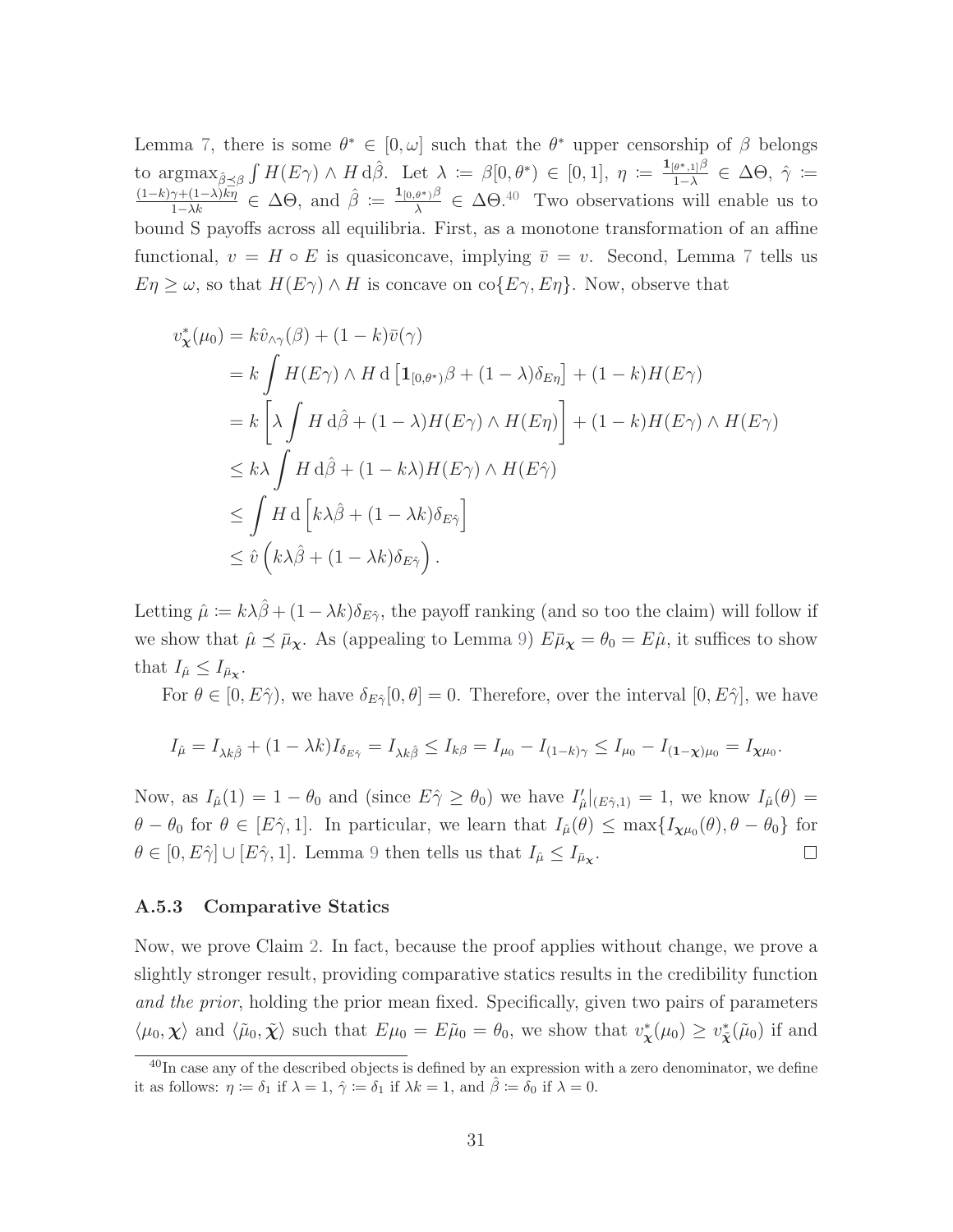only if  $\bar{\mu}_{\mathbf{x}} \succeq \bar{\tilde{\mu}}_{\tilde{\mathbf{x}}}$ .

Proof. Appealing to Claim [1](#page-34-1) and Lemma [6,](#page-72-0)

$$
v_{\mathbf{x}}^*(\mu_0) - v_{\tilde{\mathbf{x}}}^*(\tilde{\mu}_0) = \hat{v}(\bar{\mu}_{\mathbf{x}}) - \hat{v}(\bar{\tilde{\mu}}_{\tilde{\mathbf{x}}})
$$
  
\n
$$
= \max_{I \in \mathcal{I}(I_{\tilde{\mu}_{\mathbf{x}}})} \left[ H(0)I'(0) + \int_0^1 H \, \mathrm{d}I' \right] - \max_{\tilde{I} \in \mathcal{I}(I_{\tilde{\mu}_{\tilde{\mathbf{x}}}})} \left[ H(0)\tilde{I}'(0) + \int_0^1 H \, \mathrm{d}\tilde{I}' \right]
$$
  
\n
$$
= \max_{I \in \mathcal{I}(I_{\tilde{\mu}_{\mathbf{x}}})} \int_0^1 H \, \mathrm{d}I' - \max_{\tilde{I} \in \mathcal{I}(I_{\tilde{\mu}_{\tilde{\mathbf{x}}}})} \int_0^1 H \, \mathrm{d}\tilde{I}'
$$
  
\n
$$
= \max_{I \in \mathcal{I}(I_{\mu_{\mathbf{x}}})} \int_0^1 I \, \mathrm{d}h - \max_{\tilde{I} \in \mathcal{I}(I_{\tilde{\mu}_{\tilde{\mathbf{x}}})}} \int_0^1 \tilde{I} \, \mathrm{d}h.
$$

Let  $I_* \coloneqq I_{\bar{\mu}_{\mathbf{X}}}$  and  $\tilde{I}_* \coloneqq I_{\tilde{\mu}_{\mathbf{X}}}$ . We now need to show that  $\max_{I \in \mathcal{I}(I_*)} \int_0^1 I \, dh \ge \max_{\tilde{I} \in \mathcal{I}(\tilde{I}_*)} \int_0^1 \tilde{I} \, dh$ for every continuous, strictly quasiconcave  $h : [0, 1] \to \mathbb{R}$  if and only if  $I_* \geq I_*$ .

First, if  $I_* \leq \tilde{I}_*$  then  $\mathcal{I}(I_*) \subseteq \mathcal{I}(\tilde{I}_*)$ , delivering the payoff ranking.

Conversely, suppose  $I_* \nleq \tilde{I}_*$ . Then, elements of  $\mathcal I$  being continuous, there are some  $\theta_1, \theta_2 \in \Theta$  such that  $\theta_1 < \theta_2$  and  $I_* > \tilde{I}_*$  on  $(\theta_1, \theta_2)$ . If h is increasing, then

$$
v_{\mathbf{\tilde{\chi}}}^*(\mu_0) - v_{\tilde{\mathbf{\tilde{\chi}}}}^*(\mu_0) = \int_0^1 I_* \, \mathrm{d}h - \int \tilde{I}_* \, \mathrm{d}h = \int_0^1 (I_* - \tilde{I}_*) \, \mathrm{d}h.
$$

As  $(I_* - \tilde{I}_*)$  is strictly positive over  $(\theta_1, \theta_2)$ , globally bounded, and globally continuous, there is  $\epsilon > 0$  small enough that  $\left(\epsilon \int_0^{\theta_1} + \int_{\theta_1}^{\theta_2} + \epsilon \int_{\theta_2}^1\right) \left[I_*(\theta) - \tilde{I}_*(\theta)\right] d\theta > 0$ . It is then straightforward to construct a shock distribution whose continuous density h satisfies  $h' |_{(0,\theta_1)\cup(\theta_2,1)} = \epsilon \zeta$  and  $h' |_{(\theta_1,\theta_2)} = \zeta$  for some  $\zeta > 0$ . Such a shock distribution witnesses a failure of  $v^*_{\mathbf{\chi}}(\mu_0) \geq v^*_{\tilde{\mathbf{\chi}}}(\tilde{\mu}_0)$ .

 $\Box$ 

B Extensions: Proofs from section [6](#page-35-0)

This section contains the formal results reported in section [6,](#page-35-0) along with their proofs.

### B.1 On S's  $\chi$ -equilibrium Payoff Sets

We begin by providing results on the space of S payoffs which will be of use in two of the extensions that follow. First, we characterize the set of payoffs attainable in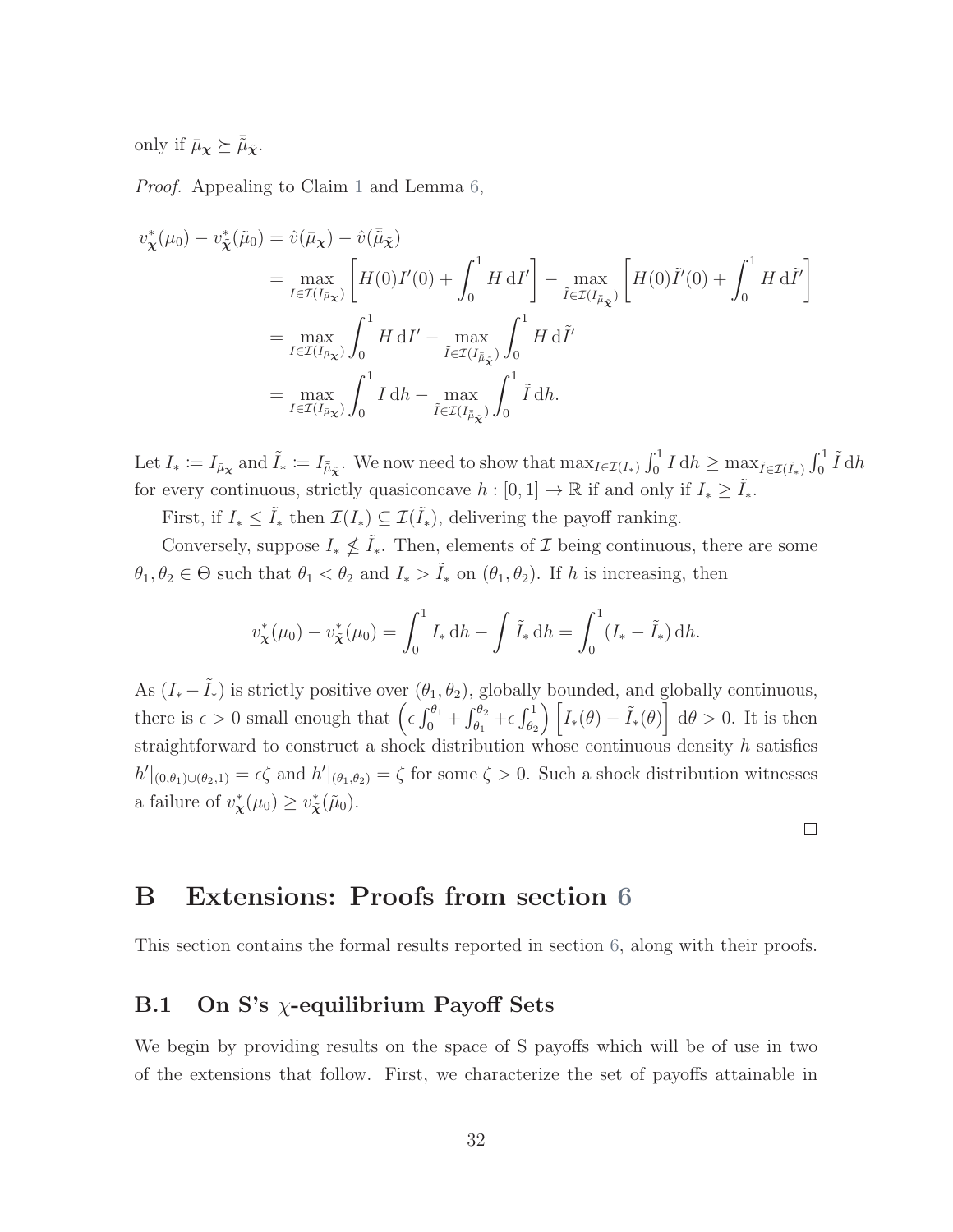$\chi$ -equilibrium by an influencing S, in particular showing this payoff set is an interval. Then, we show the set of ex-ante S payoffs attainable in  $\chi$ -equilibrium is an interval as well. We note that these results also hold under the modified finite-message setting of Appendix [B.2,](#page-81-0) via an appeal to Carathéodory's theorem.

Toward the proof, we first record a useful property of Kakutani correspondences.

<span id="page-79-0"></span>Fact 3. The range of a Kakutani correspondence from a nonempty, compact, convex space to  $\mathbb R$  is a nonempty compact interval.

*Proof.* Nonemptiness is trivial. Compactness of the range holds because the correspondence is upper hemicontinuous on a compact domain. Convexity follows from the intermediate value theorem for correspondences (e.g., Lemma 2 of [de Clippel,](#page-43-0) [2008\)](#page-43-0).  $\Box$ 

Next, we will establish convexity and compactness of the sets of S's possible  $\chi$ equilibrium ex-ante payoffs and payoffs from influencing. To do so, given any  $\chi \in [0,1]$ , we now provide a characterization of the set

> $S_i^{\chi}$  $X_i^{\chi} := \{s_i \in \mathbb{R} : (p, s_o, s_i) \text{ is a } \chi\text{-equilibrium outcome for some } p, s_o\}.$

<span id="page-79-1"></span>**Lemma 10.** Let  $s_i \in \mathbb{R}$ . Then  $s_i \in S_i^{\chi}$  $i \atop i$  if and only if some  $k \in [0,1], \gamma, \beta \in \Delta \Theta$  exist such that

- (i)  $k\beta + (1 k)\gamma = \mu_0$ ,
- (ii)  $(1 k)\gamma \geqslant (1 \chi)\mu_0$ ,
- (iii)  $\max\{w(\beta), w(\gamma)\} \leq s_i \leq \overline{v}(\gamma).$

Moreover, the set  $S_i^{\chi}$  $\alpha_i^{\chi}$  is nonempty compact interval.

*Proof.* By Lemma [1,](#page-48-0)  $s_i \in S_i^{\chi}$  $i$ <sup> $\chi$ </sup> if and only if some  $k \in [0, 1], g, b \in \Delta \Delta \Theta$  exist such that

- (i')  $kb + (1 k)g \in \mathcal{R}(\mu_0),$
- (ii')  $(1 k) \int \mu \, dg(\mu) \geq (1 \chi) \mu_0$ ,
- (iii')  $g\{V \ni s_i\} = b\{w \le s_i\} = 1.$

Then the existence of  $(k, g, b)$  satisfying  $(i'-iii')$  immediately implies the existence of  $(k, \gamma, \beta)$  satisfying (i-iii) by setting  $\gamma := \int \mu \, dg(\mu), \beta := \int \mu \, db(\mu)$ . Conversely, let  $(k, \gamma, \beta)$  satisfy (i-iii). By [Lipnowski and Ravid'](#page-45-0)s [\(2020\)](#page-45-0) Theorem 2 and Corollary 3: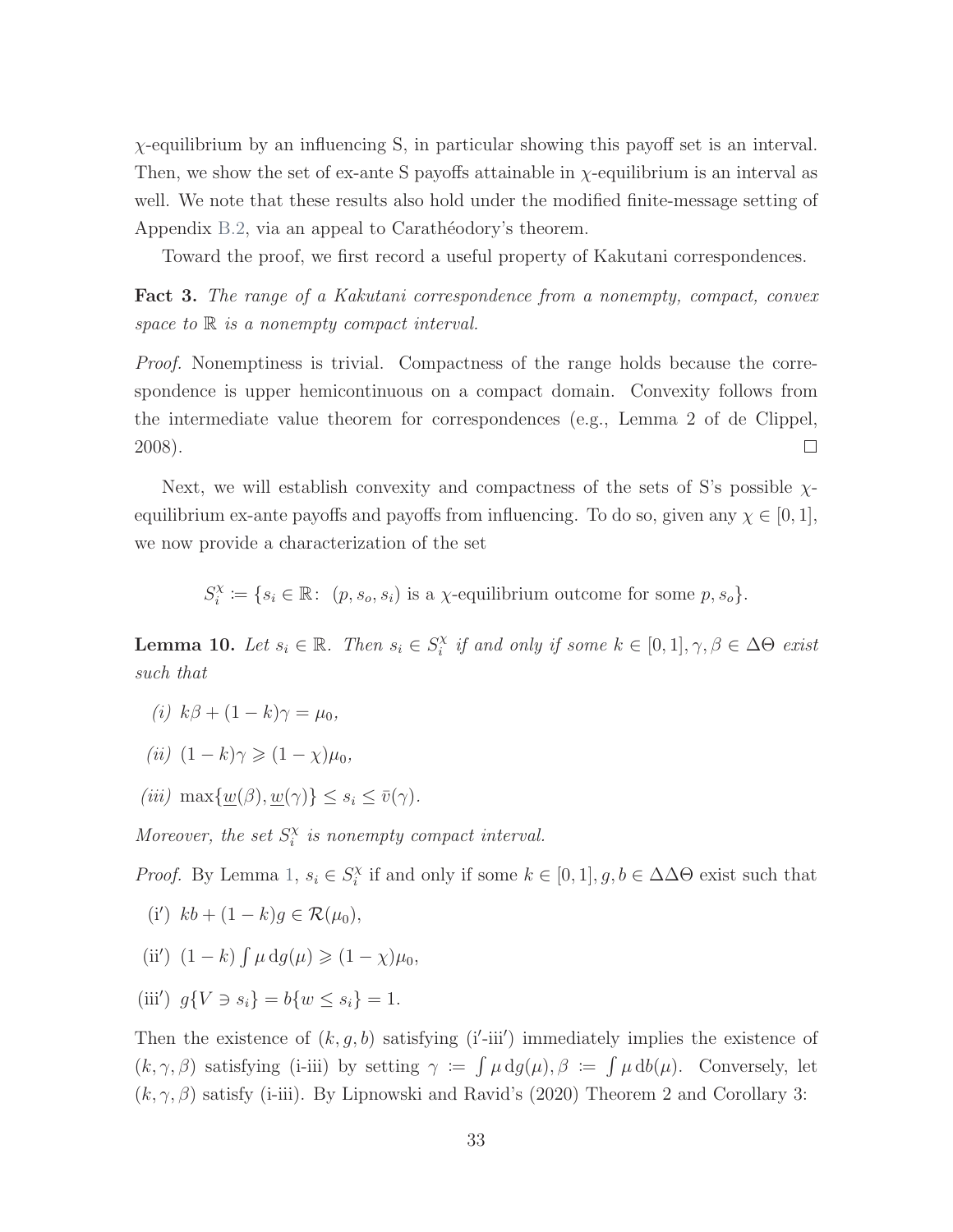- Some  $g \in \mathcal{R}(\gamma)$  exists with  $g\{V \ni s_i\} = 1$  if and only if  $s_i \in [\underline{w}(\gamma), \overline{v}(\gamma)],$
- Some  $b \in \mathcal{R}(\beta)$  exists with  $b\{w \leq s_i\} = 1$  if and only if  $s_i \geq \underline{w}(\beta)$ .

Thus, we obtain the desired characterization.

Finally, to show the "moreover" part, rewrite the above characterization of  $S_i^{\chi}$  $i^{\chi}$  as follows. Let M be the set of Borel measures on  $\Theta$  and  $\mathcal{G} \coloneqq \{\eta \in \mathcal{M} : (1 - \chi)\mu_0 \leq \eta \leq \eta\}$  $\mu_0$ , a compact convex subset. Define the functions

$$
\tilde{v}: \mathcal{M} \to \mathbb{R}
$$
\n
$$
\tilde{v}: \mathcal{M} \to \mathbb{R}
$$
\n
$$
\tilde{v}: \mathcal{M} \to \mathbb{R}
$$
\n
$$
\tilde{v}: \mathcal{M} \to \mathbb{R}
$$
\n
$$
\max \bar{v}(\Delta \Theta) : \eta = 0
$$
\n
$$
\kappa: \mathcal{G} \to \mathbb{R}
$$
\n
$$
\eta \mapsto \tilde{v}(\eta) - \max{\{\tilde{w}(\eta), \tilde{w}(\mu_0 - \eta)\}}.
$$
\n
$$
\tilde{v} \to \eta \neq 0
$$

Then the above characterization implies that  $s_i \in S_i^{\chi}$  $i_i^{\chi}$  if and only if some  $\eta \in \mathcal{G}$  exists such that  $s_i \in [\max{\{\tilde{w}(\eta), \tilde{w}(\mu_0 - \eta), \tilde{v}(\eta)\}}, \text{ because } (k, \gamma, \beta) \mapsto (1 - k)\gamma \text{ is a surjection}$ from the subset of  $(k, \gamma, \beta) \in [0, 1] \times \Delta\Theta^2$  satisfying (i-ii) to G. But this means that  $S_i^{\chi} = \tau(\mathcal{G}^*)$ , where  $\mathcal{G}^* := \kappa^{-1}([0,\infty))$  and  $\tau$  is a correspondence defined as

$$
\tau: \mathcal{G}^* \rightrightarrows \mathbb{R}
$$

$$
\eta \mapsto [\max{\{\tilde{w}(\eta), \tilde{w}(\mu_0 - \eta)\}, \tilde{v}(\eta)]}.
$$

We now proceed to show  $S_i^{\chi}$  $\alpha_i^{\chi}$  is a nonempty compact interval. First, observe that  $\kappa$ is upper semicontinuous and quasiconcave—since both  $\bar{v}$  and  $-w$  are and, therefore, so are  $\tilde{v}$  and  $-\tilde{w}$ . Hence, the set  $\kappa^{-1}([0,\infty)) = \mathcal{G}^*$  is compact and convex, and it is also nonempty because it contains  $\mu_0$ . Second, note that  $\tau$  is a Kakutani correspondence since it is compact-convex-valued by definition; nonempty-valued by the definition of  $\mathcal{G}^*$ ; and upper hemicontinuous by upper (resp. lower) semicontinuity of  $\tilde{v}(\tilde{w})$ . Hence, the result follows from Fact [3.](#page-79-0)  $\Box$ 

Building on the previous two lemmas, the following result shows that the set of ex-ante S's  $\chi$ -equilibrium payoffs is convex.

<span id="page-80-0"></span>**Lemma 11.** The set  $\{ \chi s_o + (1-\chi)s_i : (p, s_o, s_i) \text{ is a } \chi \text{-equilibrium outcome} \}$  of ex-ante  $\chi$ -equilibrium payoffs is a nonempty compact interval.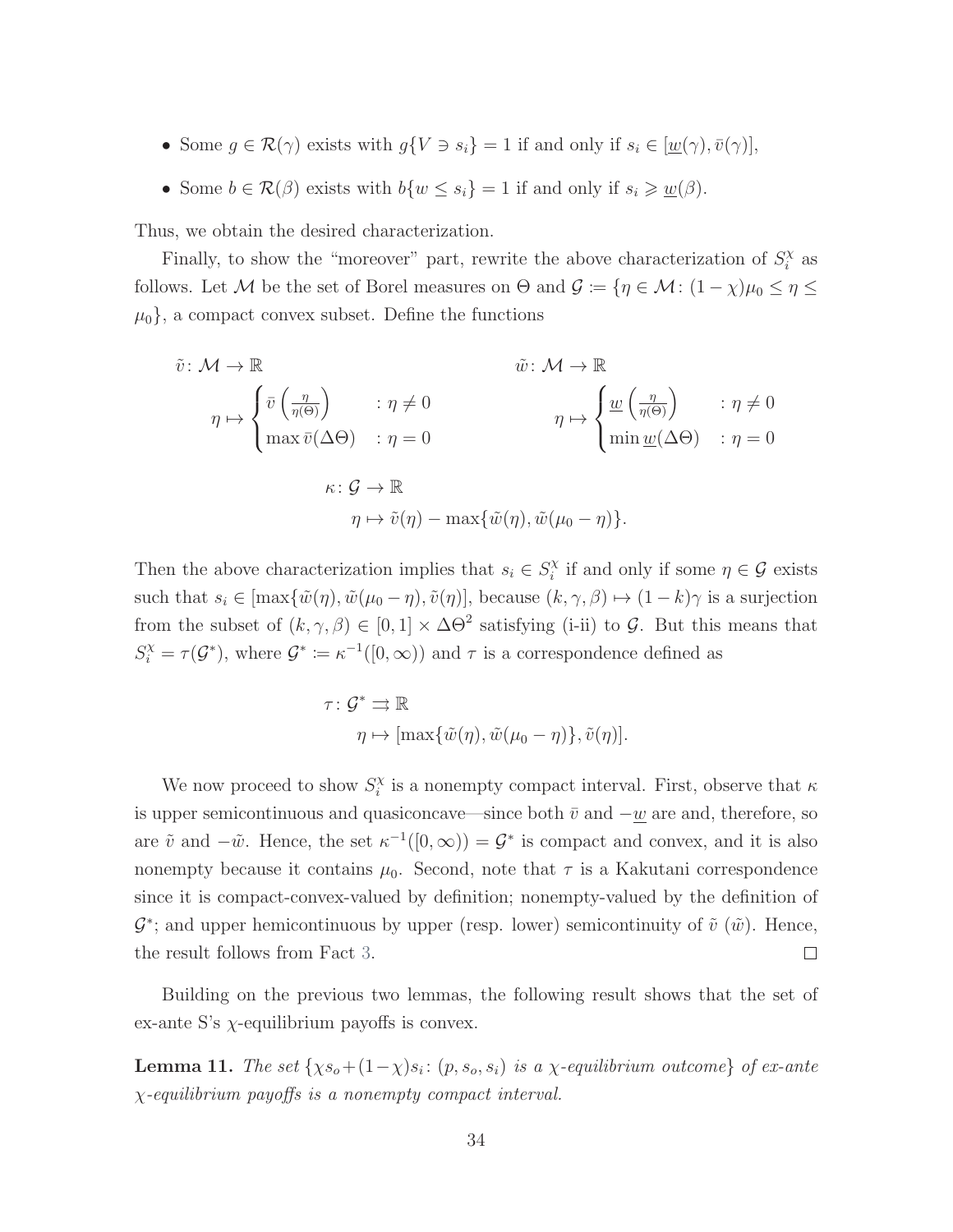Proof. Define the correspondence

$$
\varsigma \colon S_i^{\chi} \rightrightarrows \mathbb{R}
$$
  

$$
s_i \mapsto \{\chi s_o + (1 - \chi)s_i \colon (p, s_o, s_i) \text{ is a } \chi \text{-equilibrium outcome}\}.
$$

We will show that  $\varsigma$  is a Kakutani correspondence, which will give the desired result in light of Fact [3](#page-79-0) and Lemma [10.](#page-79-1)

First,  $\varsigma$  is nonempty-valued by the definition of  $S_i^{\chi}$  $i^{\chi}$ . Second, the graph of  $\varsigma$  is compact as a continuous image of the compact space  $X$  defined in the proof of Corollary [1.](#page-58-0) Therefore, ς is compact-valued and upper hemicontinuous.

Finally, we show that  $\varsigma$  is convex-valued. Fix any  $s_i \in S_i^{\chi}$  $s_i^{\chi}, s, s' \in \varsigma(s_i), \lambda \in (0,1).$ By Lemma [1,](#page-48-0) there exist  $k, k' \in [0, 1], g, g', b, b' \in \Delta \Delta \Theta$  such that

$$
kb + (1 - k)g \in \mathcal{R}(\mu_0),
$$
  
\n
$$
(1 - k) \int \mu \, dg(\mu) \ge (1 - \chi)\mu_0,
$$
  
\n
$$
s \in (1 - k)s_i + k \int_{\text{supp}(b)} s_i \wedge V \, db,
$$
  
\n
$$
(1 - k') \int \mu \, dg'(\mu) \ge (1 - \chi)\mu_0,
$$
  
\n
$$
s' \in (1 - k')s_i + k' \int_{\text{supp}(b')} s_i \wedge V \, db'.
$$

 $\frac{1-k}{1-k^*}g + (1-\lambda)\frac{1-k'}{1-k^*}$ Let  $s^* := \lambda s + (1 - \lambda)s'$ ,  $k^* := \lambda k + (1 - \lambda)k'$ ,  $g^* := \lambda \frac{1 - k}{1 - k^*}$  $\frac{1-k'}{1-k^*}g'$ , and  $\frac{k}{k^*}b + (1-\lambda)\frac{k'}{k^*}$  $b^* \coloneqq \lambda \frac{k}{k^*}$  $\frac{k'}{k^*}$ b'. Then, by Lemma [1,](#page-48-0)  $(k^*, g^*, b^*)$  witness a  $\chi$ -equilibrium with expected payoff  $s^*$  influencing payoff  $s_i$ . Thus,  $\varsigma(s_i)$  is convex.  $\Box$ 

### <span id="page-81-0"></span>B.2 Strong robustness: Proofs from section [6.1](#page-35-1)

This section provides the formal counterpart to section [6.1.](#page-35-1) We first introduce a notion of equilibrium that captures S's ex-ante incentives concerning her choice of official reporting protocol. We then characterize when, in the limit as credibility becomes perfect, every such equilibrium gives S a payoff approaching her full-credibility payoff  $v_1^*(\mu_1)$ .

Throughout Appendix [B.2,](#page-81-0) we maintain the following assumption.

Assumption 1. The sets A,  $\Theta$ , and M are all finite, and  $|M| \geq 2|\Theta|$ .

Thus, we specialize to the finite model, and further alter the model to impose that only finitely many messages are available to S. We make this finite-message assumption to simplify the analysis of players' behavior off of the equilibrium path. Observe this finite-message assumption does not alter the set of attainable  $\chi$ -equilibrium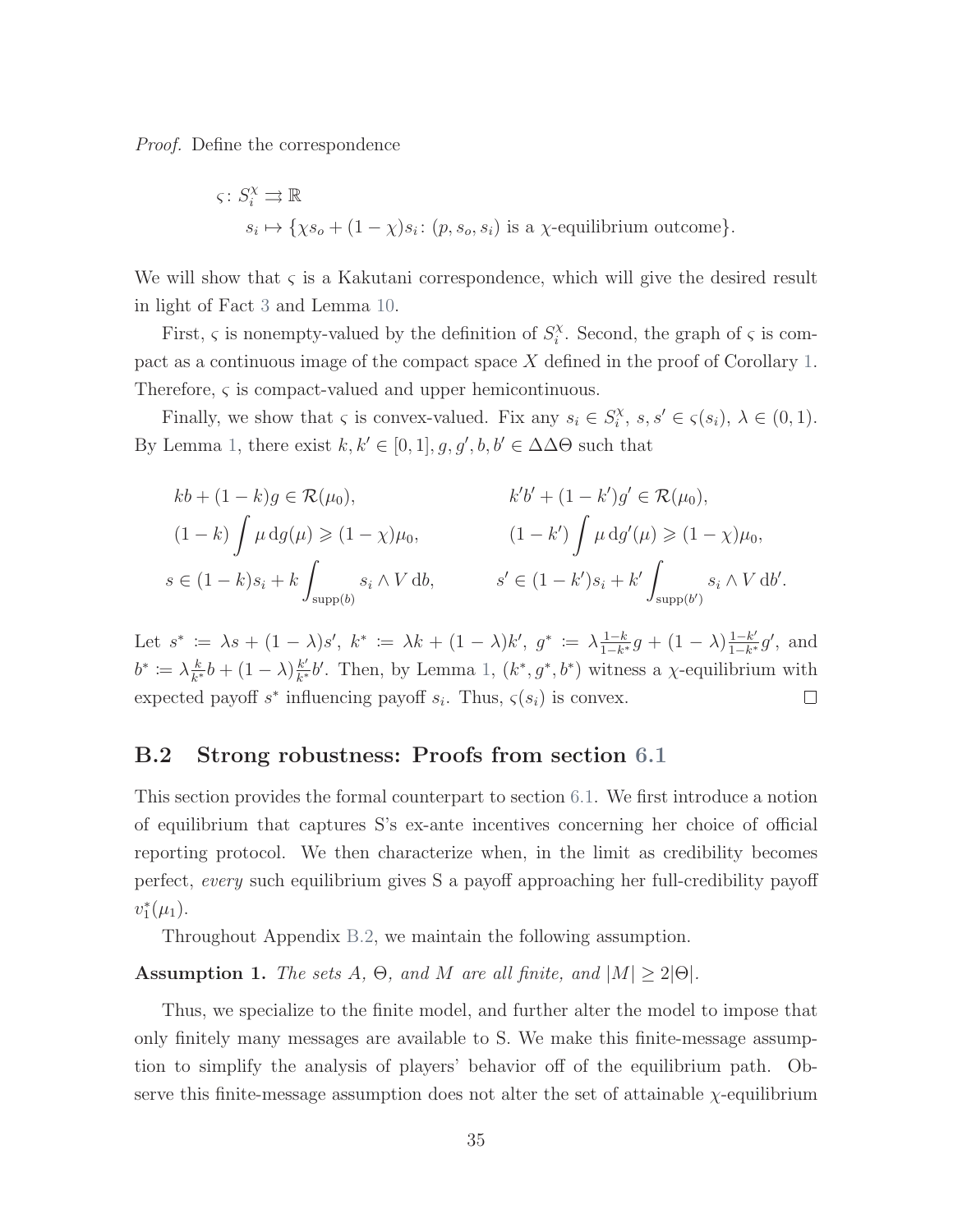$(s_o, s_i)$  pairs, relative to our original model with M uncountable, given Lemma [1](#page-48-0) and Carathéodory's theorem.

To formalize the relevant solution concept, let Ξ denote the set of all official reporting protocols, i.e., maps  $\xi: \Theta \to \Delta M$ . Then let  $\sigma: \Theta \times \Xi \to \Delta M$ ,  $\alpha: M \times \Xi \to \Delta A$ , and  $\pi: M \times \Xi \to \Delta\Theta$  denote S's influencing strategy, R's strategy, and R's belief map, respectively, that take into account the announced reporting protocol  $\xi \in \Xi$ . A  $\chi$ -PBE is a tuple  $(\xi, \sigma, \alpha, \pi)$  such that  $(\xi', \sigma(\cdot, \xi'), \alpha(\cdot, \xi'), \pi(\cdot, \xi'))$  is a  $\chi$ -equilibrium for any  $\xi' \in \Xi$ , and  $\xi \in \Xi$  maximizes S's ex-ante payoff

$$
\int_{\Theta} \left( \int_M \left[ \int_A u_S(a) \, \mathrm{d} \alpha(a|m,\xi) \right] \left[ \chi(\theta) \, \mathrm{d} \xi(m|\theta) + (1 - \chi(\theta)) \, \mathrm{d} \sigma(m|\theta,\xi) \right] \right) \, \mathrm{d} \mu_0(\theta).
$$

The following proposition, reported in section [6.1,](#page-35-1) characterizes when the full commitment value is robust to partial commitment under the worst equilibrium selection in a finitary setting. To state the result, define the worst-value function,  $w(\mu) := \min V(\mu)$ , which identifies S's lowest continuation payoff from inducing belief  $\mu$ . Then, let  $w^*_{\chi}(\mu_0)$  denote the worst  $\chi$ -PBE S value.<sup>[41](#page-0-0)</sup>

<span id="page-82-0"></span>Proposition 5. The following are equivalent:

- 1. The full-commitment value is strongly robust to partial credibility:  $\lim_{\chi \nearrow 1} w^*_{\chi}(\mu_0) =$  $v_1^*(\mu_0)$  for every full-support prior  $\mu_0$ .
- 2. The full-commitment value is robust to equilibrium selection:  $w_1^*(\mu_0) = v_1^*(\mu_0)$ for every full-support prior  $\mu_0$ .

Moreover, for almost every R objective, the full commitment value is strongly robust to partial credibility. $42$ 

### B.2.1 Constructing off-path  $\chi$ -equilibria

In this subsection, we establish that every official reporting protocol that S chooses can be associated with appropriately "adversarial" continuation play. The possibility of such continuation play is useful for studying the range of S payoffs attainable in a  $\chi$ -PBE.

<sup>&</sup>lt;sup>41</sup> Formally,  $w_{\chi}^*(\mu_0)$  is the infimum over all  $\chi$ -PBE S values.

<sup>42</sup>That is, fixing finite A and Θ, for all but a Lebesgue-null (and nowhere dense) set of R objectives  $u_R \in \mathbb{R}^{A \times \Theta}$  (and every S objective  $u_S \in \mathbb{R}^{A}$ ), the full commitment value is strongly robust to partial credibility.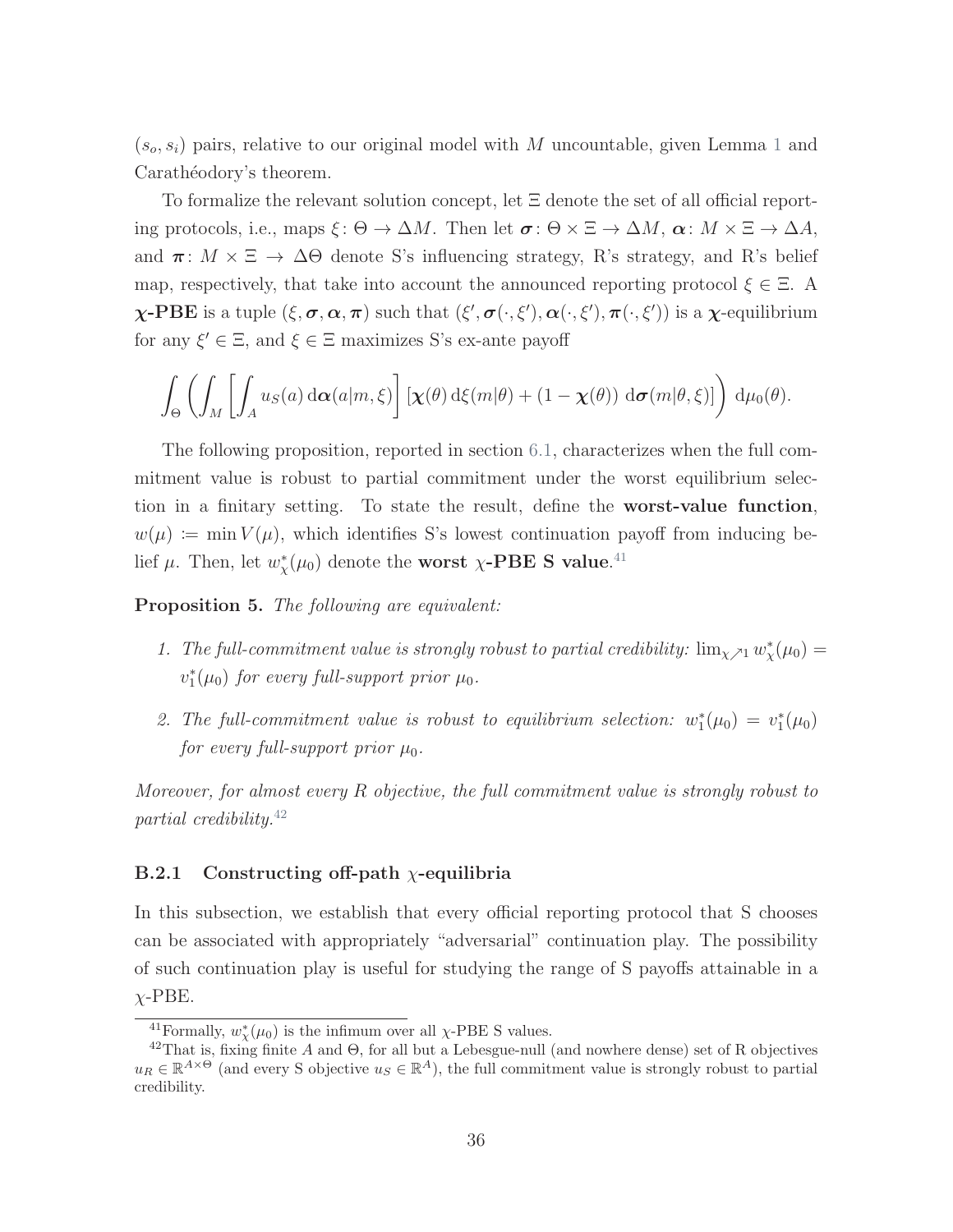Toward constructing adversarial equilibria, we begin with a technical lemma showing any reporting protocol comprises part of a  $\chi$ -equilibrium in which R always chooses from a given restricted set of best responses.

<span id="page-83-0"></span>**Lemma 12.** If  $\tilde{V} \subseteq V$  is a Kakutani correspondence and  $\xi$  is any official reporting protocol, then some  $\chi$ -equilibrium  $(\xi, \sigma, \alpha, \pi)$  exists such that  $u_S(\alpha) \in \tilde{V}(\pi)$ .

*Proof.* Let  $\Pi := (\Delta \Theta)^M$  be the set of all R belief mappings and define correspondences

$$
\hat{S}: \Pi \rightrightarrows \mathbb{R}
$$
\n
$$
\pi \mapsto \left[ \max_{m \in M} \min \tilde{V}(\pi(m)), \max_{m \in M} \max \tilde{V}(\pi(m)) \right],
$$
\n
$$
\hat{M}: \Pi \rightrightarrows M
$$
\n
$$
\pi \mapsto \left\{ m \in M: \ \tilde{V}(\pi(m)) \cap \hat{S}(\pi) \neq \varnothing \right\}.
$$

Observe that  $\hat{S}$  is Kakutani, since  $\tilde{V}$  is Kakutani and a finite maximum or minimum of upper or lower semicontinuous functions inherits the same semicontinuity. Therefore,  $\hat{M}$  is nonempty-valued with closed graph. Now let  $\Sigma := (\Delta M)^{\Theta}$  and consider the correspondence mapping belief maps into S-IC influencing strategies (assuming R's strategy delivers S values from  $V$ )

$$
\hat{\Sigma}: \Pi \rightrightarrows \Sigma
$$
  

$$
\pi \mapsto \left\{ \sigma \in \Sigma: \cup_{\theta \in \Theta} \text{supp}(\sigma(\theta)) \subseteq \hat{M}(\pi) \right\},\
$$

and the correspondence mapping influencing strategies into consistent belief maps

$$
\hat{\Pi}: \ \Sigma \rightrightarrows \Pi,
$$
\n
$$
\sigma \mapsto \left\{ \pi \in \Pi: \ \pi(\theta|m) \int_{\Theta} \left[ \chi \, d\xi(m|\cdot) + (1-\chi)\sigma(m|\cdot) \right] d\mu_0 \right\}
$$
\n
$$
= \left[ \chi(\theta)\xi(m|\theta) + (1-\chi(\theta))\sigma(m|\theta) \right] \mu_0(\theta), \forall \theta \in \Theta, m \in M \right\}.
$$

It then follows that  $\hat{\Sigma}$  and  $\hat{\Pi}$  are both Kakutani. Therefore, the Kakutani fixed point theorem delivers some  $\sigma \in \Sigma$  and  $\pi \in \Pi$  such that  $\sigma \in \hat{\Sigma}(\pi)$  and  $\pi \in \hat{\Pi}(\sigma)$ . Now, take any  $s_i \in \hat{S}(\pi)$  and let  $D \coloneqq \pi(M)$ . Note that  $s_i \wedge \tilde{V}|_D$  is nonempty-valued and so admits a selector  $\phi: D \to \mathbb{R}$ . Therefore, some  $\tilde{\alpha}: D \to \Delta A$  exists such that  $u_S(\tilde{\alpha}(m)) = \phi(m)$ . Next, define  $\alpha := \tilde{\alpha} \circ \pi : M \to \Delta(A)$ . It is then easy to verify that  $(\xi, \sigma, \alpha, \pi)$  is a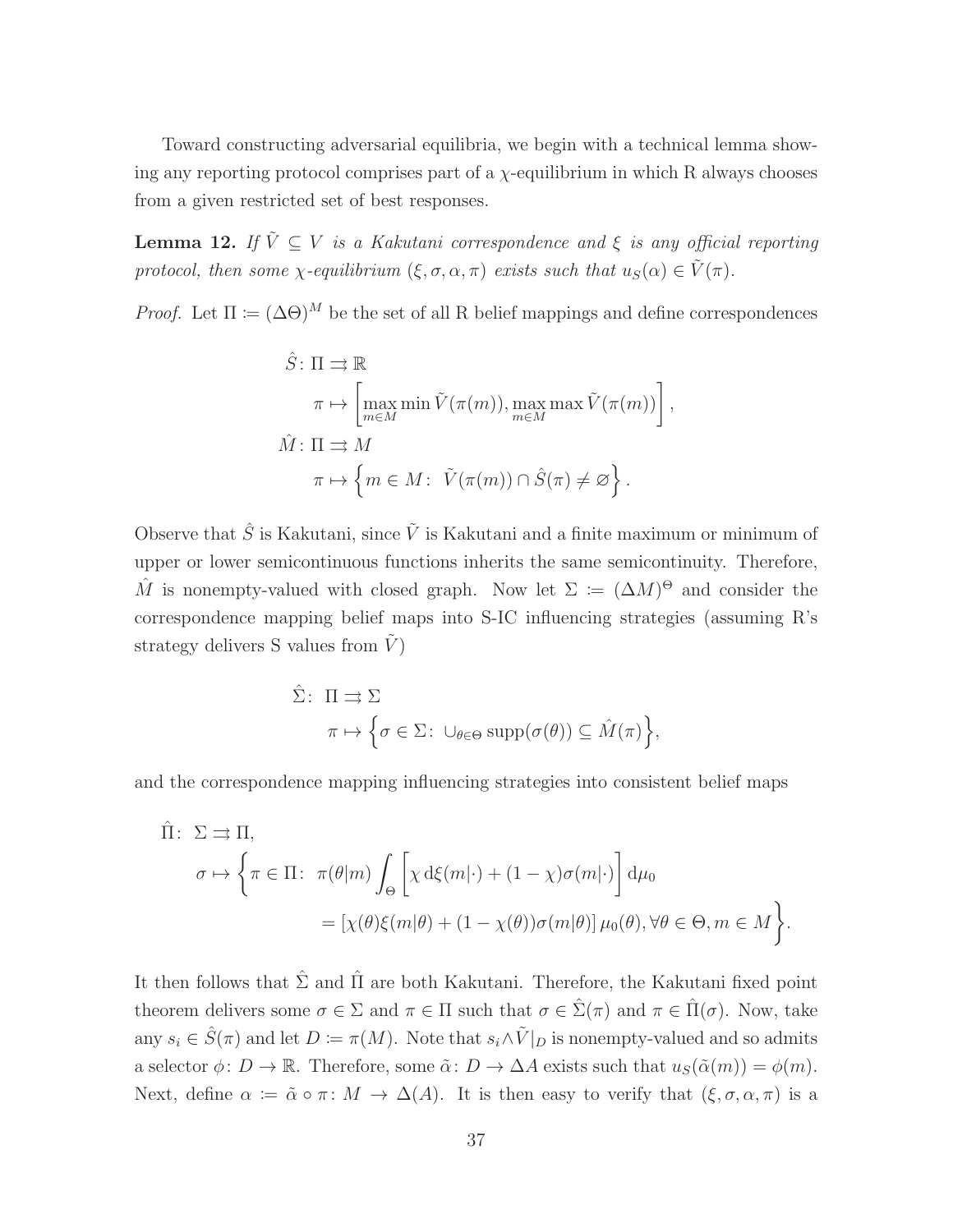χ-equilibrium in the model with the state space Θ and the message space M.  $\Box$ 

To construct S-adversarial continuation play, it will be convenient to define the function

$$
\hat{w}: \Delta \Theta \to \mathbb{R}
$$

$$
\mu \mapsto \sup_{p \in \mathcal{R}(\mu)} \int w \, dp,
$$

and the payoff  $s_1(\mu_0) \coloneqq \hat{w}(\mu_0)$ ; when no confusion arises, we will omit the dependence on the prior and simply write  $s_1$ . The following lemmas show (with finite states) that  $s_1$  is an upper bound on the S value in the worst  $\chi$ -equilibrium, an upper bound on the worst  $\chi$ -PBE value, and the minimal 1-PBE value.

<span id="page-84-0"></span>**Lemma 13.** Every official reporting protocol  $\xi$  admits some  $\chi$ -equilibrium  $(\xi, \sigma, \alpha, \pi)$ with ex-ante S payoff weakly below  $\underline{s}_1$ .

*Proof.* Without loss, we can focus on the case that  $\mu_0$  is of full support. Indeed, if we construct a  $\chi$ -equilibrium as desired (for official reporting protocol  $\xi|_{\Theta_0}$ ) in the restricted model with state space  $\Theta_0 \coloneqq \mathrm{supp}(\mu_0)$ , then this equilibrium can be extended to a  $\chi$ -equilibrium in the true model, by fixing any  $\theta_0 \in \Theta_0$  and extending  $\sigma$  to  $\Theta$  via  $\sigma(\theta) \coloneqq \sigma(\theta_0)$  for  $\theta \in \Theta \setminus \Theta_0$ .

Note the lemma follows directly from Lemma [12](#page-83-0) if we can find a Kakutani subcorrespondence  $\tilde{V} \subseteq V$  such that  $\text{cav}[\max \tilde{V}](\mu_0) \leq \underline{s}_1$ . We now show one can set  $\tilde{V} \coloneqq [w,z]$  where  $z$  is the upper semicontinuous envelope of  $w,$  given by

$$
z \colon \Delta \Theta \to \mathbb{R}
$$

$$
\mu \mapsto \limsup_{\mu' \to \mu} w(\mu).
$$

First,  $\tilde{V}$  is a Kakutani subcorrespondence of V since z is upper semicontinuous and lies above the lower semicontinuous function  $w$ . All that remains, then, is to show that  $s_1 \geq \text{cav}[\max \tilde{V}](\mu_0) = \hat{z}(\mu_0)$ . To do so, let us establish the stronger claim that  $\hat{z}|_D = \hat{w}|_D$ , where  $D \subseteq \Delta\Theta$  is the set of full-support beliefs.

Define

$$
\tilde{z} : \Delta \Theta \to \mathbb{R}
$$

$$
\mu \mapsto \limsup_{\mu' \to \mu} \hat{w}(\mu).
$$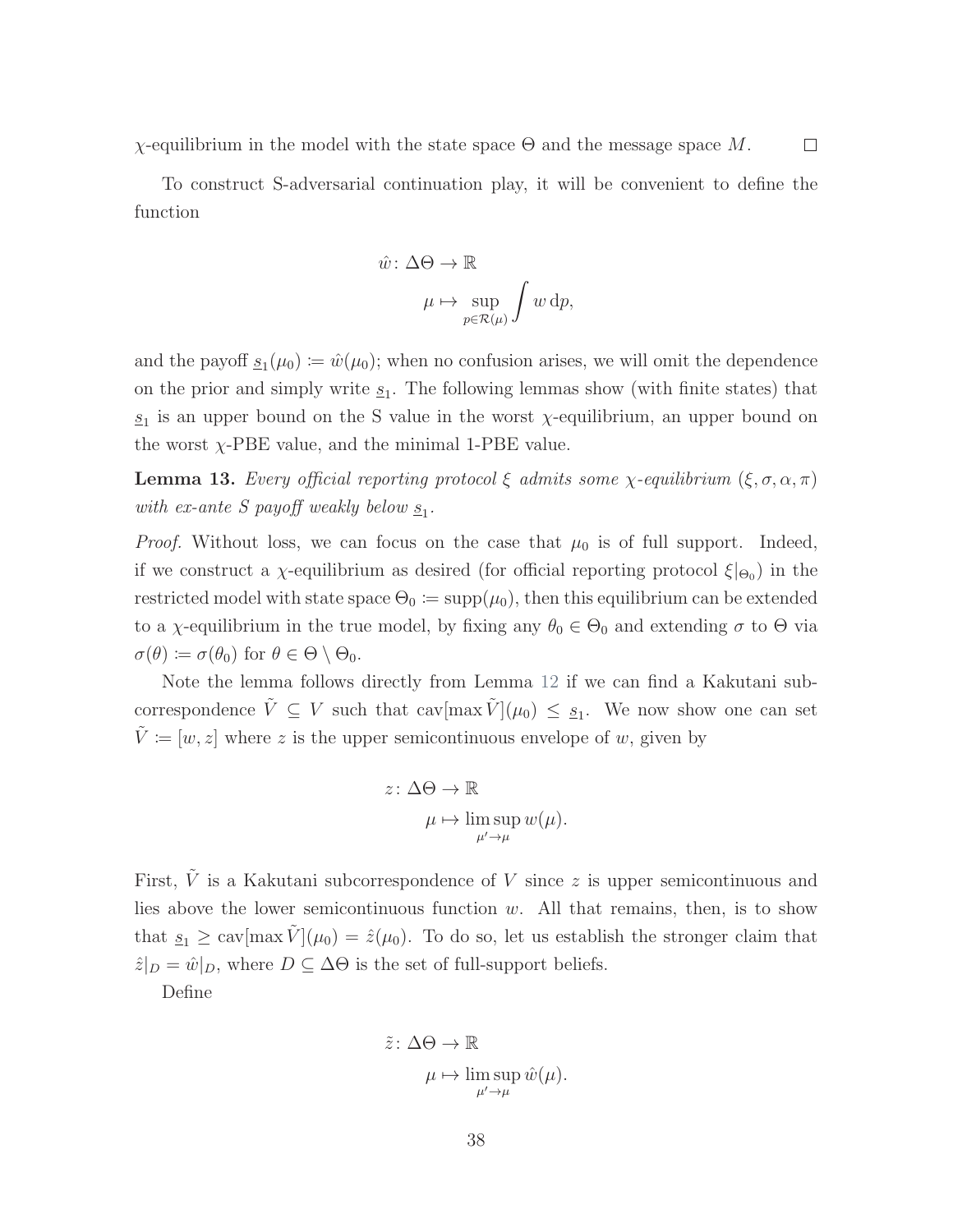It follows from concavity of  $\hat{w}$  that  $\tilde{z}$  is concave too. Hence, because  $\tilde{z} \geq z$  and  $\tilde{z}$  is upper semicontinuous by construction, it follows that  $\tilde{z} \geq \hat{z}^{43}$  $\tilde{z} \geq \hat{z}^{43}$  $\tilde{z} \geq \hat{z}^{43}$  Moreover, Theorem 10.4 from [Rockafellar](#page-45-1) [\(2015\)](#page-45-1) implies the concave function  $\hat{w}|_D$  is continuous. Hence,  $\tilde{z}|_D = \hat{w}|_D$  by the definition of  $\tilde{z}$ . That  $\tilde{z} \geq \hat{z} \geq \hat{w}$  then implies  $\hat{z}|_D = \hat{w}|_D$ .  $\Box$ 

#### B.2.2 On the range of PBE payoffs

Here, we provide a sufficient condition for a payoff to be compatible with  $\chi$ -PBE for an arbitrary  $\chi$ , as well as an exact characterization for the case of perfect credibility.

<span id="page-85-0"></span>**Lemma 14.** If  $\Theta$  and M are finite, and  $s \in [\underline{s_1} \wedge v_x^*(\mu_0), v_x^*(\mu_0)]$ , then some  $\chi$ -PBE exists with ex-ante S payoff s.

*Proof.* First, we argue that a  $\chi$ -equilibrium exists with ex-ante S payoff s. To that end, observe that Lemma [1](#page-48-0) implies  $(\delta_{\mu_0}, w(\mu_0), w(\mu_0))$  is a  $\chi$ -equilibrium outcome (as witnessed by  $k = \chi$  and  $g = b = \delta_{\mu_0}$ . But then, as Theorem [1](#page-17-0) says  $v^*_{\chi}(\mu_0)$  is the highest  $\chi$ -equilibrium S payoff, it follows from Lemma [11](#page-80-0) that every payoff in  $[w(\mu_0), v^*_{\chi}(\mu_0)]$  is a  $\chi$ -equilibrium S payoff. Thus, s is a  $\chi$ -equilibrium S payoff because  $w(\mu_0) = \int w d\delta_{\mu_0} \leq \underline{s}_1 \leq s$ . So let  $(\xi^*, \sigma^*, \alpha^*, \pi^*)$  be some  $\chi$ -equilibrium generating S payoff s.

Finally, construct  $\sigma^*$ ,  $\alpha^*$ , and  $\pi^*$  as follows. First, let  $\sigma^*(\xi^*) \coloneqq \sigma^*, \alpha^*(\xi^*) \coloneqq$  $\alpha^*, \pi^*(\xi^*) \coloneqq \pi^*.$  Second, for each  $\xi \neq \xi^*$  find a  $\chi$ -equilibrium  $(\xi, \sigma^*(\xi), \alpha^*(\xi), \pi^*(\xi))$ with ex-ante S value of at most  $s_1$ , which exists by Lemma [13.](#page-84-0) Since  $s \geq s_1$ ,  $(\xi^*, \sigma^*, \alpha^*, \pi^*)$  is a  $\chi$ -PBE as desired.  $\Box$ 

Finally, we characterize the set of all 1-PBE S payoffs.

<span id="page-85-1"></span>**Lemma 15.** The set of all 1-PBE S values is given by  $[\underline{s}_1, \overline{s}_1]$ , where

$$
\underline{s}_1 := \sup_{p \in \mathcal{R}(\mu_0)} \int w \, dp, \quad \bar{s}_1 := v_1^*(\mu_0) = \max_{p \in \mathcal{R}(\mu_0)} \int v \, dp.
$$

*Proof.* Given a payoff  $s \in \mathbb{R}$ , Proposition 1 of [Lipnowski, Ravid, and Shishkin](#page-45-2) [\(2021\)](#page-45-2) tells us  $s \in [\underline{s}_1, \overline{s}_1]$  if and only if  $\xi : \Theta \to \Delta M$ ,  $\alpha : M \times \Xi \to \Delta A$ , and  $\pi : M \times \Xi \to \Delta \Theta$ exist such that  $\alpha(m,\xi')$  maximizes R's expected payoff given belief  $\pi(m,\xi')$  for every  $m \in M$  and  $\xi' \in \Xi$ ;  $\pi(\cdot, \xi')$  satisfies the Bayesian property given prior  $\mu_0$  for every  $\xi' \in \Xi$ ; choosing  $\xi' = \xi$  maximizes S's expected payoff given prior  $\mu_0$  from profile  $(\xi', \alpha)$ 

<sup>&</sup>lt;sup>43</sup>In fact, one can show  $\tilde{z} = \hat{z}$ , but this fact is immaterial to the present argument.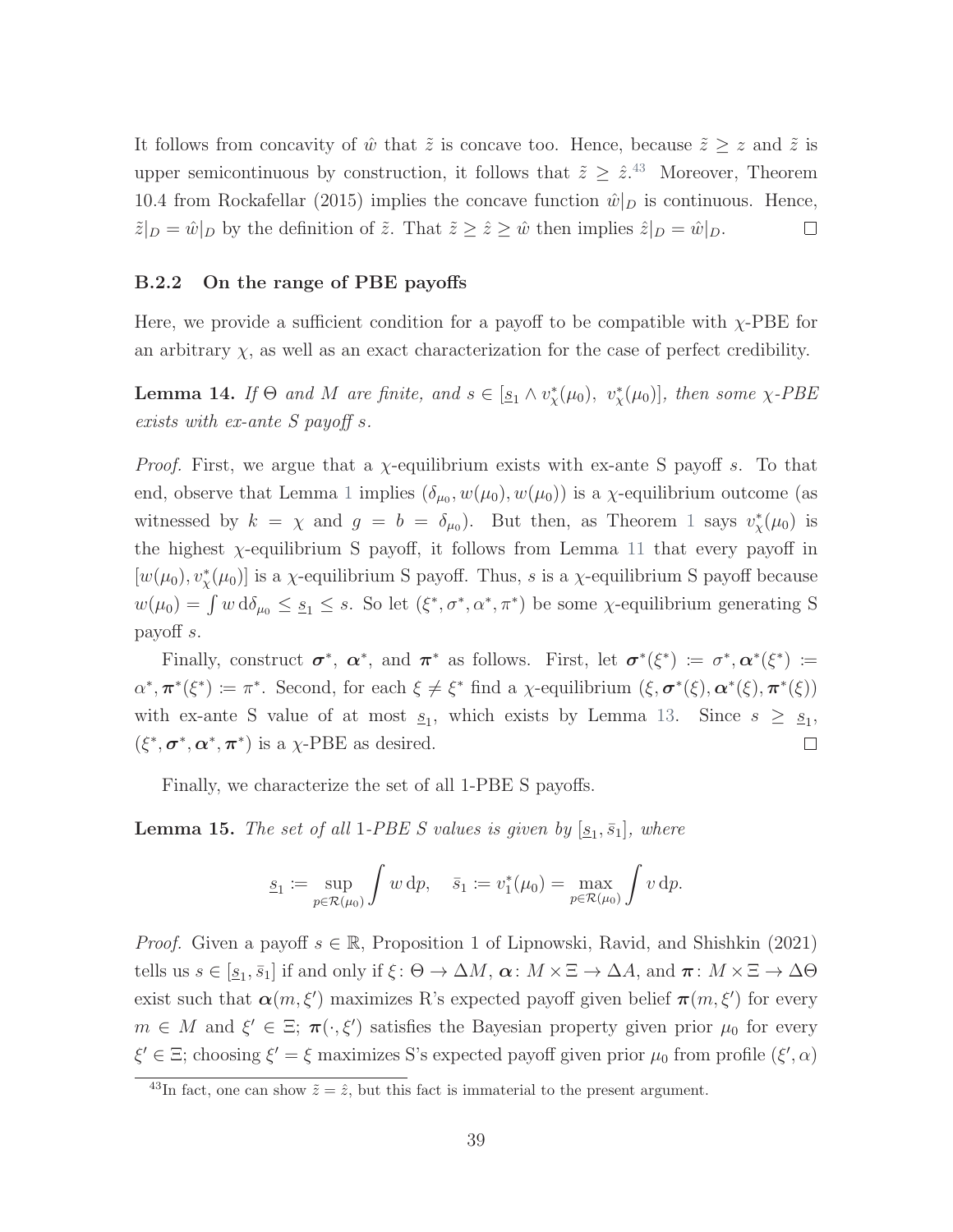over all  $\xi' \in \Xi$ ; and this maximal expected S payoff is equal to s. These conditions are obviously implied by  $(\xi, \sigma, \alpha, \pi)$  being a 1-PBE for some  $\sigma$ ; and conversely, pairing them with any best response  $\sigma$  for an influencing S (which exists because M is finite) yields a 1-PBE. The lemma follows.  $\Box$ 

#### B.2.3 Proof of Proposition [5](#page-82-0)

Proof. The "moreover" part follows directly from the equivalence, given Proposition 4 of [Lipnowski, Ravid, and Shishkin](#page-45-2) [\(2021\)](#page-45-2). We now proceed to prove the equivalence.<sup>[44](#page-0-0)</sup>

Because  $v_1^* \geq w_1^*$  by definition, it suffices to show that  $\lim_{\chi \nearrow 1} w_{\chi}^*(\mu_0) = w_1^*(\mu_0)$  for every full-support  $\mu_0 \in \Delta\Theta$ . Fix any full-support prior  $\mu_0$ , and denote  $\underline{s}_{\chi} := w_{\chi}^*(\mu_0)$ for  $\chi \in [0,1)$ . By Lemma [14,](#page-85-0)  $\underline{s}_{\chi} \leq \underline{s}_1$  for all  $\chi \in [0,1]$  and, therefore,  $\limsup_{\chi \nearrow 1} \underline{s}_{\chi} \leq$  $s_1 = w_1^*(\mu_0)$  by Lemma [15.](#page-85-1) It therefore remains to show that  $\liminf_{\chi \nearrow 1} s_\chi \ge s_1$ , which we do below.

Take an arbitrary  $\epsilon > 0$ . By definition of  $s_1$ , some  $p \in \mathcal{R}(\mu_0)$  exists such that  $\int w \, dp > S_1 - \epsilon$ . Moreover, because  $\Theta$  is finite, we may further assume  $|\text{supp}(p)| \le$  $|\Theta| \leq |M|$ , in light of Carathéodory's theorem. For each  $\mu \in \text{supp}(p)$ , let  $N(\mu) \subseteq \Delta\Theta$ be some open neighborhood of  $\mu$  on which  $w > w(\mu) - \epsilon$ , which exists because w is lower semicontinuous. Making  $\{N(\mu)\}_{\mu \in \text{supp}(p)}$  smaller if necessary, we may assume without loss that these finitely many neighborhoods are pairwise disjoint. Because supp(p) is finite, some  $\underline{\chi} \in (0,1)$  exists that  $\frac{1}{\chi p(\mu)+(1-\chi)}[(1-\eta)p(\mu)\mu+\eta\Delta\Theta] \subseteq N(\mu)$ for each  $\mu \in \text{supp}(p)$ , and so (since  $\Delta\Theta$  is convex) the containment holds as well when we replace  $\chi$  with any  $\chi \in (\chi, 1)$ .

Consider now, any  $\chi \in (\chi, 1)$ , and fix some  $(\xi, \sigma, \alpha, \pi)$  generating S payoff  $s \in \mathbb{R}$ . Let  $\xi_p \in \Xi$  be some official reporting protocol that would, if credibility were perfect, generate belief distribution p for R. Modifying  $\xi_p$  if necessary, we may assume without loss that any two distinct messages from  $M_p := \{m \in M : \int_{\Theta} \xi_p(m|\cdot) d\mu_0 > 0\}$  would generate distinct beliefs.<sup>[45](#page-0-0)</sup> Hence, every belief  $\mu \in \text{supp}(p)$  admits a unique  $m_{\mu} \in M_p$ such that every  $\theta \in \Theta$  has  $\frac{\xi_p(m|\theta)\mu_0(\theta)}{\int_{\Theta} \xi_p(m|\cdot) d\mu_0} = \mu(\theta)$ . If S chooses official reporting protocol  $\xi_p$  and sends message  $m_\mu$  for some  $\mu \in \text{supp}(p)$ , then the Bayesian property implies R's belief will be  $\pi(m_\mu,\xi_p) \in \frac{1}{\sqrt{m(\mu)+1}}$  $\frac{1}{\chi p(\mu)+(1-\chi)}\left[(1-\eta)p(\mu)\mu+\eta\Delta\Theta\right] \subseteq N(\mu)$ , so that R

<sup>&</sup>lt;sup>44</sup>Whereas the "moreover" part relies on A being finite, the proof of the equivalence relies only on  $\Theta$  and M being finite.

<sup>&</sup>lt;sup>45</sup>That is, we assume without loss that any two distinct  $m, m' \in M_p$  have  $\frac{\xi_p(m|\theta)\mu_0(\theta)}{\int_{\Theta} \xi_p(m|\cdot) d\mu_0}$   $\neq$  $\frac{\xi_p(m'|\theta)\mu_0(\theta)}{\int_{\Theta}\xi_p(m'|\cdot)\,d\mu_0}$  for some  $\theta \in \Theta$ .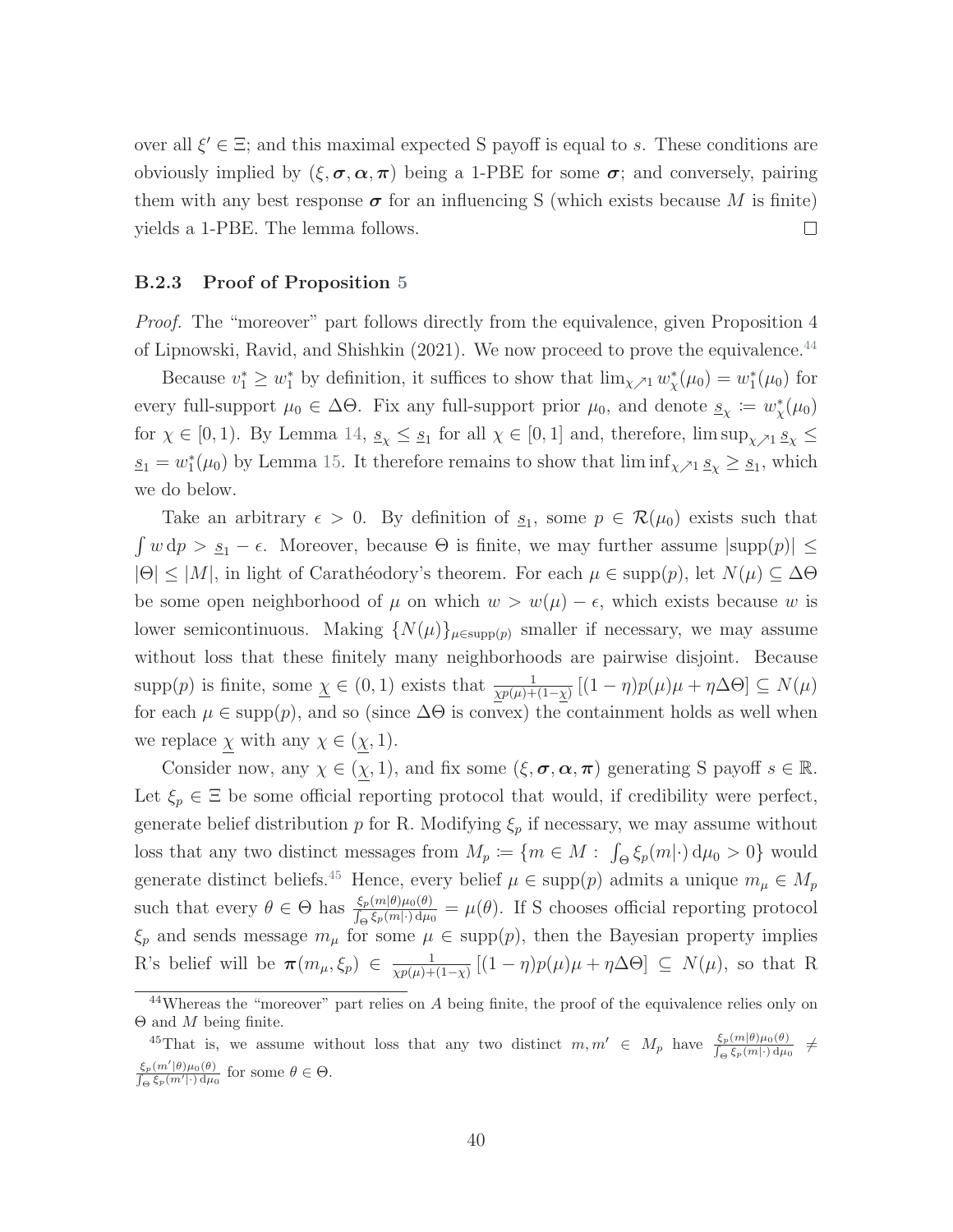rationality implies S has continuation value exceeding  $w(\mu) - \epsilon$ . But because S chooses  $\xi \in \Xi$  optimally, and has the option to choose  $\xi_p$ , it must be that

$$
s \geq \int_{\Theta} \left( \int_{M} \left[ \int_{A} u_{S}(a) d\boldsymbol{\alpha}(a|m, \xi_{p}) \right] d\left[ \chi \xi_{p}(m|\theta) + (1 - \chi) \boldsymbol{\sigma}(m|\theta, \xi_{p}) \right] d\mu_{0}(\theta) \n\geq \chi \int_{\Theta} \int_{M} \left[ \int_{A} u_{S}(a) d\boldsymbol{\alpha}(a|m, \xi_{p}) \right] d\xi_{p}(m|\theta) d\mu_{0}(\theta) + (1 - \chi) \min w(\Delta\Theta) \n\geq \chi \int_{\Delta\Theta} (w - \epsilon) dp + (1 - \chi) \min w(\Delta\Theta) \n\geq \chi(\underline{s}_{1} - \epsilon) + (1 - \chi) \min w(\Delta\Theta)
$$

Because s was the payoff from an arbitrary  $\chi$ -PBE, we learn that every  $\chi \in (\chi, 1)$  has  $s_{\chi} \geq \chi(s_1 - \epsilon) + (1 - \chi) \min w(\Delta \Theta)$ , which converges to  $s_1 - \epsilon$  as  $\chi$  converges to 1. Hence,  $\liminf_{\chi \nearrow 1} \underline{s}_{\chi} \geq \underline{s}_{1} - \epsilon$ . But  $\epsilon$  was itself an arbitrary positive constant, so that  $\liminf_{\chi \nearrow 1} \underline{s}_{\chi} \geq \underline{s}_1$ , as desired.  $\Box$ 

# B.3 Signaling Credibility: Proofs from section [6.2](#page-36-1)

In this section we present the formal analysis of the modified game in which S can signal her credibility through the choice of the official reporting protocol.

We start by introducing the modified game and notation. At the beginning, S privately learns her credibility type  $t \in T = \{o, i\}$ , i.e., whether the message will be determined according to the official protocol  $(t = o)$ , or it will be possible to influence it  $(t = i)$ . Then the game proceeds exactly as in our main model.

We focus on perfect Bayesian equilibria in which R's off-path beliefs satisfy a standard "no signaling what you don't know" restriction. To capture this idea, we define the equilibrium as follows. Let  $(\xi_o, \xi_i) \in \Xi^2$  denote S's signaling strategy.<sup>[46](#page-0-0)</sup> Let  $\tilde{\chi} : \Xi \to [0,1]$  denote R's belief mapping from an announced official reporting protocol to S's posterior credibility. Then, a  $\chi$  signaling PBE ( $\chi$ -SPBE) is a tuple  $(\xi_o, \xi_i, \sigma, \alpha, \tilde{\chi}, \pi)$  of measurable maps<sup>[47](#page-0-0)</sup> such that

1.  $\tilde{\chi}$  is derived from  $\chi$  via Bayes' rule, given signal  $t \mapsto \xi_t$ , whenever possible.<sup>[48](#page-0-0)</sup>

<sup>46</sup>To simplify notation, here we focus on pure signaling strategies. An analogous result holds for mixed signaling strategies.

<sup>&</sup>lt;sup>47</sup>We define maps  $\sigma, \alpha, \pi$  as in the definition of x-PBE in section [6.1,](#page-35-1) but additionally require the maps be measurable, where we view the space  $\Xi$  of measurable maps  $\Theta \to \Delta M$  as a measurable space in which every subset is measurable. To simplify notation, let  $\sigma_{\xi} := \sigma(\cdot, \xi)$  and similarly for  $\alpha$ ,  $\tilde{\chi}$ , and  $\pi$ .

<sup>&</sup>lt;sup>48</sup>For convenience, we identify with  $\tilde{\chi}_{\xi}$  the element of  $\Delta T$  that assigns probability  $\tilde{\chi}_{\xi}$  to  $\{o\}$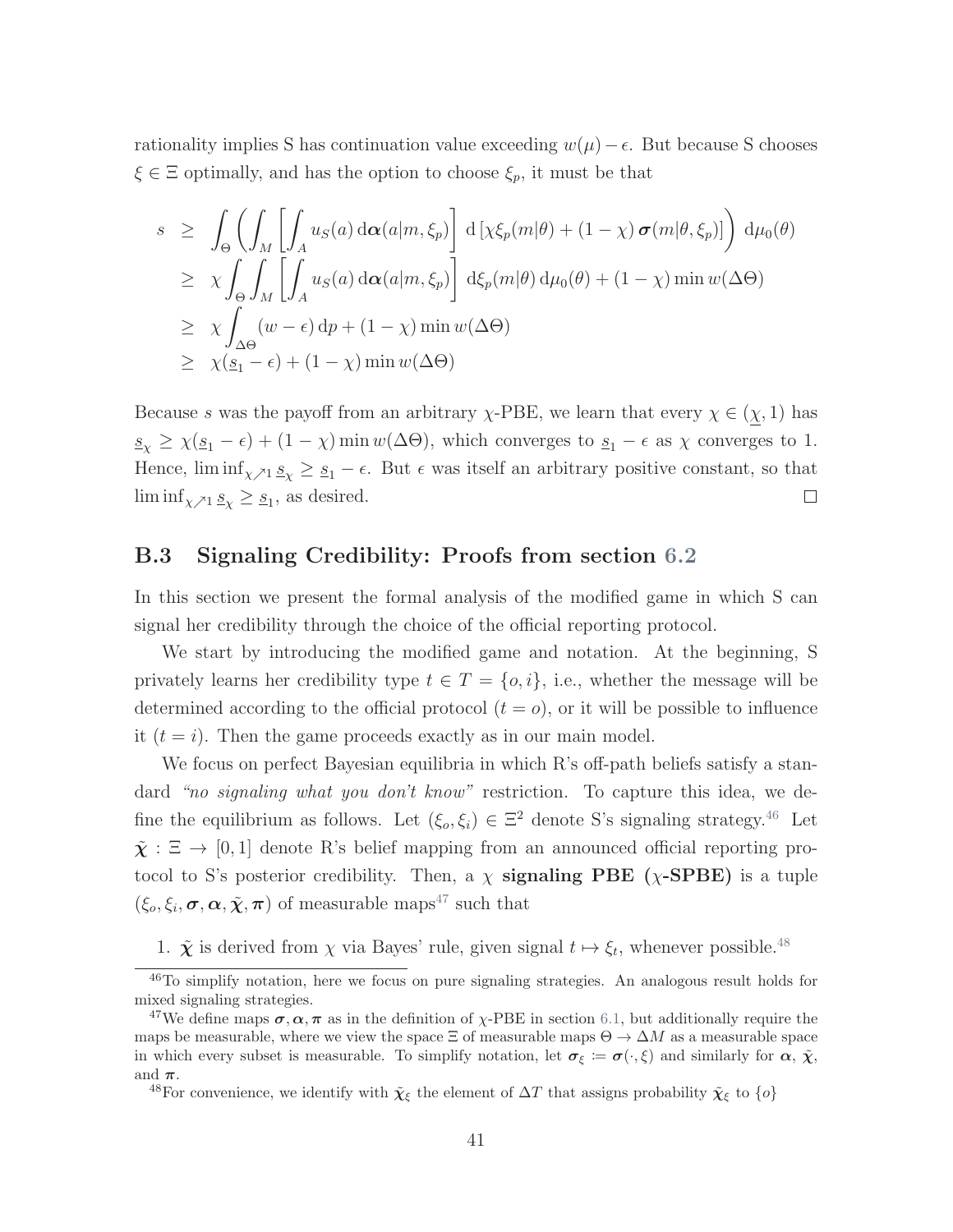- 2.  $(\xi, \sigma_{\xi}, \alpha_{\xi}, \pi_{\xi})$  is a  $\tilde{\chi}_{\xi}$ -equilibrium (for prior  $\mu_0$ ) for each  $\xi \in \Xi$ .
- 3.  $\xi_t$  maximizes  $s_t(\cdot)$  over  $\Xi$ , for each  $t \in \{o, i\}$ , where

$$
s_o: \Xi \to \mathbb{R}
$$
  

$$
\xi \mapsto \int_{\Theta} \int_M u_S(\alpha_{\xi}(m)) d\xi(m) d\mu_0,
$$
  

$$
s_i: \Xi \to \mathbb{R}
$$
  

$$
\xi \mapsto \int_{\Theta} \int_M u_S(\alpha_{\xi}(m)) d\sigma_{\xi}(m) d\mu_0.
$$

We call  $(\max_{\Xi} s_o, \max_{\Xi} s_i) = (s_o(\xi_o), s_i(\xi_i))$  the corresponding S **payoff vector**. A **pooling**  $\chi$ -**SPBE** is one in which  $\xi_o = \xi_i$ .

Note that the above definition is equivalent to perfect Bayesian equilibria in which R updates joint beliefs over  $T \times \Theta$ , satisfying a "no signaling what you don't know" refinement. Indeed, since the official protocol announcement cannot convey information about the state, the T-marginal  $\tilde{\chi}_{\xi}$  pins down the joint belief  $\tilde{\chi}_{\xi} \otimes \mu_0$ . Then, given the form of  $R$ 's incentive constraints after a message is received, it is enough to keep track of only the  $\Theta$ -marginal  $\pi_{\xi}$ .

Recall,  $w : \Delta \Theta \to \mathbb{R}$  is the quasiconvex envelope of w—that is, the pointwise highest quasiconvex and lower semi-continuous function that is everywhere below  $w$ , or, equivalently,  $-\underline{w} = \overline{-w}$ . It follows directly from [Lipnowski and Ravid](#page-45-0) [\(2020\)](#page-45-0) that a sender-worst 0-equilibrium exists and delivers S payoff  $w(\mu_0)$ .

The following proposition establishes the equivalence between *χ*-equilibrium payoff vectors and  $\chi$ -SPBE payoff vectors for S.

**Proposition 6.** Fixing  $(s_o, s_i) \in \mathbb{R}^2$ , the following are equivalent:

- <span id="page-88-1"></span>(a)  $(s_o, s_i)$  is a  $\chi$ -SPBE S payoff vector;
- <span id="page-88-0"></span>(b)  $(s_o, s_i)$  is a pooling  $\chi$ -SPBE S payoff vector;
- <span id="page-88-2"></span>(c)  $(p, s_o, s_i)$  is a *χ*-equilibrium outcome for some  $p \in \mathcal{R}(\mu_0)$ .

Proof. First, [\(b\)](#page-88-0) trivially implies [\(a\).](#page-88-1)

Now, let us show [\(c\)](#page-88-2) implies [\(b\).](#page-88-0) To do so, consider some  $\chi$ -equilibrium  $(\xi, \sigma, \alpha, \pi)$ generating outcome  $(p, s_o, s_i)$ . Observe that, for each  $\xi' \in \Xi \setminus {\xi}$ , some uncountable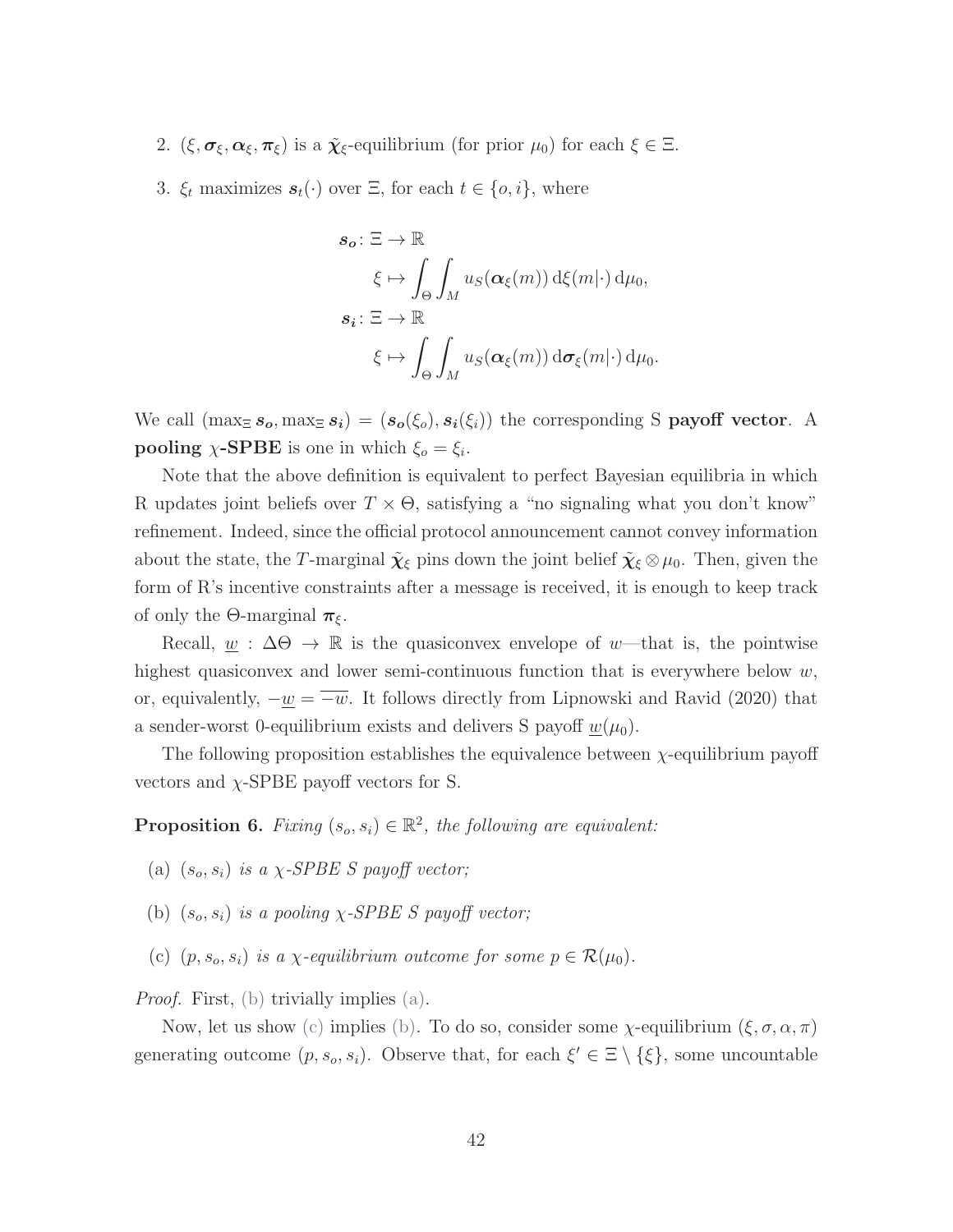Borel  $M_{\xi'} \subset M$  exists such that  $\int_{\Theta} \xi'(M_{\xi'}|\cdot) d\mu_0 = 0^{.49}$  $\int_{\Theta} \xi'(M_{\xi'}|\cdot) d\mu_0 = 0^{.49}$  $\int_{\Theta} \xi'(M_{\xi'}|\cdot) d\mu_0 = 0^{.49}$  It then follows readily from Theorem 2 of [Lipnowski and Ravid](#page-45-0) [\(2020\)](#page-45-0) that some 0-equilibrium  $(\xi', \sigma_{\xi'}, \alpha_{\xi'}, \pi_{\xi'})$ exists giving S payoff  $\underline{w}(\mu_0)$  with messages restricted to  $M_{\xi'}$ , that is, with  $\sigma_{\xi'}(M_{\xi'}|\cdot)$ 1. We now proceed to construct a pooling  $\chi$ -SPBE. Define an influencing sender strategy  $\sigma$  and credibility belief function  $\tilde{\chi}$  by letting, for each  $\xi' \in \Xi$ ,

$$
(\boldsymbol{\sigma}_{\xi'},\ \tilde{\boldsymbol{\chi}}_{\xi'}) := \begin{cases} (\sigma,\ \chi) & : \ \xi' = \xi \\ (\sigma_{\xi'},\ 0) & : \ \xi' \neq \xi. \end{cases}
$$

Next, fix some  $\mu_* \in \operatorname{argmin}_{\Delta \Theta} w$  and some R best response  $a_*$  to  $\mu_*$  with  $u_S(a_*) =$  $w(\mu_*)$ . Define a receiver strategy  $\alpha$  and belief map (concerning the state)  $\pi$  by letting, for each  $\xi' \in \Xi$  and  $m \in M$ ,

$$
(\boldsymbol{\alpha}_{\xi'}(m), \boldsymbol{\pi}_{\xi'}(m)) := \begin{cases} (\alpha(m), \boldsymbol{\pi}(m)) & : \xi' = \xi \\ (\alpha_{\xi'}(m), \boldsymbol{\pi}_{\xi'}(m)) & : \xi' \neq \xi, \ m \notin M_{\xi'} \\ (\delta_{a_*}, \mu_*) & : \xi' \neq \xi, \ m \in M_{\xi'}.\end{cases}
$$

By construction,  $(\xi, \xi, \sigma, \alpha, \tilde{\chi}, \pi)$  satisfies conditions 1 and 2 of the definition of  $\chi$ -SPBE. Moreover, observe that, by Lemma [10,](#page-79-1) some  $\gamma, \beta \in \Delta \Theta$  exist such that  $s_i \geq$  $\max\{\underline{w}(\beta), \underline{w}(\gamma)\}\$ and  $\mu_0 \in \text{co}\{\gamma, \beta\}.$  Hence,  $s_i \geq \underline{w}(\mu_0)$  since  $\underline{w}$  is quasiconvex. Therefore, condition 3 of the definition of a  $\chi$ -SPBE is satisfied because  $s_i(\xi) = s_i \geq$  $\underline{w}(\mu_0) = s_i(\xi')$  and  $s_o(\xi) = s_o \geqslant \min_{\Delta \Theta} w = s_o(\xi')$  for all  $\xi' \in \Xi \setminus {\xi}.$  Therefore,  $(\xi, \xi, \sigma, \alpha, \tilde{\chi}, \pi)$  is a pooling  $\chi$ -SPBE with S's payoff vector  $(s_o, s_i)$  as desired.

It remains to show that [\(a\)](#page-88-1) implies [\(c\).](#page-88-2) To that end, suppose  $(s_o, s_i)$  is some  $\chi$ -SPBE payoff vector, as witnessed by  $\chi$ -SPBE  $(\xi_o, \xi_i, \sigma, \alpha, \tilde{\chi}, \pi)$  generating payoff vector  $(s_o, s_i)$ , and let the functions  $s_o, s_i$  be as defined in the definition of a  $\chi$ -SPBE; recall  $s_o, s_i \leq s_i$  and  $s_i(\xi_i) = s_i$ . For any  $\xi \in \Xi$  with  $\tilde{\chi}_{\xi} = 1$ , that  $s_i(\xi) \leq s_i$ implies we can assume without loss (modifying  $\alpha_{\xi}(m)$  and  $\pi_{\xi}(m)$  for some  $m \in M$ with  $\int_{\Theta} \xi(m|\cdot) d\mu_0 = 0$ , and modifying  $\sigma_{\xi}$ , similarly to in the proof of Lemma [15\)](#page-85-1) that  $s_i(\xi) = s_i$ . Therefore,  $s_i(\xi_i) = s_i(\xi_o) = s_i$ . For each  $\xi \in {\xi_o, \xi_i}$ , then, Lemma [1](#page-48-0)

<sup>&</sup>lt;sup>49</sup>For any Borel probability measure  $\eta$  on [0, 1], construct an uncountable Borel  $\eta$ -null  $X \subseteq [0,1]$  as follows. First, express  $\eta = \lambda \eta_d + (1 - \lambda) \eta_c$  for some  $\lambda \in [0, 1]$  and  $\eta_d, \eta_c \in \Delta[0, 1]$  with  $\eta_d$  discrete and  $\eta_c$  atomless; define the co-countable set  $X := \{x \in [0,1]: \eta_d\{x\} = 0\}$ . Let F denote the (continuous) CDF of  $\eta_c$ . If F is constant on some nondegenerate interval  $I \subseteq [0,1]$ , then  $X := \overline{X} \cap I$  is as desired. Otherwise,  $X := \hat{X} \cap F^{-1}(\mathcal{C})$  is as desired, where  $\mathcal{C} \subset [0,1]$  is the Cantor set.

Finally, such  $M_{\xi'}$  exists since  $\int_{\Theta} \xi' d\mu_0$  is a Borel probability measure on M, and the measurable space  $M$  is isomorphic to  $[0, 1]$  by the Borel isomorphism theorem.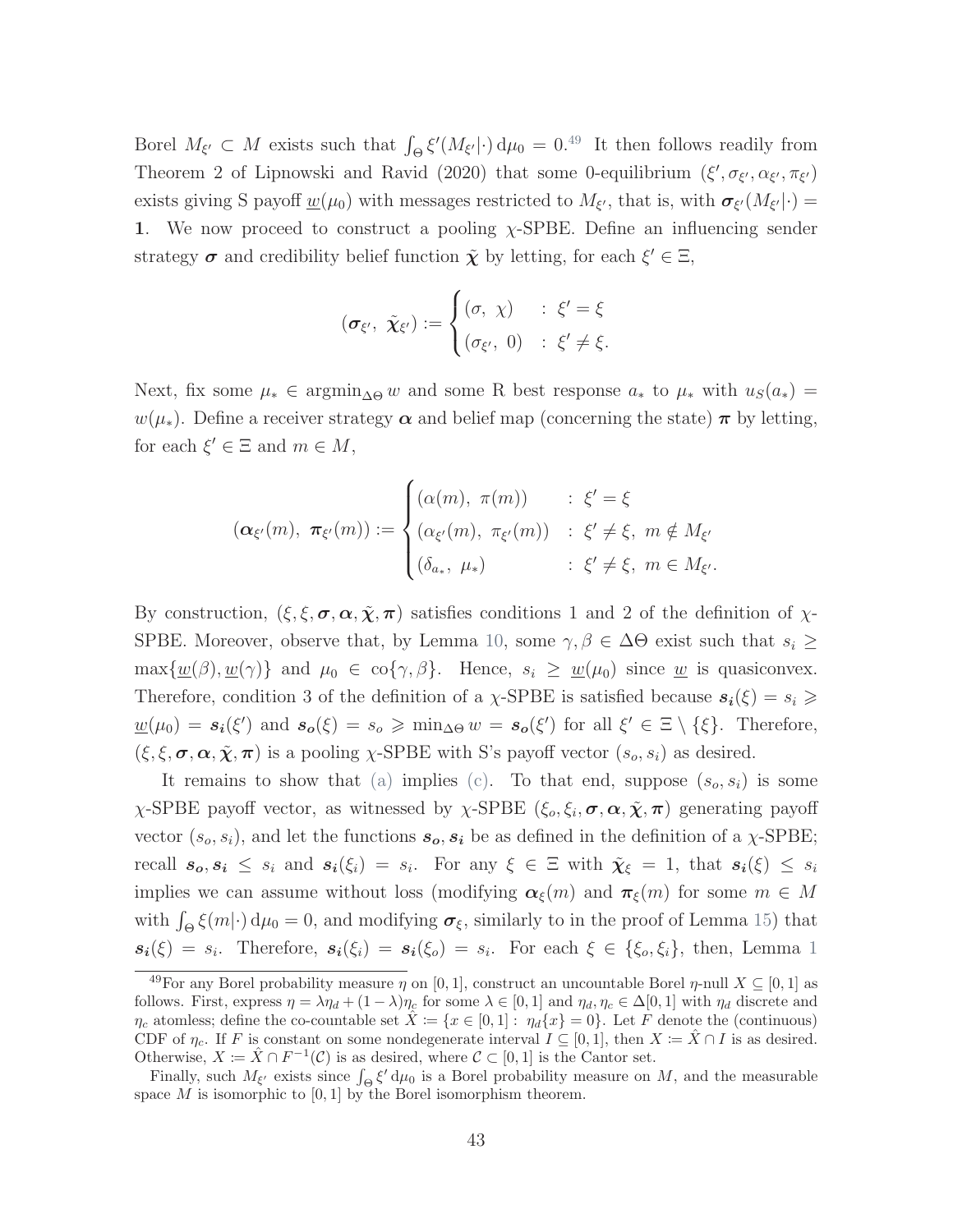delivers  $k_{\xi} \in [0, 1]$  and  $g_{\xi}, b_{\xi} \in \Delta \Delta \Theta$  satisfying

$$
k_{\xi}b_{\xi} + (1 - k_{\xi})g_{\xi} \in \mathcal{R}(\mu_0),
$$
  
\n
$$
(1 - k_{\xi}) \int \mu \, dg_{\xi}(\mu) \geq (1 - \tilde{\chi}_{\xi})\mu_0,
$$
  
\n
$$
g_{\xi}\{s_i \in V\} = b_{\xi}\{s_i \geq \min V\} = 1,
$$
  
\n
$$
s_i - s_o(\xi) \in \frac{k_{\xi}}{\tilde{\chi}_{\xi}} \left[s_i - \int s_i \wedge V \, db_{\xi}\right]
$$

.

But then consider

$$
k := \chi k_{\xi_o} + (1 - \chi) k_{\xi_i} \in [0, 1),
$$
  
\n
$$
b := \frac{\chi k_{\xi_o}}{k} b_{\xi_o} + \left(1 - \frac{\chi k_{\xi_o}}{k}\right) b_{\xi_i} \in \Delta \Delta \Theta,
$$
  
\n
$$
g := \left(1 - \frac{(1 - \chi)(1 - k_{\xi_i})}{1 - k}\right) g_{\xi_o} + \frac{(1 - \chi)(1 - k_{\xi_i})}{1 - k} g_{\xi_i} \in \Delta \Delta \Theta.
$$

Direct computations with  $(k, g, b)$  then show, by Lemma [1,](#page-48-0) that  $(kb + (1 - k)g, s_o, s_i)$ is a  $\chi$ -equilibrium outcome.

 $\Box$ 

# B.4 Investing in Credibility: Proofs from section [6.4](#page-38-1)

In this section, we prove Claim [3](#page-40-0) concerning the public persuasion application with costly endogenous credibility. Toward the proof, we first establish the following lemma.

<span id="page-90-0"></span>**Lemma 16.** For any non-cutoff credibility choice (i.e. any  $\chi$  such that there is no  $\theta^* \in [0,1]$  with  $\chi = \mathbf{1}_{[0,\theta^*)}$   $\mu_0$ -a.s.), there is some cutoff credibility choice that yields S a strictly higher best equilibrium payoff net of costs.

*Proof.* Consider any credibility choice  $\chi$  not of the desired form. In particular, this implies that  $\chi$  is not  $\mu_0$ -a.s. equal to 1, so that  $\chi\mu_0(\Theta) < 1$ .

As  $\mu_0$  is atomless, there is some  $\theta^* \in [0,1)$  such that  $\mu_0[0,\theta^*) = \chi \mu_0(\Theta)$ . That  $1_{[0,\theta^*)}\mu_0 \neq \chi\mu_0$  but the two have the same total measure implies that supp $[(1-\chi)\mu_0]$  intersects  $[0, \theta^*)$ . For each  $\theta_* \in [0, \theta^*]$ , define the function  $\eta_{\theta_*} := I_{\mathbf{1}_{[0, \theta_*]} \mu_0} - I_{\mathbf{X} \mu_0} : \mathbb{R}_+ \to \mathbb{R}$ . By construction, its right-hand-side derivative at any  $\theta$  is given by  $\eta'_{\theta_*}(\theta) = \int_0^{\theta} (\mathbf{1}_{[0,\theta_*)} \chi$ ) d $\mu$ <sub>0</sub>. In particular, this implies (since  $\chi\mu$ <sub>0</sub> strictly first-order stochastically dominates  $\mathbf{1}_{[0,\theta^*)}$  that  $\eta'_{\theta^*}$  is globally nonnegative, weakly quasiconcave with peak at  $\theta^*$ ,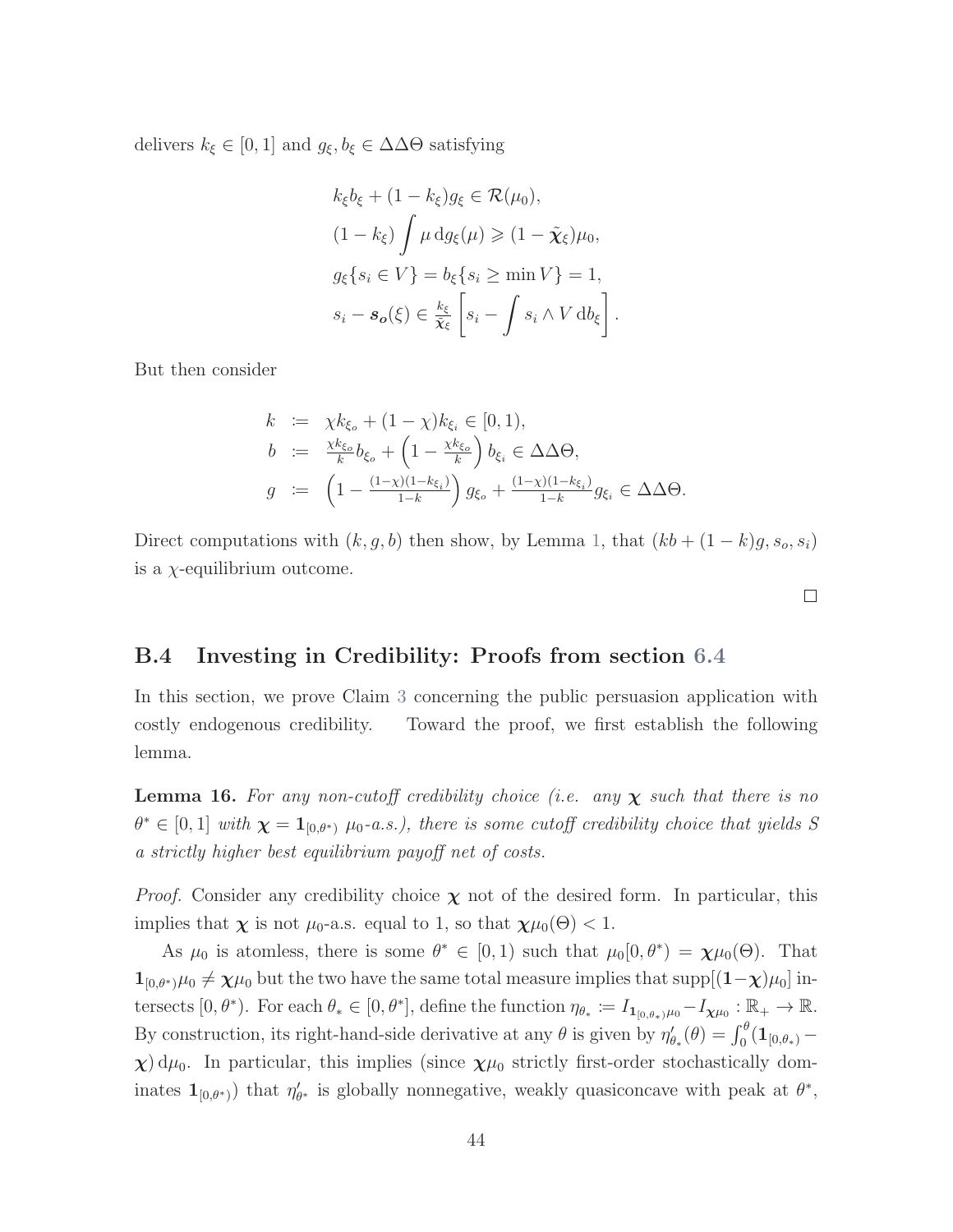and not globally zero. In particular,  $\eta_{\theta^*}(0) = 0$  yields  $\eta_{\theta^*} \geq 0$  and  $\epsilon \coloneqq \frac{1}{2}$  $\frac{1}{2}\eta_{\theta^*}(\theta^*) > 0.$ Now, with the prior being atomless and  $\eta_{\theta^*}$  continuous, there is some  $\theta_* \in [0, \theta^*)$  close enough to  $\theta^*$  to ensure that  $\eta_{\theta_*}(\theta_*) \geq \epsilon$  and  $\mu_0(\theta_*, \theta^*] \leq \epsilon$ . Let  $\eta := \eta_{\theta_*}$ .

As  $\eta'$  is weakly quasiconcave on [0, 1] (with peak at  $\theta_*$ ), we have inf  $\eta'[0,1] =$  $\min\{\eta'(0), \eta'(1)\} = \min\{0, \eta'(1)\}.$  But

$$
\eta'(1) = \int_0^{\theta_*} 1 \, \mathrm{d}\mu_0 - \int_0^1 \chi \, \mathrm{d}\mu_0 = \mu_0[0, \theta_*] - \mu_0[0, \theta^*] \ge -\epsilon,
$$

so that  $\eta' \mid_{[0,1]} \geq -\epsilon$ .

Let us now observe that  $\eta$  is nonnegative over [0, 1]. First, any  $\theta \in [0, \theta_*]$  has  $\eta(\theta) = \eta_{\theta^*}(\theta) \geq 0$ . Next, any  $\theta \in [\theta_*, 1]$  has

$$
\eta(\theta) = \eta(\theta_*) + \int_{\theta_*}^{\theta} \eta'(\tilde{\theta}) d\tilde{\theta} \ge \epsilon + (1 - \theta_*) (-\epsilon) = \theta_* \epsilon > 0.
$$

So  $I_{1_{[0,\theta_*)^{\mu_0}}} \geq I_{\chi\mu_0}$  globally. Lemma [9](#page-75-0) then implies that  $\bar{\mu}_{1_{[0,\theta_*)}} \succeq \bar{\mu}_{\chi}$ . Finally, Claim [2](#page-38-0) tells us that  $v_{\mathbf{1}_{[0,\theta_*)}}^*(\mu_0) \geq v_{\mathbf{X}}^*(\mu_0)$ . Meanwhile, the cost of credibility  $\mathbf{1}_{[0,\theta_*)}$ , is strictly below that of credibility  $\chi$ .  $\Box$ 

Now, we prove Claim [3](#page-40-0)

*Proof.* Consider any credibility choice  $\chi$  and accompanying  $\chi$ -equilibrium. Lemma [16](#page-90-0) shows that  $\chi$  is a cutoff credibility choice with cutoff  $\theta_* \in [0,1]$ , or can be replaced with one for a strict improvement to the objective. Our analysis of public persuasion says that the  $\chi$ -equilibrium entails influenced  $\theta^*$  upper censorship for some cutoff  $\theta^* \in$  $[0, 1]$ , or can be replaced with it for a strict improvement to the objective. Our maintext observation on the endogenous credibility problem (that no gratuitous credibility should be purchased) tells us that  $\theta_* \leq \theta^*$ , or else  $\theta_*$  can be lowered to  $\theta^*$  for a strict gain to the objective. But then, since  $\chi|_{[\theta_*,1]} = 0$ , it is purely a normalization to set  $\theta^* = \theta_*$ .

The above observations tell us that we may as well restrict to the case that there is some cutoff  $\theta^* \in [0,1]$  such that S invests in cutoff credibility choice with cutoff  $\theta^*$ , official reporting always reveals the state, and influenced reporting reveals itself but provides no further information.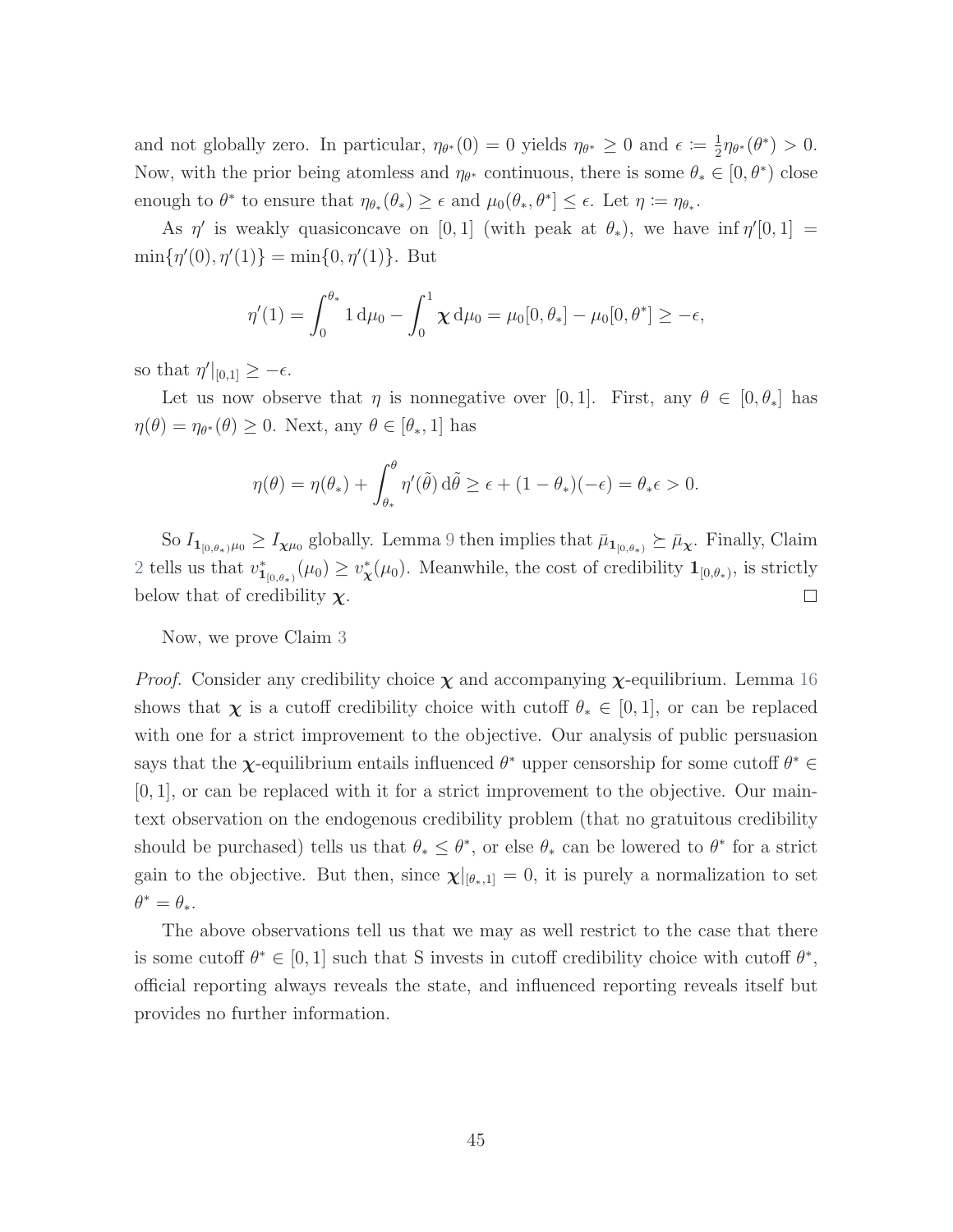Thus, S solves (where the argument for H on the right is taken to be 1 when  $\theta^* = 1$ )

$$
\max_{\theta^* \in [0,1]} \int_0^{\theta^*} H \, \mathrm{d}\mu_0 - c \left( \mu_0[0, \theta^*) \right) + H \left( \frac{\int_{\theta^*}^1 \theta \, \mathrm{d}\mu_0(\theta)}{\mu_0[\theta^*, 1]} \right).
$$

This program is continuous with compact domain, so that an optimum exists.  $\Box$ 

#### B.5 Simple Communication: Proof from section [6.5](#page-40-1)

We begin with a lemma showing that the program  $(12)$  always admits a solution with additional structure. In particular, whenever S-optimal  $\chi$ -equilibrium requires the official reporting protocol to differ from an influencing S's behavior, we can assume without loss that every message sent by official reporting is *strictly* suboptimal for an influencing S.

<span id="page-92-0"></span>Lemma 17. One of the following holds:

- 1. The triple  $(\beta, \gamma, k) = (\mu_0, \mu_0, 0)$  is an optimal solution to program [\(12\)](#page-37-0);
- 2. Some optimal solution  $(\beta, \gamma, k)$  to program  $(12)$  and  $b \in \mathcal{R}(\beta)$  exist with  $k > 0$ ,  $\int v_{\wedge \gamma} \, \mathrm{d}b = \hat{v}_{\wedge \gamma}(\beta)$ , and  $b\{v < \bar{v}(\gamma)\} = 1$ .

Proof. As observed in (the SDC generalization of) Theorem [1,](#page-17-0) program [\(12\)](#page-37-0) admits some solution  $(\beta, \gamma, k)$ . Further, some  $b \in \mathcal{R}(\beta)$  exists with  $\int v_{\gamma} dv = \hat{v}_{\gamma}(t)$  because  $\mathcal{R}(\beta)$  is compact and  $b \mapsto \int v_{\alpha\gamma} db$  is upper semicontinuous. Letting  $D := \{v \geq$  $\bar{v}(\gamma)\}\subseteq\Delta\Theta$ , we have nothing to show if  $b(D)=0$ , so suppose  $b(D)>0$ .

Now, let  $k' := k[1 - b(D)] \in [0, 1)$ ; let  $\gamma' := \frac{1}{1 - b(D)}$  $\frac{1}{1-k'} \left[ (1-k)\gamma + k \int_D \mu \, \mathrm{d}b(\mu) \right] \in \Delta\Theta;$ and let  $\beta' \coloneqq \frac{1}{1-h}$  $\frac{1}{1-b(D)} \int_{(\Delta\Theta)\backslash D} \mu \, db(\mu)$  if  $b(D) < 1$ , and  $\beta' \coloneqq \mu_0$  if  $b(D) = 1$ . Because  $k'\beta' + (1 - k')\gamma' = k\beta + (1 - k)\gamma$  and  $(1 - k')\gamma' \ge (1 - k)\gamma$  by construction,  $(\beta', \gamma', k')$ is feasible in [\(12\)](#page-37-0). In what follows, we show that  $(\beta', \gamma', k')$  is an optimal solution to [\(12\)](#page-37-0) with the desired features.

First, by construction,  $\gamma'$  is in the closed convex hull of  $\{\bar{v} \ge \bar{v}(\gamma)\}\)$ . But  $\{\bar{v} \ge \bar{v}(\gamma)\}\$ is closed and convex because  $\bar{v}$  is upper semicontinuous and quasiconcave, implying  $\bar{v}(\gamma') \geq \bar{v}(\gamma)$ . If  $k' = 0$  (in which case  $\beta' = \gamma' = \mu_0$  by construction), this ranking implies  $\bar{v}(\gamma') \geq (1 - k)\bar{v}(\gamma) + k\hat{v}_{\wedge \gamma}(\beta)$ , so that  $(\beta', \gamma', k')$  is optimal too, establishing the claim.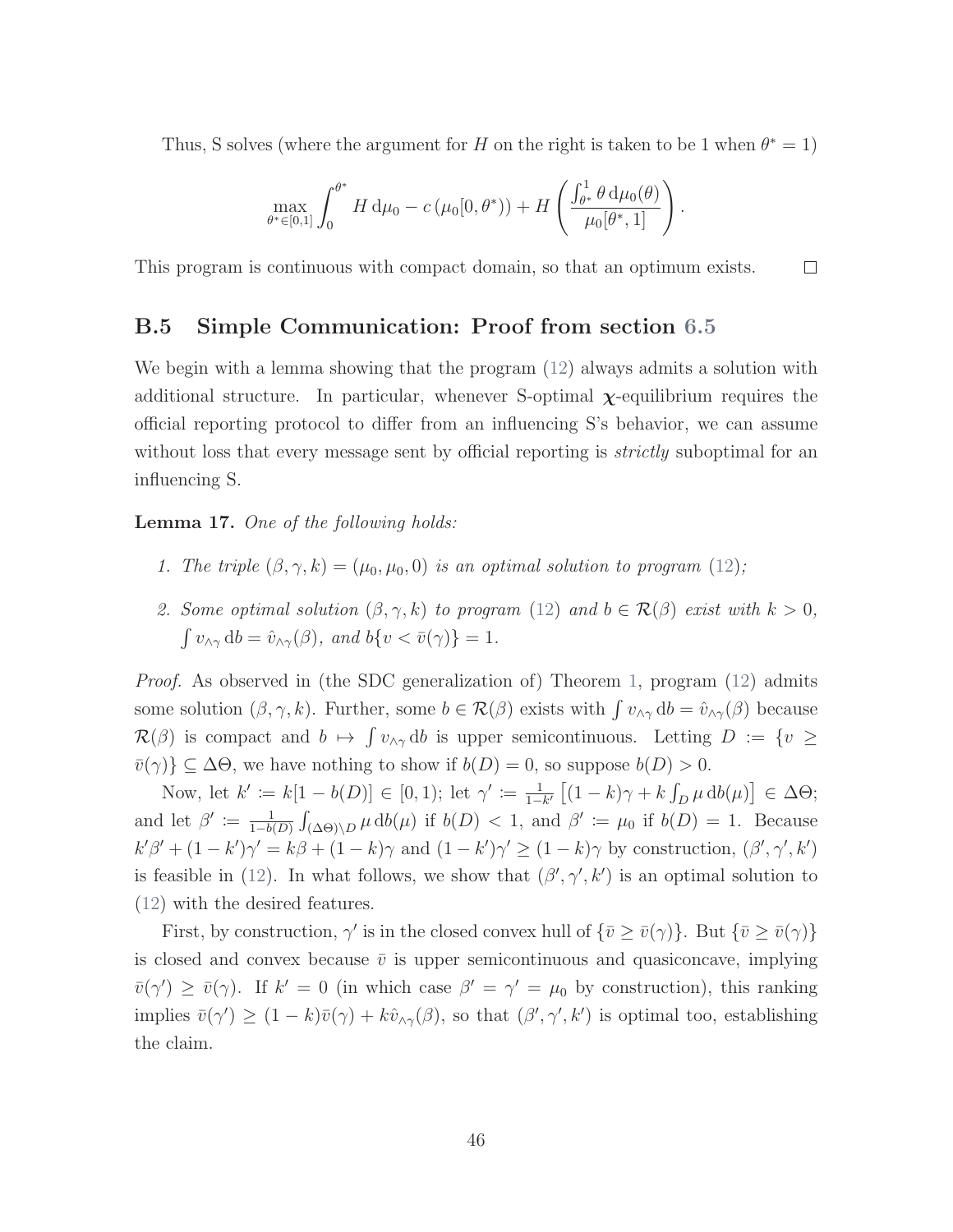We now focus on the remaining case that  $0 < k' < 1$ . That  $\bar{v}(\gamma) \geq \bar{v}(\gamma)$  implies  $b' \coloneqq \frac{1}{1-b}$  $\frac{1}{1-b(D)}b((\cdot) \cap D) \in \mathcal{R}(\beta')$  has  $b'\{v < \bar{v}(\gamma')\} = 1$ . Moreover,

$$
(1 - k')\overline{v}(\gamma') + k'\hat{v}_{\wedge \gamma'}(\beta') \ge (1 - k')\overline{v}(\gamma') + k' \int v_{\wedge \gamma'} \, \mathrm{d}b'
$$
  

$$
= [1 - k + k\beta(D)] \,\overline{v}(\gamma') + k' \int v_{\wedge \gamma'} \, \mathrm{d}b'
$$
  

$$
= (1 - k)\overline{v}(\gamma') + k \int v_{\wedge \gamma'} \, \mathrm{d}b
$$
  

$$
\ge (1 - k)\overline{v}(\gamma) + k \int v_{\wedge \gamma} \, \mathrm{d}b.
$$

Optimality of  $(\beta, \gamma, k)$  in [\(12\)](#page-37-0) then implies  $(\beta', \gamma', k')$  is optimal too. Therefore, the inequalities in the above chain must hold with equality, whence the first line of the above chain yields  $\hat{v}_{\wedge \gamma'}(\beta') = \int v_{\wedge \gamma'} \, d\beta'$ . Thus,  $(\beta', \gamma', k')$  and  $b'$  are as required.  $\Box$ 

Although our main purpose for the above lemma is to prove Proposition [4,](#page-40-2) it is worth noting that Lemma [17](#page-92-0) can be useful in narrowing the search for a solution to Theorem [1'](#page-17-0)s program. For example, in the context of the central bank example, the lemma immediately implies that (for any  $\chi$  at which S can do strictly better than her no-credibility value) one optimally sets  $\beta \leq \frac{1}{4}$  $\frac{1}{4}$ .

We now proceed to prove the corollary.

*Proof of Proposition [4.](#page-40-2)* By Lemma [17,](#page-92-0) some optimal solution  $(\beta, \gamma, k)$  to program [\(12\)](#page-37-0) exists such that either (1)  $(\beta, \gamma, k) = (\mu_0, \mu_0, 0)$  or (2)  $k > 0$ , and some  $\tilde{b} \in \mathcal{R}(\beta)$  has  $\int v_{\wedge \gamma} d\tilde{b} = \hat{v}_{\wedge \gamma}(\beta)$  and  $\tilde{b} \{v < \bar{v}(\gamma)\} = 1$ . Let  $s_i := \bar{v}(\gamma)$ .

In case 1, we will observe that some  $g \in \mathcal{R}(\mu_0)$  exists with  $g\{V \ni s_i\} = 1$  and  $|\text{supp}(g)|$  is weakly below the given cardinality bound. In case 2, we will observe that some  $b \in \mathcal{R}(\beta)$  and  $g \in \mathcal{R}(\gamma)$  exist with  $b\{v \leq s_i\} = g\{V \ni s_i\} = 1$ , and  $|\text{supp}(b)| + |\text{supp}(g)|$  is weakly below the given cardinality bound. In either case, the proof of Lemma [1](#page-48-0) (applied with  $b = q$  in case 1) yields an S-optimal equilibrium that respects the cardinality bound on on-path messages.

First, we prove the bound based on the number of actions. Letting  $A_+ := \{a \in$  $A: u_S(a) \geq s_i$ , (the proof of) Proposition 2 from [Lipnowski and Ravid](#page-45-0) [\(2020\)](#page-45-0) delivers some  $g \in \mathcal{R}(\gamma)$  such that  $g\{V \ni s_i\} = 1$  and  $|\text{supp}(g)| \leq |A_+|$ . In case 1, nothing remains to show, so let us now focus on case 2. As  $b \in \mathcal{R}(\beta)$  is such that  $\argmax_{a \in A} \int u_R(a, \cdot) d\mu \subseteq A \setminus A_+$  a.s.- $b(\mu)$ , (the proof of) Proposition 1 from [Kamenica](#page-44-0)